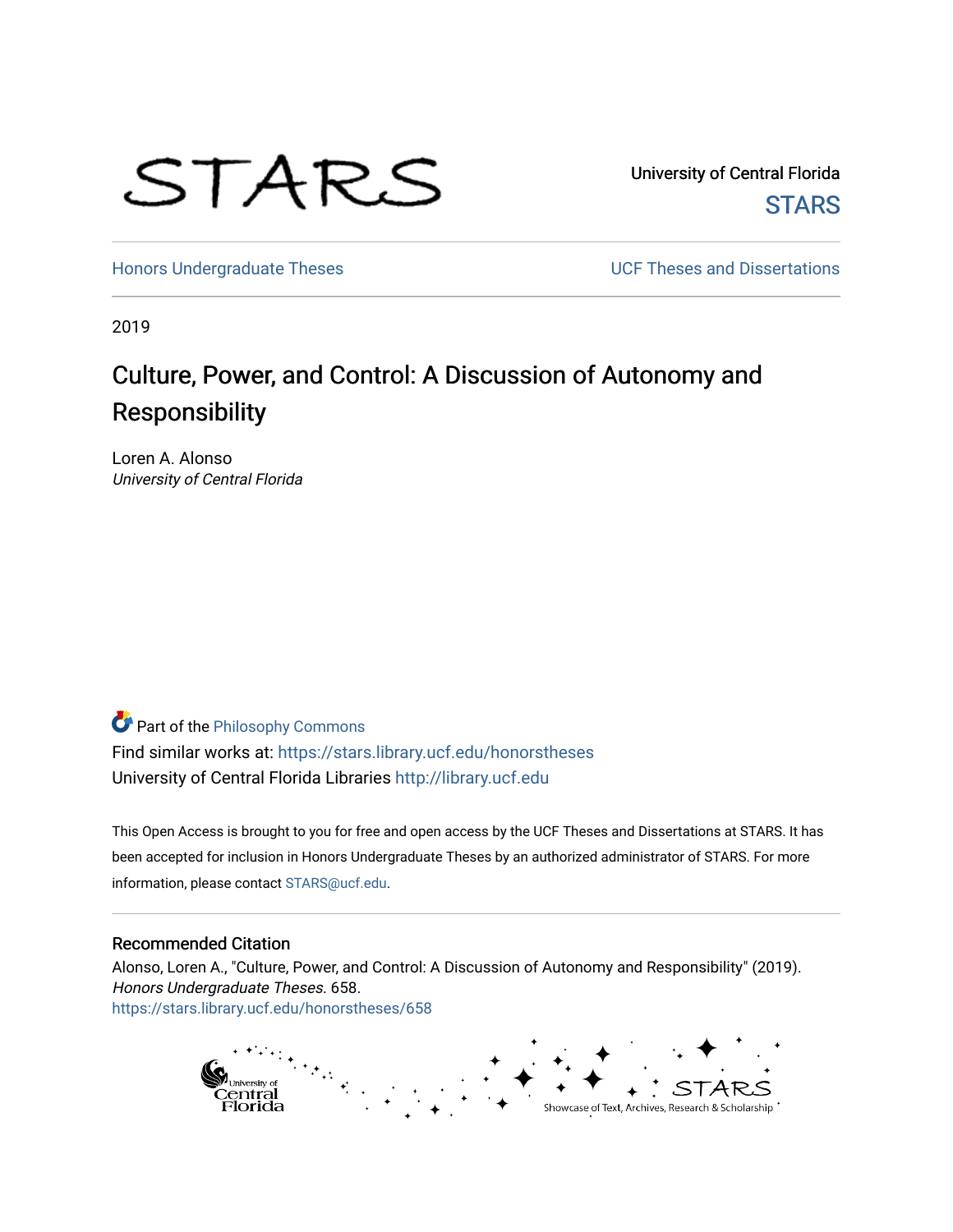# Culture, Power, and Control: A Discussion of Autonomy and Responsibility

Loren Alonso

University of Central Florida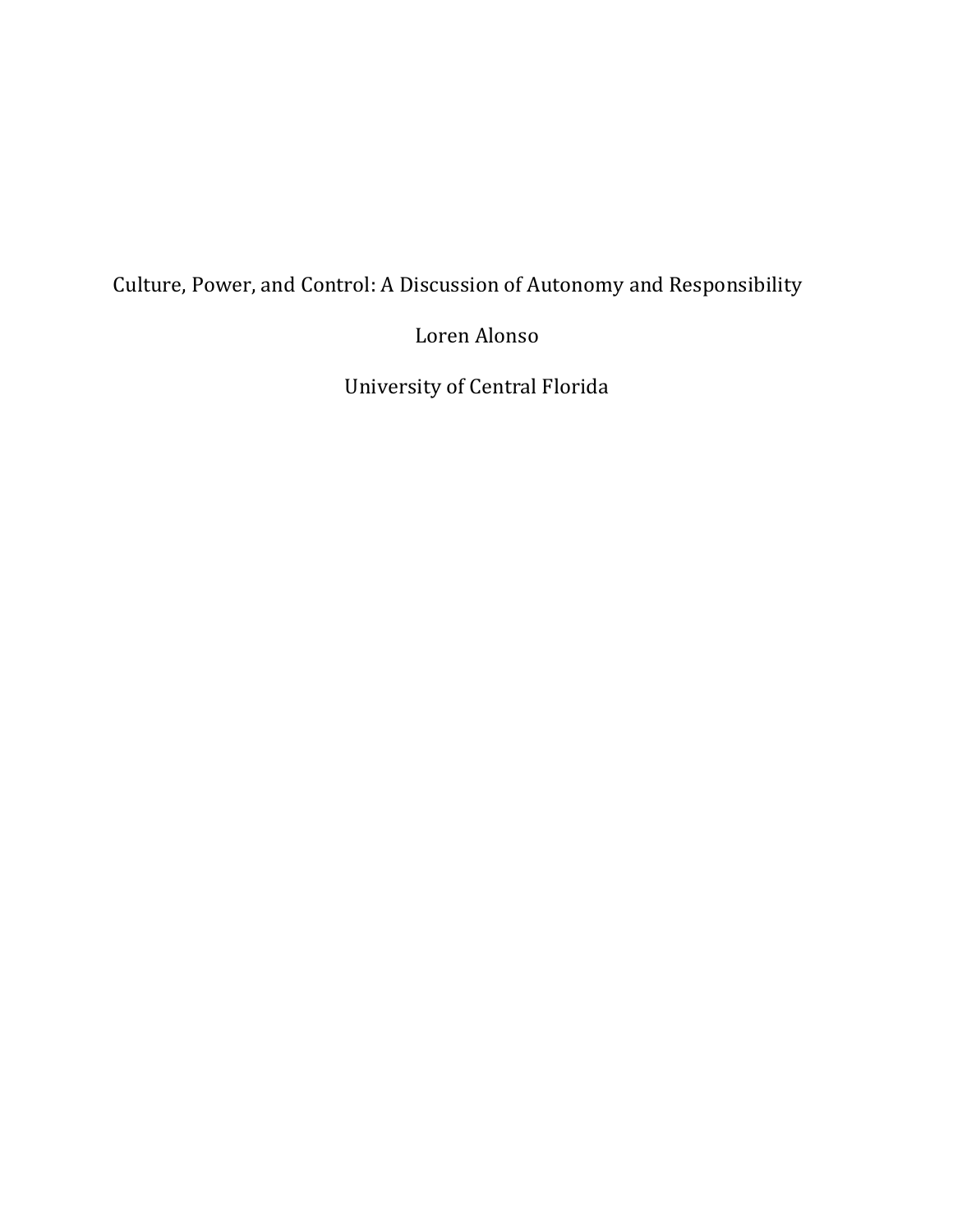### **ABSTRACT:**

The purpose of this thesis is to explore how power, control, autonomy, and responsibility are active participants in culture and daily human life. First, I discuss two understandings of power, structured and diffused. I examine some different techniques of power that help support and reproduce the current power systems in place and how historically, these systems have been predominantly unjust. I then discuss an alternative view of power that incorporates both structured and diffused forms of power. I explain why this new understanding of power could be more useful in actively shifting the current unjust power structures present in the world today towards power structures that are more just. I build this argument using some of Michel Foucault and Noam Chomsky's explorations of power. From there, I explore how understanding power can affect how people understand and practice human autonomy and develop or agentic skills. Finally, I use a collective conception of autonomy and the disparate effects of privilege to investigate how responsibility can apply to people individually and collectively.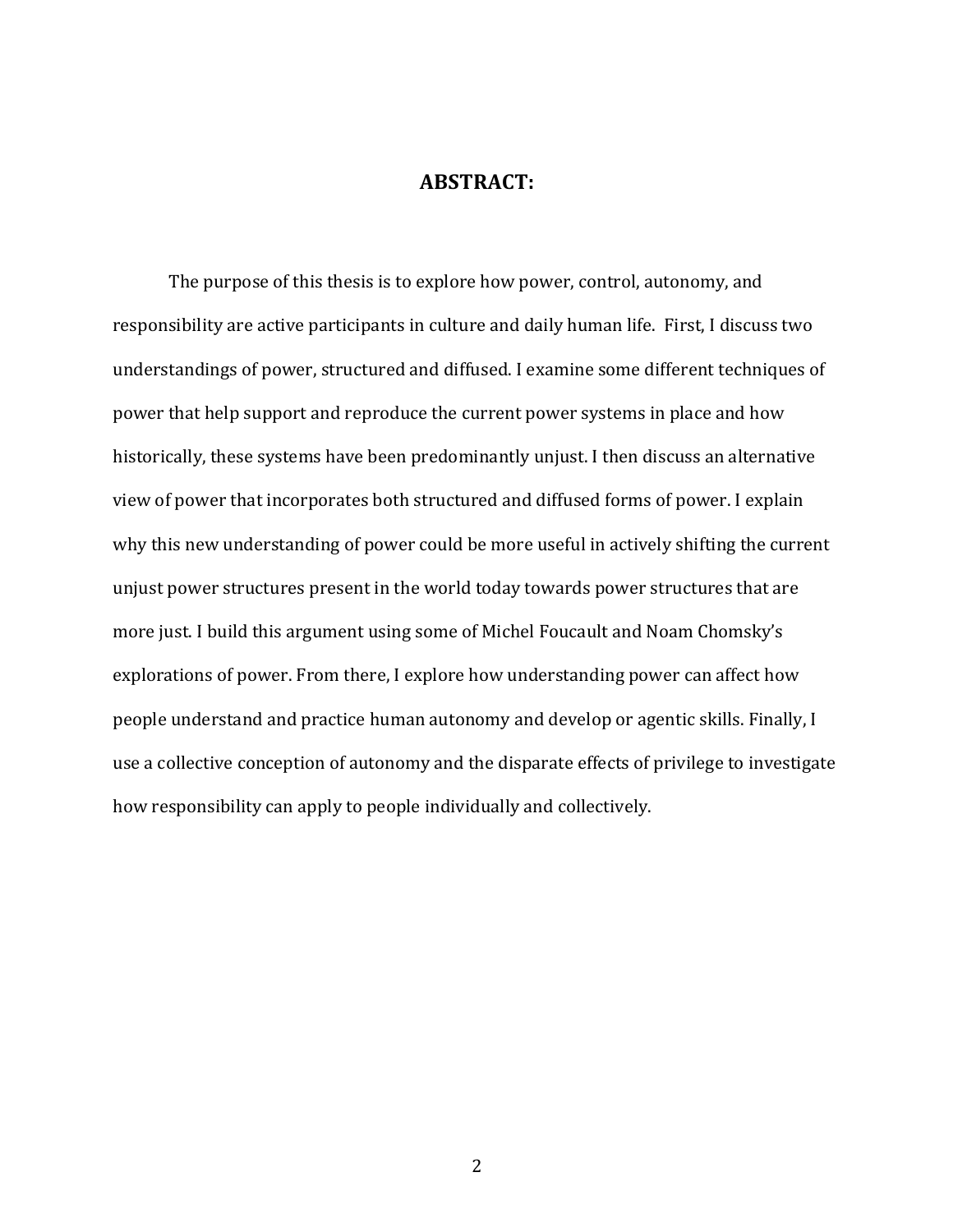## **TABLE OF CONTENTS**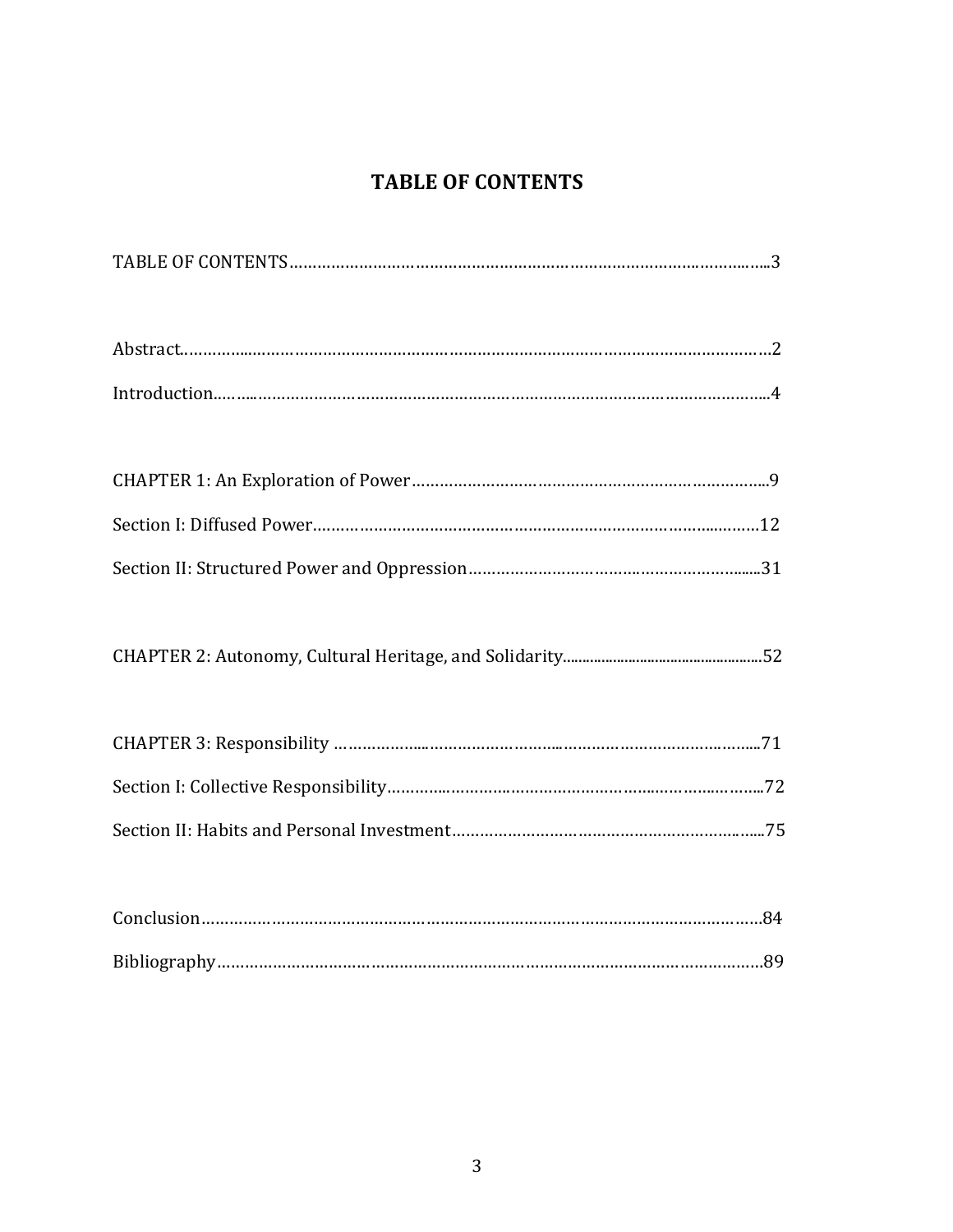### INTRODUCTION:

This thesis explores forms of power in human experience and understanding, and how different conceptions of autonomy result in different applications of responsibility. My objective is first, to illustrate some influential mechanisms of existing unjust systems of power today that work to uphold current dynamics of power and to keep them from changing. Then, I will point out how people are a part of those systems, and how their participation, whether conscious or tacit, can work to maintain or change the unjust systems they are a part of. By involving autonomy in this discussion, I explore the ways in which socially based systems of power, like culture, affect individuals and collectives, and the ways in which individuals and collectives can in turn affect those systems of power. It is important to recognize autonomy as contextual and interrelated to other people and larger social structures like culture because a single person, in the face of pervasive and overwhelming systems of unjust power, would not be able to effect as great a change as a coordinated group of people. Finally, I argue the importance of acknowledging collective dimensions of responsibility for systems of power currently in place. Because humans are embedded within systems of unjust power, and their actions individually and collectively can work to propagate or reshape structures of unjust power systems, the next step would be for people to recognize the existing system as their own. By seeing the current system of power as *ours*, rather than as a disconnected external force outside of *us*, people can personally take responsibility for their role in upholding or re-shaping an unjust system towards a more just system. Discussing solidarity within this context empowers a person not only to take responsibility for their actions that maintain an unjust system, but also to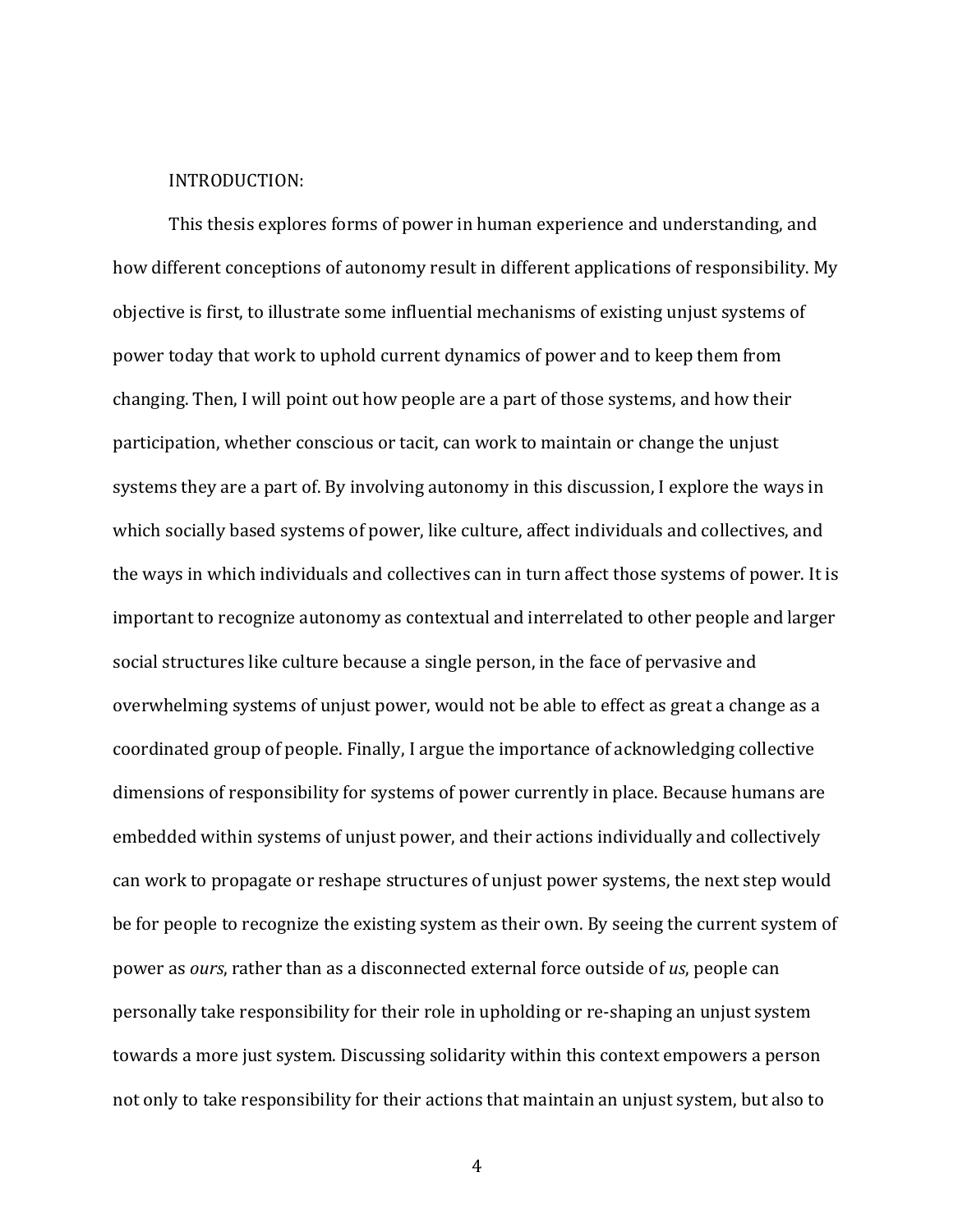empathize with others who are more oppressed, or have less privilege. Identifying with other people who are also part of an unjust system and recognizing the disparity between one's own position within this system and someone else's will bring to light disproportionate shares of privilege between people. It is my argument that those with more privilege within an unjust system have even greater responsibility to use the power that comes with their privilege to resist and re-shape this system. Before I continue, I'd like to clarify what I mean by just and unjust. Just, for the purposes of this thesis, will refer to phenomena that reduces overall negative effects, like oppression, and works for the common good<sup>1</sup>. Conversely, an unjust phenomenon works to keep some humans in subservience and hardship, undermines autonomy, and prevents people from developing agentic skills necessary to think for themselves and decide what is in their best interest.

Humans are born within particular systems of thought, and as they grow up within those systems, they soak up the values, norms, and common behavior of those systems. It is important to realize that human beings are a part of these systems, sometimes tacitly and sometimes more consciously. Power, in post-structuralist theory<sup>2</sup>, is something that is socially distributed and associated with the construction of knowledge (Harcourt, 2007, p.21). Harcourt describes the 'power/knowledge' critique by questioning: "How, exactly, do we come to believe what we hold as true? What institutions and practices shape us into believing a certain idea? How have our own disciplinary practices contributed to shaping our beliefs, and at what cost?" (Harcourt, 2007, p.21).

<sup>&</sup>lt;sup>1</sup> The common good here refers to the good of all, where everyone benefits, as opposed to the greater good, where the good of some are sacrificed for the benefit of others.

 $2$  For an interesting discussion on structuralism and poststructuralism, see "An Answer to the Question: What Is Poststructuralism?" by Bernard Harcourt.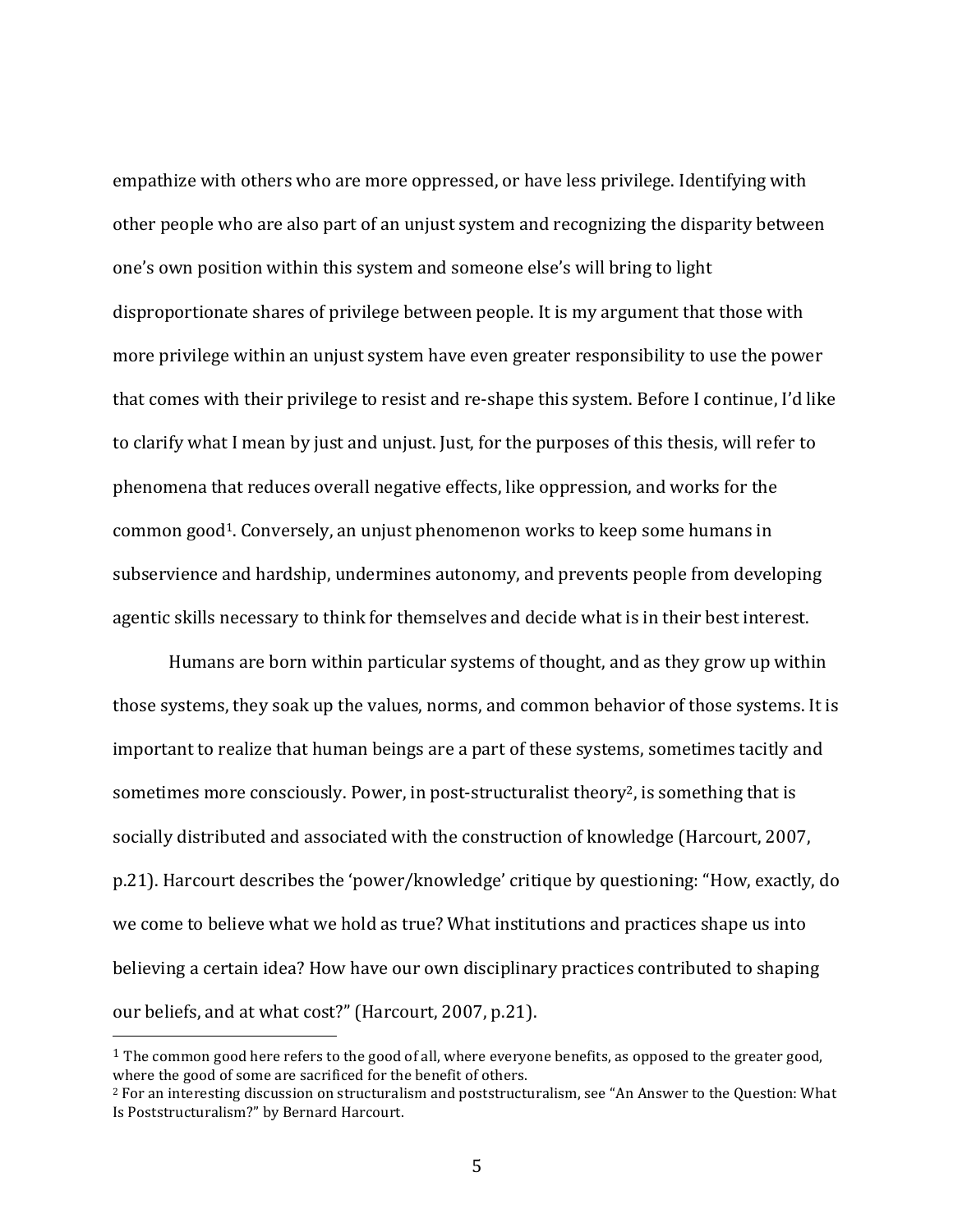If the possibility of finding meaning is abstracted enough, the result is that there is no 'true', 'real', or 'objective' meaning. To ground these ideas into relevance for human daily life, I think it's important to outline this cycle of infinitely deferred meaning as a sort of distractor. It can be impractical to the average human being who often seeks out meaning for their own existence, and who lives in world imbued with forces, many of which are unjust and harmful, that attempt to impart meaning on them. Social structures like language, norms, and culture, which shape and are shaped by human understanding and the limits of human knowledge, are themselves a reflection of human intention. Intention can be imposed on a person or group by sources or purveyors of unjust power trying to maintain itself, often through oppressive methods, which can be tacitly accepted by people and consciously rejected. Intention can also be purposeful by individuals and groups working to reshape power structures. Structuralist perspectives might say that our conception of power is influenced by the systems of thought we are a part of, which is itself a structured system. Poststructuralist perspectives might take it further, and volley the idea that these systems that shape our understanding are themselves shaped by intention, era, and other meta-influence.

The point is that influence and intention, whether it comes from an individual, an unjust and oppressive institution, meta-influence, a collective of people, or a social structure like media or culture etc. are inescapably a part of any human pursuit, including the pursuit of knowledge and of power. I cannot claim to know if there is any ultimate or purely objective truth or meaning, and yet this hardly seems to matter. What matters, I think, is the truth of human experience, in particular the very real unjust forces, which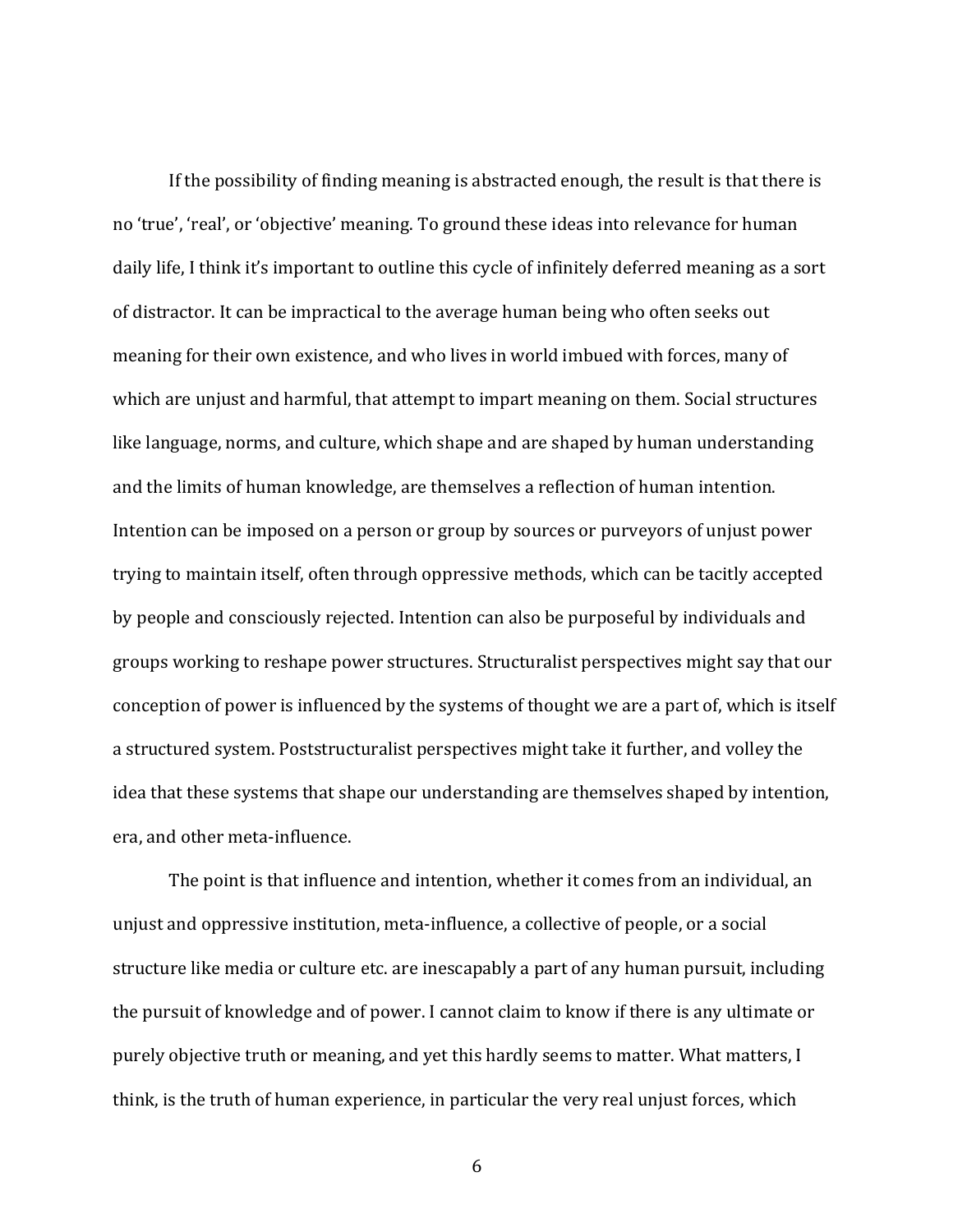shape and situate human knowledge, experience, and behavior for the purpose of maintaining the statue quo and preventing change. Power, for this thesis, is one of the main elements that influence human life. Human life, experience, and constructions of knowledge and understanding in turn, are also factors that influence and deal with power.

Understanding power helps people recognize three important points: 1) that all humans within an unjust system of power are a part of these systems of injustice, not separate from them 2) The many ways in which people maintain unjust systems, implicitly and explicitly 3) How people can use the same strategies of power used by unjust systems to implement change and to reshape their systems towards a more just structure, or one that is less oppressive and more for the common good (the good of all rather than some). It is important to recognize the collective aspects of autonomy because we are situated in a system amongst other people and social structures. Also, the power of a single individual within a massive system of pervasive unjust power is likely insufficient to change it. Collective, concerted autonomy, or the capability that people have to form a collective and concerted effort to influence their environment, empowers individuals by highlighting the influential force held by groups of coordinated people. Because humans are living within, and a part of, a pervasive system of unjust power, they also have the ability to reshape it, especially when working together. This means that people hold some responsibility for the system they are a part of and the actions they take to ignore, maintain, or reshape it. Our being a part of these systems of power makes it personal so that we should not passively wait for others to do the work in creating change. Moreover, because the dynamics of power are often disparate and unevenly distributed, those who have more of it, or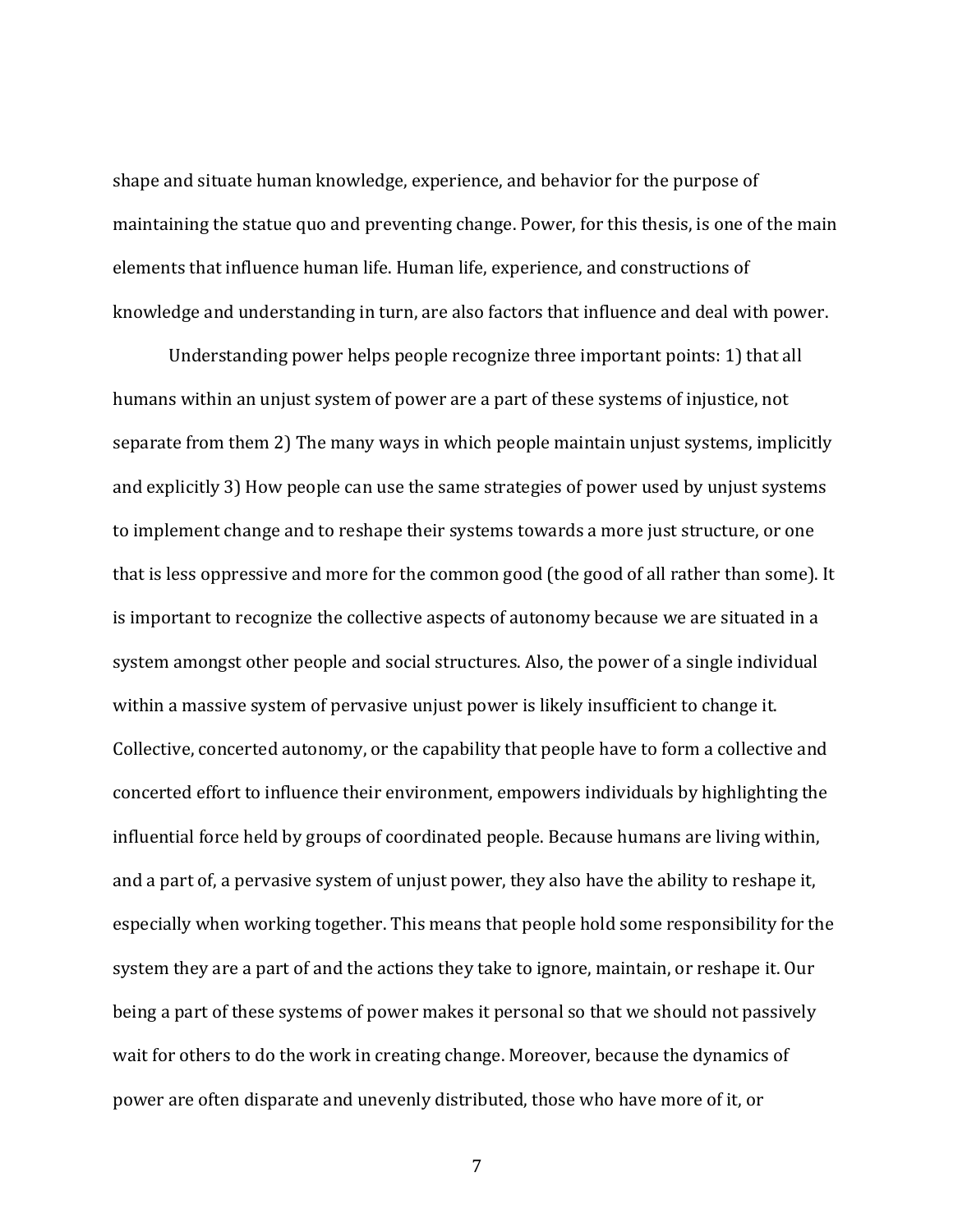privilege, should be more responsible for taking an active role in recognizing and reshaping unjust system.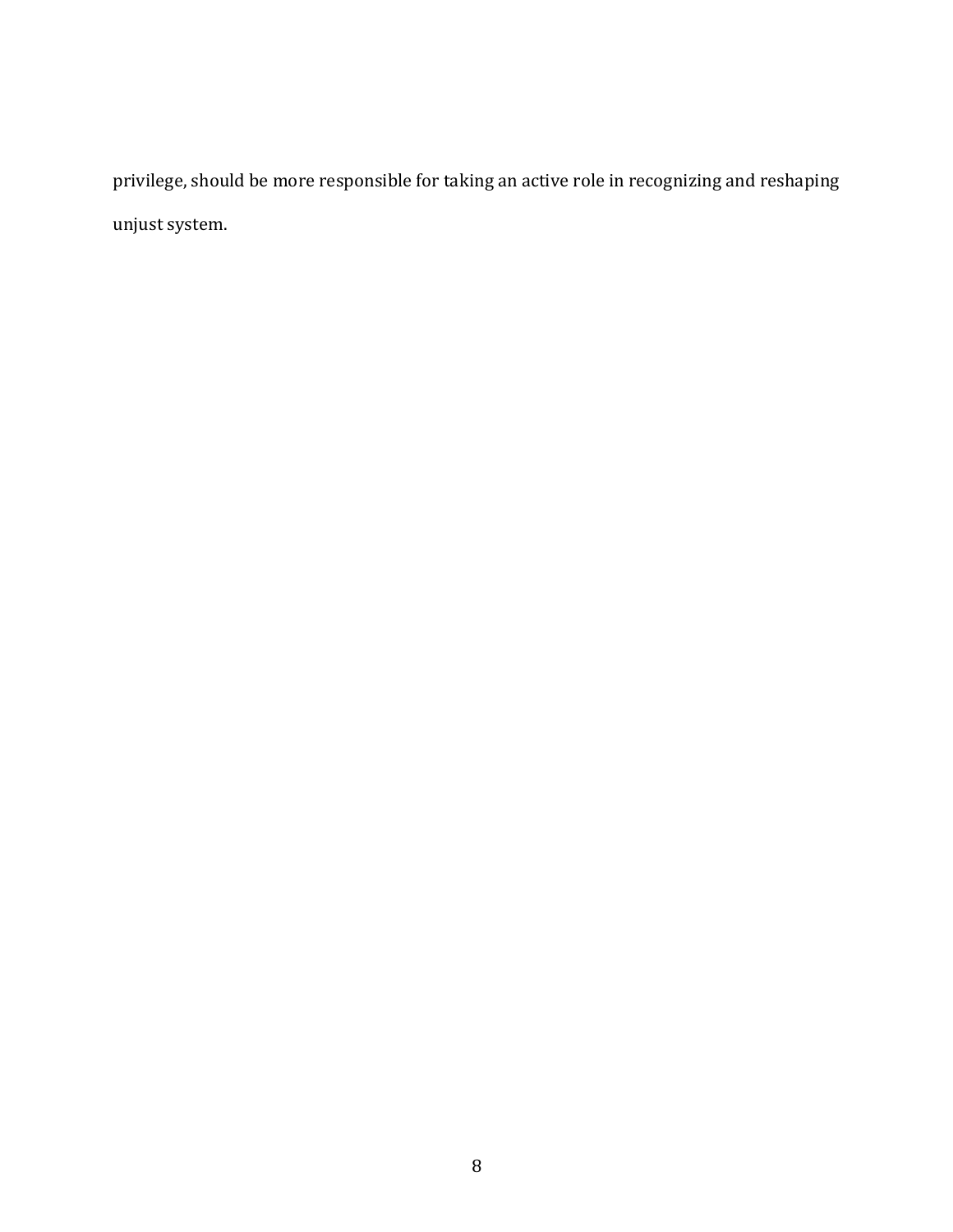### **CHAPTER 1: AN EXPLORATION OF POWER**

In chapter 1, I investigate some conceptions of how power exists in human experience and different ways in which people interact with power. I want to briefly bring up the earlier discussion about structuralism and post-structuralism first, because they are both different theories to analyze patterns, or systems of thought, the different changes they undergo, how they come to develop, and what can influence them. The important points to keep in mind throughout this discussion are first, how systems of thought change and can be changed over time and second, how the direction of change can be influenced by various factors. For this discussion, a primary player that can influence human systems of thought is power. For my argument, power can interact with humans in two main ways

The first form of power at work in human life is diffused. Diffused power works to influence a person internally on their attitudes, values, how they behave, their habits, and their over all understanding of the world and how to deal with it. A person often adheres to the guide or direction of this power without overt coercion, but rather almost automatically. The source of influential power, which can control different aspects of a person that I mentioned above, doesn't have a quantifiable, clear, explicit, external source or direction. Rather, it's difficult to pinpoint exactly where this power comes from, only that it can be seen at work shaping human identity and society and in the ways that people police and enforce this power on each other. The second form of power is structured. This form of power is often hierarchical, in a top down fashion, exists external to a person and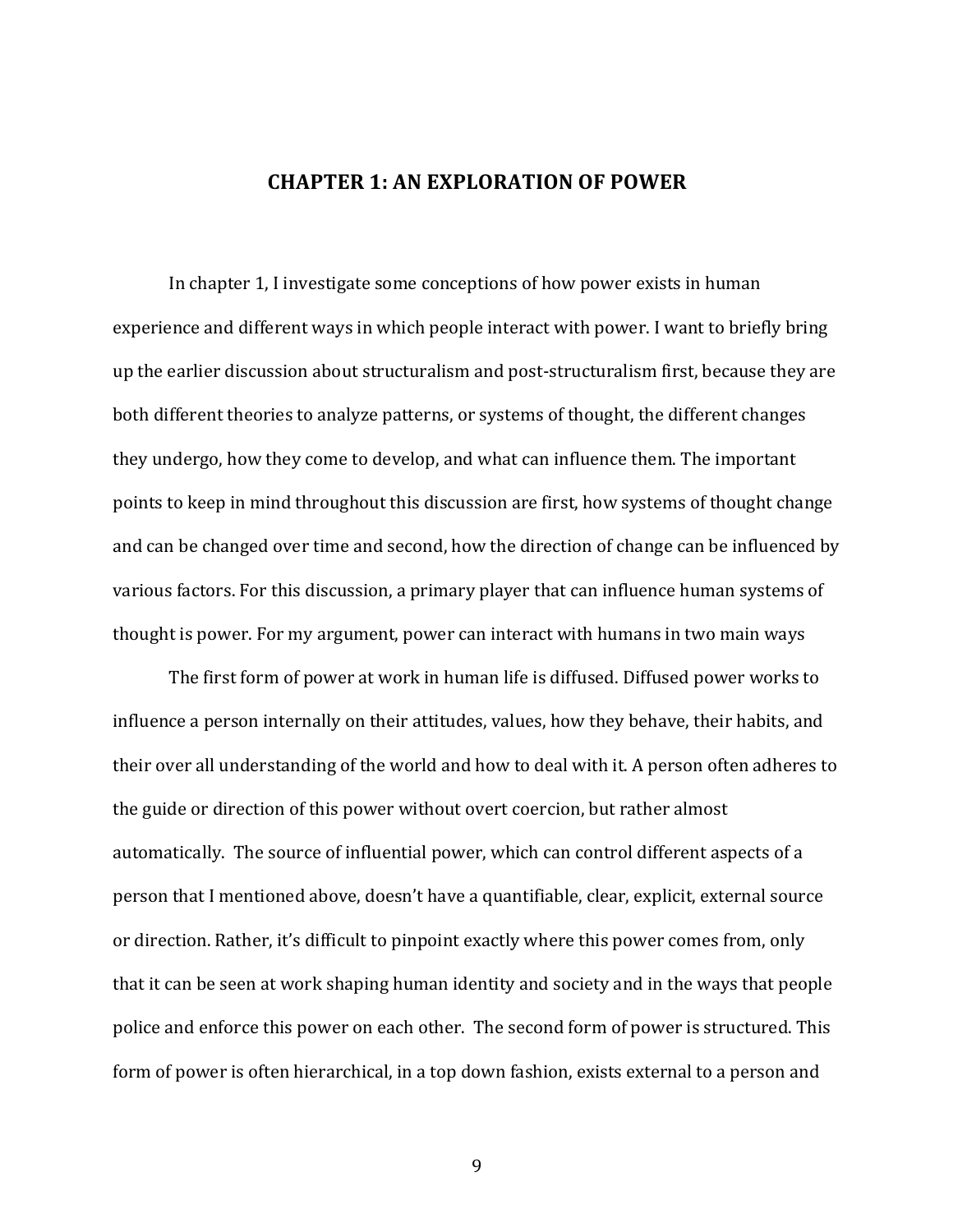explicitly, often coercively controlling a person or population. Where structured power can be exemplified by a person standing over you, holding a bat over your head and telling you explicitly what to do and how, diffused power is closer to a form of training, so that the person standing over you with a bat isn't necessary, you automatically direct and control yourself, and the other people around you are also similarly trained. Together, everyone works to keep themselves and each other correctly in line.

Power as structured and as diffused can both be creative forces. They are both productive via their capacity to create anything from categories and institutions of knowledge, codes of popularly agreed upon standards of behavior, values, norms, and common knowledge, and even manufacture of social structures like culture. They produce influence and from them, different system of thought develop. The differences between structured and diffused techniques of power often blur into their shared effect of control or influence over people and systems of thought. Power as control can come from someone or something else that is actively and influencing someone into thinking or behaving a certain way (structured). Control can also be more subtly dispensed; it can act under the guise of natural law, instinct, and 'common sense'. Under diffused type of control it *feels* as if you are acting freely and without coercion. While the appearance and mechanisms action of power as diffused and as structured could be considered distinct, the outcomes of these two forms of influential control tie them together. They both work to define and shape faces of acceptable authority, regulation, and standards of thought and behavior and other social factors I mentioned earlier in such a way that self- maintains. The controls they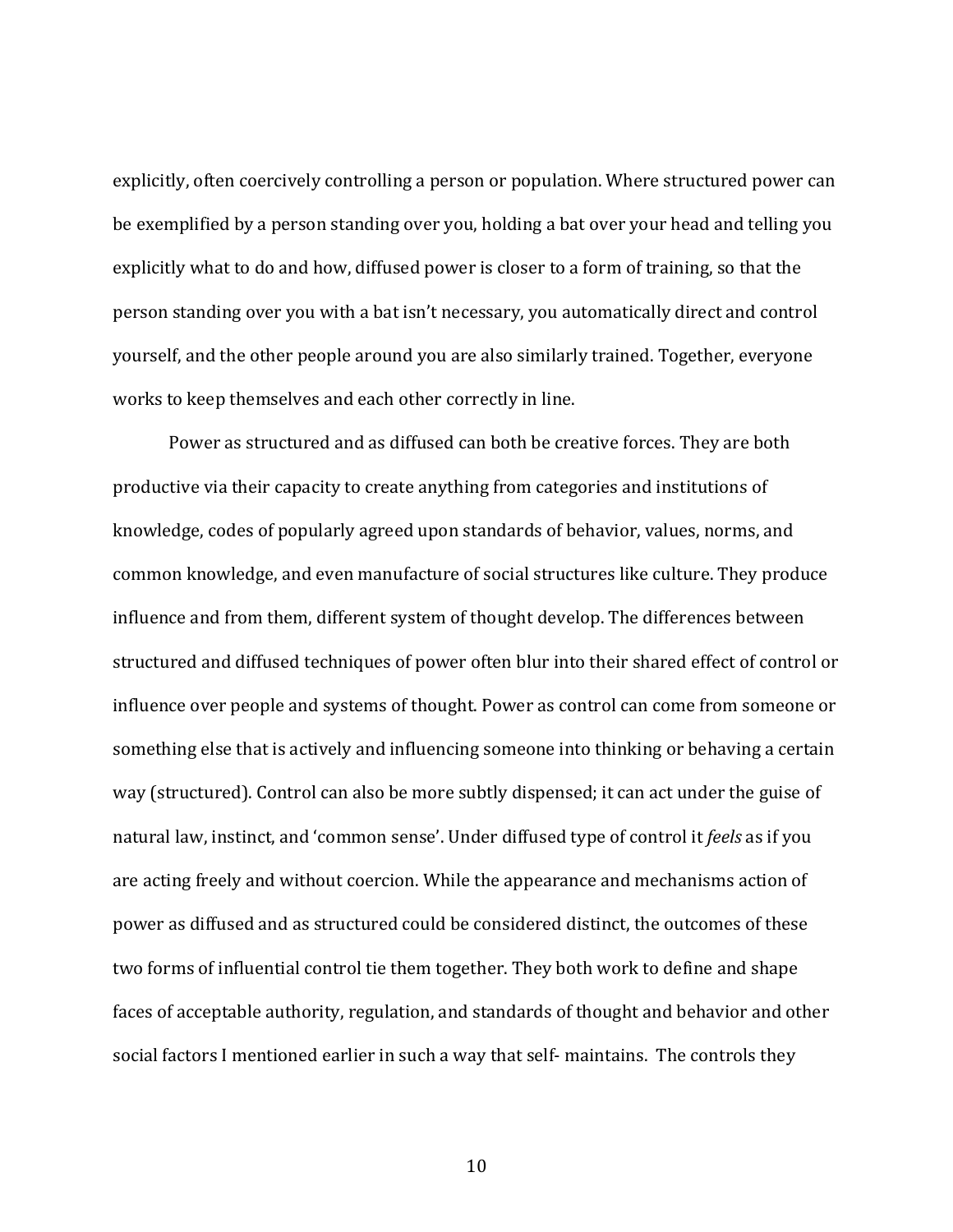manifest work to preserve and protect their existing structure and maintain their mechanisms in place, making it difficult to change them.

In this discussion I will explore how power as diffused and as structured control has affected people non-neutral ways, often primarily for unjust outcomes. Recognizing the existence of such techniques of power at play in human life opens the discussion to examine forms of interactions between humans and these techniques of power and the ways they manifest, both in an individual's personal daily life and in over all population based systems of thought. Understanding how structured and diffused power play a role in the formation and propagation of culture, cultural norms and human social structures highlights how much in common these faces of power have. Discussing how power affects human life, particularly how unjust power works to manipulate, subjugate, and oppress a population and often restrict the development of agentic skills, leads into a discussion on the importance of autonomy and the development of agentic skills. Agentic skill are important because they equip and empower people with the necessary means to resist and re-shape unjust power systems. The development and exercise of agentic skills could also be seen as diffuse rather than as centralized in an individual. Responsibility plays into this discussion because of the disparate nature of current power structures and privilege, where some people or groups have more power than others. Those with more privilege, I argue, have a greater responsibility to use their advantages to re-shape unjust systems towards the common good, and to become less unjust.

Following an exploration of power, it is my next objective in chapter 2, to discuss human autonomy and some of the roles different forms of power can play in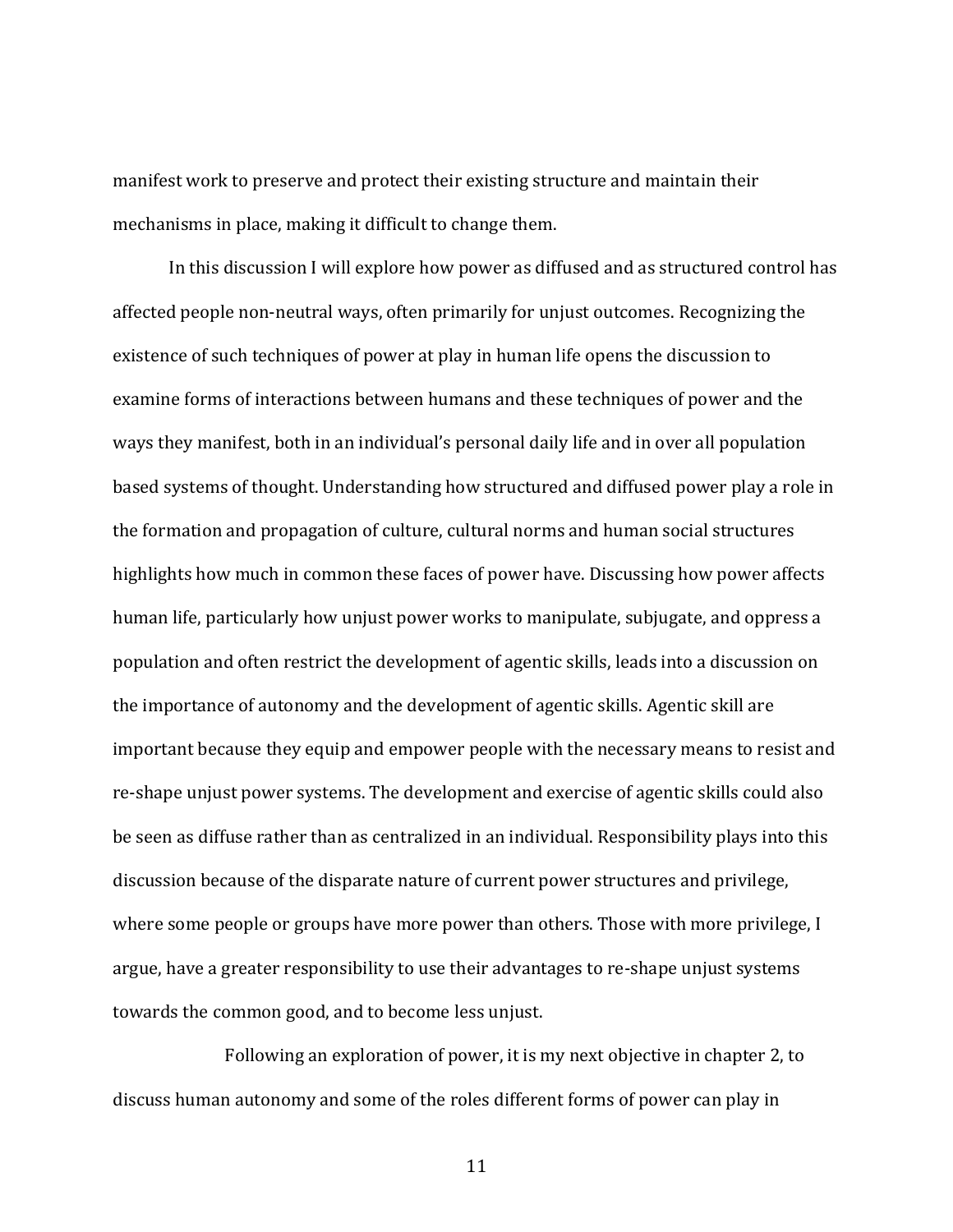inhibiting and enabling autonomy. Our understanding of autonomy can also influence the way in which we deal with power and how we view responsibility. By interpreting human autonomy as something collective and diffuse, as well as centered on individuals, it is easier to recognize the aspects of human daily life that allow for the use of power strategies towards preserving or resisting unjust structures of control. This understanding of autonomy also enables people to recognize the instances of power that are subtly and overtly as well as the ways in which *we* embody this power and propagate it.

Simply discussing power and human autonomy can be too easily abstracted and dissociated from the human condition. Responsibility is important because it helps to ground this discussion in real-life practical context. Responsibility anchors the two topics into relevance applicable to every day human life. By discussing these three phenomena, I will point out unjust disparities in power, or the existence of privilege, and why, since all humans today exist within a network of interrelated shared power, the injustices and disparities of current systems of power ought to be a common, popular concern.

### Section 1: Diffused Power

In "Discipline and Punish", Foucault uses the history and distinct evolution of the penal system to illustrate a shift in dominant techniques of power: from being obviously structured and overtly centralized to more diffuse, systemic and expansive. He begins by describing a public execution in the year 1757 and ties this to a meticulous account of a prisoner's timetable 80 years later in 1837 (Foucault, 1977, p.3-7). The reason for this historical introduction is to highlight an essential change that took place in the face of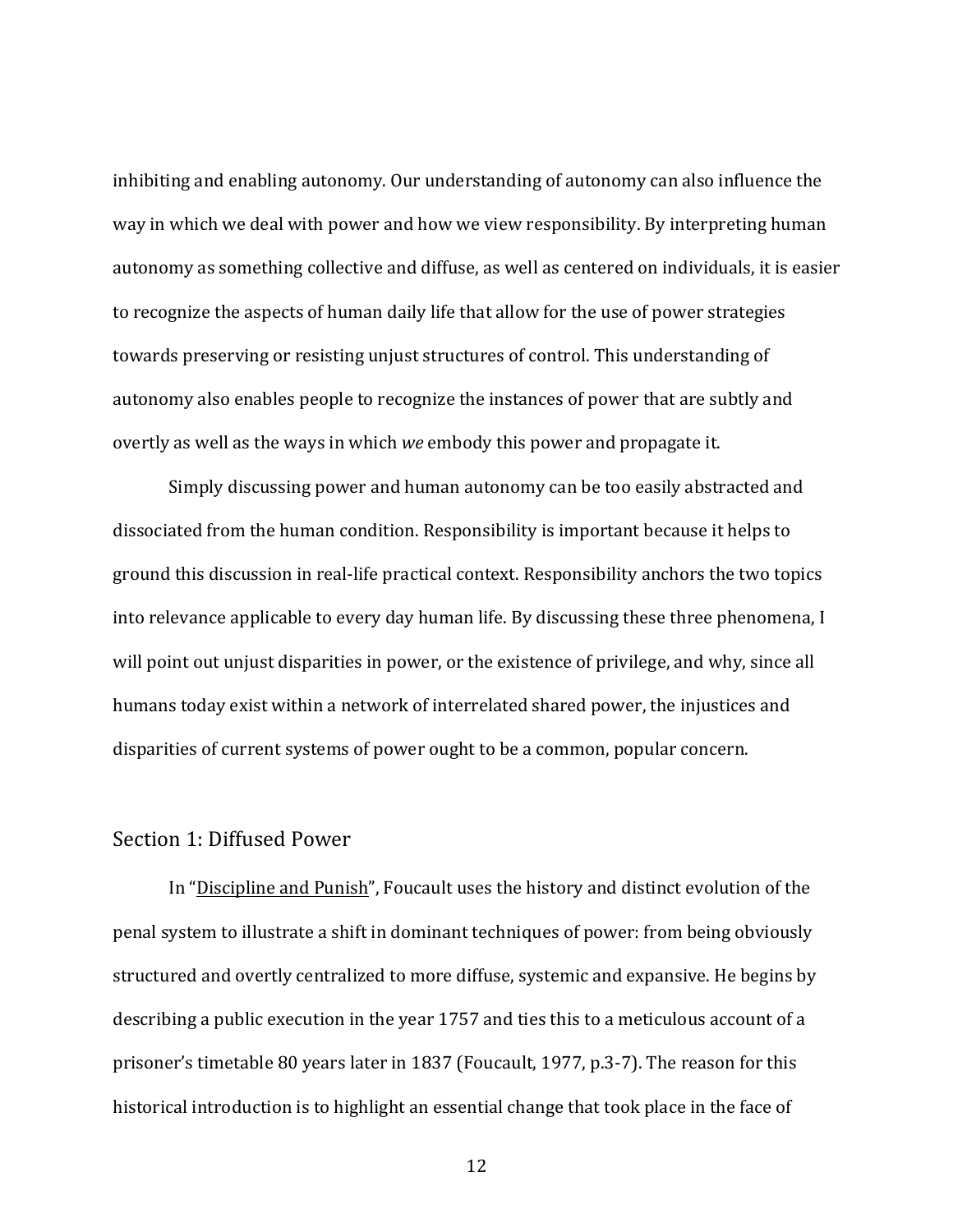authority and in techniques of power as control, in this case held by penal system. For some, he points out this change in tactics marked a distinct modernization, a 'progress' towards more humane treatment and left behind a cruel and less enlightened method (Foucault, 1977, p. 14-16). Where once the object of the penal system was punishment aimed at control over life and death (who lived or died, and how), the focus of this more modern system was centered on controlling something else, something not so overt (Foucault, 1977, p. 11). This non-corporeal penalty, as Foucault refers to it, is a type of power strategy aimed at controlling the 'soul', which Foucault describes as the heart, the thoughts, the will and inclination (Foucault, 1977, p. 16). This could also be referred to as person's sense of identity, and the different aspects of it like their habits, values, and their character. How a person identifies themselves stems, in part, from their personal thoughts, desires, and practices. These resources for self-identification and self-understanding can be influenced by and shaped by a person's environment.

Efficiently exerting power over a person's identity or soul required the employment of knowledge. Knowledge can act as a doorway to power as control or influence over people First, the building and organizing of it was necessary, and then detail-oriented methods of application, to be able to competently influence and control a subject or person. As humans increase a field of study, they discover the ways in which they can interact with and manipulate the object of their study and apply this knowledge to real life. Understanding how something works allows one to manipulate it. Knowledge was pursued, built, and organized through the establishment of institutions of science, with humans as subjects of study, and as creators and users of these institutions (Foucault, 1977, p. 18).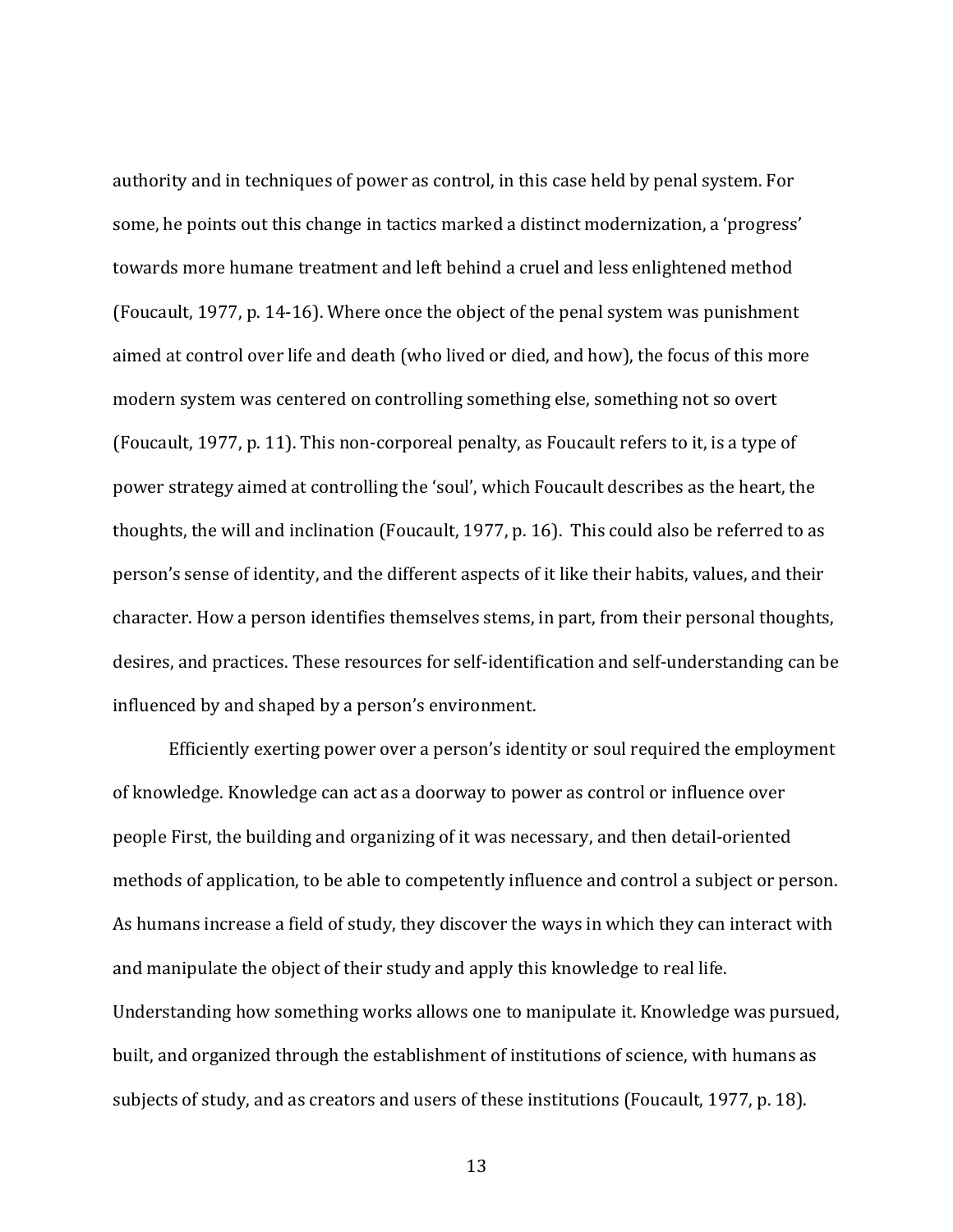From those knowledge based human-institution relationships resulted conventions, practices, and other institutions that worked to pursue and utilize more knowledge. The detail oriented method of applying knowledge focused training a person on details like timetables, gestures or actions, or on individuals. These phenomena, the development of knowledge and the method of its application over individuals and a population began to characterize 'progress', in the penal system<sup>3</sup> (Foucault, 1977, p. 23). In the penal system, ever increasing gathering and establishing of knowledge of the criminal, works to create organized sciences, like criminology, psychiatry, and other related studies. Foucault describes how, a whole army of technicians took over from the executioner for example warders, doctors, chaplains, and psychiatrists; these new experts, or types of authority, emerged with this technique of diffused power (Foucault, 1977, p.11).

In "The History of Sexuality Vol. I" Foucault describes two techniques to exert diffused control over people, or influence over how a person ought to live, how they identified themselves, or as described earlier, their 'soul'. He notes their emergence in the eighteenth century. These two techniques of what he calls "power over life" are: anatamopolitics of the human body and bio-politics of a population (Foucault, 1988, p.139). The two modern techniques of power exert their control over a person's "soul" or identity and influence people as individuals and as collectives, and their systems of thought and social structures. The first approach, anatamo-politics, has to do with power as control over the human body and its various interactions with the world and with others. The second

 $3$  He also includes the education system and the medical institution as some other examples of constructs that embody this new technique of power.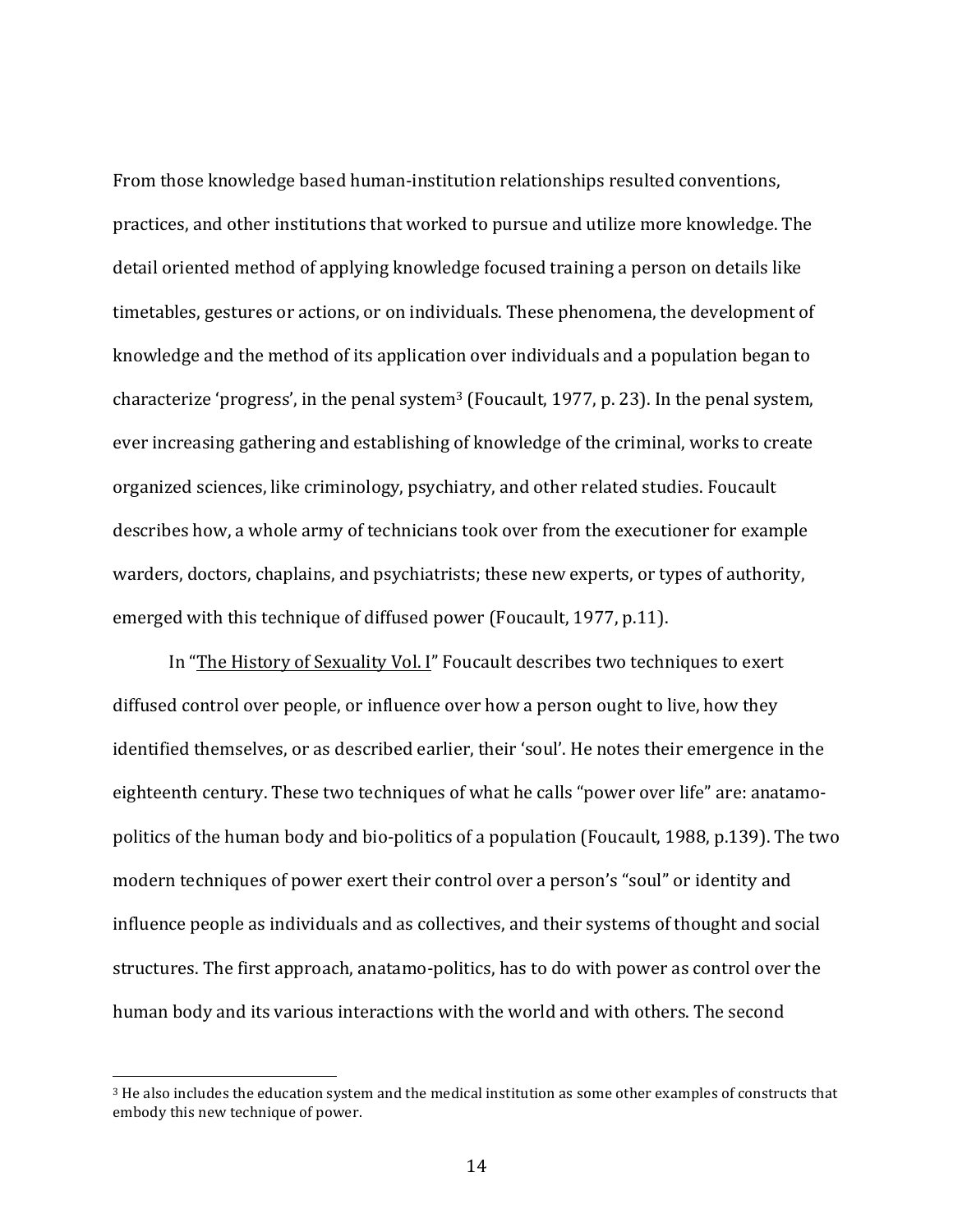strategy bio-politics of a population, applied to collective groups of people, social structures and institutions and systems of thought.

Before I discuss these types of diffused control, it's important to understand the previous type of control over life and death that they replaced. For Foucault, these methods of control are chronologically distinct from, and yet related to, a previously dominant form of power. Before the eighteenth century, power of the sovereign, which he describes as power over the right of death, or power to decide who lives or dies and how, was the primary way to exercise control over people (Foucault, 1988 p.139). This kind of control he exemplified with the public execution. The punishment of the sovereign was a technology of power exerted over people that mainly affected whether a person lived or died and how, like the execution describe earlier. The new, more progressive techniques of 'power over life', Foucault says, were in contrast, directed over a person's 'soul' or identity (Foucault, 1988, p.139). To demonstrate these techniques, Foucault described the prisoner's timetable. 

Throughout history, control over bodies and productivity is prevalent: the sovereign: kings, parliament, Caesar, the pope, and other such powerful and authoritative figures had authority to dictate what people did and how. The sovereign used an authority that was centralized and concrete. The source of power perceived as stemming from a distinct, easily recognizable source. People were expected to recognize and obey a wellstructured, top-down system of power; in this case whatever the sovereign power decrees. This centrally sourced and clearly demarcated authority often had nearly absolute control over subjects. The new technique of 'power over life' had an authority that was more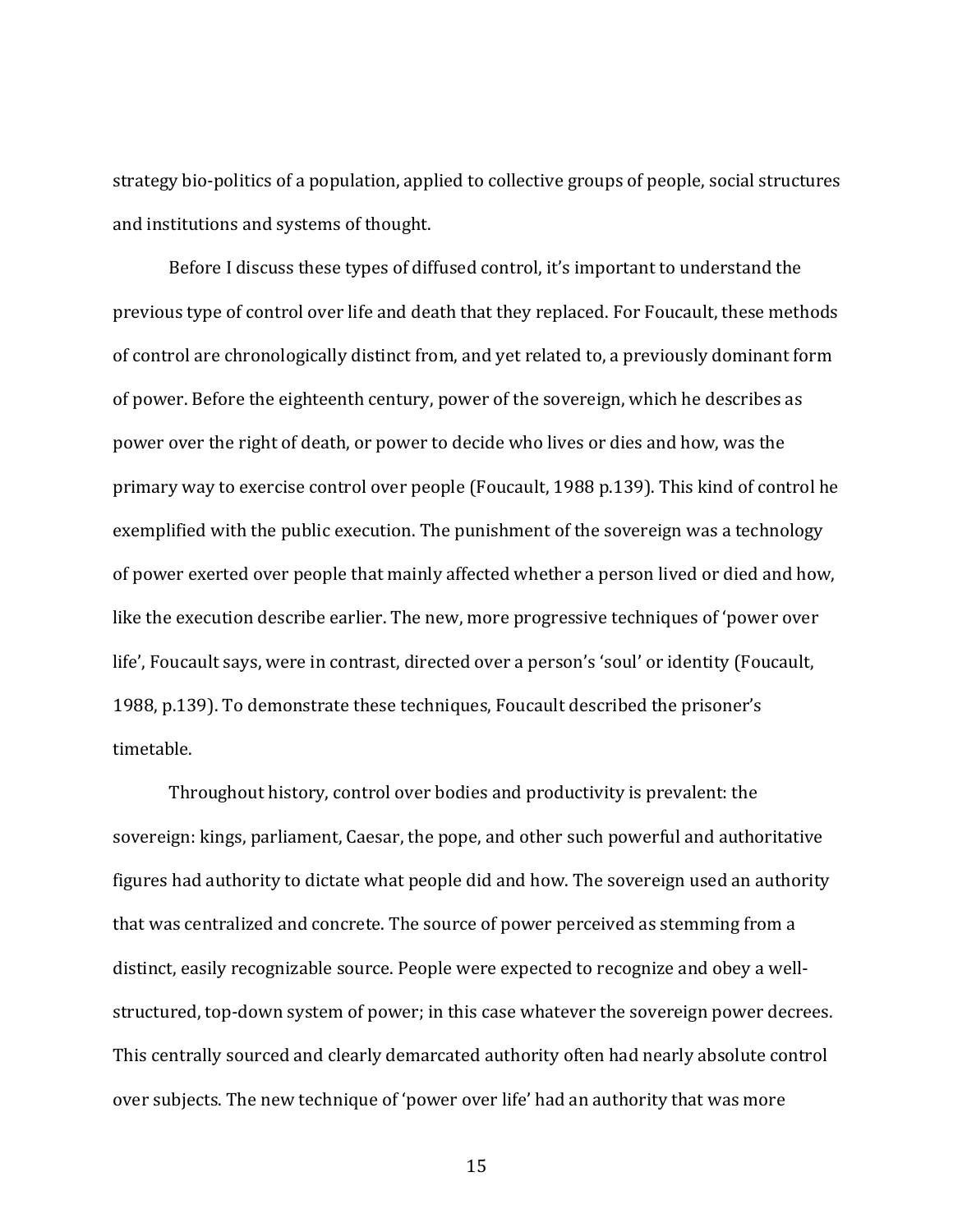diffused, it's supporting structures more spread out, more difficult to identify and define. Its decentralized mechanisms of action were meticulous attention to detail and widely distributed. 'Power over life' techniques use consistently insidious mechanisms to exert influence over people.

The progress of the penal system, from 'torturous sovereign' to 'humane institutions', from administering life or death, to reforming the soul and body, is ultimately for the creation of a new a system of common knowledge. Power in the pursuit of, creation of, and employment of knowledge can be productive of norms, attitudes, values, behavior, social structures, and institutions of knowledge (Foucault, 1977, p.19). It can permeate into a person or a group's identity and become 'common knowledge'. The purpose of these institutions, comprehensions, and techniques, Foucault hints at, uphold and justify each other and to form a related networked structure of truth, values, and understanding in which to ground justifications, judgments, assertions, and techniques of power (Foucault, 1977, p. 18-19).

Within a framework of common knowledge people are supposed to be able to establish two distinct and contrasting truths: what is normal and abnormal, or in the context of the penal system, who is guilty or not guilty. The shift in techniques of enforcing a population with laws to norms indicates a shift in the face of authority. At first, authority was centralized to the ruler or sovereign, and then it began to come from a diffused network of institutions, experts, and cultural norms. To be considered guilty requires the affirmation and the approval of various systems. The act of assessing, diagnosing, prognosing, and constructing what it means to be a criminal is embedded within a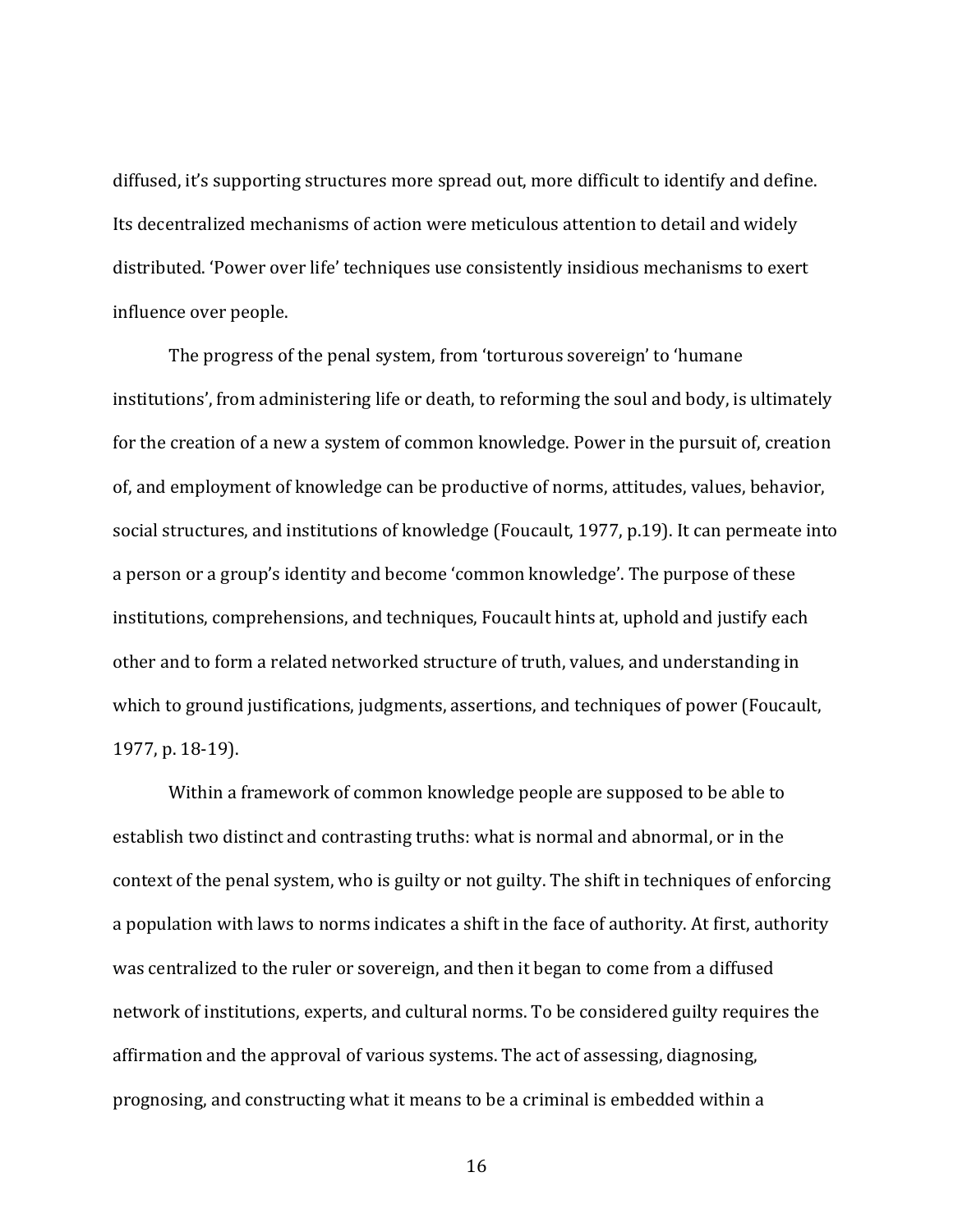framework of systems of knowledge and methods of applying and justifying that knowledge (Foucault, 1977, p. 19). The assertion of guilt is made by what Foucault refers to as a scientifico-juridical complex. This complex assimilates, produces, and enforces an acceptable definition or standard and a technical prescription for "common knowledge" (Foucault, 1977, p. 21). It creates norms and culture. This growing body of common knowledge and related institutions is applied to justify standards and to support judgments. The formation of organizations, institutions, and authority figures, like doctors, teachers, or wardens, spring from and propagate these bodies of knowledge and institutions, and work to re-enforce their authority, constructed standards, judgments and other institutions that all interconnect and mutually support one another (Foucault, 1977, p.23). 

According to Foucault, the episteme, or a system of thought during the eighteenth century saw the body as an object and target of power, something that could be influenced by, and be a producer of power. It was this attitude of the human body, something explored and expanded upon by men of influence which he quotes throughout "Discipline" and Punish", that began to understand humans for the purpose of employing techniques of shaping how a person should live, think etc. or 'power over life' (Foucault, 1988, p.136). The body was something knowable, and thus manipulatable, trainable, something that could respond, and learn to obey, become skilled and increase in productivity and efficiency. Systemic application of power techniques that result in increased docility make people more malleable and moldable, and this allows techniques of anatamo-politics and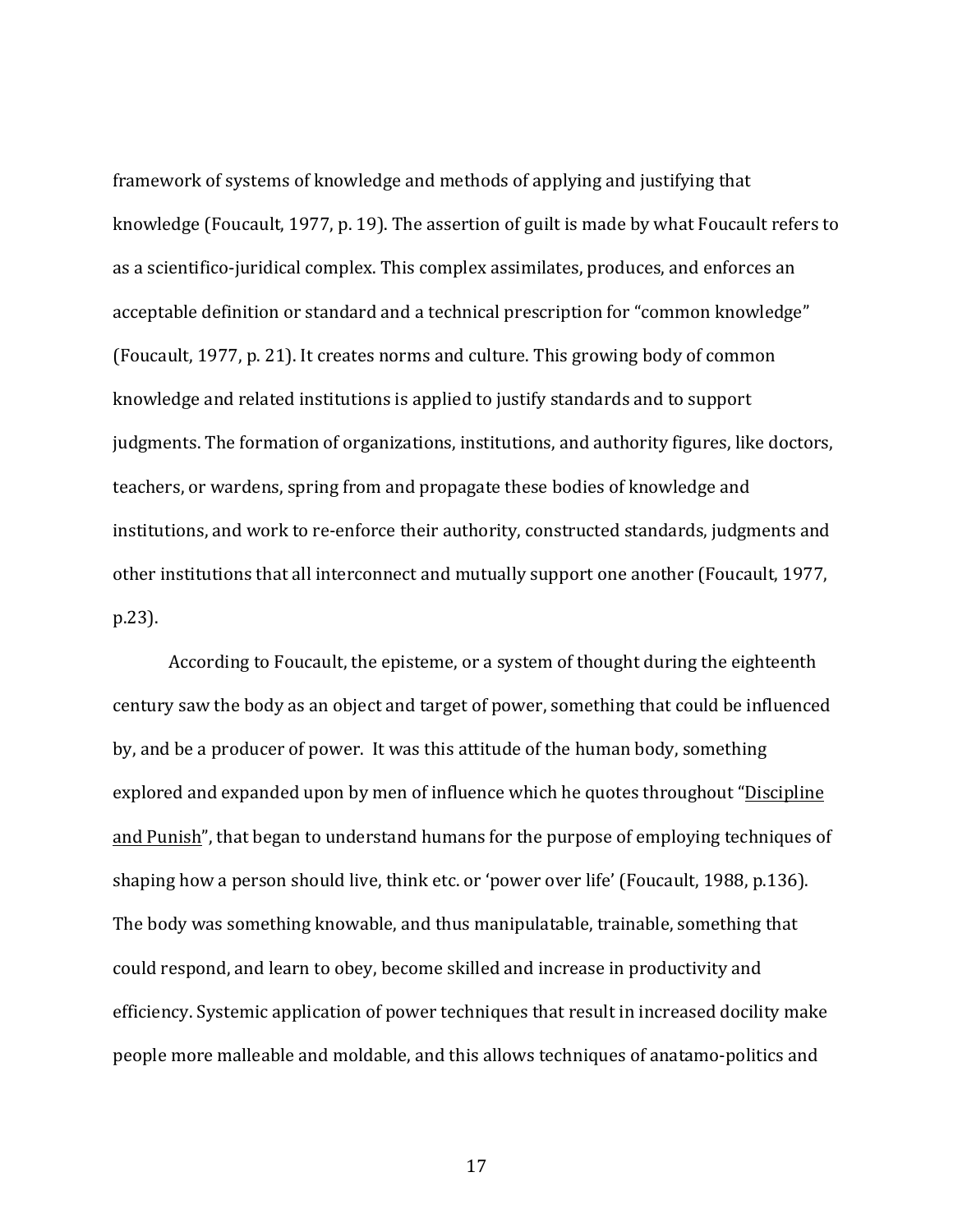eventually bio-politics that I mentioned before, to impress upon and train people's bodies and minds towards some higher functionality and efficiency.

What set apart techniques of control in the eighteenth century was a change in the strategy of using control, and in the scale of these techniques (Foucault, 1988, p.141). Anatamo-politics of the human body specifically in the form of discipline, shows how some technologies of power work to control an individual's behavior and on a larger scale, ultimately produce certain types of individuals, and produce populations, that consistently adhere to a certain code of behavior and way of thinking. Anatamo-politics of the human body, saw the human body as more of a machine or an object, than as a 'person'. Anatamopolitics is a strategy focused on the individual parts of the body: its movements, gestures, and attitudes and so on (Foucault, 1988, p.137). These new methods of power as control, assured the constant subjection of the body's forces and imposed upon it a relation of docility-utility when he be called discipline (Foucault, 1988, p.137). The point of disciplines then, according to Foucault, is to make the body more obedient and more useful, to increase the efficiency with which it does a job. Optimization, the increasing of the efficient use of the human body, was ensured by the development of discipline.

The numerous methods by which the body is subjected, made docile and used for production, or profit, is what Foucault calls, political technology of the body (Foucault, 1977, p. 26). He describes this technology as distinctly diffuse, and rarely formulated in continuous, systematic discourse, how it is often in bits and pieces and how despite the coherence of its results, docile and productive or profitable bodies, it is no more than 'a multiform instrumentation', meaning that it is difficult to narrow down, pinpoint, or cohere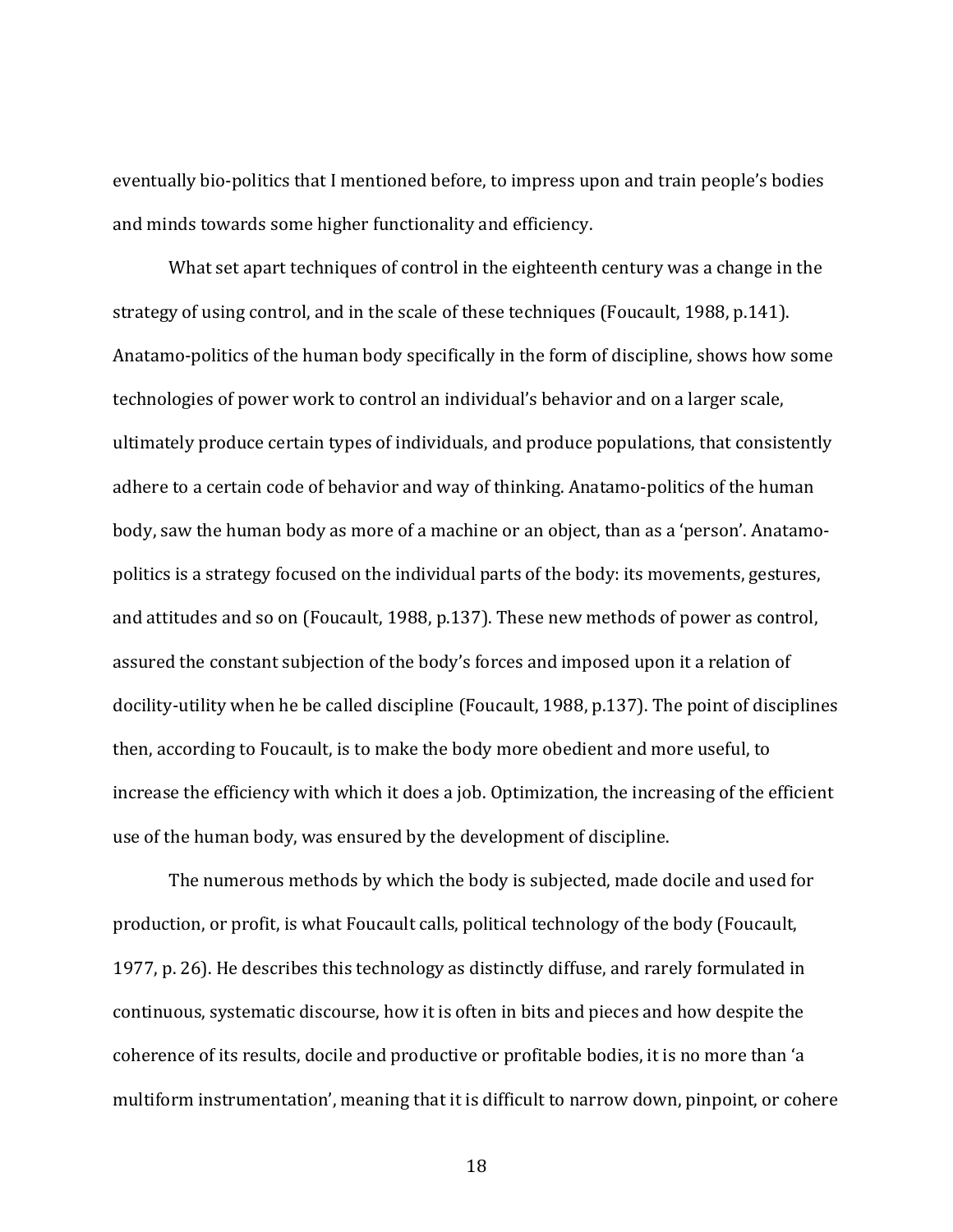into one source (Foucault, 1977, p. 26). Yet in this description, he points to the way in which it is a systematic pattern that can be seen. The outcome of all these diffused, seemingly disconnected methods and institutions is the production and maintenance of docile bodies.

Foucault's concept of discipline is critical to understanding anatamo-politics of the human body and as an application of power techniques of diffused methods of control (Foucault, 1988, p.139). The modality of control had shifted into an uninterrupted influence that kept close watch over activity, keeping in mind the time, space, and movements necessary, rather than focusing on results alone. Today, a manager or boss expects their employees to do their job and also adhere to a code of conduct and follow procedural directions. For most employees, it's common sense to follow the rules, and to implicitly accept the existence of social structures like rules and a boss. The mass discipline of bodies that produce this attitude is enacted through the often subtle, meticulous, and minute techniques, what Foucault refers to as 'the micro-physics of power'. "These are small acts of cunning endowed with a great power diffusion, subtle arrangements, apparently innocent, but profoundly suspicious" (Foucault, 1988, p.139). Additionally these details are subtle, difficult to recognize and even deceivingly benevolent. For example, being employed and productive is a social norm. It might be common to hear someone say "Having a job is of course what everyone ought to do. If you don't, you're weird or abnormal or you can't provide for your family." A person automatically thinking this way proves the effectiveness of discipline in shaping what people consider and do.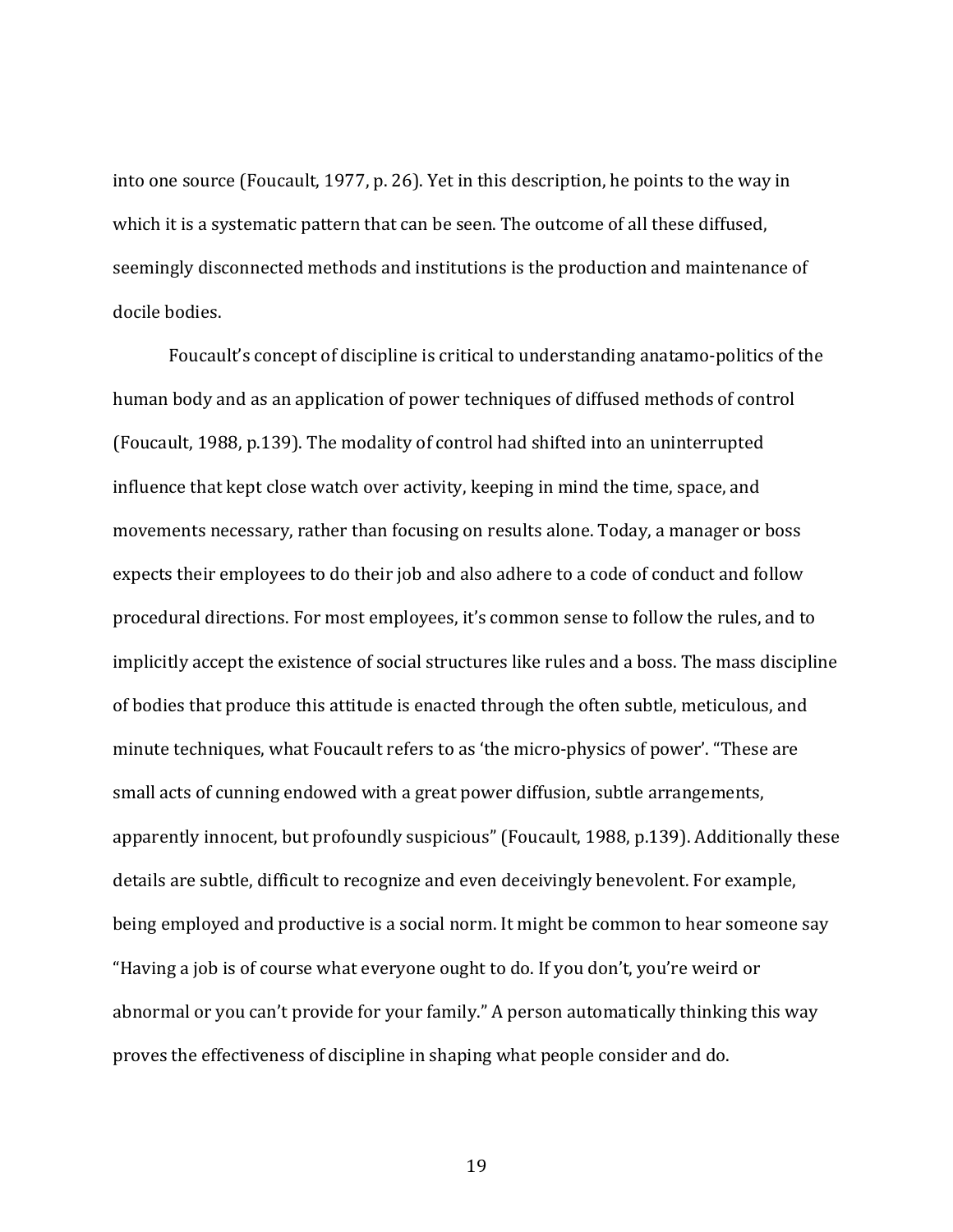Four specific techniques of anatamo-politics, or discipline, that Foucault explains include: 1. The art of distribution (management and control over individuals in space), 2. The control of activity, 3. The organization of geneses (how the process of training is organized or curriculum), and finally 4. The composition of forces (organizing collaborative movement). I will briefly explain each of these techniques. Their definition is important, in order to make it easier to recognize how these technologies exist in our lives today.

The art of distribution (Foucault, 1977, p.141) refers to knowing where you are supposed to be at a given time and what you're supposed to be doing there. Determining when and where a person should be is an element of spatial and temporal control over the human body. A student must be in class, seated at their desk, from 8 am until 9 and they must understand that the purpose of their being there for that hour is to learn history. Confinement  $(1977, p.141)$ , partitioning  $(1977, p.143)$ , functionality of site  $(1977, p.143-$ 144) are methods by which the art of distribution exerts spatial and temporal control over bodies in detail. They directly determine the limits of where a person can go and when, and the standards they must adhere to when in a certain place at a certain time.

The second technique, control of activity (Foucault, 1977,  $p.149$ ) is all about time and timing. Foucault uses a timetable as an example. Three methods: establishing rhythms, imposing occupations, and regulating cycles of repetition, helped to assure the quantity and quality of time that was used. This was the development of the 'programme' (Foucault, 1977, p. 152). Through this technique of controlling bodies in time and in space, Foucault says "we have passed from a form of injunction that measured or punctuated gestures, to a web that constrains or sustains them throughout their entire succession; a sort of anatamo-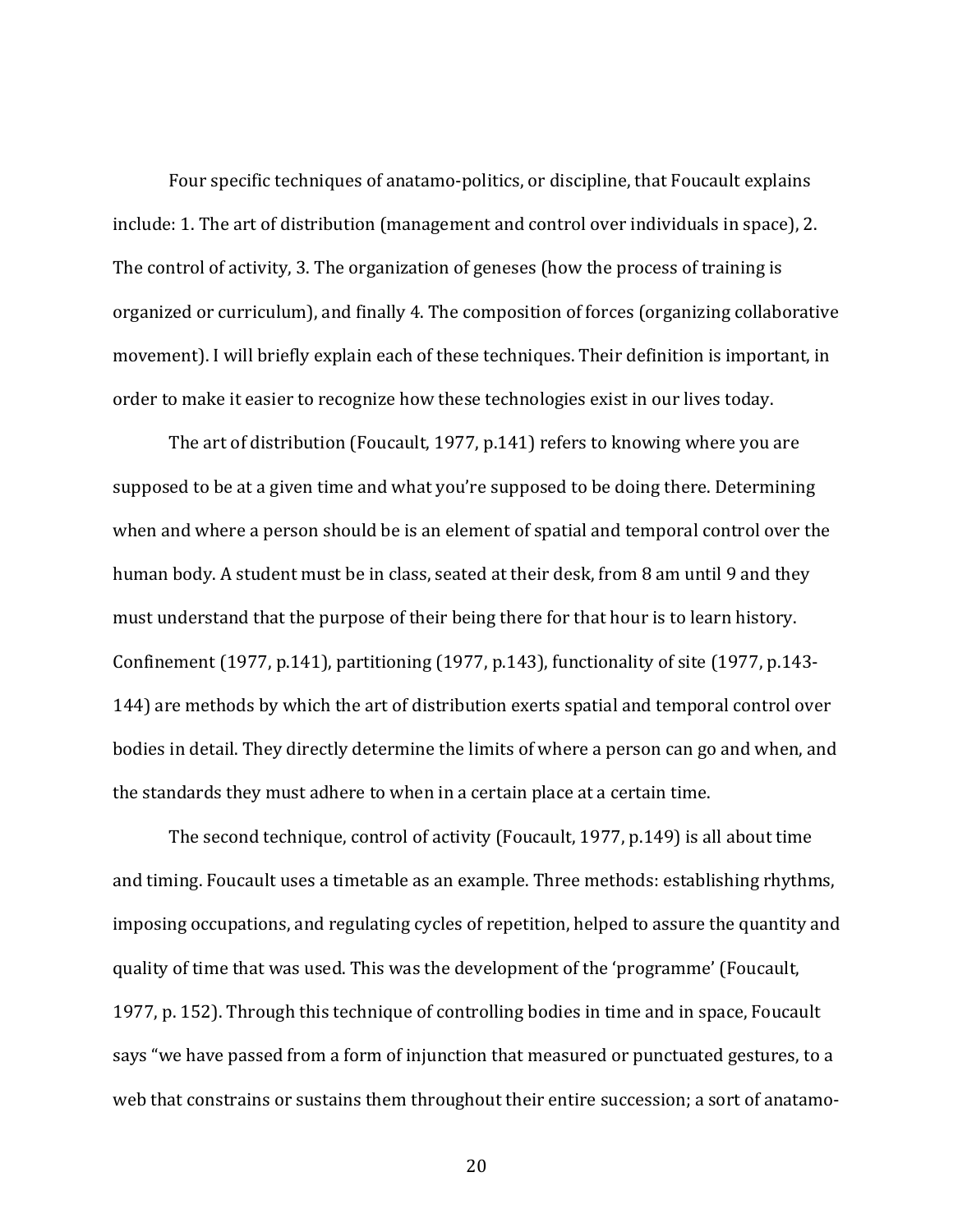chronological schema of behavior" (Foucault, 1977, p.152). The 'programme', basically an intensive form of scheduling, allows for time to be used as a pervasive and lasting method of control over a body. This is because it determines when and how the body ought to interact with an object, with others' bodies, and where it ought to be at a certain place and when. "Thus disciplinary power appears to have the function not so much of deduction as of synthesis, not so much as exploitation of the product, as of a coercive link with the apparatus of production" (Foucault, 1977, p.153). Disciplinary power is primarily a method of training people in the necessary behavior and attitudes of good productive citizens.

In some ways, enforcing a schedule on a person is a form of control that might seem at first repressive, meaning that it's taking away or limiting something, perhaps an element of choice or autonomy. In a way that's correct. However, discipline isn't just what not to do, or about imposing a limitation or restriction. Discipline is also about creating something, a regime of expectation, a standard, and a code for 'appropriate' behaviors.

We expect kids to attend their classes and adults to work a 9-5 job. This is one of many instances where power as control and power as productive blur together and reinforce each other. The average school day comes to mind, where students are taught handwriting or mathematics, when and how to use calculators, how to hold a pencil or when and how to make a snowflake out of cutting paper and how to do all of these within a certain location and often with a strictly enforced time constraint or schedule that isn't just hourly or daily, but also expands over months and years. Tightly controlling how a student spends their day also plays into teaching that student how to expect to conduct herself in the future and how to know what is acceptable behavior. Getting kids used to following a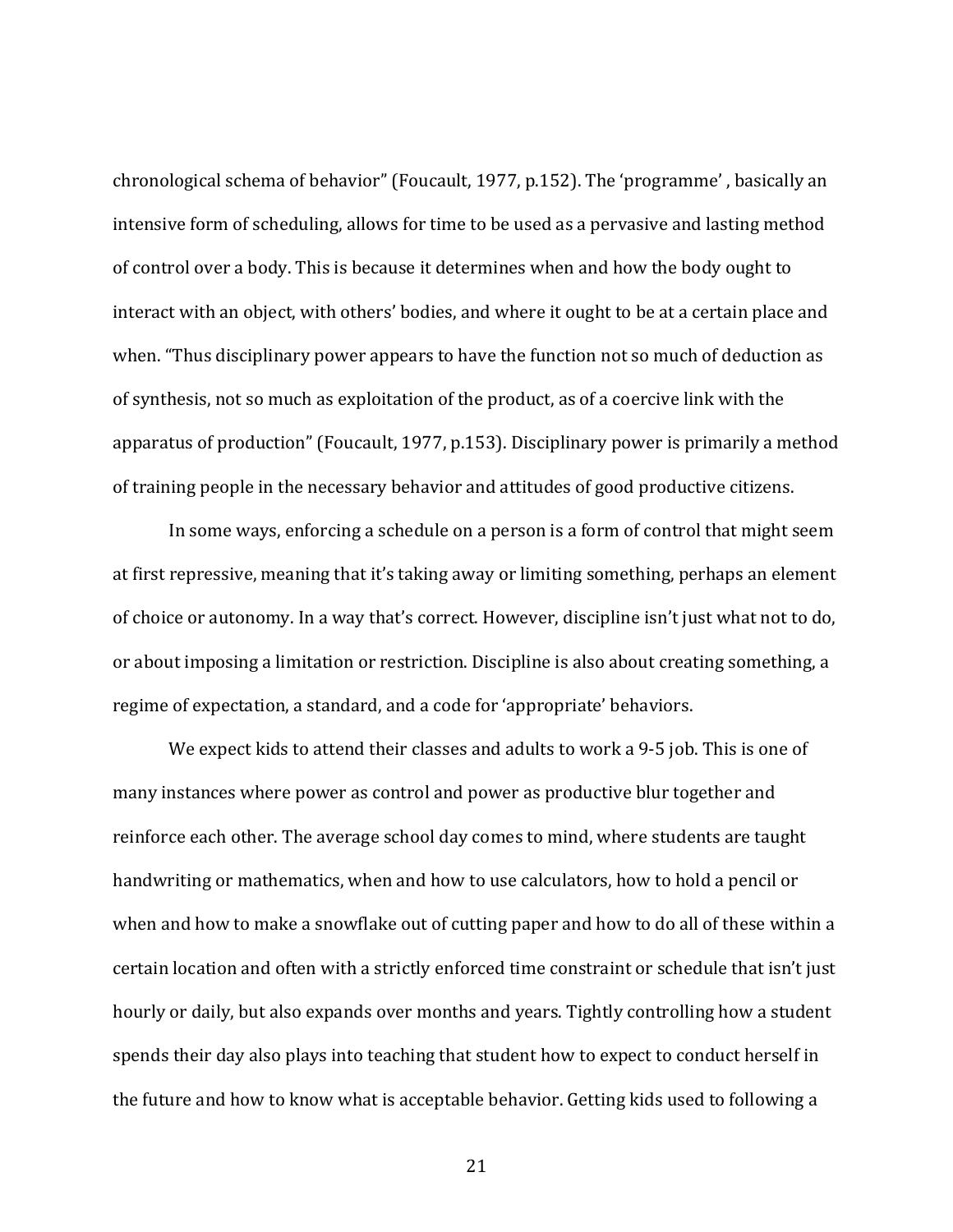schedule is a great way to optimize the time they are supposed to spend at school and hopefully the efficiency of their learning experience. This is also a way to prepare them for when they join the workforce and become productive members of society. Ironically, teaching kids how to organize themselves and how to optimize their time so they can get a job and join society is not, in most people's opinion, a negative thing. In fact, many would agree it's helpful for a person to know how to deal with their time so that they can be happy and successful. I'm sure many people would say this is 'common knowledge' or common sense. 

The organization of geneses, the third technique of anatamo-politics as discipline, has to do with efficient use of time (Foucault, 1977, p. 157) for the purpose of building upon and maintaining learned knowledge. Dividing time into successive segments (one hour for math, one hour for history and so on), organizing threads of learning into plans involving successive steps in increasing complexity (first algebra, then calculus), and concluding these with a final exam to determine what was taught was sufficiently understood. Those are all types of micro-physics of power that ensure greater control and higher levels of regimentation and efficiency as part of the organization of genesis. The organization of geneses is different from control over schedule because its focus is more curriculum based, meaning it works to ensure a person knows what they were supposed to be taught, and can then build on the knowledge. One must first learn addition before tackling long division.

Finally, the composition of forces (Foucault, 1977, p.162) refers to a technique of discipline that controls the assembly and unison of actions of multiple people. Basically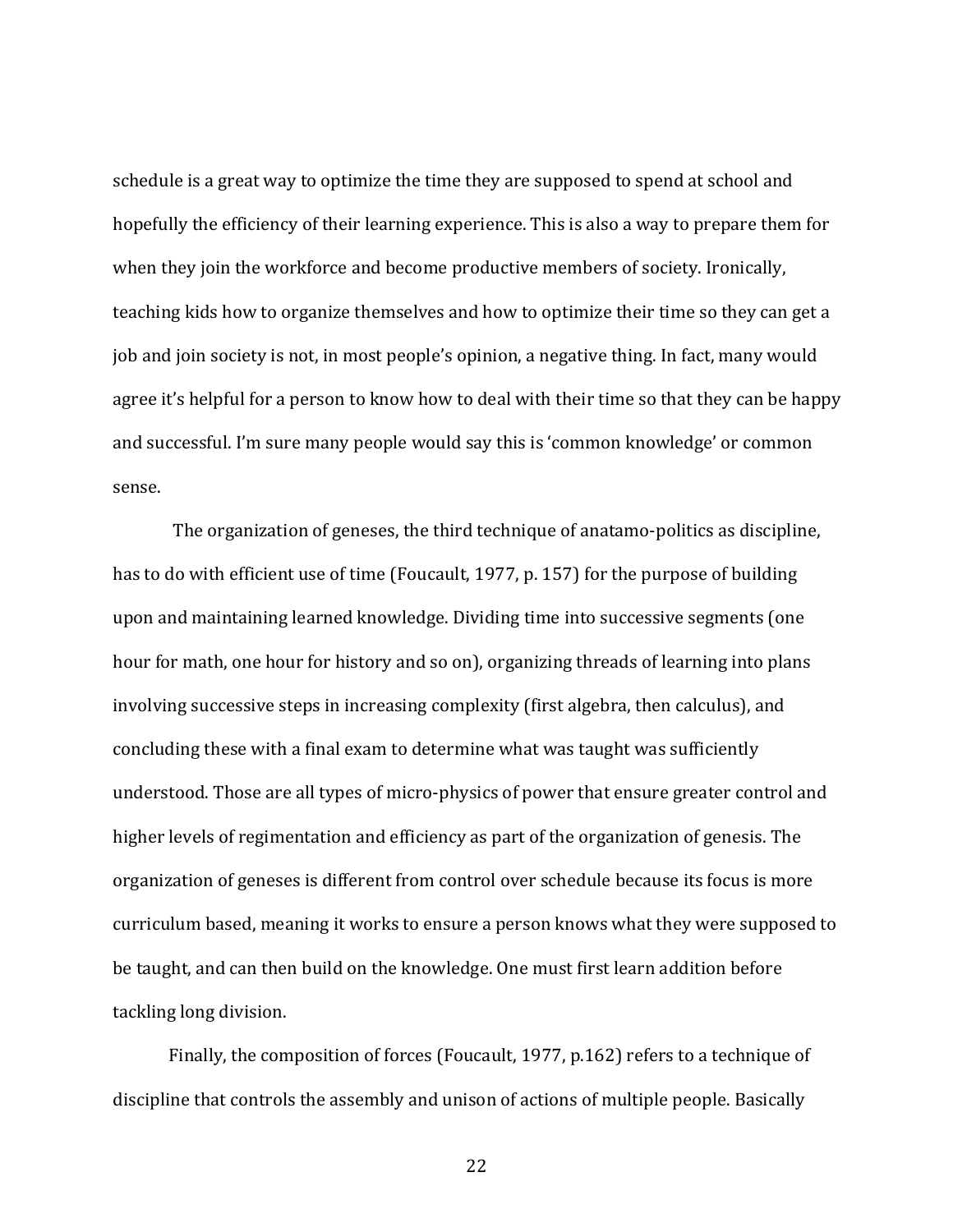involves coordinating the gestures, or actions and movements of a collective of people. The composition of forces is ensured through the detailed organization of bodies, movements, and time. The individual body becomes an element that may be placed, moved, and articulated on others (1977, p. 164). Foucault uses a platoon of soldiers to illustrate how this disciplinary power technique caused a shift in how we understand the value of a person and what qualities have more value, he says "its bravery or its strength are no longer principle variables that define it; but the place it occupies, the interval it covers, the regularity, the good order according to which it operates its movements" (1977, p. 164). The more important, or valuable qualities in a soldier were not her courage or valor, but rather how coordinated and efficient her movements were, her physical training.

The primary value of a human's body is not in the personal qualities or characteristics it possesses, but rather the position, movement, timing, and space of the anatomy, and the efficiency with which the body executes actions for the purpose of more efficient productivity. Something to consider throughout this discussion is what, or perhaps who, benefits from such increase in efficiency and productivity? Is this benefit limited to some people or is it dispersed more evenly throughout a population? While I don't pretend to have direct answers to these considerations, I still think it is valuable to reflect on them and attempt to discern a pattern on which to base a claim: that perhaps are some who benefit much more from these technologies of power at the same time that others suffer from them. In this way, I think, existing systems of power are unjust to the extent that they exploit some people with less power, to the benefit of others with more power, reinforcing the exploitation and power through imbalance.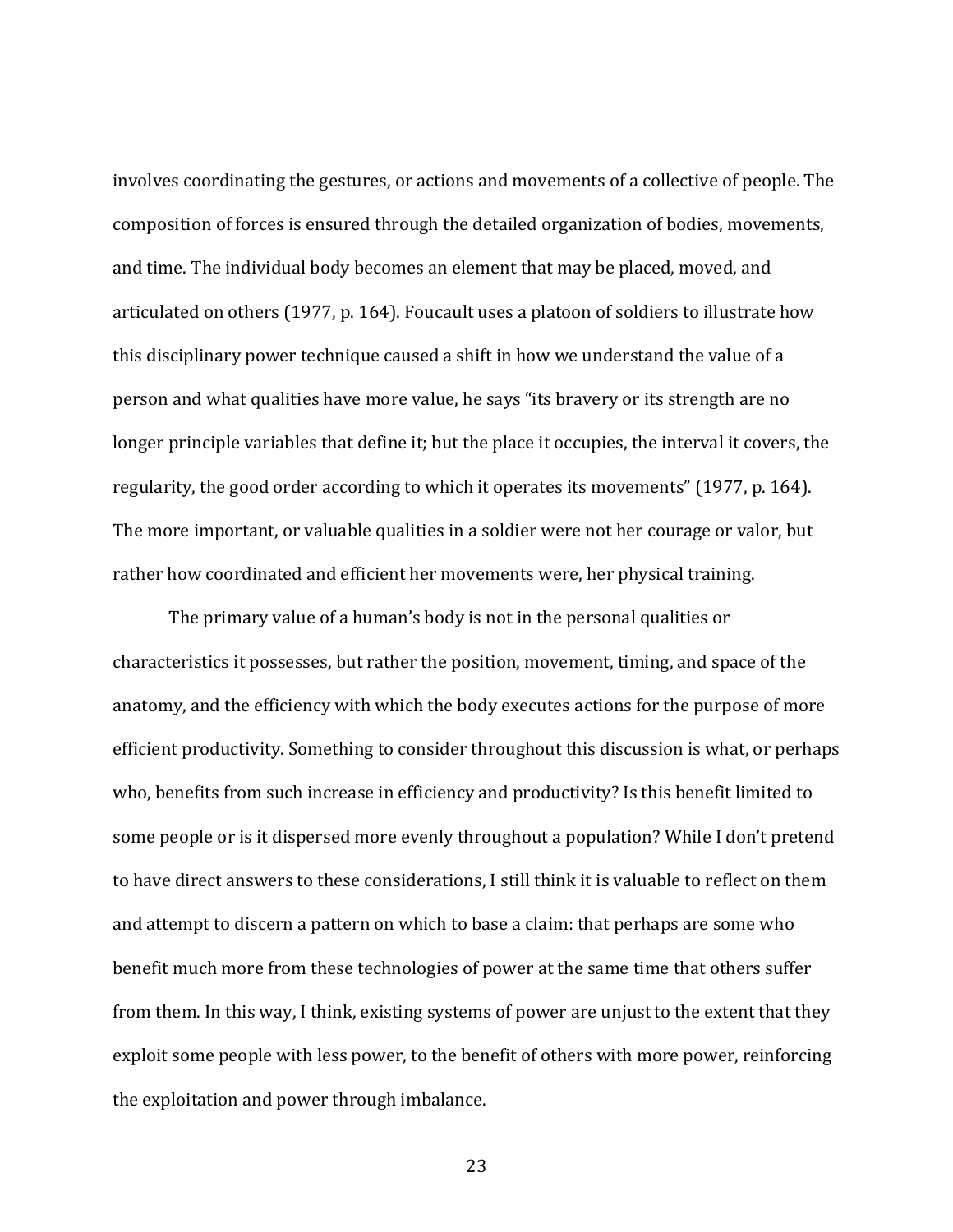According to Foucault, discipline creates out of the bodies it controls an individuality that is endowed with four characteristics: it is cellular (by the play of special distribution), it is organic (by the coding or determining of activities), it is genetic, meaning that it is productive (by the accumulation and use of time), and it is combinatory (by the composition and arrangement of forces) (Foucault, 1977, p.167). These results and the tactics that induced them are forms of power as control or techniques of discipline. Such strategies of power as control dictate particular behavioral procedures for the individual and collective coercion of bodies. Through discipline, power as an anatamo-politics of body, ensures humans are docile, malleable, well-trained, efficient, and productive. This training which results in a ever-present characteristic of docility is carried with us into every aspect of our lives, even after our training is complete.

Power that controls and trains a human body in such ways works to produce individuals, populations, and cultures, including their codes of behavior and thought, that can be further controlled towards a tangible outcome. The classroom, even the school itself acts as a confinement for students that disciplines students into embodying these productive characteristics. Young people are enclosed in the building, on school grounds, and further enclosed and divided into classrooms, even more into particular desks and often with assigned seating. Students in class are aware that the function of their school, their classroom, and their individual desk is for learning. They are aware of lesson plans, successive modules and examinations necessary for them to prove their retention and to move to the next grade. Teachers directing such a class can use the layout and organization of the classroom to know which students are present by taking attendance and the layout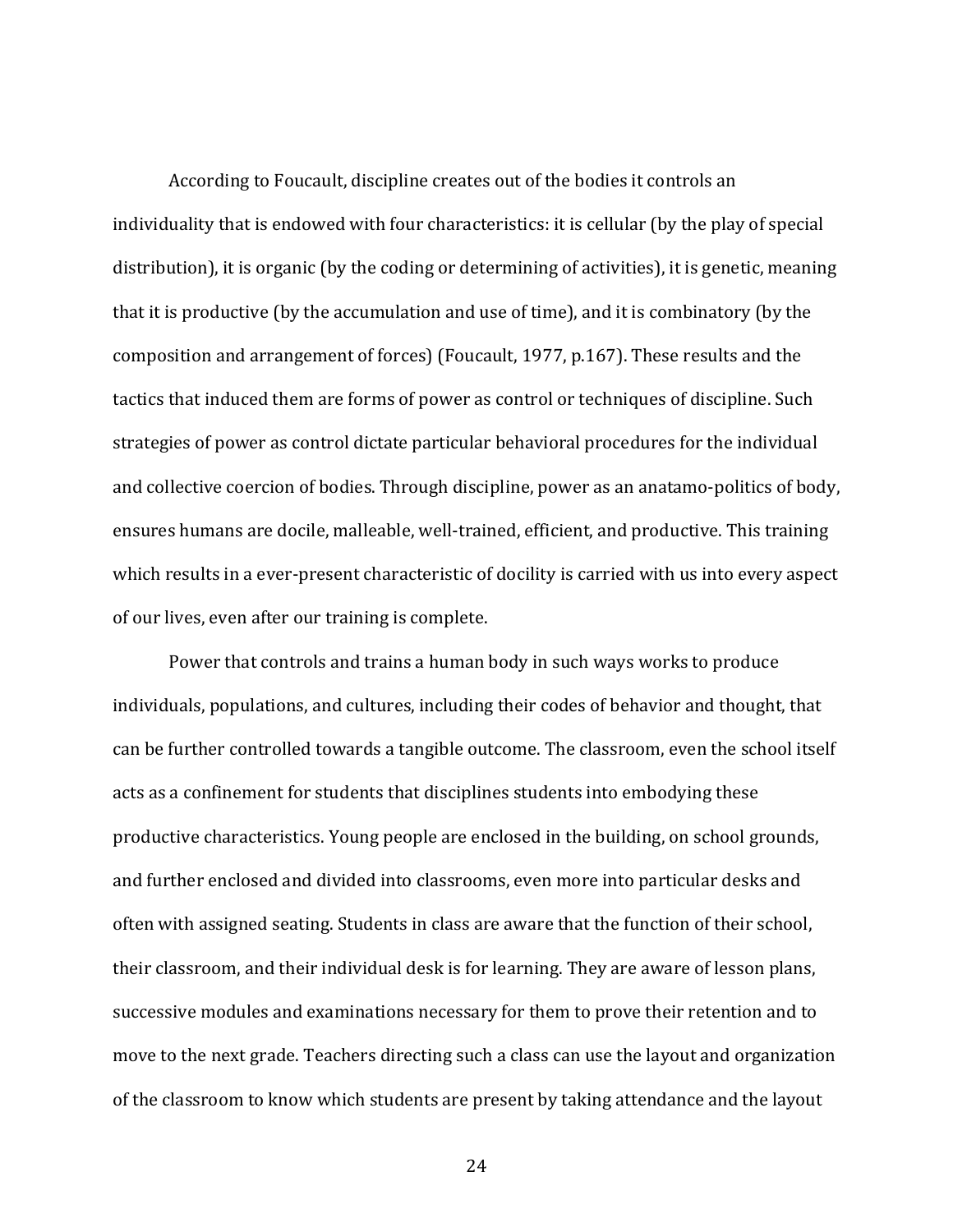also provides a division of rank or status. Students sit in their significantly smaller desks and the teacher sits at a much larger desk, usually in the front of the room. This division and organization of space also allows for supervision and a better economy of time and gesture. Students must raise their hands, often move to different classrooms at the ring of a bell, and follow explicit procedures for proper conduct and to optimize learning. This type of training carries into college, where the experience is not quite so regimented. Yet the basic layout of time and behavior remains, and students often adhere to their previous understanding of how one ought to behave in a learning environment, where to place themselves and what to expect. The main difference is, that instead of having a teacher to direct them and enforce the rules, they order themselves with no need for overt direction. It is simply an unspoken understanding. This is the magic of discipline as a method of power as diffuse control: training that can last a lifetime and maintains itself through the population enforcing it on themselves and each other, rather than requiring a structured and hierarchal system of power, centralized around a ruler, sovereign, or overseer.

Training the body into docility in order to exploit its greater productivity and economic use is to the benefit of a particular economic method favoring private ownership. Drawing on research by Rusche and Kirchheimer, Foucault relates the different systems of punishment with the systems of production within which they operate, "thus, in a slave economy, punitive mechanisms serve to provide an additional labour force and to constitute a body of 'civil' slaves." His explanation is tied within a historic background. The development and rise of industry, which he notes, requires free market labour (Foucault, 1977, p.25). He asserts the existence of a political economy over the body, which stems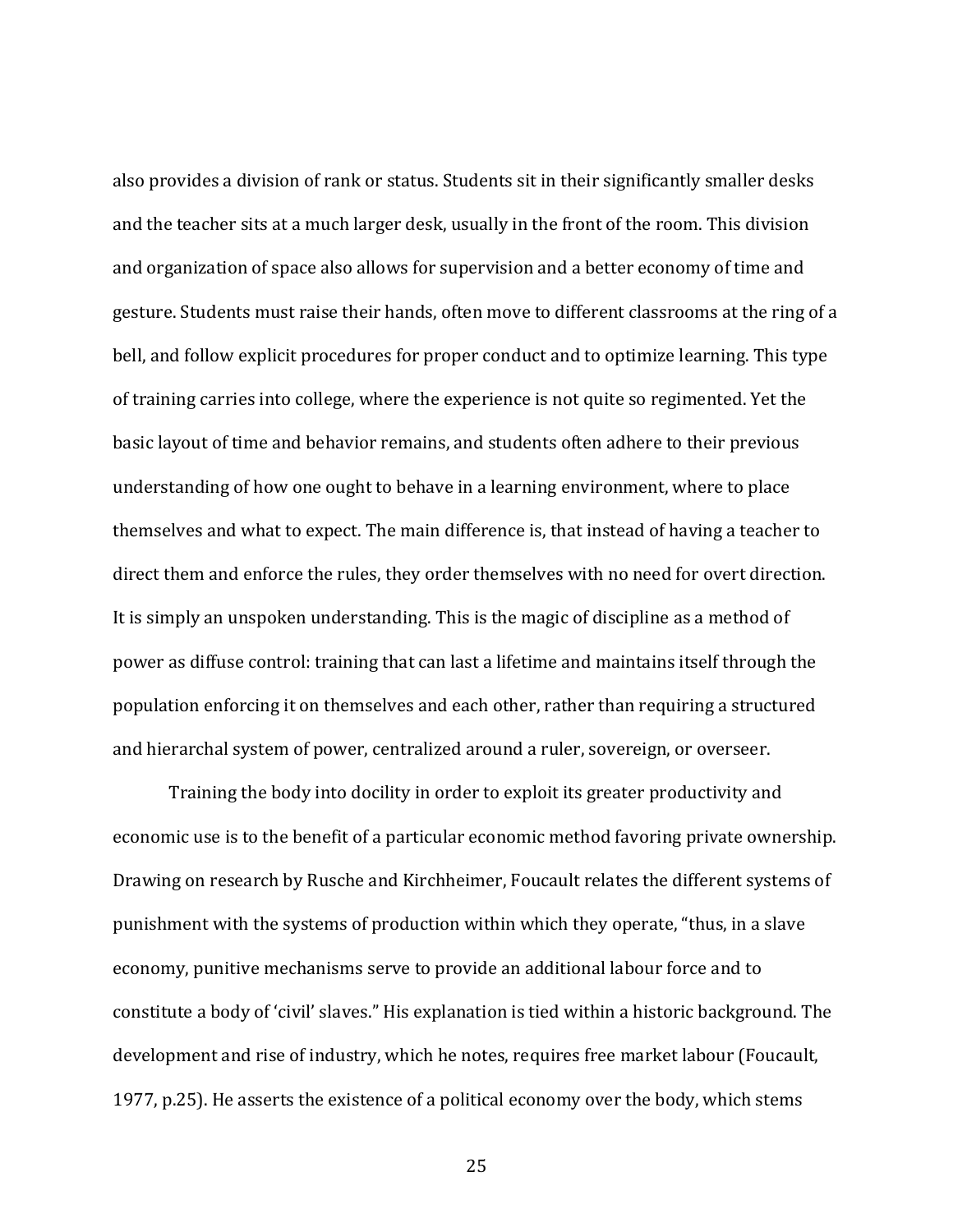from methods of punishment. This 'corrective' political economy always has the body as its central issue, "the body and its forces, their utility and their docility, their distribution and their submission" (Foucault, 1977 p. 25). The history of the body, he says, the building of scientific truth and the power relations that stem from such developments and the political investments in the body, is bound to its economic use. However, he makes it clear that this labor power, as he calls it, is only possible if it is caught up in a distributed system of subjection and control, in which need is also a political instrument, "meticulously prepared, calculated, and used, that is in another interpretation, manufactured" (Foucault, 1977, p.26).

The second aspect of Foucault's concept of power over life is what he calls biopolitics of a population (Foucault, 1988, p. 139). While anatomo-politics is a procedure of power that characterizes the disciplines and focuses on control of the individual, biopolitics in contrast, developed from a view of the body as imbued with the mechanics of life, something with biology and a physiology. Not only was it a machine, the body also served as the basis of biological processes (Foucault, 1988, p. 139). Bio-politics of a population focuses on a view of the body as a subject of study and a foundation on which to build institutions of knowledge (like psychiatry, biology, physiology, and criminology). To know something allows for more efficient application of knowledge, manipulation, and control over it. These institutions of knowledge focused on the human body and mind as their object of study, eventually developed into self-affirming sources of judgment and authority.

Bio-politics is form of power concerned with human life functions such as reproduction, birth and mortality, level of health and life expectancy and conditions that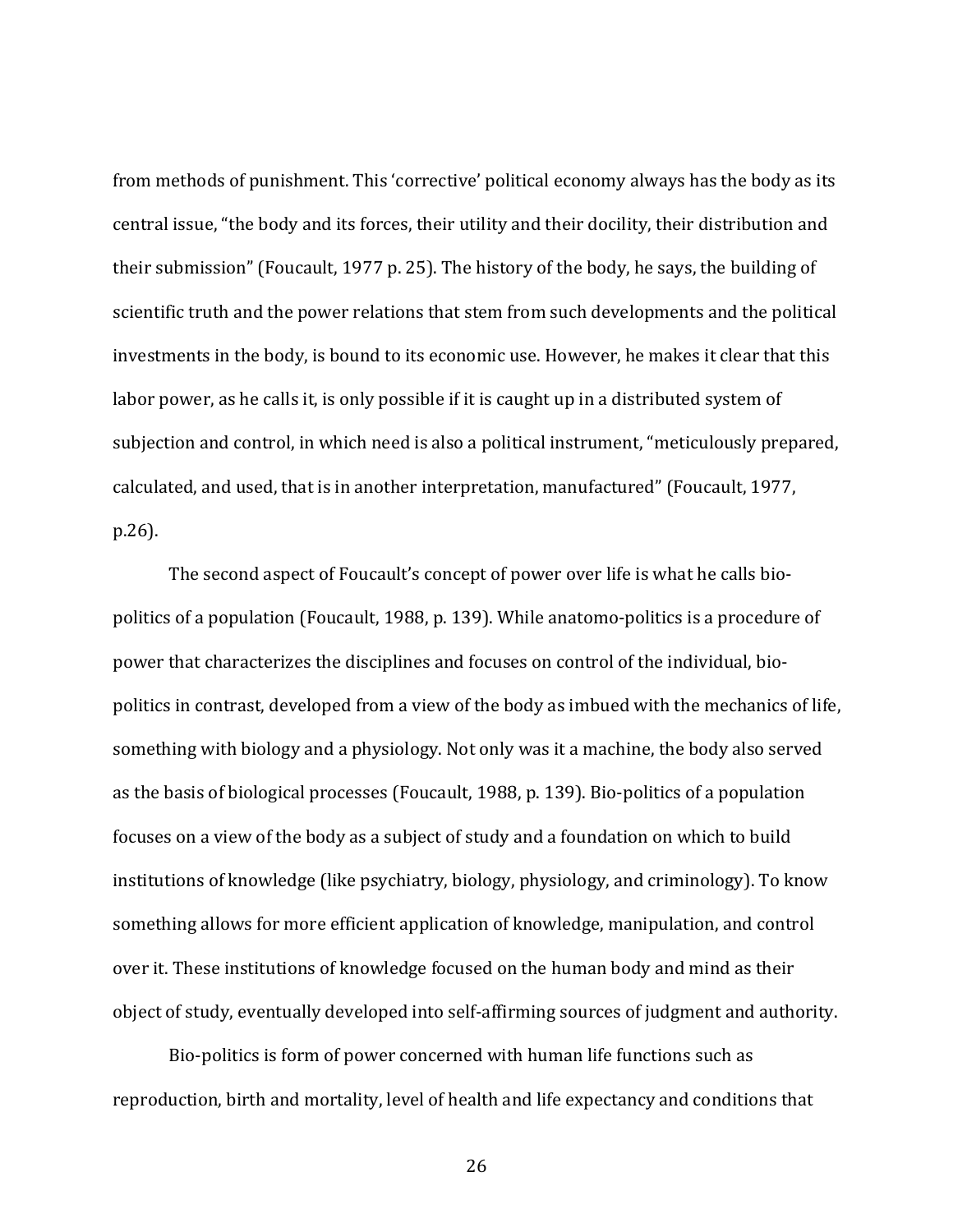cause these to vary (Foucault, 1988, p.139). This form of power is also directly connected to the pursuit, use, and accumulation of knowledge. Before the eighteenth century, not much was known about physiology, biology, psychiatry, sociology, and other such anthropocentric sciences because such disciplines did not exist. It wasn't very long ago that physicians weren't required to wash their hands in between patients; something that most people today would consider common sense. This is now a collectively agreed upon code of behavior that stemmed from the development of knowledge on topics like microbiology and bacteriology- schools of knowledge that were built on scientific discovery and technological development. Power and knowledge then, are linked through a relationship they share that is mutually propagating.

Bio-politics of a population also connects institutional knowledge to political techniques. According to Foucault, bio-politics refers to numerous and diverse techniques for achieving subjugation of bodies and the control of populations (Foucault, 1988, p. 140). Bio-politics is a way to bring life and its mechanisms into the accessible reality of explicit calculations or institutions of knowledge. This study, documentation, and data manipulation, can be used to apply knowledge as a way to refine or increase control. One way that knowledge supports power as control is through the creation, justification of, and propagation of norms. Norms are agreed upon codes or standards of behavior and thought. They are often unspoken social norms that everyone is expected to know and follow. The development of certain norms into patterns of interest, what Foucault calls 'social composition of interests' (Foucault, 1988, p.140), through certain institutions of knowledge and power are strategies for controlling or influencing a population. Social composition of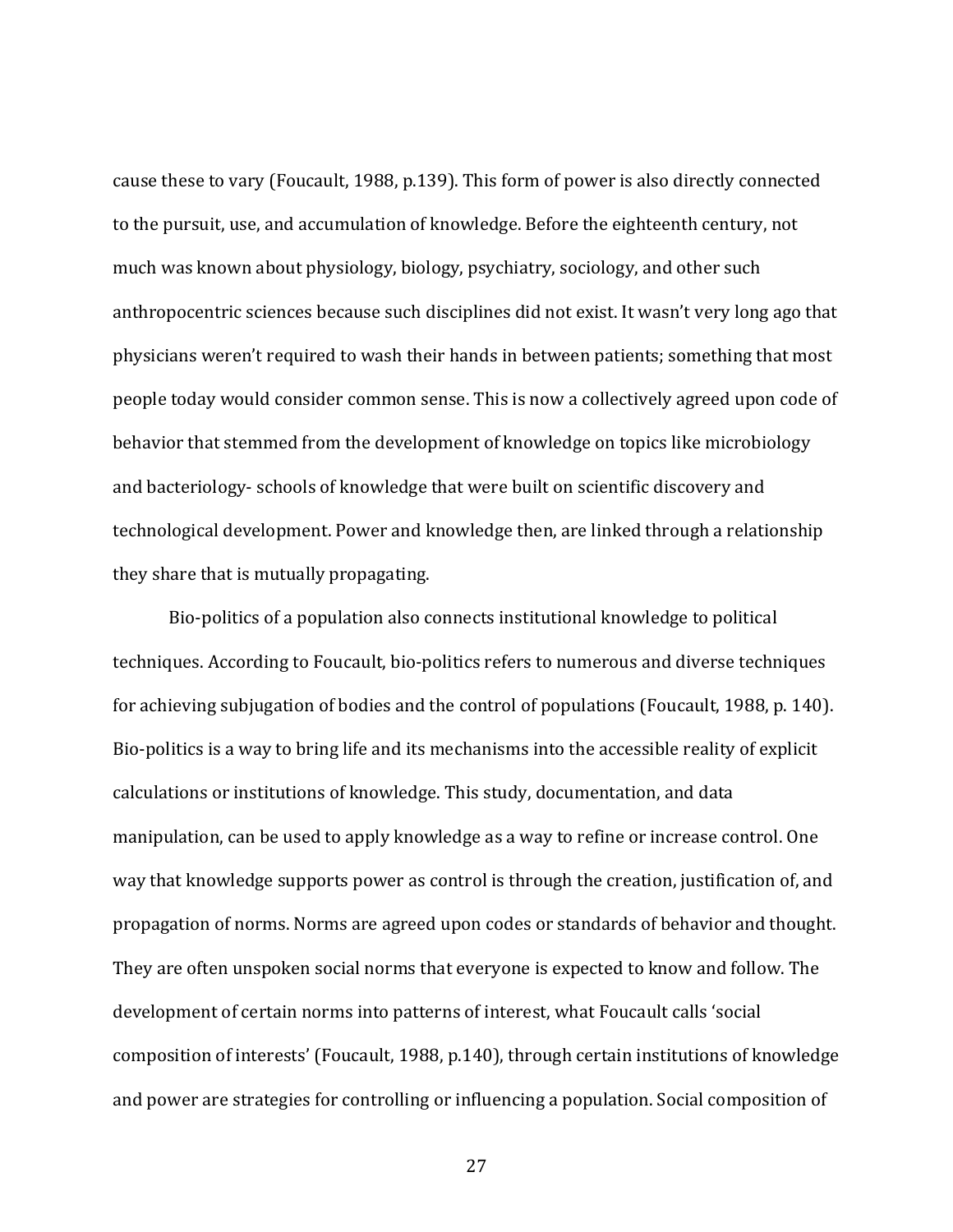interest, Foucault says, is not only something we learn from others such as our parents, teachers, and friends, it is also a sort of contract to which everyone in a shared social body agrees (1988, p.140).

This technique of power is distinctly diffused and expansive, permeating into various aspects of a person's daily life, over the soul or will, influencing and guiding what they do and even how they think. Sometimes it's hard for a person to pinpoint exactly where they learned about how to behave appropriately; sometimes there is a clear authority that is teaching a person. There are many participating parties that imbue values and ideologies in an individual. In the end, regardless of source, the knowledge is there and most people automatically follow the established, common code. Bio-politics of a population as a method of power over life, along with anatomo-politics of the human body and in conjunction with the pursuit, cultivation, and establishment of knowledge, distributes once overtly and centrally structured authority into something systemic, nebulous, pervasive, and infiltrative on a massive scale. The difference in power over life and power to decide if someone lived or died and how, or for Foucault, or diffused and structured power, was a change in tactics of control and production. "Power would no longer be dealing simply with a legal subject over whom the ultimate dominion was death, but with living beings and the mastery it would be able to exercise over them would have to be applied at the level of life itself; it was the taking charge of life, more than the threat of death, that gave power its access even to the body" (Foucault, 1977, p.143).

Foucault mentions that this increase in efficiency notably serves a purpose: to increase productivity. He also clearly states that these developments in techniques of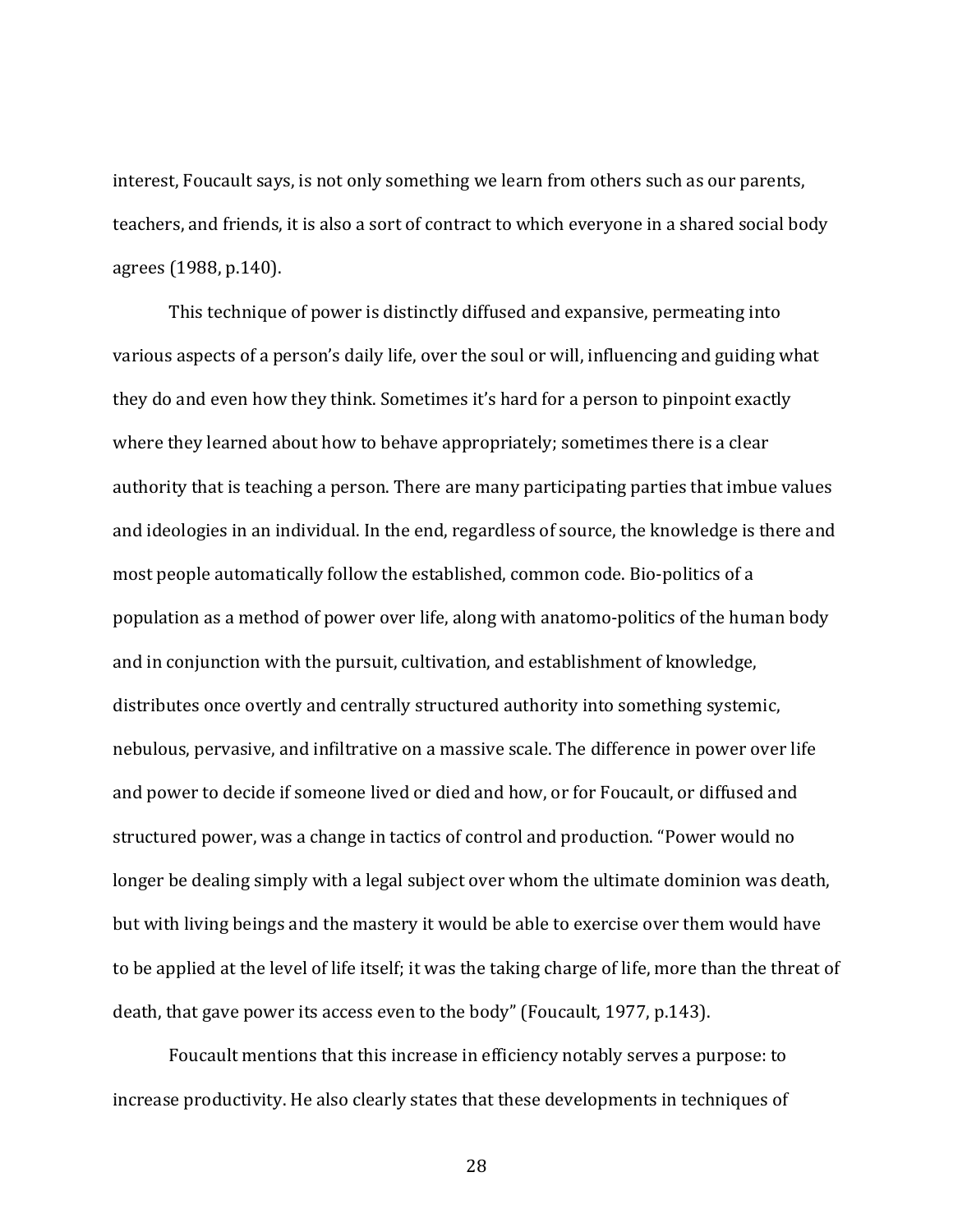power act as indispensable elements in capitalism. Specifically, he says that capitalism would not be possible if it weren't for the "controlled insertion of bodies into the machinery of production and the adjustment of the phenomena of population to economic processes". Here he's referring to discipline of human bodies and of bio-politics over a population (Foucault, 1977, p.141). People need stuff to live, ranging from basic necessities like food to modern day amenities like a car or a credit card. As an economic philosophy, capitalism is basically about free-market trade. 'The market' is another way of saying the capitalist means of production and everything related to those means. The means of production, in capitalistic economic theory is privately owned and not publicly shared. This is important to point out because Foucault is claiming that discipline as a technology of power directly helps capitalism, which is an economic philosophy that's all about private ownership of the means of production and in very real way private ownership of the means of making modern daily life possible.

Both techniques of 'power over life', anatamo-politics and bio-politics, play a role in exerting some influence over humans. The two strategies are tied together by a "whole intermediary cluster of relations" Foucault says, (Foucault, 1988, p.139) and also work together and coincide to propagate and uphold each other. These relations are not clearly delineated and pervade through countless human aspects of life, from large institutions to individual perspectives (Foucault, 1988, p.139). Due to their comparative outcome and because both diffused and structured forms of power play into and propagate one another, differences between these two techniques can get blurry.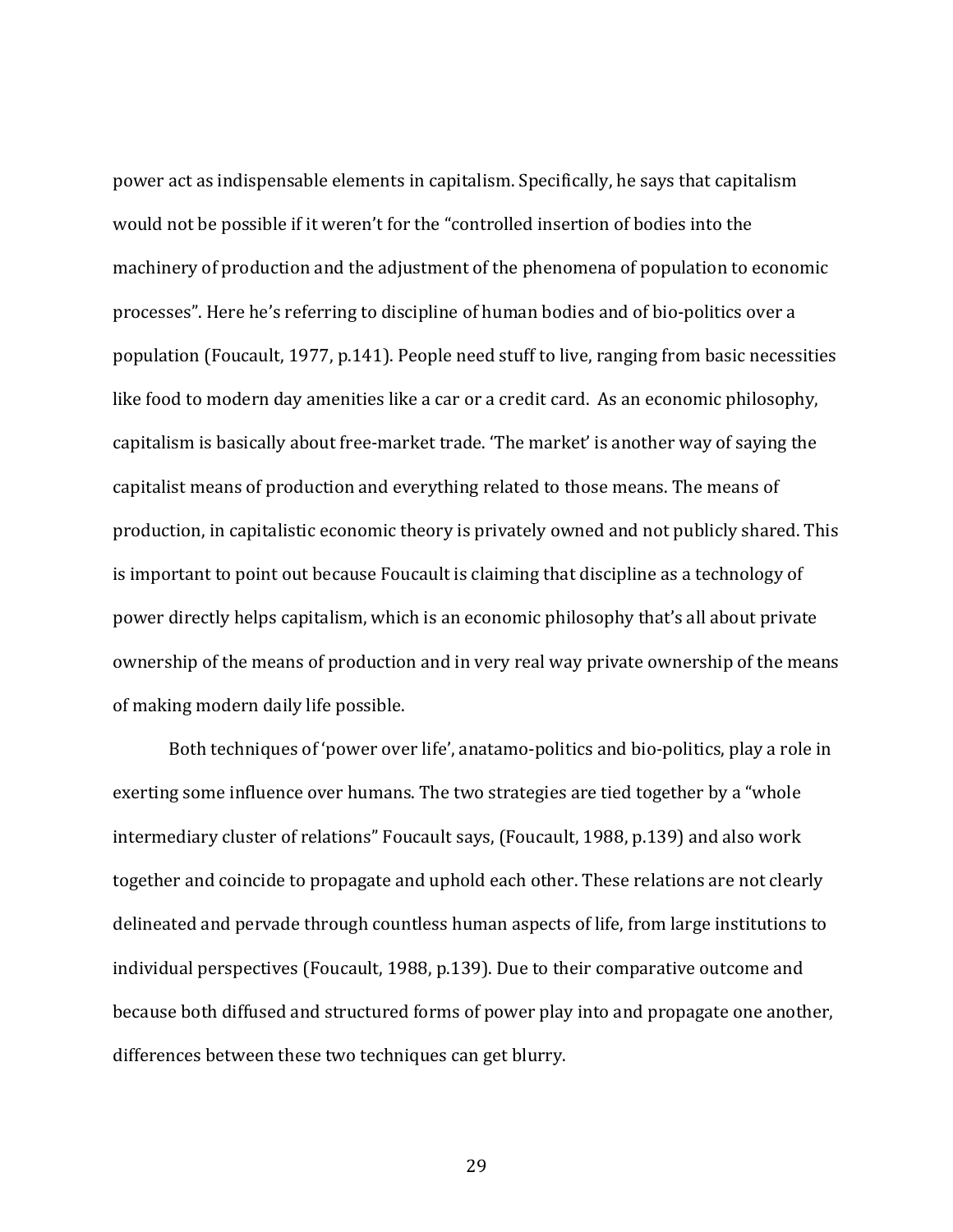Foucault's concept of power would at first glance seem to be so nebulous, expansive, and relative that it would be seemingly impossible to pinpoint a single source, common goal, or shared explanation behind these 'progressive' changes, however, in a single quote, he counters this supposition and alludes to something different: "This book is intended as a correlative history of the modern soul and of a new power to judge; a genealogy of the present scientifico-legal complex from which the power to punish derives its bases, justifications and rules, from which it extends its effect and by which it masks its exorbitant singularity" (Foucault, 1977, p. 23). This singularity is the origin of the 'soul', and new styles of power to judge that results from this network of power. Mechanisms of diffused and nebulous power would superficially seem loosely connected, their origins and purposes behind their specific techniques more difficult to pinpoint. However, I interpret this quote as indicating, that there are underlying similarities and shared relationships between seemingly complex and unconnected parts of diffuse power, and that these connections, through their apparently disconnected relations, mask a more structured underlying form.

While I maintain that both of these strategies of power, the sovereign style (power to kill) and 'power over life' can be found at play in human daily life today, recognizing ways in which techniques of 'power over life' shift perceptions and identities will help people detect these instances as they happen in their own personal experiences. Techniques of power are related through their results, like control, and through their ties with institutions of knowledge. Knowledge of a thing helps develop ways of dealing with or using a thing, person, and technique etc.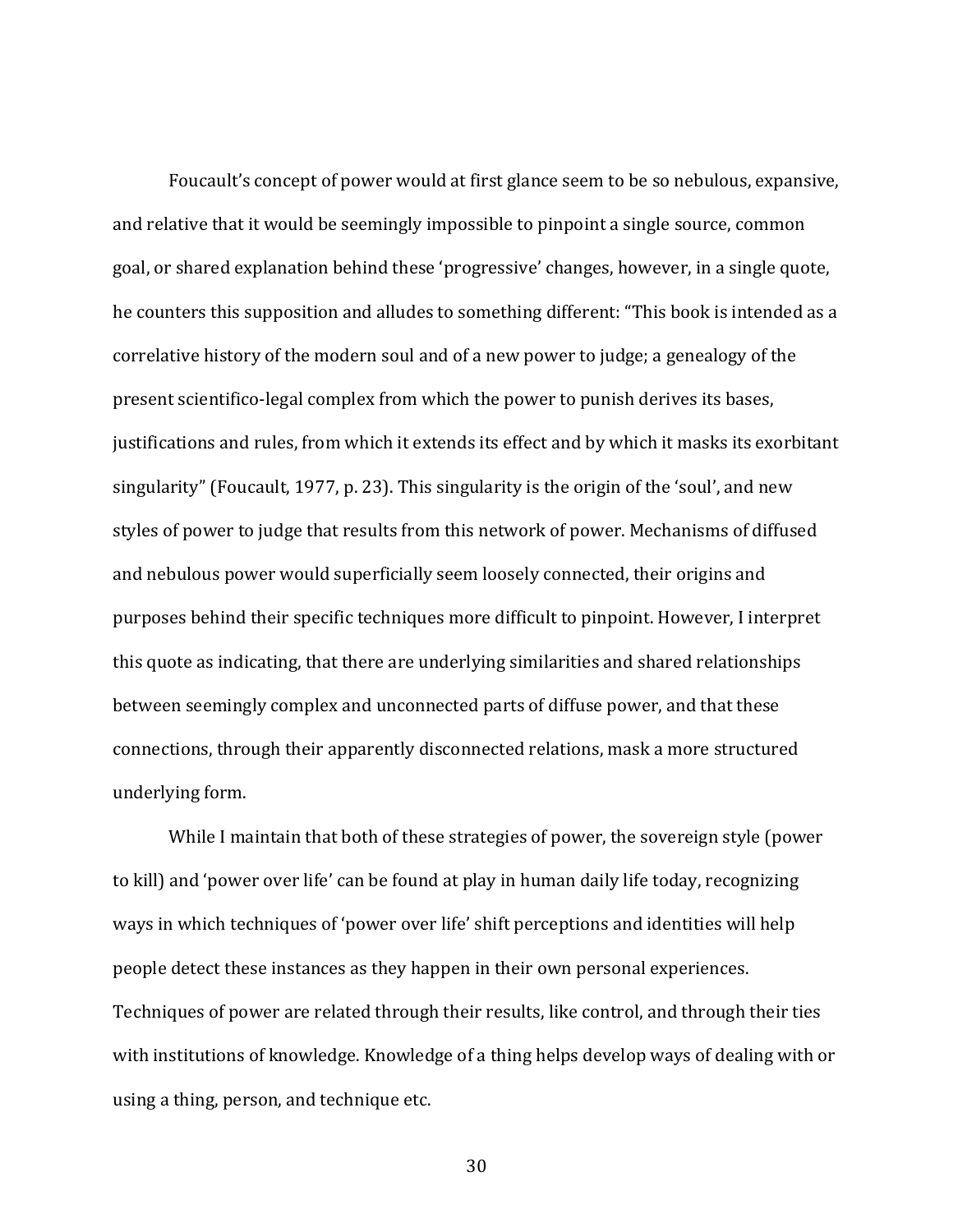Again, the points to keep in mind during this discussion are the different structures of power and their mechanisms of influence over people. This is important to understand in order for people to be able to recognize those mechanisms at work in their lives. Once people see how power can work to control or influence them, whether through the sovereign model where power directly controls us, or through the discipline model, where people are trained to control themselves and each other, they can hopefully begin to question their own roles within these systems and structure and how their actions can maintain or reshape these systems.

## Section 2: Structured Power and Oppression

As I mention in the previous section, Foucault's ideas on power involve a reformation, or shift in structure, organization, and method of employment. Authority changed from power of the sovereign over who lives or dies and how, a more concretely hierarchical structure, to a diffused network of self-supporting techniques which were less overtly coercive and involved training or teaching individuals and populations, like discipline. Yet structured power can take other shapes besides the sovereign's right over life and death. One of the important features of structured power is its consistently organized, often hierarchical distribution; this organization necessitates an uneven dispersion of power, where some have more than others. This is privilege and I'll bring it up later in the next few chapters. For now, it's significant to keep in mind how power is not only nebulous and diffused, but also concretely structured, often in a top-down fashion.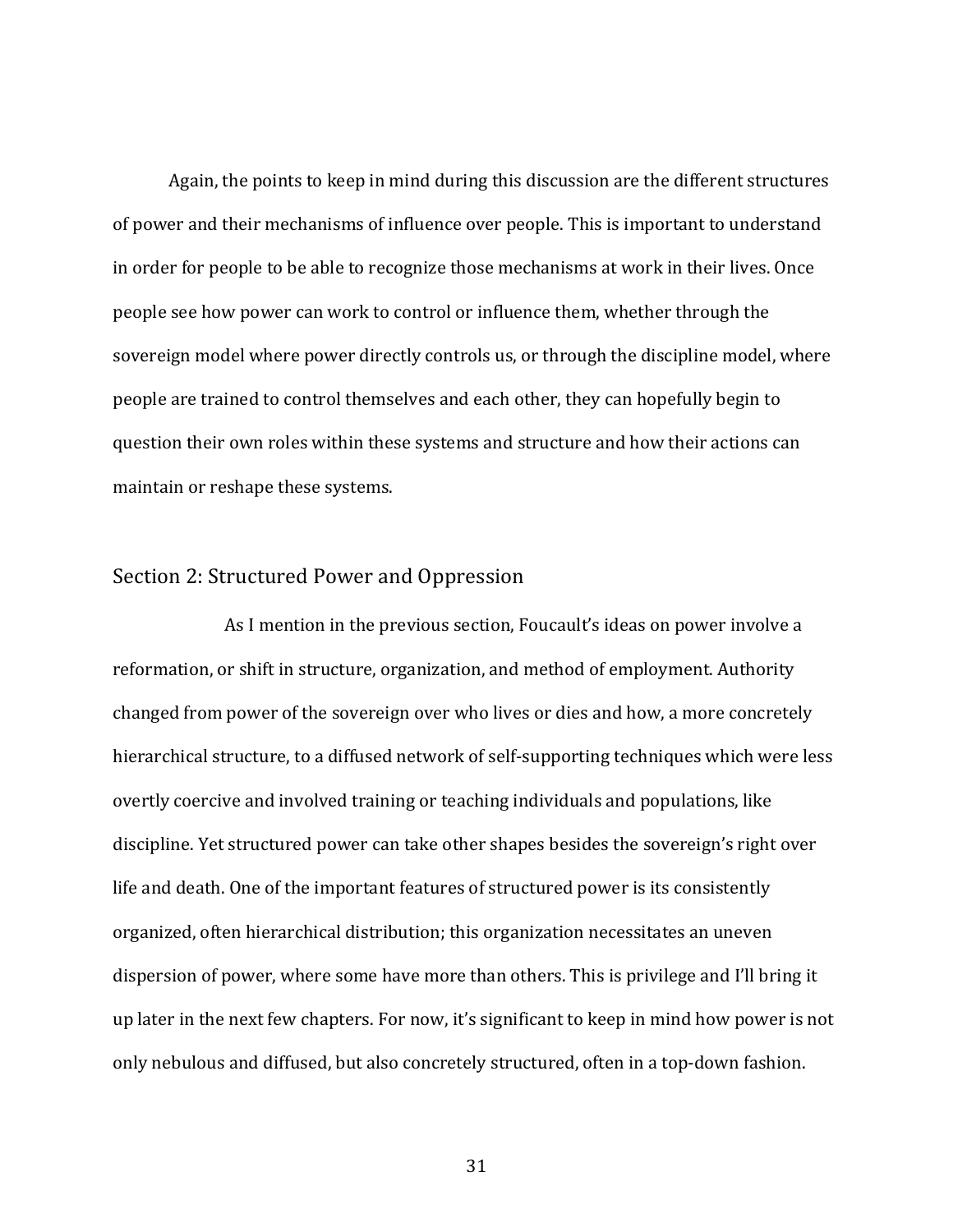Oppression, as a technique implemented by an unjust system using a hierarchically structured power, is the systematic mistreatment of one group over another (keep in mind the greater good and the common good I mentioned earlier). Institutions can be oppressive in the conditions they allow or create, which can foster, or in oppressive cases, suppress the development of agentic capacities. This distinctly organized technique is employed to help maintain and propagate current, distinctly unjust, systems of power in place. Oppressive techniques are characteristic of unjust power systems and reducing their oppressive effects are some ways to make an unjust system of power less unjust. Oppressive power can also inhibit a person's ability to develop and exercise their capacities, such as gathering and processing information, reasoning free from coercion, and autonomous choice, and from expressing their needs, thoughts, and feelings (Young, 1988, p.496). This is another way to ensure dominating power structures maintain their position by undermining a population's ability to resist or re-shape those structures. Iris Marion Young names five ways in which specifically oppressive, unjust power works to influence and control individual people and social groups. The five faces described by Iris Marion Young lay down a foundation for understanding oppressive power techniques that adversely affect individuals and populations, and which, for the purposes of my thesis, will serve to help characterize some aspect of an unjust system of power and its techniques.

It's important to discuss some strategies and techniques of structured, specifically oppressive or coercive power in order to better recognize the ways in which these forms of power influence people and systems of thought. Additionally, this form of power, contrasted with the diffused form, is not only more distinctly hierarchically organized but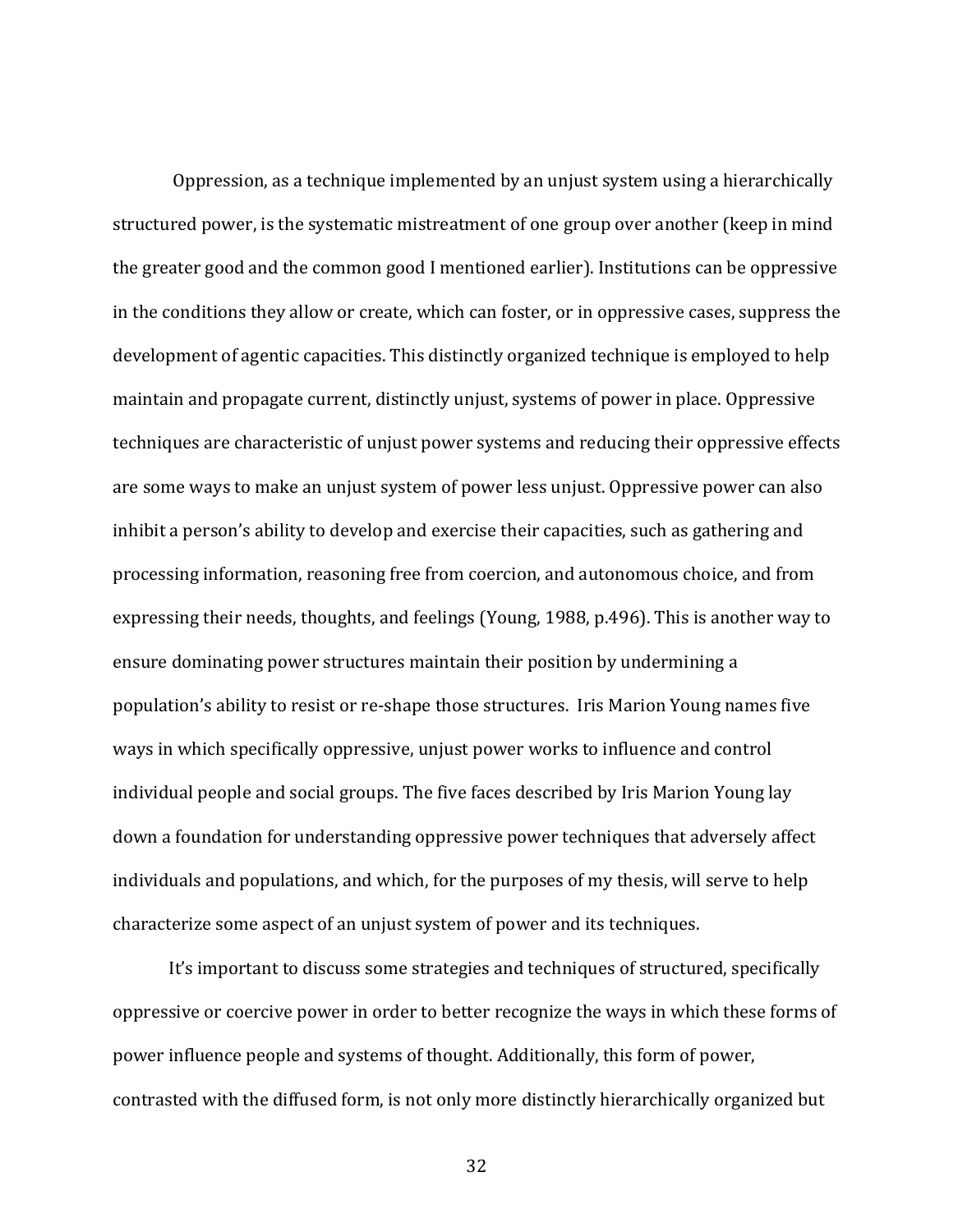often more overtly coercive. "Five Faces of Oppression" helps to shed light on some broad mechanisms of unjust hierarchically organized power at play in the lives of individuals, populations, and social structures or institutions. However, this is not to say that oppression is only exhibited through overtly structured techniques of power. Rather, oppression is propagated and maintained by ordinary people making judgments about what is appropriate or not, what is normal or 'abnormal' etc. In this way, oppression and the continuation of oppressive techniques of power over people is both obviously structured and nebulous and diffused.

Media as a technology of unjust, structured power is employed against a population and helps to uphold and enforce its structure and maintain its distribution through the control and manipulation of culture. Specifically, I consider how media is commissioned by agents of an unjust power system (like wealthy, business-oriented corporations) to propagate itself and further its interests by manipulating social opinion and public support. Exploring the historical scope of political and commercial propaganda reveals an insidious technology of unjust, often oppressive power that works via a process of indoctrination to influence dominant societal norms, such as consumer culture.

Young's five faces of oppression identify pervasive techniques of oppression that many people can recognize and interact with on a daily basis and which help constitute an unjust system of power. The first of the faces is Exploitation. Exploitation involves the use of something or someone for one's own benefit. A political and economic application of exploitation is the steady transfer of the results of the labor of some people to the benefit of others (Young, 1988, p.496). Young describes a common and every-day example of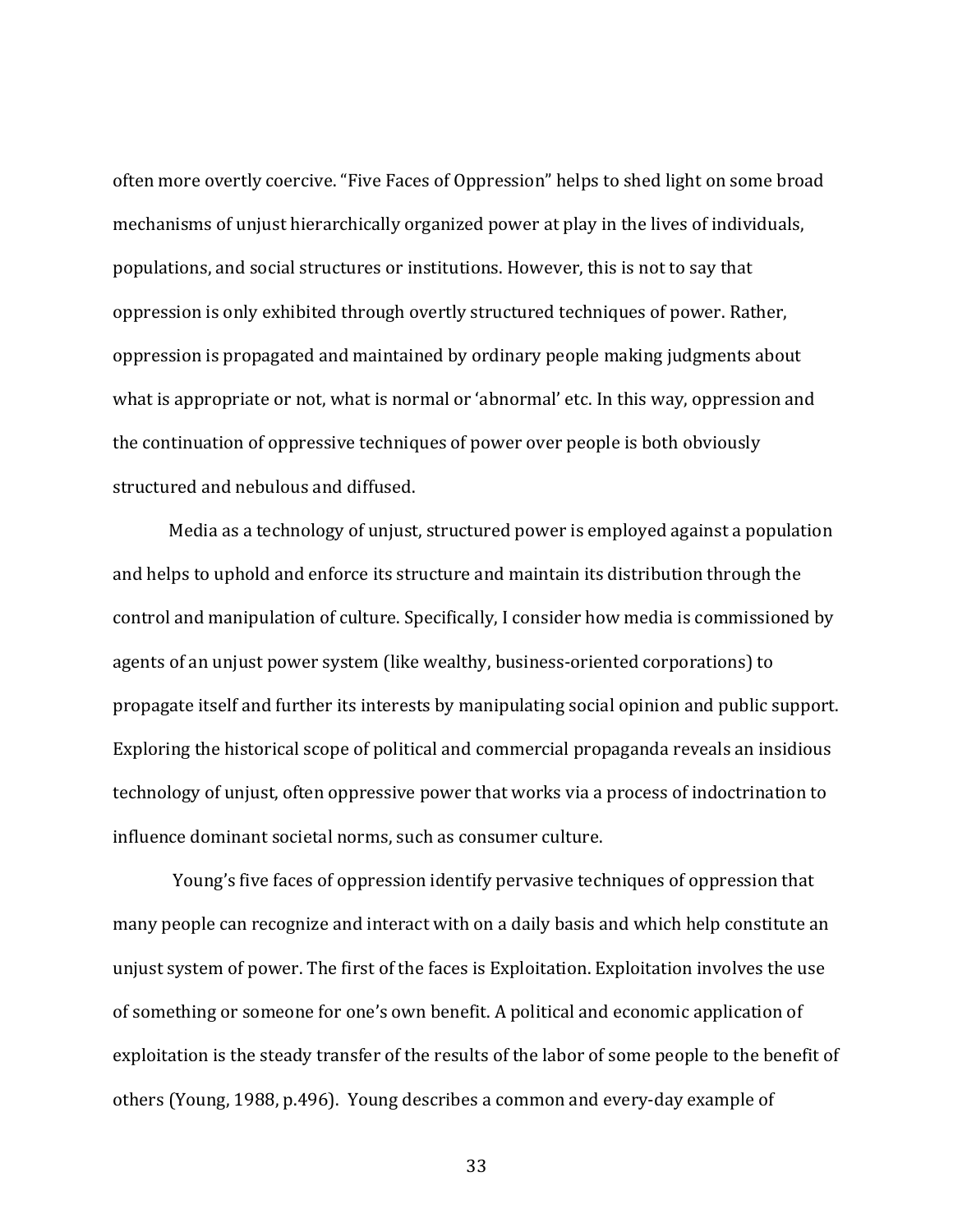exploitation- that of women (Young, 1988, p. 497). In her example, she outlines the major role that women have played, often through their unaccounted for labor, in empowering and supporting their male counterparts and their families at the cost of their own time and energy<sup>4</sup>. Without there being a woman, in many households, to do necessary but tedious housework, there would be less opportunity for the rest of the family to develop other 'higher' skills and pursue other goals, like a good paying career or an advanced education. Women are an example of the unjust oppressive power technique of exploitation, since it is most often everyone else in the family who benefits from a woman's labor. There is something to be said about the gain of watching one's family succeed and flourish. Yet as many women report, there is only so much possible fulfillment from watching everyone else succeed, and it can be draining to always have to support and empower everyone else. At one point, it was considered normal and expected for a woman to find complete satisfaction in this type of self-sacrificial altruism, and if she did not, she was branded abnormal or hysterical.

The second face of oppression is the unjust power technique of marginalization. Marginalization literally means to place something or someone outside of the main body. According to Young, socio-economically, marginals are people the systems of labor markets don't employ. People who are economically marginalized find themselves disconnected from the job market and a means to earn a living is out of reach. Without livable wages, it is difficult to sustain one's self and one's family, much less work on developing personal skills, qualities, and studying one's environment. Marginalization is oppressive and unjust

<sup>&</sup>lt;sup>4</sup> See Marilyn Waring's "If Women Counted: a new feminist economics"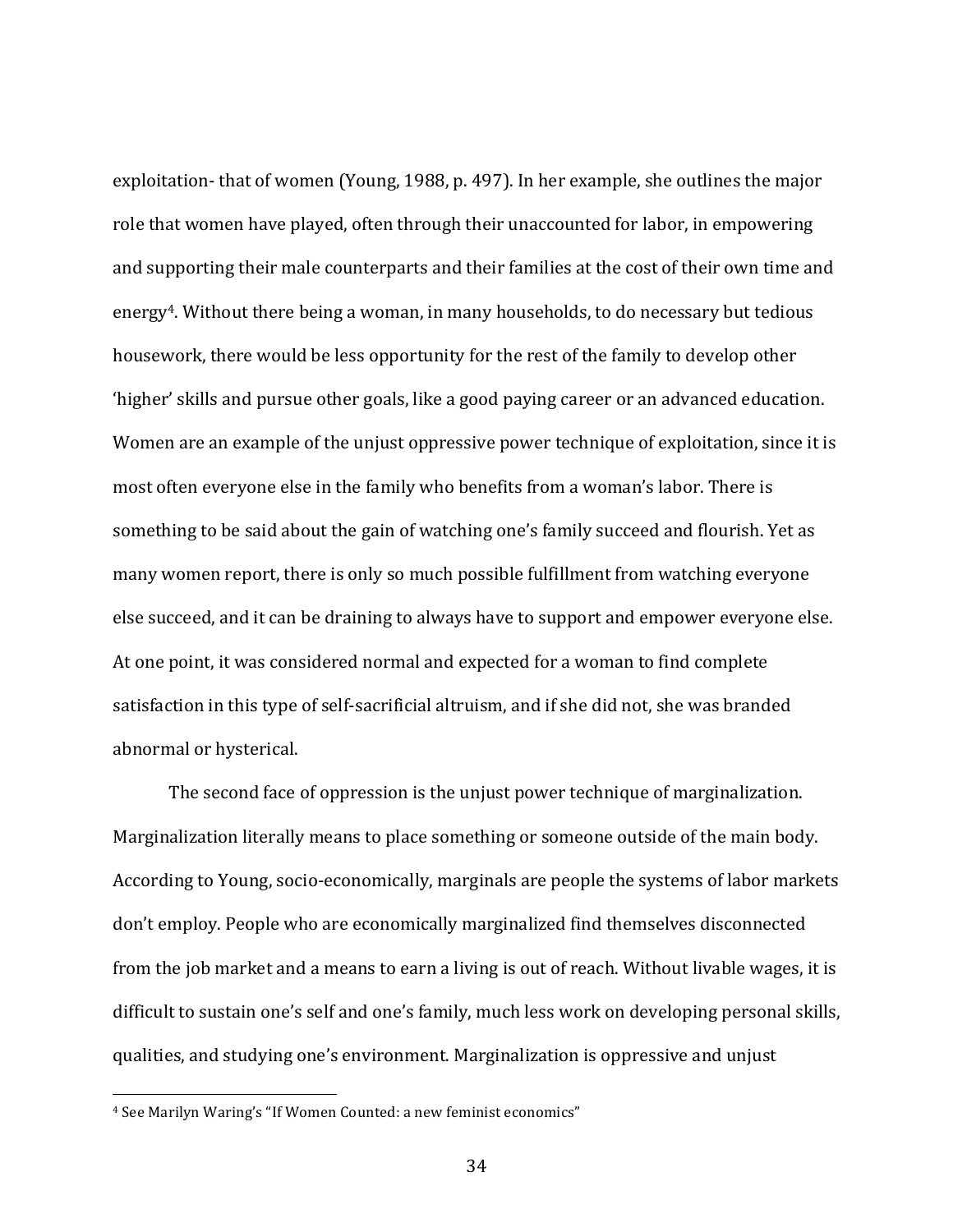because as a technique exerted over people, it prevents or undermines them from developing agentic skills necessary to resist it and other oppressive techniques.

Severe material deprivation makes someone more susceptible to other forms of injustices and negative effects. For the economically marginalized person, attaining the basic necessities of life consumes most of their time, focus, and effort (Young, 1988, p. 498). Marginalization is exemplified by the struggle of many black Americans to find employment. The United States Department of Labor lists the African American unemployment rate for March 2019 as 5.6% compared to the 3.4% of their fellow white citizens. Other factors that come into play into the socio-economic marginalization of a person are their level of education, resources, and support systems like friends and family.

Iris Marion Young uses unjust oppressive marginalization as an explanation for some people's dependence on the welfare system, and how this dependence can make them vulnerable to "patronizing, punitive, demeaning, and arbitrary treatment by the policies and people associated with welfare bureaucracies" (Young, 1988, p.499). Those who are marginalized economically, like minorities, migrant workers and single parents, can find themselves dependent on institutional support, such as state welfare programs. This dependence makes them vulnerable to oppressive exploitation, especially if the system on which they rely for basic needs is unjust.

An unjust system that leaves out the livable employment of large populations of people also allows for their exploitation and oppression. Systems of unjust oppressive power coerce people who are in a financially difficult situation to consider trading a basic right for a necessity. In another, less explicitly coercive example, the choice is between a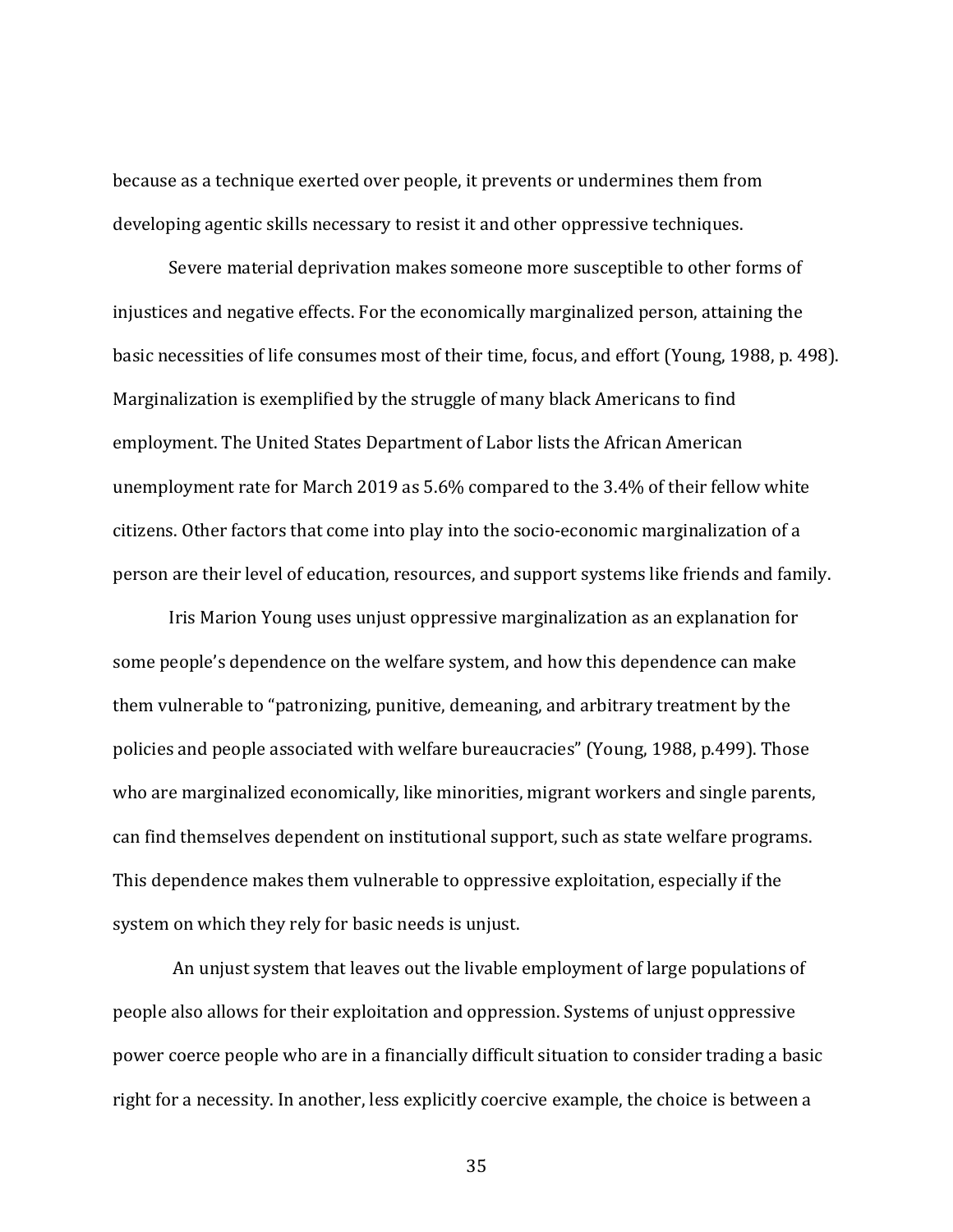basic right such as privacy, for a luxury, commodity, or convenience. Deciding between privacy and food is not much of a choice. It is all too easy to forgo something like privacy, for security in food and housing. It's important to note, however, that not only the marginalized engage in this trade off. For example, many people who are in the economic middle and upper class own smart phones. The majority of smart phone owners use an app for music or for geographical and navigational aid. Clicking 'agree' to the terms and conditions is necessary to access the app and only takes a second if one ignores the lengthy and often difficult to read terms of agreement. Yet within this agreement, often times a person is giving up rights to their own data. Large organizations can take advantage of a person's desperation or ignorance or laziness, and exploit them for their labor value or for their data.

Powerlessness is the third of Young's faces of unjust oppression. A person who is powerless experiences power exercised over them without being able to exercise it himself or herself. Powerlessness, in a socio-economic sense could mean a person has little or no say in his or her work, no technical expertise or authority (Young, 1988, p.500). Having socio-economic power means, in many ways, being considered respectable and professional or influential (Young, 1988, p. 501). To be considered influential often means dressing, talking, and acting in a ways that adhere to what is considered socially acceptable and ideal. Keep in mind these notions are socially embedded human constructions that can result from the 'training' or discipline techniques of diffused power. Systematic suppression of a person's perceived level of socio-economic personal power can undermine the level self-perceived ability and actual ability. People who are confident in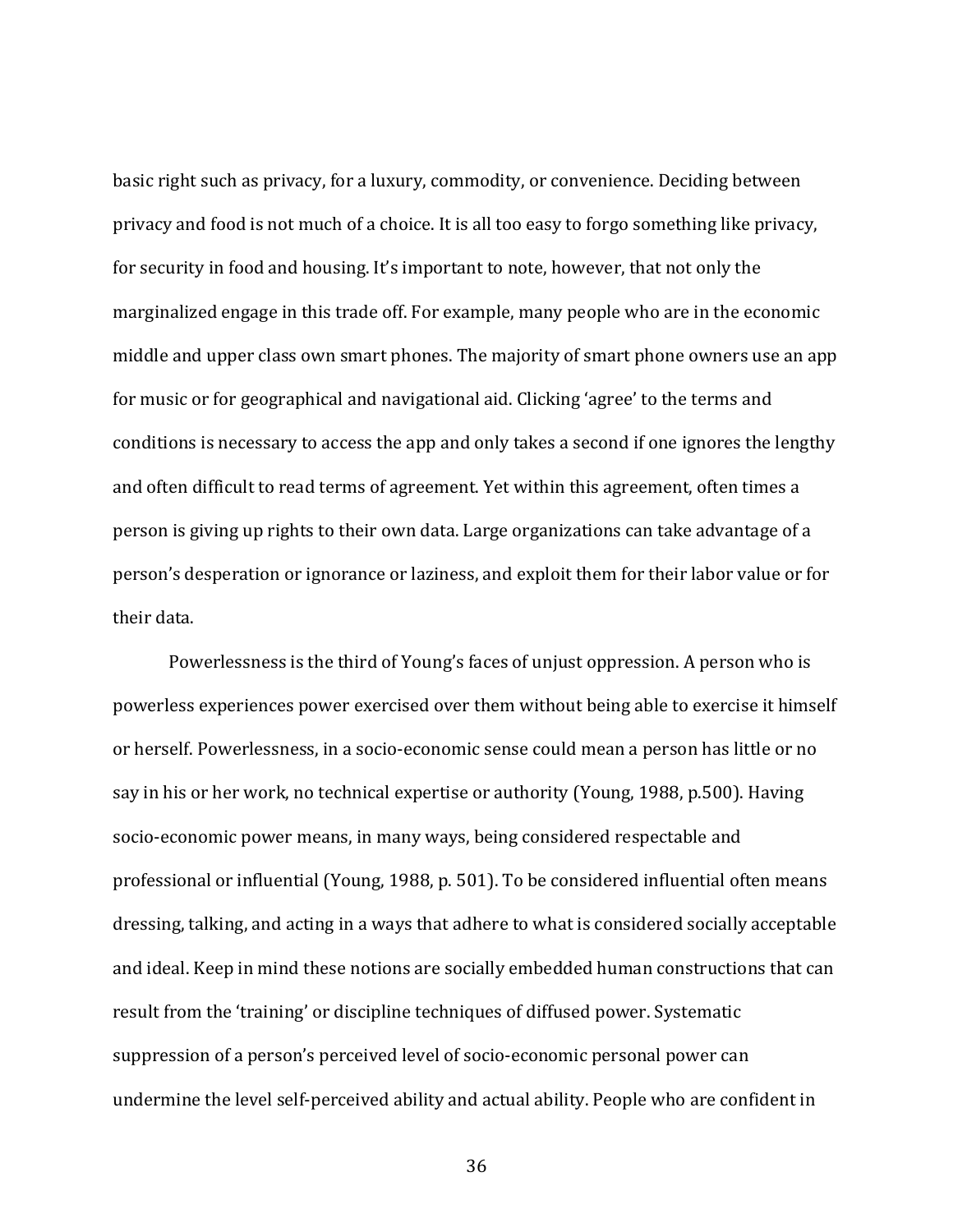themselves, specifically their personal power or capabilities, perceive themselves as capable of successfully navigating the world and pursuing their own interests. A person with underdeveloped self-esteem or sense of personal power will be susceptible to other oppressively coercive and unjust techniques of power such as exploitation and marginalization. If a person is, or sees him or herself as powerless, they will be less likely to recognize and resist other ways in which they are unjustly oppressed or controlled.

Cultural Imperialism is the fourth of Young's five faces of oppression. Young describes this technique of centralized coercive power as a dominant group establishing their own experiences, norms, and values as universal (Young, 1988, p.502). Those who fall victim to the unjust power technique of cultural imperialism experience a negation of their own culture's validity, and are labeled as other or apart from the main group. Their perspectives, values, customs etc. are depicted as inferior, less common or normal.

For example, many popular sitcoms involve a traditional nuclear family. The dominant culture, hetero-conservative America, is featured often and as a result of consistent exposure, becomes highly popularized. Media representations of other types of families, like single parents or same-sex couples, are less commonly depicted, and sometimes how they are presented can work to support and reinforce negative stereotypes. This type of unjust power technique stems from the entertainment industry and affiliated parties, and uses media to influence and shape popular culture and the resulting systems of thought like norms. People who are not a part of the dominant group may feel excluded, marginalized, isolated, and powerless.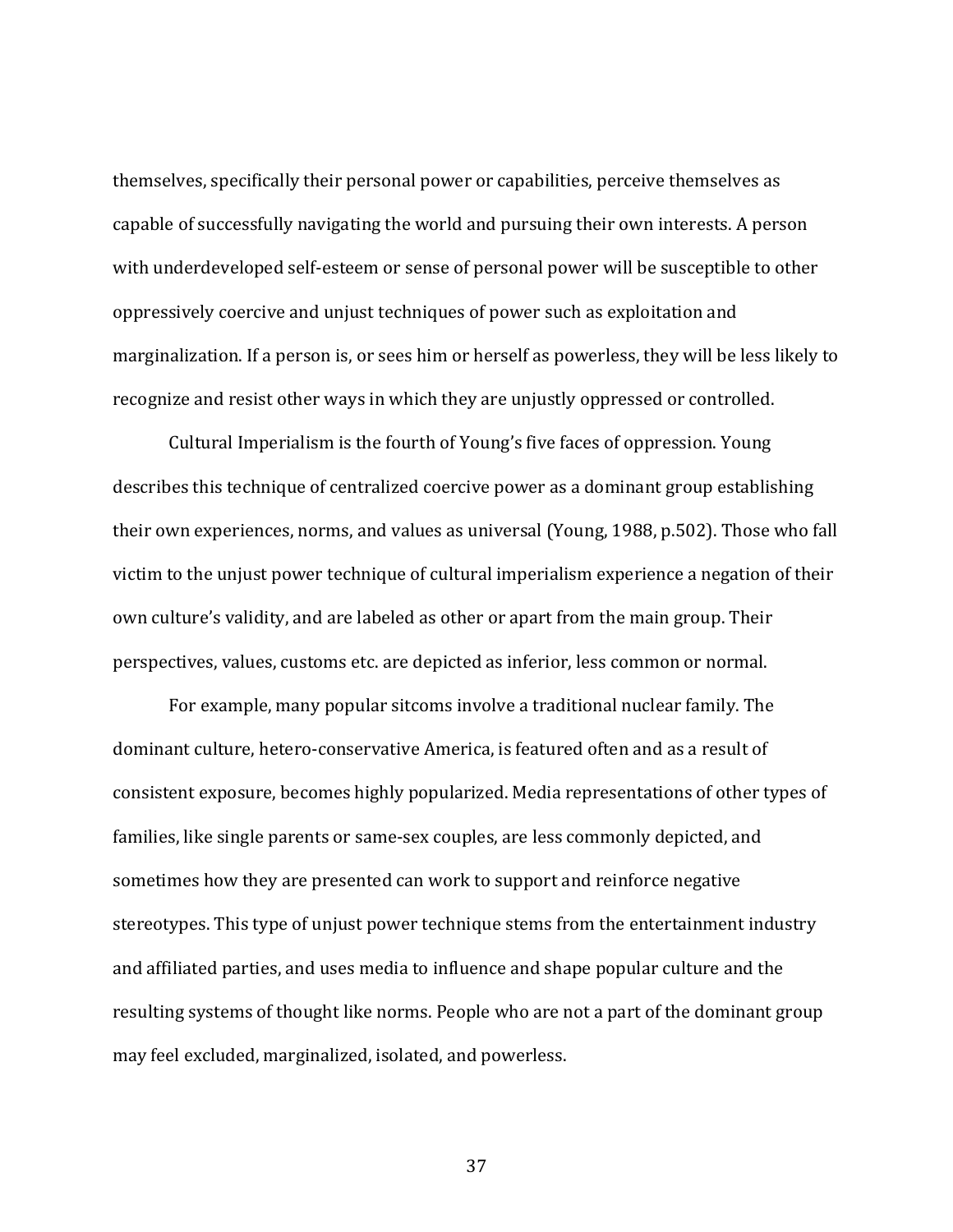In cultural imperialism, it's important to consider power status and the correlating levels of agentic skills that people can have in relation to others. By agentic skills, I am referring to the capability that someone has to exert their own will and resist coercion. Those with more developed agentic skills have more power to exert their will and resist manipulation or coercion, and therefore have a higher power status. A person or a group has it in various proportions. Levels of agentic skills and power status, or personal power, are often unevenly distributed between individuals, groups, and institutions. This is how some people or groups end up having more privilege than others, or more capacity to exercise their personal power. In unjust oppressive techniques, the relationship of power can be in terms of a whole society, between one part, the dominant group, and another, the non-dominant. In cultural imperialism the dominant group has the power, ability, or access to universalize their group's experience and fabricate culture and norms (Young, 1988, p. 501-502). Manipulating culture and society, or being able to create and influence norms, is a form of unjust, oppressive power as control because it can work to manipulate human systems of though and the resulting values, attitudes, and behaviors.

Finally, violence is the last face of oppressive structured power that Iris Marion Young lists, particularly, systematic and legitimized or commonly justified violence. Systematic because it is employed by large institutions or groups and directed at members of another group, often simply because they are a member of that group. Causes of systemic and normalized violence can be traced to unconscious influences of identity formation, for example, growing up in a white supremacist community might normalize violence against people of other races or sexual orientation so that to those living within that community,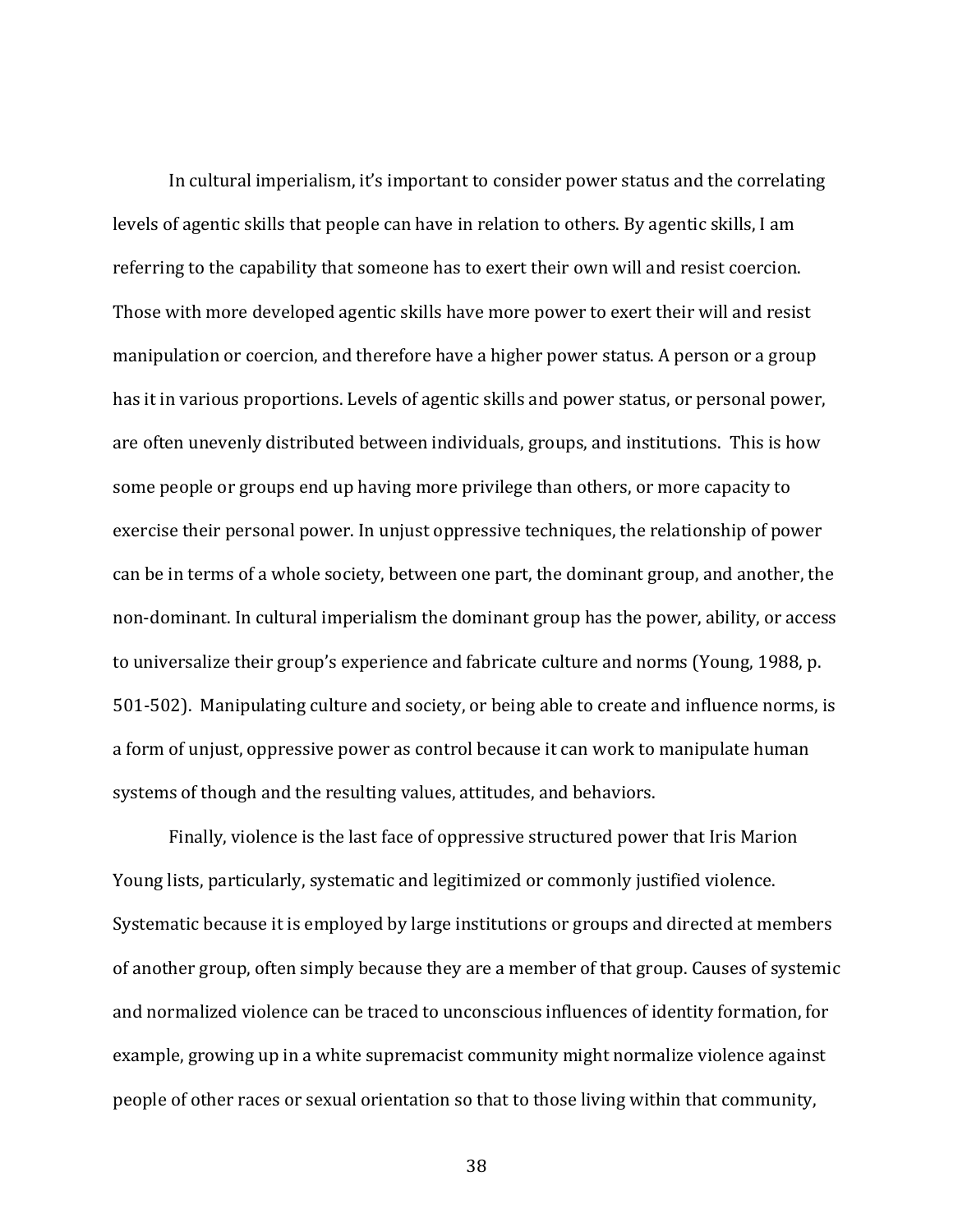this form of violence is considered acceptable (Young, 1988, p.503). Young lists systemic and legitimized violence as the final face because this type of unjust coercive power technique is often targeted at members of a group who differ from the dominant group's norms and culture. The only connecting factor is that the victims are members of an outgroup. Oppressive violence is justified via a network of cultural structures like norms, 'common' sense, values, habits like I illustrated in my previous example.

The "Five Faces of Oppression" described by Iris Marion Young cover some distinctly hierarchically structured facets of a highly detailed and multidimensional system of unjust, oppressive techniques, strategies, and social power structures that work to support, maintain and propagate themselves. Currently there is a rise in the prevalence of technology that participates in human daily life. People use mobile phones, the internet, they watch TV, the news, use social media and other techno-cultural tools to learn about and participate within their culture. Exposure to social cultural technology helps teach a person what to consider normal and how to best go about being in the world in order to fit in with those norms. The Internet, especially the rise of social media, keeps people globally connected and can be a tool that establishes and perpetuates cultural norms while at the same time being able to shape or dismantle them. Unjust oppressive power techniques like cultural imperialism can work to influence, manipulate, and control people and society by interfering with or influencing culture. Conversely, technology can also enable people to exert their own influence within a culture from the bottom up. For example, black twitter as a web-based social media movement has created a space for people of color to share their opinions, discuss issues and culture in a venue where freedom of speech is protected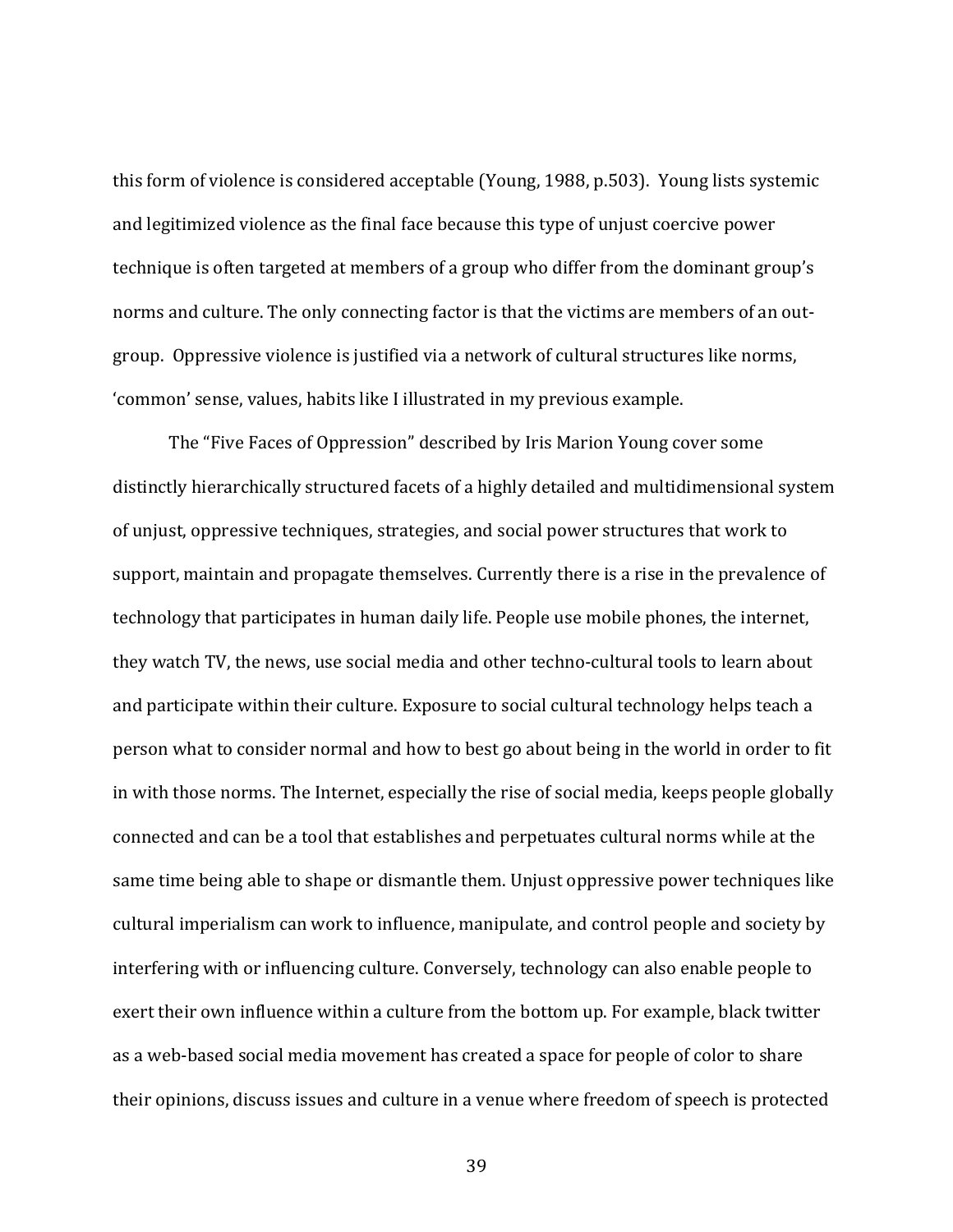by more anonymity and diffused control<sup>5</sup>. Media and media-technology act as conduits for influence to directly interact with a population and in this way technology help to mold culture and therefore, human consciousness or systems of thought. Since culture is part of what a person draws on to understand their environment and their personal place in the world, controlling or shaping culture can be a potent way to shape systems of thought and a population. In the following discussion I will explore some different ways in which media and socially based technology interact with human experience as a purveyor of an unjust, oppressive system of power and as a tool that people can use to re-shape that system.

I will use some arguments from Third Wave Feminist thinkers that discuss the particularly negative role of technology in shaping culture and reinforcing structures of an unjust system of power. In her paper, "Contests for the Meaning of Third Wave Feminism" Ednie Kaeh Garrison claims that today, media is a central site of modern day consciousness formation and the production of common knowledge (Garrison, 2004, p. 52). She's saying that the media can directly influence human systems of thought like culture, accepted norms, common attitudes etc. Culturally related technology like media are tools that help people understand their environment and their place in it. Human beings often depend on their environment, including other people, to learn about what is normal, acceptable, and expected<sup>6</sup>. Unjust manipulative power systems can employ technology to enforce coercive and oppressive norms and social standards. Political and economic institutions, which exist

<sup>&</sup>lt;sup>5</sup> See Donovan X. Ramsey's article in The Atlantic, "The Truth About Black Twitter"

 $6$  This makes control messy, since one's environment can help to develop one's agentic skills while at the same time undermine that development.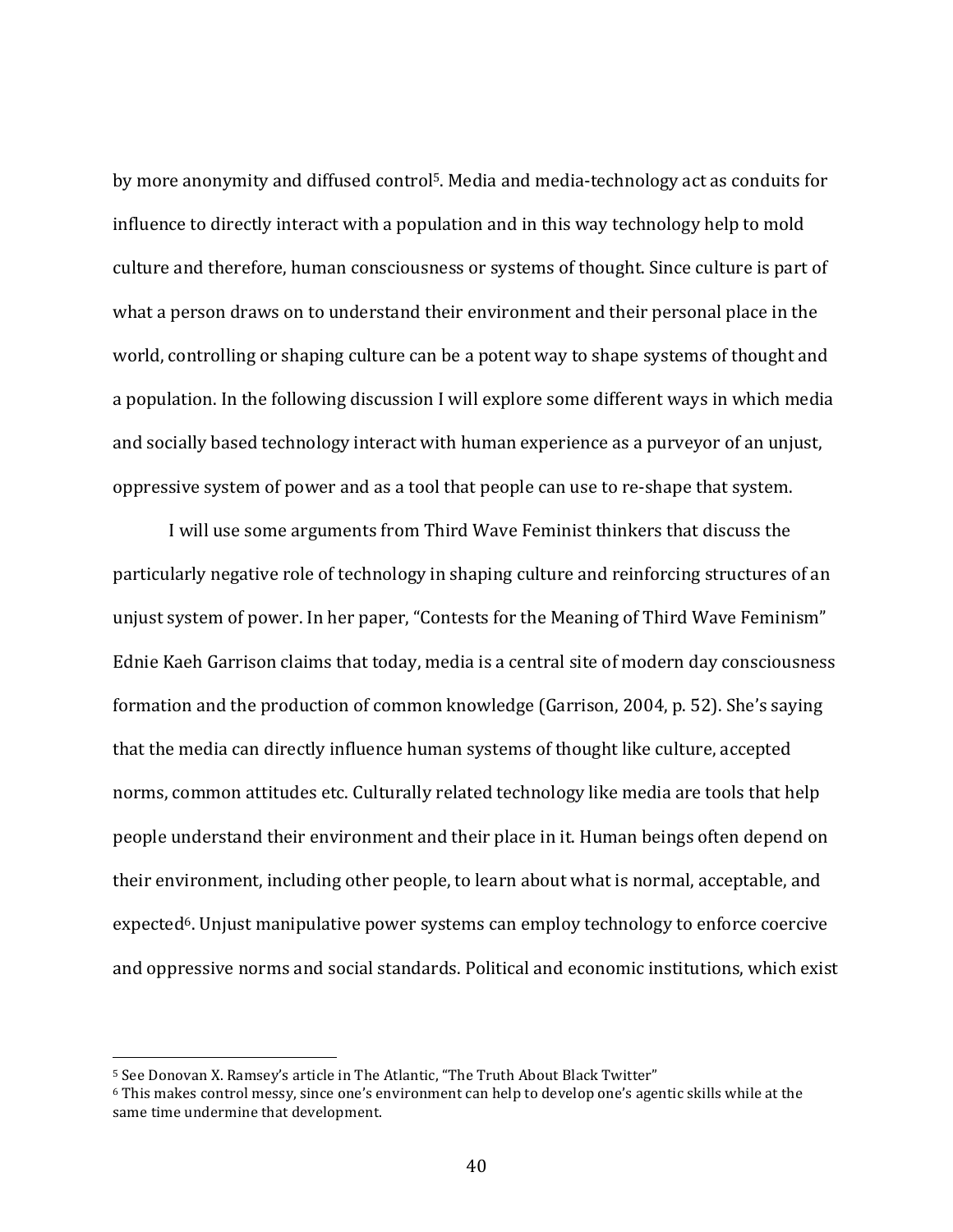outside of the main population, often acting with their own self-interested agendas in mind, use socially influential technology to support and pursue those interests.

Media is becoming increasingly responsible for supplying the information through which humans understand their lives and reality. People use the knowledge they acquire from surroundings like friends, family, and the environment to form an understanding of who they are and their place in the world around us (Garrison, 2004, p.52) How people understand their environment and their place within that environment helps to define a society, how people think they ought to behave and what they should think. Garrison highlights the insidious nature through which the media can create social norms that actively influence the daily life of every day people. This influence can affect an entire society and the political, economic, and cultural ideologies that interplay and help to reinforce and perpetuate each other and the status quo.

One way to recognize the hegemonic power of the cultural-ideological apparatus in operation is to examine the culturally constructed tropes that today are considered normal by the majority of people like the depiction of a 'normal' family I described earlier when discussing cultural imperialism with Young (Garrison, 2004, p. 57). In the past, many TV advertisement for cleaning products or tools usually featured a white woman using the product, often joyfully cleaning up after her family. Continual repetition of this trope and continual exposure via other forms of media technology and social enforcement or training can influence the expectations and standards of behavior for people who are exposed to it. This is one way in which overtly structured institutions of power, like big businesses,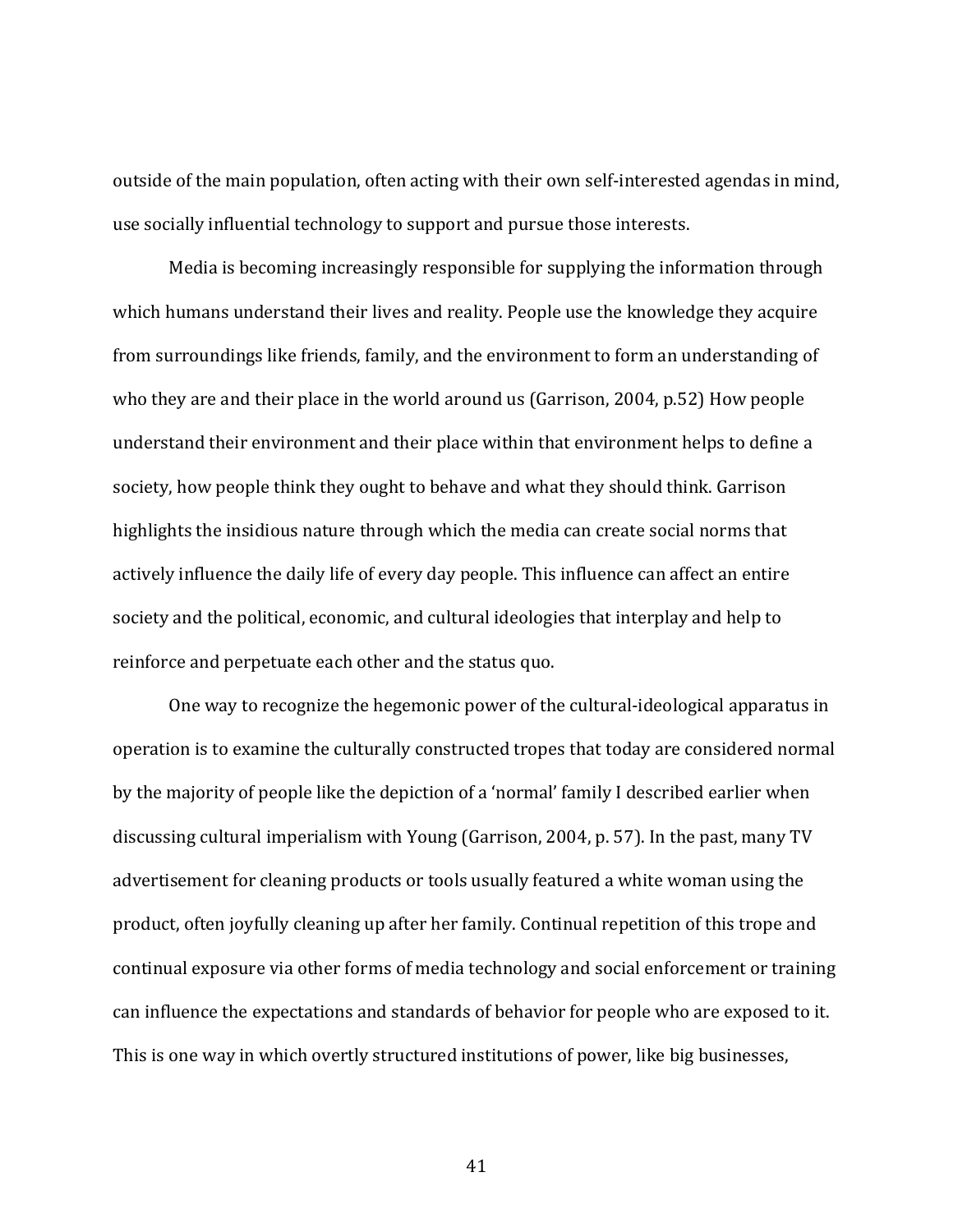employ techniques of diffused power like discipline, which aims to influence a person's identity, rather than explicitly controlling, subduing, or threatening them.

Today, many advertisements for cleaning products are expanding the diversity of their main characters to women of color, and less often, feature men. This shift is important because it reflects a shift in the collective cultural perspectives and accepted norms and a market that tried to reflect and profit from those changes. It also indicates the possibility to re-shape norms. Garrison wrote her article more than 10 years ago. Today, people using social media to push back on oppressive norms, like the example I gave earlier on black twitter, have reshaped the workings of media. This is evidence for the capability that humans have to exert their own force over large institutions and begin to tangibly re-shape their culture and social structures. Social media is a tool that enables people to mobilize, form grassroots movements and restructure the status quo. In this way, a population can employ similar techniques of diffused power to re-shape and influence their culture, and other people within that culture.

Leslie Heywood and Jennifer Drake's paper "It's all about the Benjamin's" adds to the discussion of social technology and how it can work influence culture, systems of thought, and people. In their article, they specifically point out how the wealth of transnational corporations directly support a rise of networked communication, or socially interactive technology, such as the internet, satellite broadcasting, and the global production and dissemination of motion pictures (2004, p.305). Further, that these cultural, communication-based technologies are used to propagate and sustain specifically consumerist entertainment culture. The wealthy influential institutions (like social media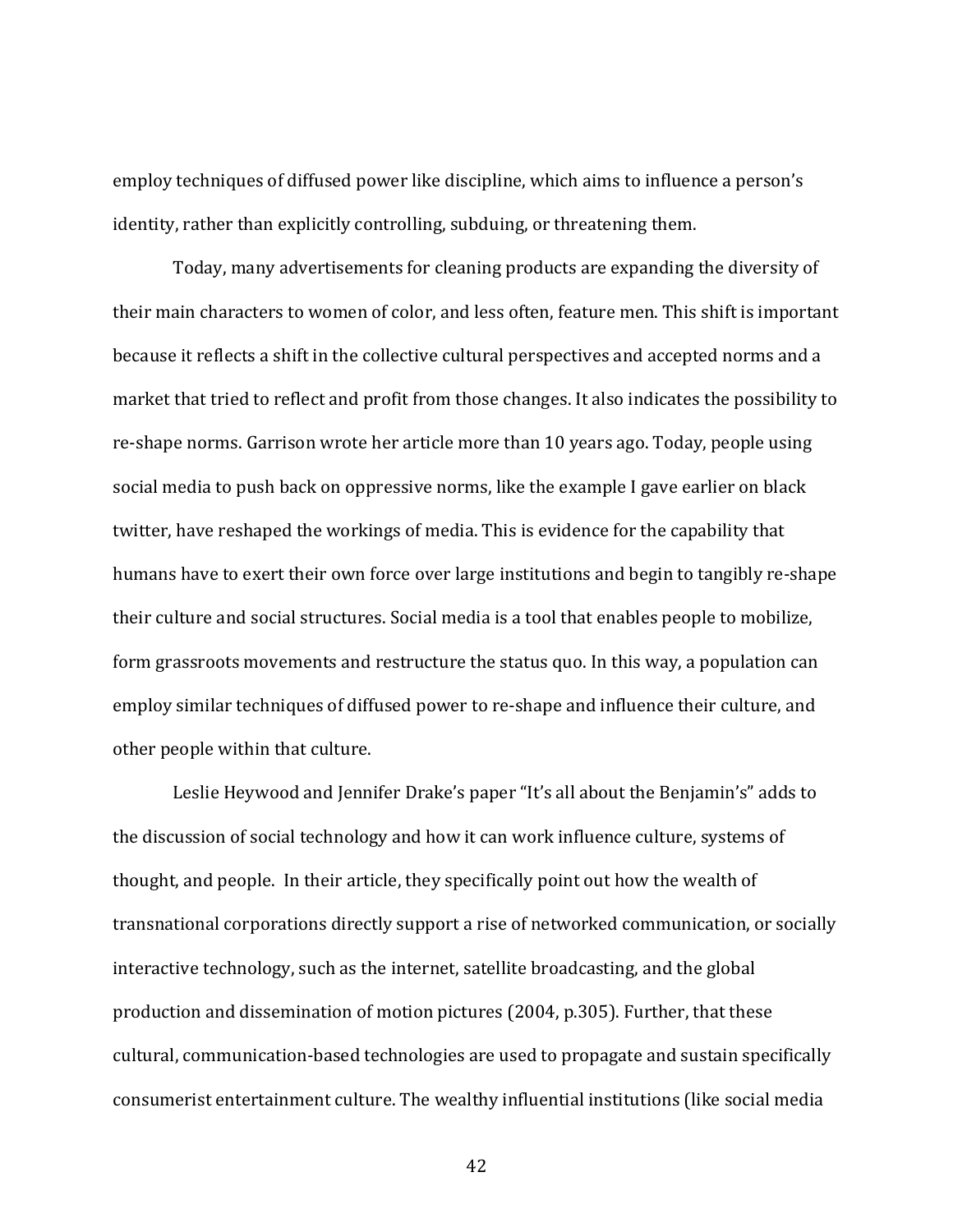giants, e-commerce online retail companies, or web-based media streaming companies etc.) that support, profit from, and sustain consumer-oriented cultural norms and modes of behavior, Heywood and Drake argue, are not always positive, and often have distinctly negative effects on the population. More specifically, the authors claim that wealthy sponsors of institutions purveying consumer culture are responsible for the corresponding production of sites of impoverishment, violence, starvation, and death<sup>7</sup> (Heywood & Drake 2004, p. 305). The motivation that drives most business is financial gain and the further accumulation of profits and capital, not always, or solely the benevolent improvement of social or political issues. In the same way, structures within an unjust and oppressive system of power are often in place to preserve and maintain that system just as the techniques of discipline I mentioned in chapter 1 preserve and maintain the production of docile bodies that support the institutions that produce them. The authors argue that unjust institutions of power, such as these wealthy sponsors of communication and entertainment technology use socially based influential techniques like the ones I mentioned earlier to implement techniques of power and control in order to influence popular attitudes for reasons that mainly benefit these patron institutions.

Noam Chomsky offers a discussion on some other mechanisms that hierarchically structured power techniques employ to explicitly manipulate people in a society by shaping culture and systems of thought. In his book, "Media Control: The Spectacular Achievements of Propaganda" he discusses the history of some coercive power strategies

 $7$  For example, many businesses take advantage of a less economically developed country to manufacture textiles or products. The exploitation of a less developed, often impoverished population for production of profitable goods is frequently employed by large businesses. For more on this subject see "The Contraindications of Export-Oriented Development in the Third World" by Berberoglu Berch.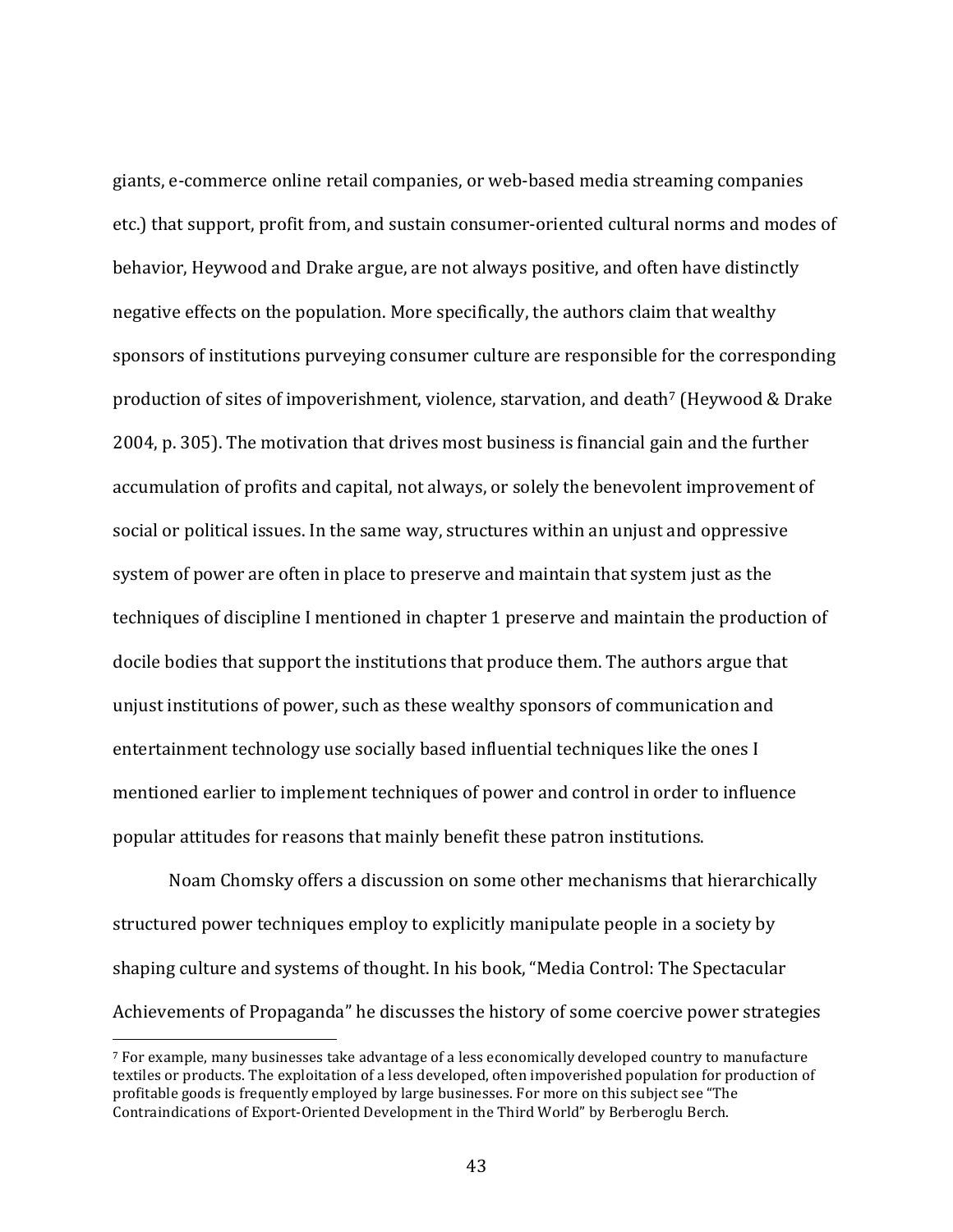used on the American population. Chomsky first provides two definitions for a Democratic society (Chomsky, 1997, p.9). The first definition, I will refer to as direct system of democracy where he describes the public as having the means or capacity to participate in the direct management of their affairs, and access to information is open and free from coercion. In the second definition, a representative system of democracy, the public must be barred from management of their affairs. This is because the majority population is considered incompetent. Also the flow of information must be narrowly and rigidly controlled to avoid bewildering them because in their bewilderment, they can cause trouble and make it harder for the more competent leader to direct or guide the population. Chomsky says this dominant definition of democracy is the prevailing view not just today but historically (Chomsky, 1997, p. 10). A similar logic supports the rule of the sovereign, which I discussed in chapter 1, and other social contract based theories of rule, where a population give up rights, capital via labor, time, or currency, in order to receive some benefit from their sovereign, like protection or the enforcement of social order<sup>8</sup>. Chomsky's historical overview mainly focuses on propaganda as a form of population control, specifically as a way to indoctrinate people. Propaganda, as a method of indoctrination, is a means to shape a person's attitudes, opinions, or values about a subject, often using impressive imagery and wording and resembles the way discipline is meant to affect the soul. Propaganda as a technology used by unjust systems of overtly hierarchically structured power has been explicitly used to propagate and sustain its own mechanisms, institution, and its interests. The systems supported by propaganda are hierarchical

<sup>&</sup>lt;sup>8</sup> See Thomas Hobbes "The Leviathan" for more on this type of social contract theory.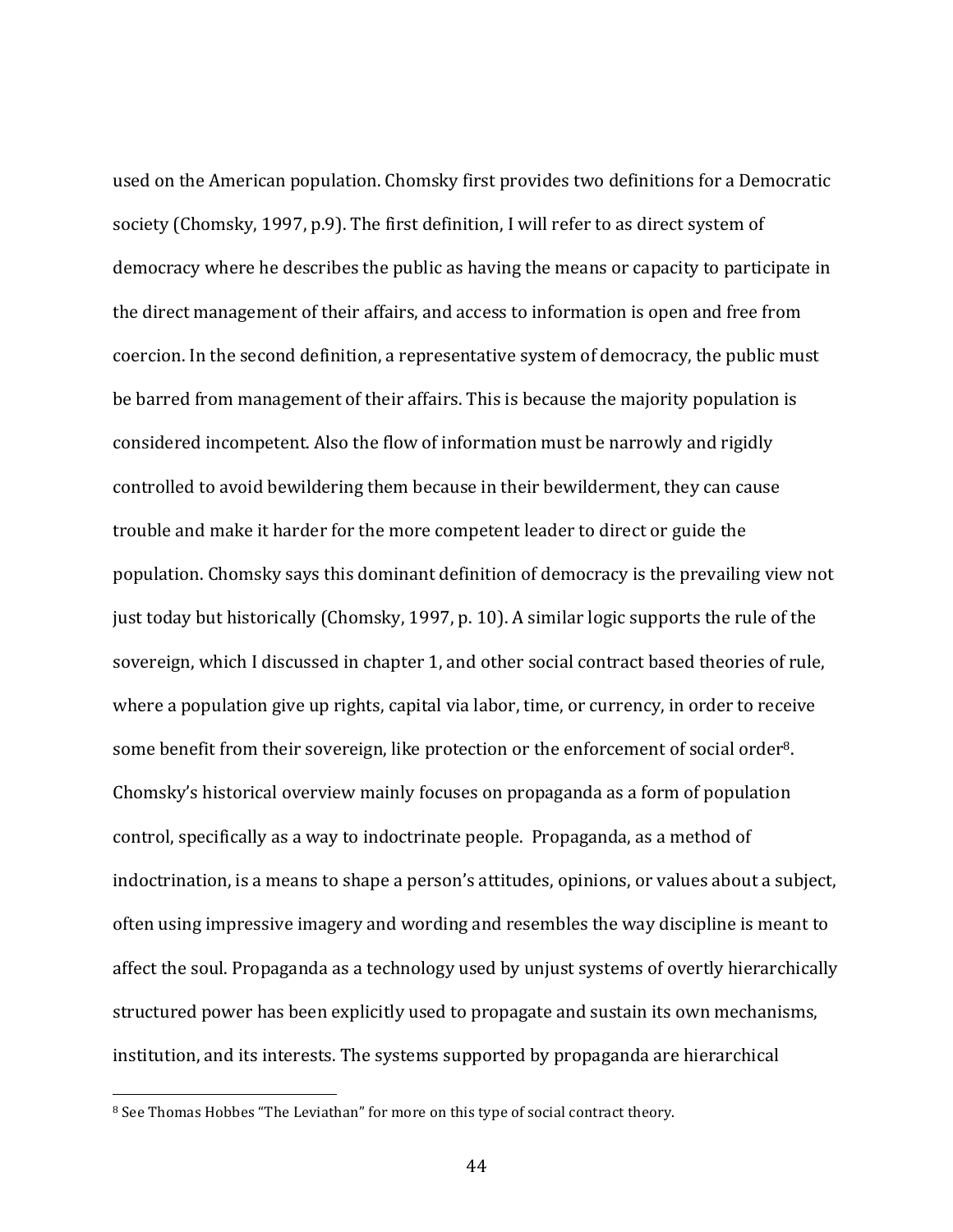because, as Chomsky pointed out, they entail a small group of leaders who are in charge of (have power over) a larger group or population.

Chomsky begins his history of propaganda, in the middle of World War I (Chomsky, 1997, p. 11). He describes the first officially recognized propaganda campaign in the United States, the Creel Commission in 1916, and how this committee was able to manipulate a pacifistic American population, change their core values, to demand war against the Germans by inciting social hysteria, panic, and outrage through strongly suggestive images, phrases, and messages (Chomsky, 1997, p. 11-12). The state, as an institution of power, intended to join the war. Actively influencing the population towards that end via indoctrination and impressive propaganda was a means of successfully attaining that directive. According to Chomsky, this is one of the first recorded successes of major cultural manipulation. Through oppressive techniques similar to cultural imperialism<sup>9</sup>, the popular system of thought changed. America joining World War I speaks to propaganda's success in influencing a society and manipulating the cultural climate towards the will of the elite class that made up the Creel Commission. In this example, the dominant group (the elite, well-educated class with economic and political backing) had massive access to and control over media outlets and subjected the non-dominant group, every-day American citizens, to aggressive exposure to propaganda. This technique of unjust power systems allowed one small group of people to coerce a large population, including members of the dominant and non-dominant group, into shifting their opinions and values.

 $9$  Cultural Imperialism as Young describes it (Young, 1988 p. 502) has to do with a dominant group exerting or enforcing their idea of what's 'normal' over another group. In this example, the dominant group has massive access to and control over media. This gives them power to assert and enforce what is normal or acceptable. The non-dominant group is subjected to exposure to aggressive propaganda.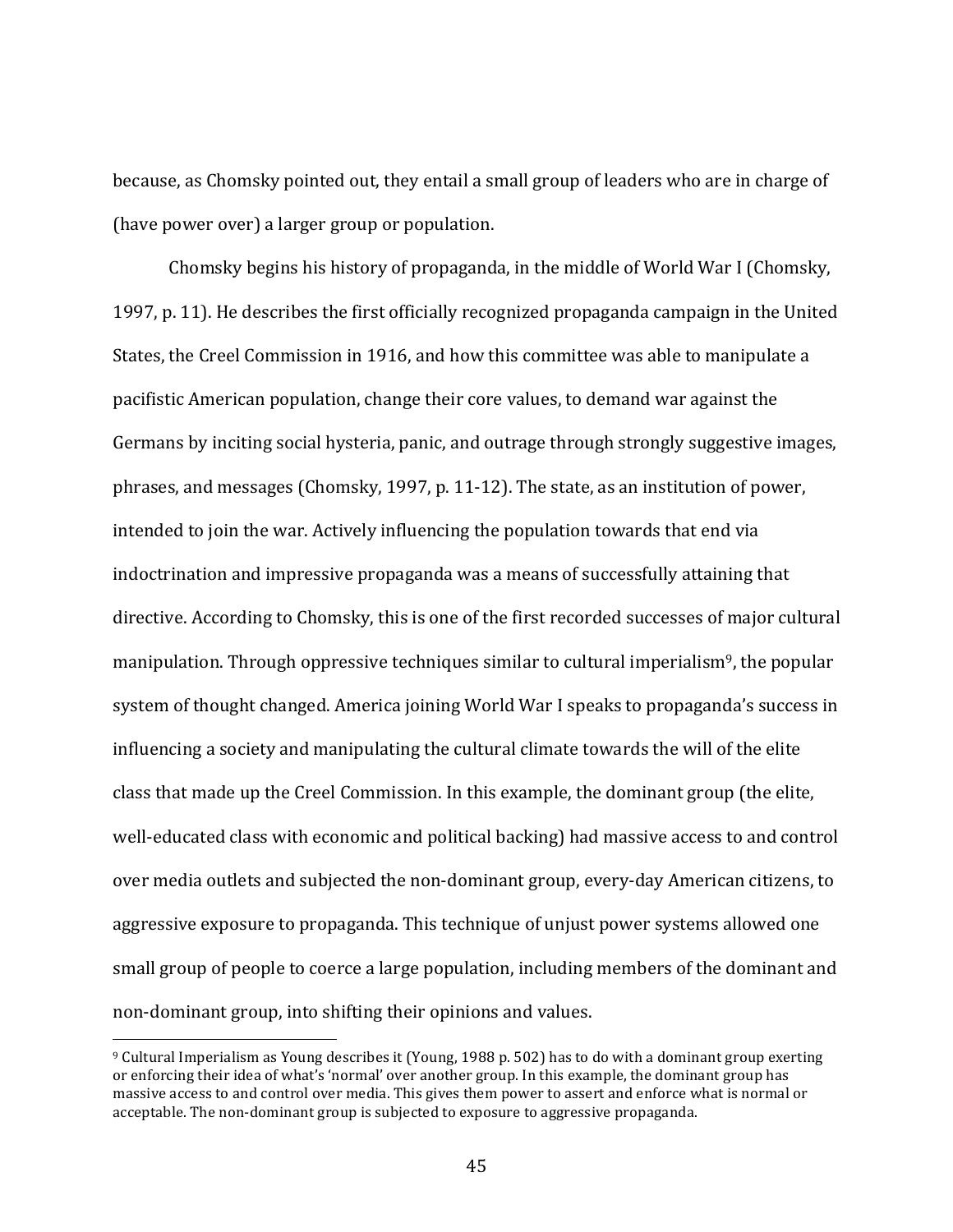The influence of propaganda campaigns on collective discourse, for some, could be justified by the representative definition of democracy, which describes the populace as ill equipped to handle their own affairs. Rather than using threats or violence or intimidation to influence people towards what the dominant group, in this case the US government, wished, propaganda proved able to effectively manipulate the general population to change their collective minds, their values, towards what the educated elite class deemed appropriate. Chomsky says it also taught a valuable lesson to the members of that elite class at the time: that propaganda, when supported by the right institutions, like government and people, and when no deviation is permitted from it, can have a big effect on people and how they behave, what they want, and what they consider normal (Chomsky, 1997, p. 13). The success of the Creel Commission's propaganda campaign in manipulating American citizens to support a war they didn't originally agree with seemed to confirm the representative version of democracy and the malleability of the populace.

Power to successfully influence a community<sup>10</sup> to preserve norms and prevent change is some main objectives of techniques of unjust power systems such as propaganda. Those who make and help circulate propaganda have the potential to successfully manipulate a collective through media influence, and control over the duration of a person's exposure to that influential agent. Again, these techniques primarily benefit those who employ them and help in maintaining unjust structures of power within an unjust system.

 $10$  This is messy because manipulating a population through these techniques isn't necessarily unjust, take for example of black twitter I mentioned earlier, and other grassroots movements that use images and slogans to spread a message that tries to influence a population to resist injustice.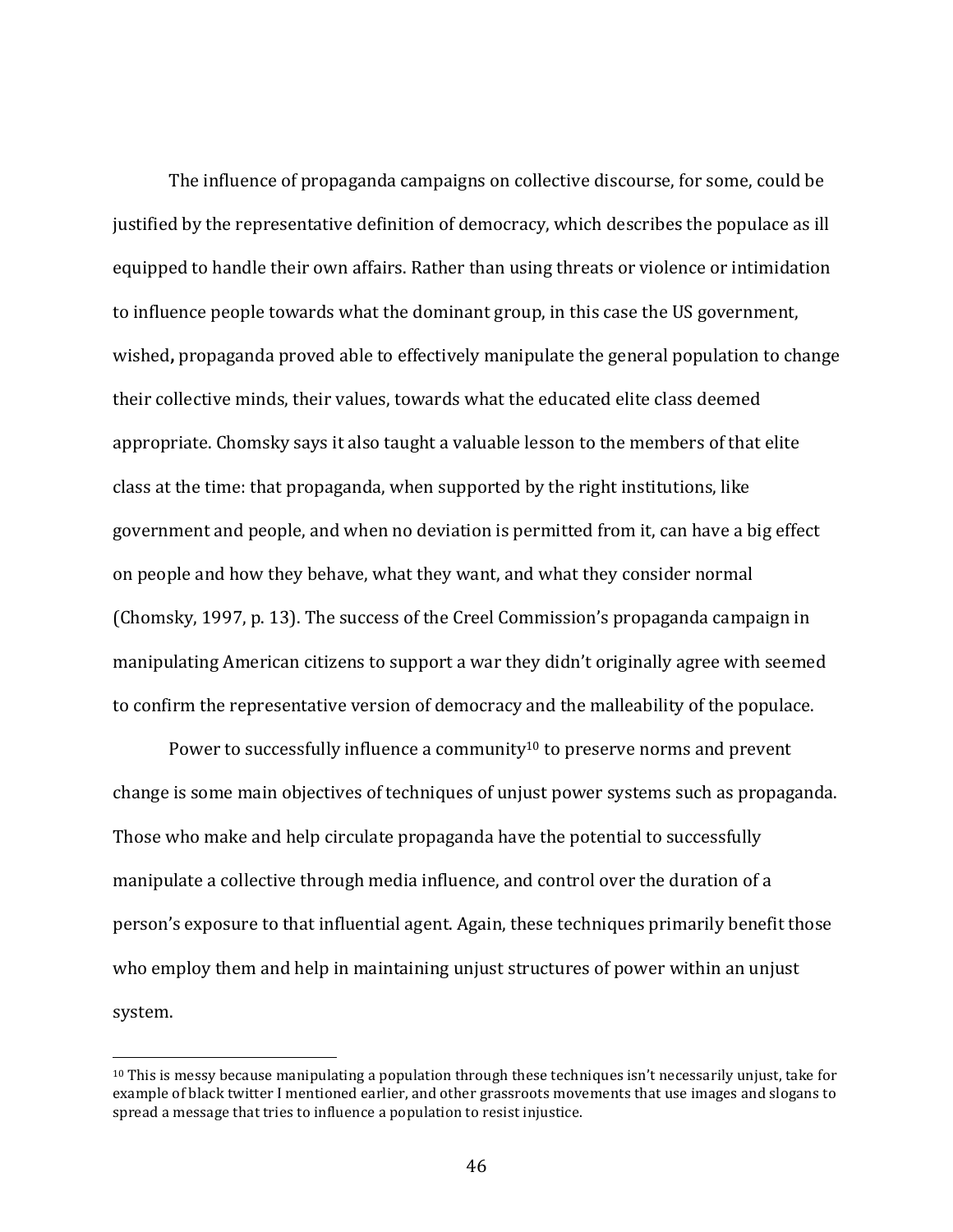Those who employ influential power techniques should be held responsible for the social products of their tampering. An individual's level of vulnerability to methods of social coercion like media control and culture manipulation is also important to consider. Someone using propaganda to target and influence a certain person or a collective, must first assume a certain level of impressionability on the part of the target, which can range from individuals to groups of varying size. A person's agentic skills can make them more impressionable and easy to influence, or less suggestible and more capable of resisting coercive influence.

Chomsky describes how American journalist and social critic Walter Lippmann's account of the American community attempted to justify the moral responsibility that he believed the elite educated class had, to steer the collective towards the right direction (Chomsky, 1997, p. 14). Lippmann was also an involved member of the Creel Commission I mentioned earlier. Lippmann took the information he learned from the successes of the Creel Commission's propaganda campaign and asserted that its success pointed to a revolution in the 'art' of democracy. It was now possible to manufacture consent. That is, to bring about agreement on the part of the public to things that they didn't originally approve of, by the influential techniques of propaganda instead of using force or threats (Chomsky, 1997, p. 14). I want to stress the implications of this: in America, since around World War I, a small percentage of our population- usually with higher levels of education, wealth, and political influence- have been using techniques they created and that were proven to work, to manipulate and coerce a large collective of American citizens over time towards self-interested goals. This group justified using this kind of coercive power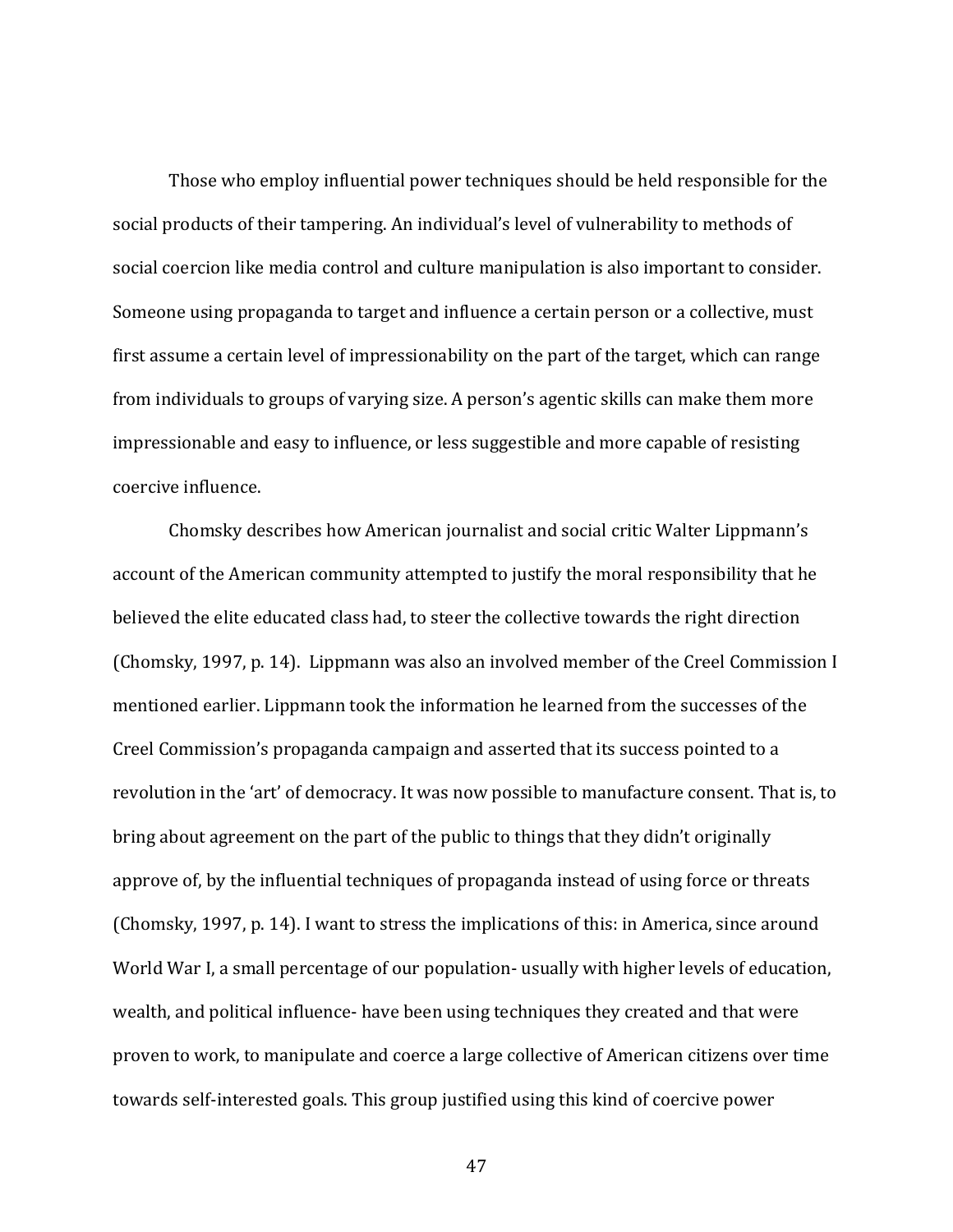technique namely because the American community, they presumed, was incapable of governing itself. The intent of media control or propaganda as a mechanism of an unjust power strategy at work, is to self perpetuate and evidently to control or 'tame the bewildered mass'.

If given the opportunity, Chomsky says, the masses will tend to organize and participate in the affairs of the state (Chomsky, 1997, p. 38-39). For the elite class of educated state leaders, this must be avoided at all costs. It would be disastrous if the nondominant group gained enough power to be able to play a role in the running of the state and the creation of policy. Distraction is another effective technique of unjust centralized power that helps to influence and maintain control over a population. Successful distraction of a population can be achieved through various forms of media popularized in today's modern culture. Movies, music trends, or national sports games like the super bowl are a few possible mediums for collective manipulation via distraction. These techniques help to keep the attention of a community constrained to a limited number of topics (Chomsky, 1997, p. 20-21).

At times, when state affairs are deteriorating and the public is starting to become aware of what is going on, more aggressive means of distraction are needed. Chomsky introduces the use of fear as one of the most effective techniques of popular distraction. He goes over a list of well-known scare-tactics weaponized against the American public, like the narco-drug scare in the 80's, the crack cocaine epidemic, and the red scare which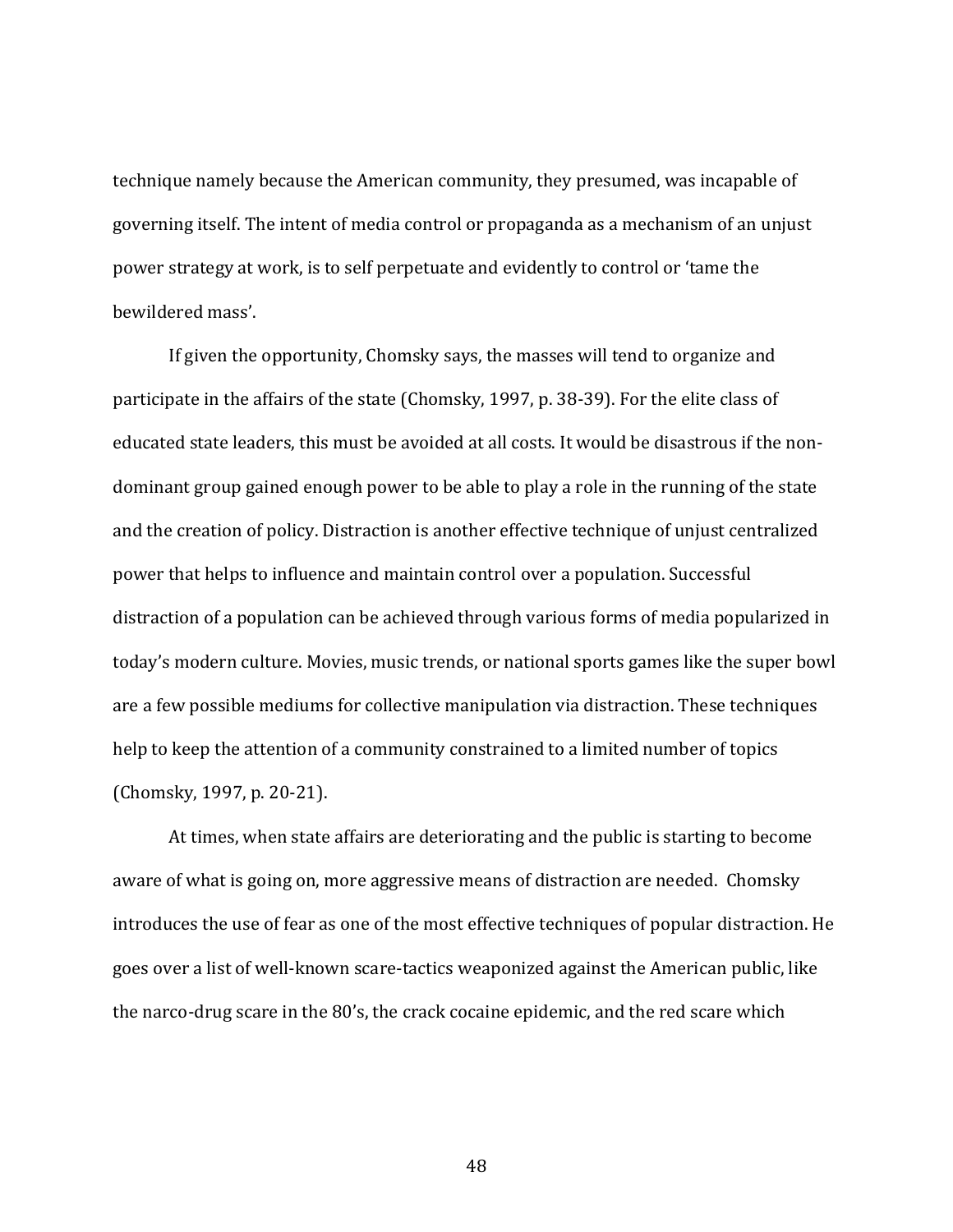proved to be viable sources of fear for many decades<sup>11</sup> (Chomsky, 1997, p. 30-31). Chomsky concludes by discussing tactics of media control particularly by controlling access to information. He illustrates how media, which he notes is a corporate owned entity, selectively excludes mention of certain information (Chomsky, 1997, p. 42). Manipulation of the access or types of information people can have influences the means they have available to form their opinions. All of these methods work to keep structured institutions of power in place and effective. Fear in particular, is a highly potent method to influence attitudes, intentions and behavior<sup>12</sup>. Although Chomsky's examples may seem outdated, these methods are still employed currently. A good example can be found in political campaign ads<sup>13</sup>.

Iris Marion Young, Noam Chomsky, and Third Wave Feminist authors' help to delineate some of the ways in which techniques of unjust organized power use culturally based technology to influence people's systems of thought. Media, propaganda, social control, and culturally relevant technology can act as coercive tools and techniques of power that work to maintain an ultimately unjust and often oppressive system. Since many modern human beings often have access to media sources, the control and use of media has growing importance in shaping prevalent power structures and institutions by reinforcing or disseminating norms/stereotypes, influencing culture, and affecting a population en mass. The result of this use of structured power is in part supported and reinforced by

<sup>&</sup>lt;sup>11</sup> Some examples of fear tactics used more recently include the threat of economic collapse, gun violence, and terrorism. 

 $12$  See "Appealing to fear: A Meta-Analysis of Fear Appeal Effectiveness and Theories" By Melanie B. Tannenbaum et al. 

<sup>&</sup>lt;sup>13</sup> See "The Monstrous Election: Horror Framing in Televised Campaign Advertisements During the 2016 Presidential Election" by Fielding Montgomery.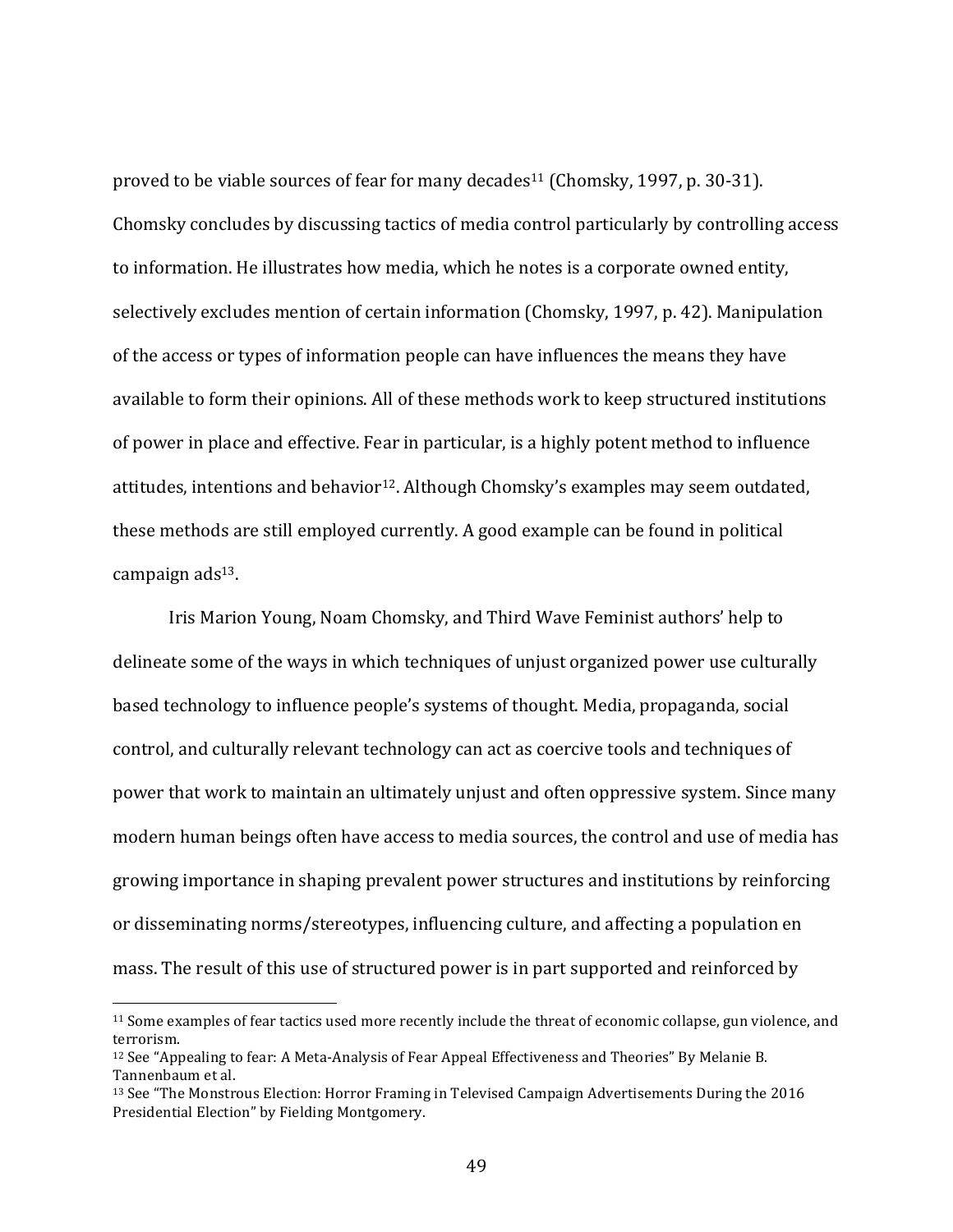diffused techniques of power. Forms of unjust systems of power exist in our lives today and implement strategies of unjust power, like the five faces of oppression, and the diffused techniques like discipline described by Foucault I discussed earlier, together with advances in technology help to manipulate a system of thought, culture, and population.

In "Five Faces of Oppression", Young opens her article by claiming that politics is "partly a struggle over the language people use to describe social and political experience". She explains how many people wouldn't necessarily use the word 'oppression' to describe something they feel is unjust in society (Young, 1988, p.495). Young brings to light how, to be able to speak the necessary political language about oppression; it's necessary that a person change their frame of mind from individualism to focus on evaluating broader collective social structures and practices. The direction of shift in frames of mind can change and be changed.

Understanding autonomy through a lens of cultural connectedness or detached individuality can affect how one understands the political discourse and the play of power structures, which historically have supported an unjust system. This is where discussions about human autonomy and social context work together. Unjust oppressive techniques of power such as cultural imperialism are deeply woven in to our history as Americans. Media is a potent tool that can be used to propagate and further current unjust institutions through manipulation and control of culture. In a similar way, media can also be used to propagate justice, equality, kindness, and benevolence.

Analyzing how systems of thought and socially based structures like culture develop under the influence of power both as diffused and structured is important because it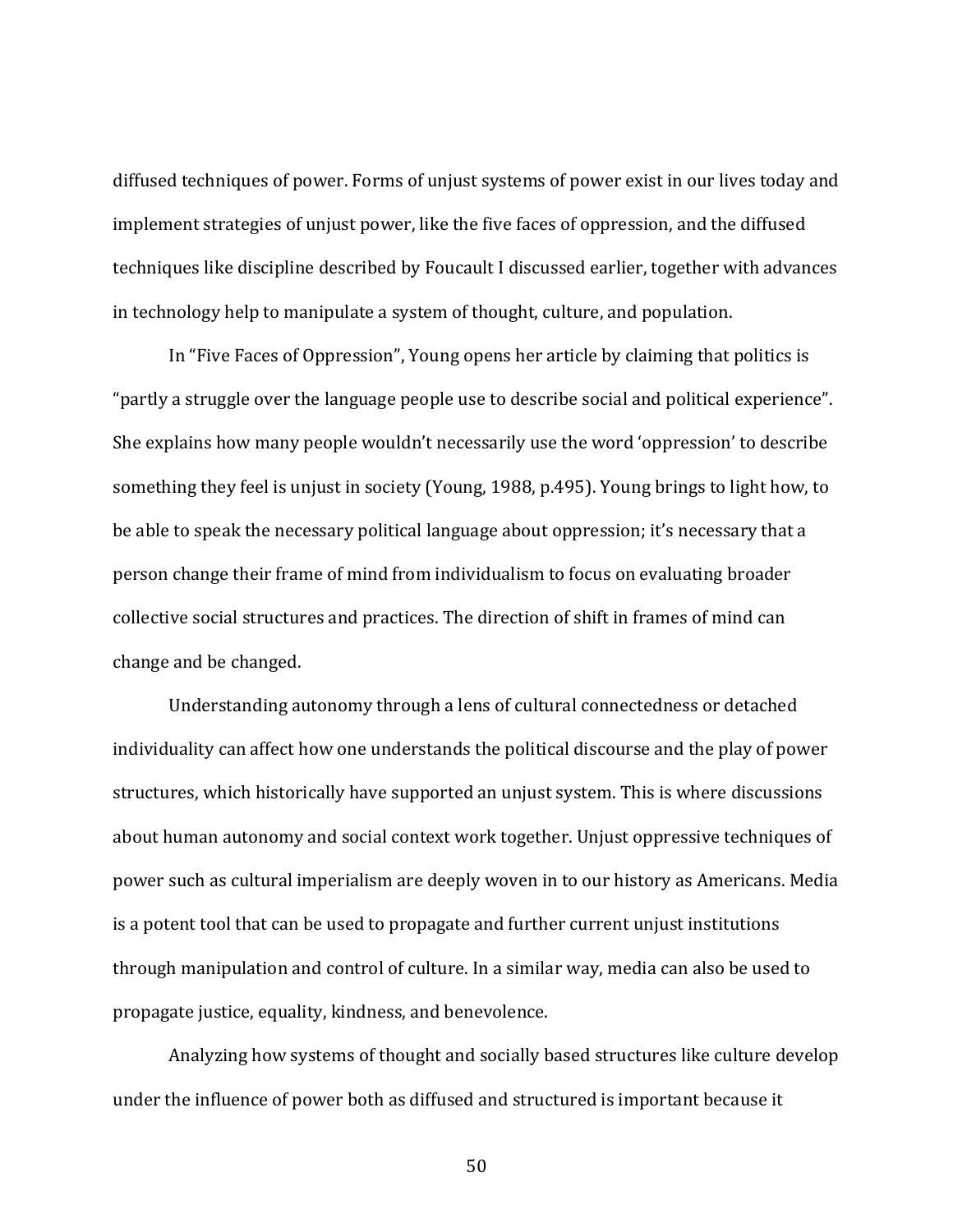highlights the malleability of these systems of thought and structures. The fact that they can be influenced and shaped, as this chapter describes particularly by different techniques of power diffused and structured, means that we can shape them too. It's important to keep in mind how we as individuals and as a group make up, and are a part of these systems of thought and social structures. Understanding how they are embedded in systems of power will hopefully empower people to exert their own personal power over these techniques to re-shape the current dynamics of power and make them less unjust.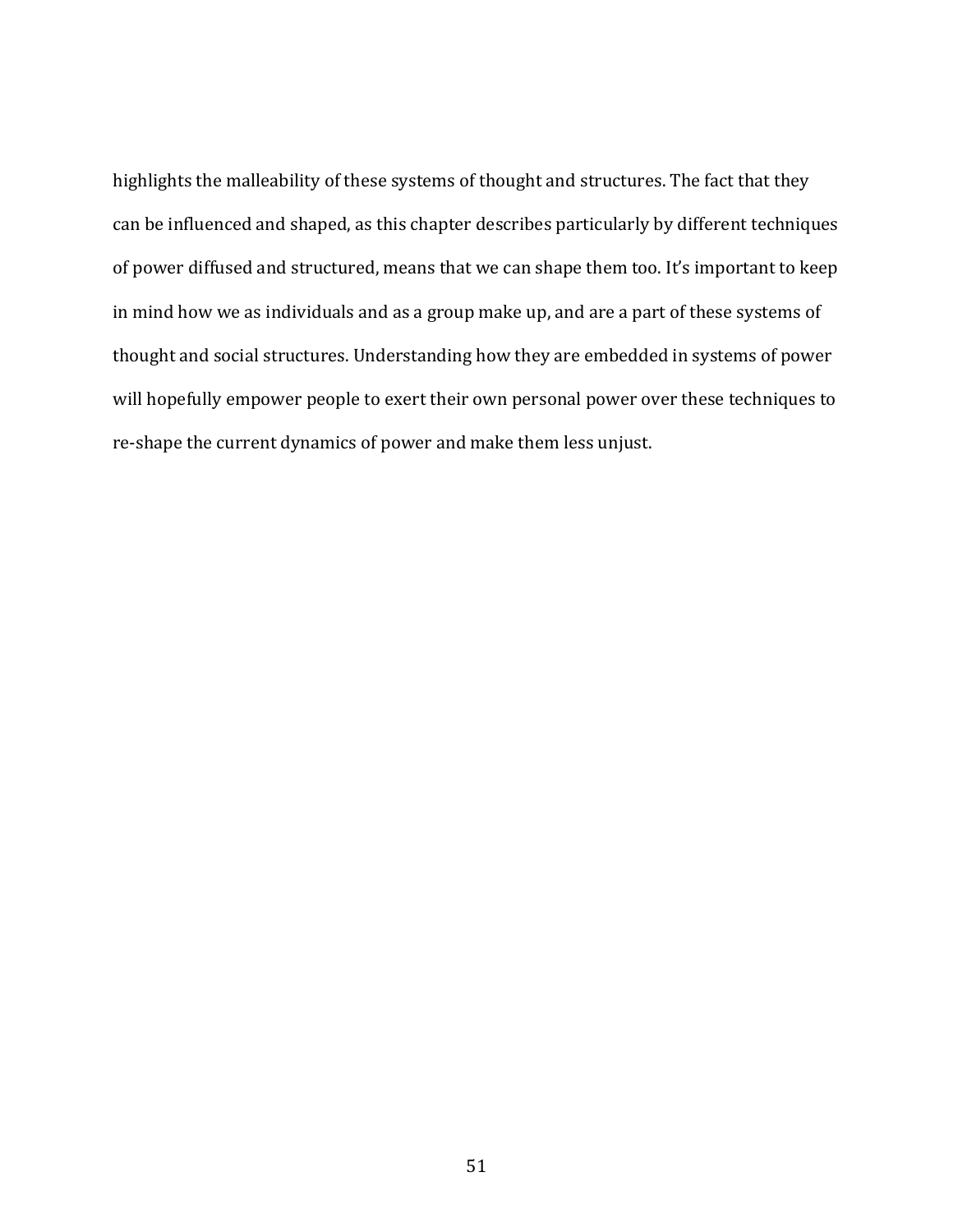## **CHAPTER 2: AUTONOMY, CULTURAL HERITAGE, AND SOLIDARITY**

Different conceptions of autonomy can lead to different conclusions about the kinds of interactions that people can have with institutions, structures, and techniques of power, including systems of unjust power. How someone defines autonomy can affect his or her understanding and expectations of responsibility. This section begins to set the stage for explaining why we ought to care, and why we should expect each other to care, about unjust systems of power currently participating in human daily life via the control and manipulation of culture. Recognizing that our autonomy is interrelated with others and embedded within a society rather than as solely individual and independent of other agents and one's society, provides a more useful understanding of the effects of power disparities, collective manipulation, and responsibility. It's important to understand this with chapter 1 in mind. In chapter 1 I discussed some different forms of unjust power structures and how they interact with human lives. Power structures exist within a human social network and individual people necessarily exist within this network as well. By recognizing how both unjust structures of power and human individuals exist within an interrelational and socially situated context, people can begin to realize the ways in which their personal lives, choices, attitudes play into this network and affect it. An interrelated and contextually situated conception of autonomy could also encourage the application of personal power, or ability to influence, towards shifting current unjust power structures into a more egalitarian, just, and benevolent system. This section will discuss the role of individual autonomy as embedded within a community, and stress the ability that we as individuals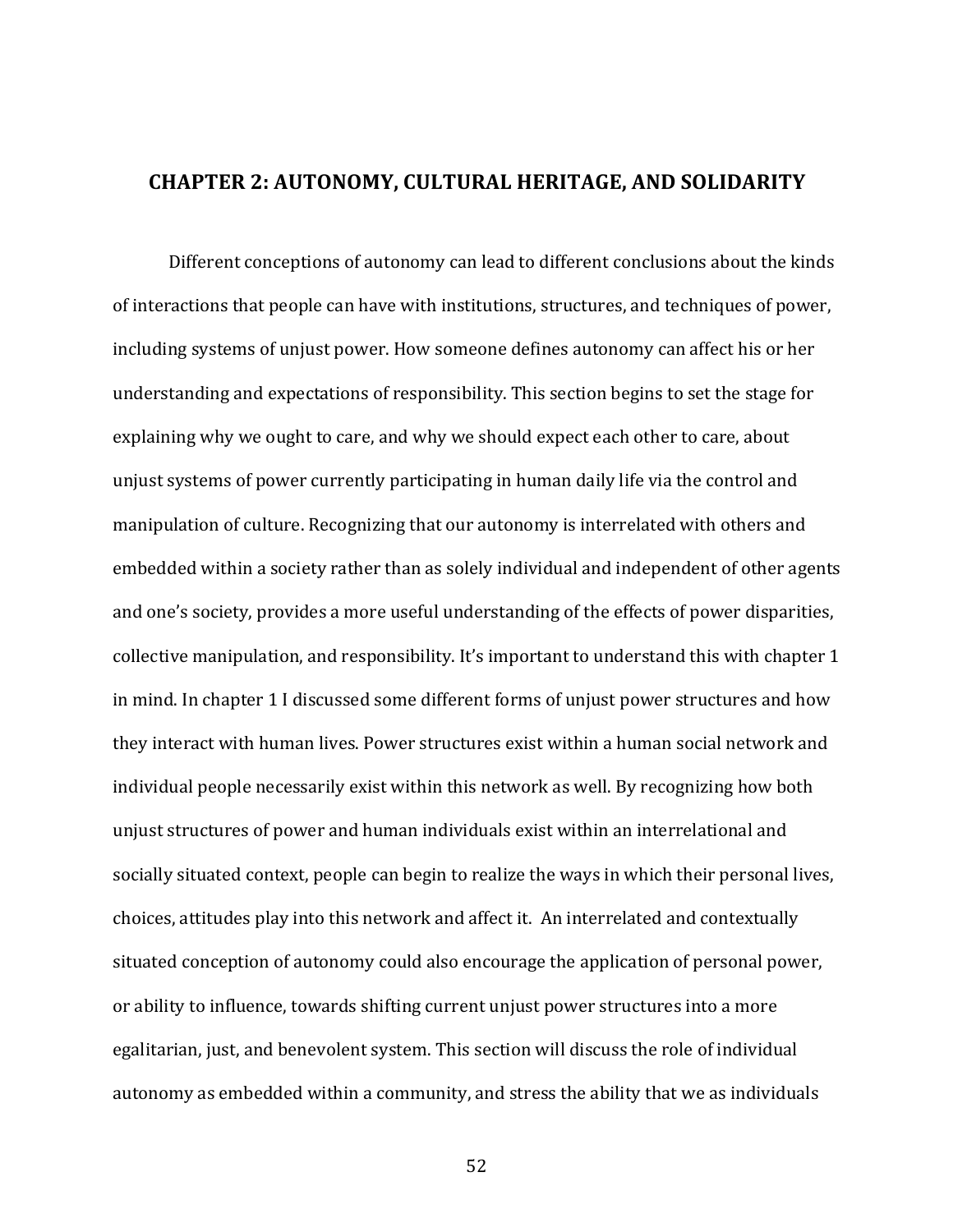and as a socially connected collective have in exerting influence over each other, our communities, and systems of power.

Humans are born inextricably entwined within social constructs. Human life involves being born into a group of other people and therefore into a socially constructed system of values, norms, and behavior, or culture. Culture is in part, a set of shared norms and common perspectives that involves a collectively agreed upon type of social contract. Norms act as a code or set of standards and rules for how one ought to behave, and the beliefs and values that characterize a community and most individuals existing within that community. Almost everyone who lives within a shared culture has a common understanding of the social rules, and, at least implicitly, agrees to adhere to them and participate in the social structure collectively deemed as 'normal'. In this way all humans are subject to cultural influence. Who they identify as, what they think, conceive as possible or appropriate, for them to do, how they behave are influenced by and are reflections of the culture they grew up in.

In "Five Faces of Selfhood", Diana Meyers describes different interrelating parts of the self and explains how these deal with other people and one's external environment and historical background, or context. The self is the personal voice, consciousness, and personality that make up the identity that each person has internally and unique to them. Divided into five different aspects, each part contributes to a situated definition of autonomy (Meyers, 2005, p. 27). The five faces are: the social self, the relational self, the divided self, the embodied self, and the unitary self. True to their names, each of the five faces of self correlates with different aspects of being a human. Humans are necessarily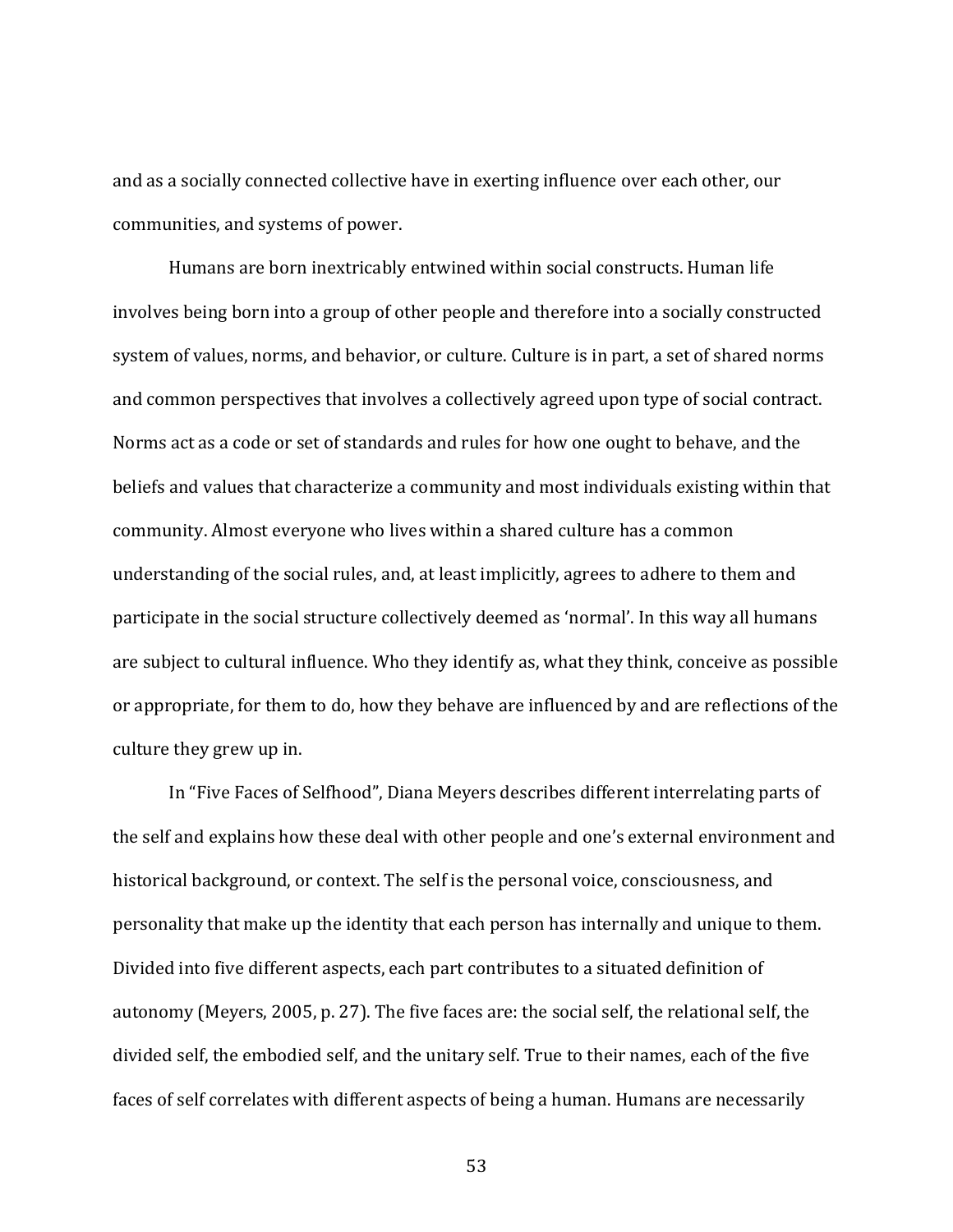social, they have interpersonal relationships, they are often conflicted with different ideas within themselves, they are physically bound to their bodies, and they have an internal and (sometimes) rational mind. For the purposes of my argument, I will focus on the social and relational self. However, I'll briefly explain the other three faces.

The divided self is the part of a person that accounts for his or her conscious selfawareness and their unconscious affect and desires. Meyers describes this as the depth of a person, what makes her complex. The divided self contributes to a person's autonomy in the form of a highly individual and unique personality, which is the driver of many autonomous choices, values, and desires (Meyers, 2005, p.30). However, the divided self can threaten autonomy if the conscious and unconscious aspects within a person are unbalanced. This would mean they are driven primarily by unconscious desires that lack proper self-knowledge (2005, p.30). Tacit acceptance is another way that people are driven by means that aren't fully conscious. People can implicitly accept norms, biases, authority figures etc. that they might not otherwise agree with if they were fully aware of their roles and overall effects. In the first section of chapter 1 I explained how different forms of power can play a role in shaping someone's unconscious and conscious thoughts and behaviors through techniques like discipline. In the second section of chapter 1, I outlined some ways in which people could recognize distinctly structured, often hierarchical unjust and oppressive forms of power and the active roles they can play in shaping culture and people's individual and collective systems of thought, such as the efforts made by institutions like the Creel Commission as described by Chomsky (Chomsky 1991, p.22). These are some players that are responsible for altering and influencing the divided self.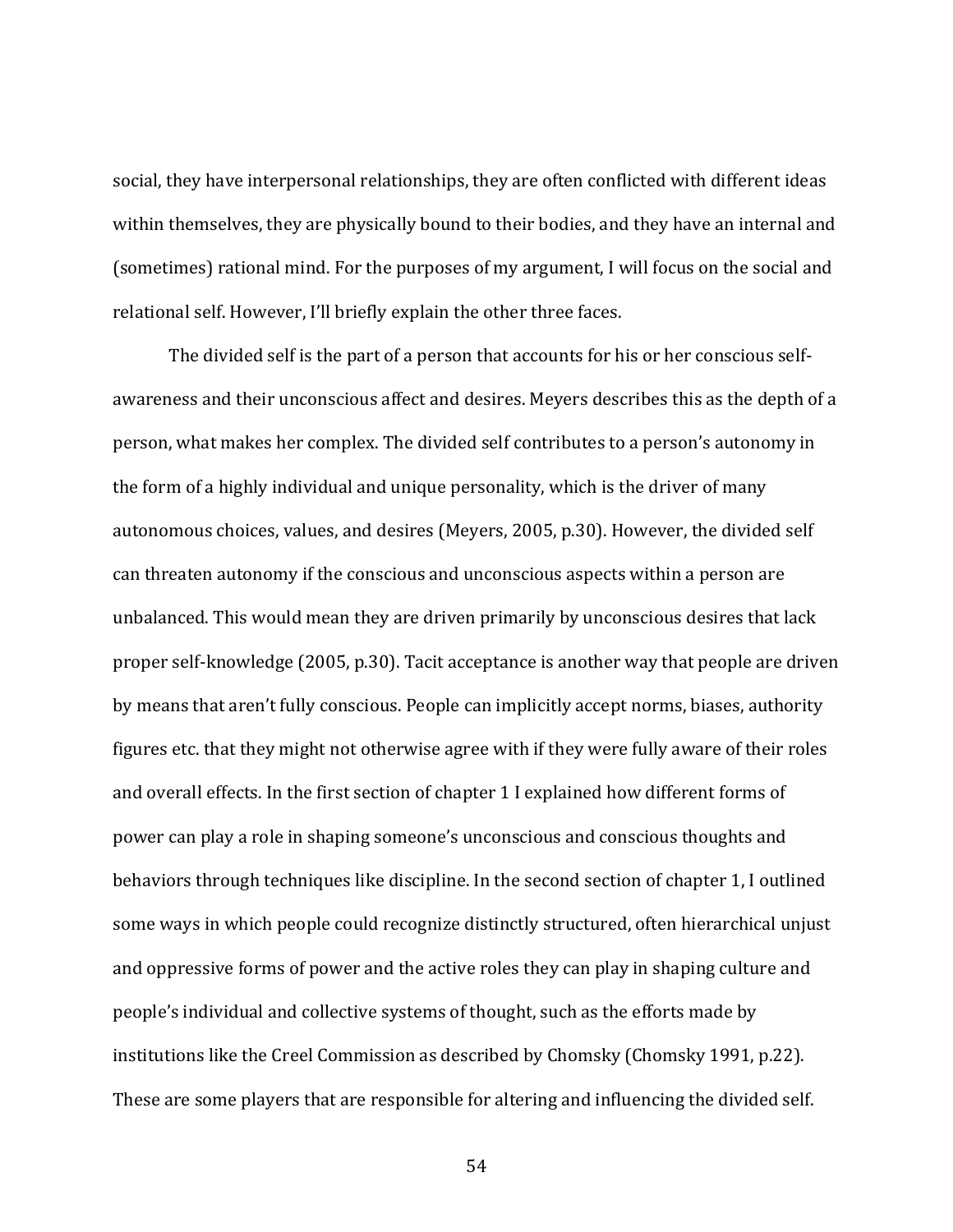Obscure forces like the unconscious aspects of one's personal desires shape an individual's choices and actions, and a person can lack control over their own lives to the extent that these aspects dominate their conscious behaviors (Meyers, 2005, p.30). The effects of advertisements on children is an important example of how large, powerful institutions like corporations can influence a person's unconscious desires towards the profit of that business, even at the expense or health of the person<sup>14</sup>. Note how a person's identity and actions are in part, shaped by unconscious motives and desires, as Meyers describes in her definition of the divided self. Using techniques and tools that target aspects of person's 'soul' (refer back to Foucault in Chapter 1), is a way of manipulating the divided self<sup>15</sup>.

The embodied self is the physical part of who a person is. This is the self as a body, as having physiological functions and as a material agent that interacts directly with the outside material world. The embodied self takes direct action, feels pain or pleasure, and has both qualitative and quantitative properties, like a face, sense of smell, race, gender, age, health, etc. Meyers notes how the physical aspect of the self is often overlooked in discussions of autonomy (Meyers, 2005, p.31). Disregarding this can be problematic and lead to an inaccurate understanding of autonomy because people's physical bodies are important to who they are and their sense of self. People are deeply invested in their body image, physical capabilities and needs, and in these ways the embodied self ties into a

<sup>&</sup>lt;sup>14</sup> See "Advertising as a Cue to Consume: A Systematic Review and Meta-Analysis of the Effects of Acute Exposure to Unhealthy Food and Nonalcoholic Beverage Advertising on Intake in Children and Adults" by Emma I Boyland and Sarah Nolan.

 $15$  I'd like to briefly mention processed food and the food industry as a particularly potent method of adversely affecting a population's overall physical and mental health. For more on this, see "Carbohydrate" intake and nonalcoholic fatty liver disease: fructose as a weapon of mass destruction" by Metin Basaranoglu et al.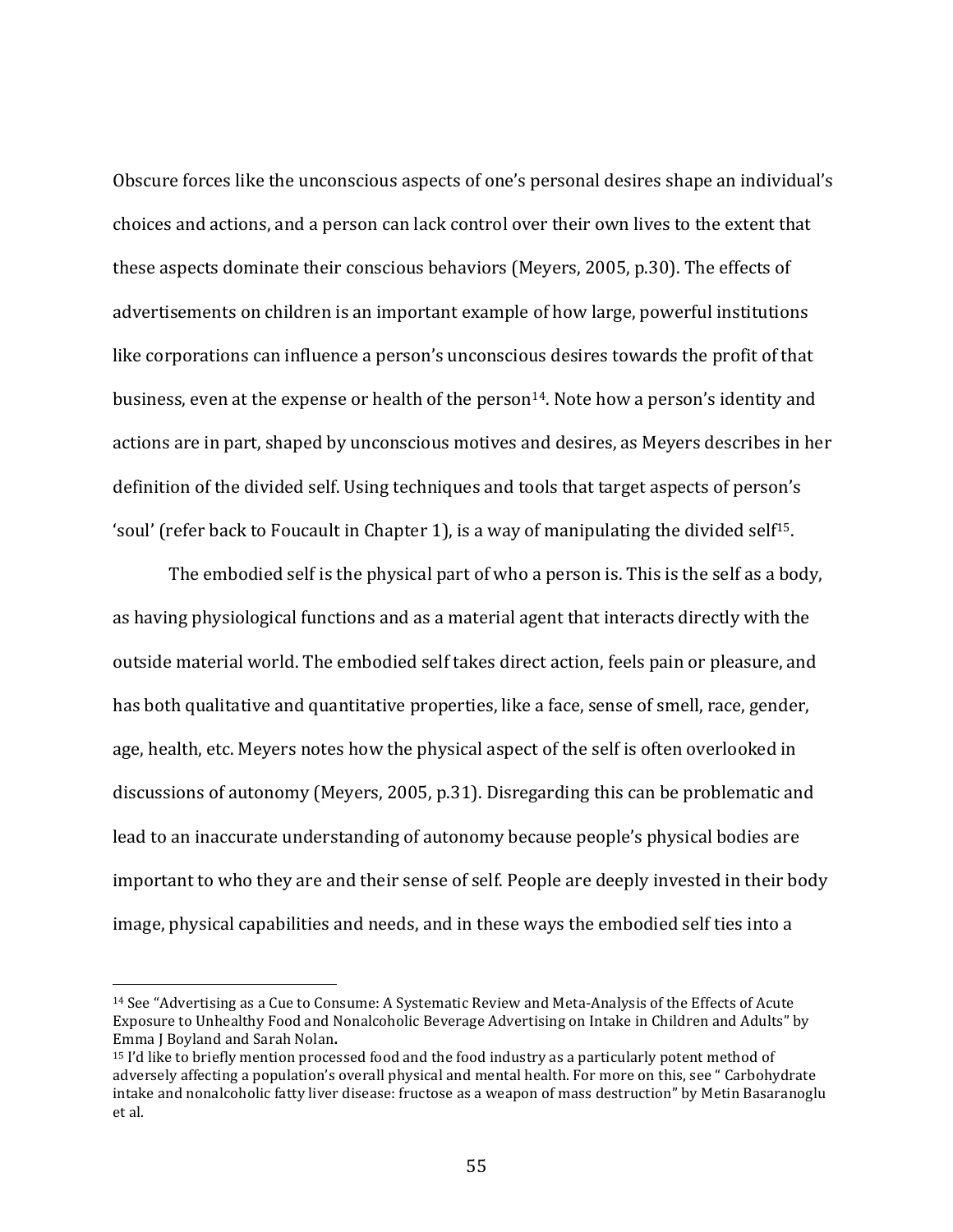person's values, choices, and behavior. Physical and physiological properties of the embodied self contribute to a person's autonomy or lack thereof, health, physical proficiencies, and vitality expand the scope of autonomy, whereas illness, hunger, frailty, and disability put autonomy in jeopardy (Meyers, 2005, p.31). The physical needs of the body also influence a person's perceived level of choice. A single mother, for example, must worry about keeping her child's and her own physical needs met, before she can make time for much else.

The unitary self is the part of human identity that is mostly rational, and the closest to traditional definitions of autonomy. Meyers critiques overly Kantian<sup>16</sup> mentalistic and hyper-individualistic conceptions of autonomy where individual agency is anchored solely in rational power and presumed independent of external factors like other people and the environment. She discredits the assumption that autonomous agency stems solely from the reasoning skills of the self as unitary (Meyers, 2005, p.31). In the traditional view, a person is deemed autonomous only if their choices can somehow be assimilated to reason (Meyers, 2005, p. 27). This atomistic understanding of autonomy poses a person as detached and separated from their history and their context or, in the case of existentialist libertarianism I briefly mentioned in the introduction, a completely free agent is responsible for defining themselves and their environment. From this understanding of autonomy, human responsibility is similarly individual and independent from other's influence.

<sup>&</sup>lt;sup>16</sup> See Kant's "A Critique of Pure Reason" for more on his ideas about autonomy.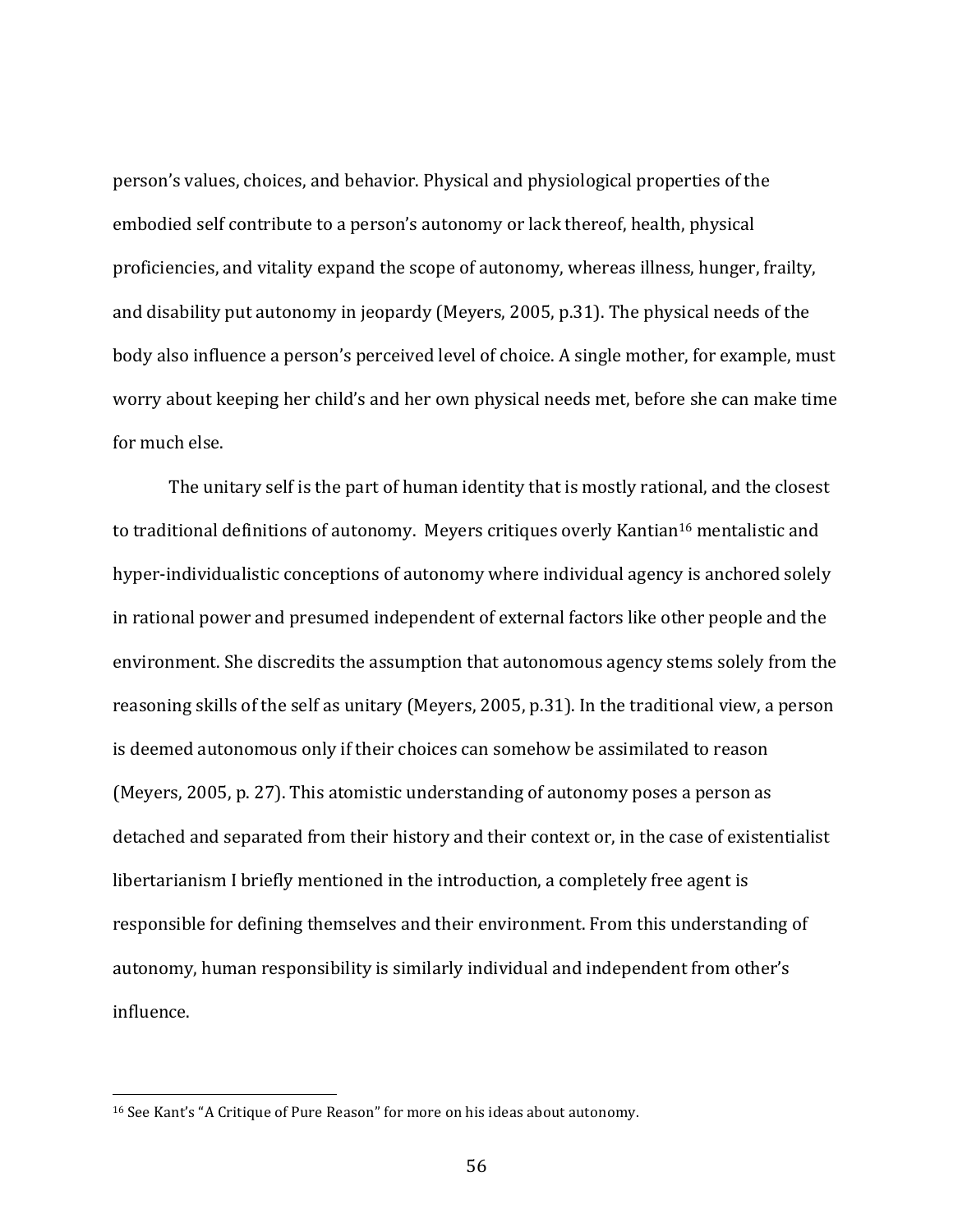Viewing autonomy and responsibility as independent form others, solely based on one's self, particularly one's sense of reason (excluding emotion, instincts etc.) can lead to a perceived dissociation from other people, and one's environment including culture. There are numerous ways in which a person can exhibit autonomy separate from exercising pure reason and logic and completely independent choice. All humans are inescapably a part of culture and other social systems and structures. These social structures have a great deal of influence over the people who are a part of them, not always in a positive way. In chapter 1 I discussed, anatamo-politics and bio-politics, and the heavy-handed role that institutions of knowledge and other social structures like the penal system and education system have in helping to shape systems of thought and the behavior of population (Foucault, 1988). In section 2, I also examined the role that business entities like media based corporations and political institutions play in influencing a population. Due to our socially embedded lives and the necessary interactions we are immersed in with other people, and institutions of power (like the education system and business corporations) and their techniques (like discipline, propaganda, and advertising), it can be impractical to base our understanding of autonomy solely on the unitary self, or to see human experience and choice as anchored only within a completely independent and purely isolated rational agent. An alternative to this individualistic understanding of human autonomy that might lend itself to a more accurate and useful understanding of autonomy is to establish different facets of the self, capable of autonomous actions, and deviating from traditional accounts of a purely rational, individually autonomous being.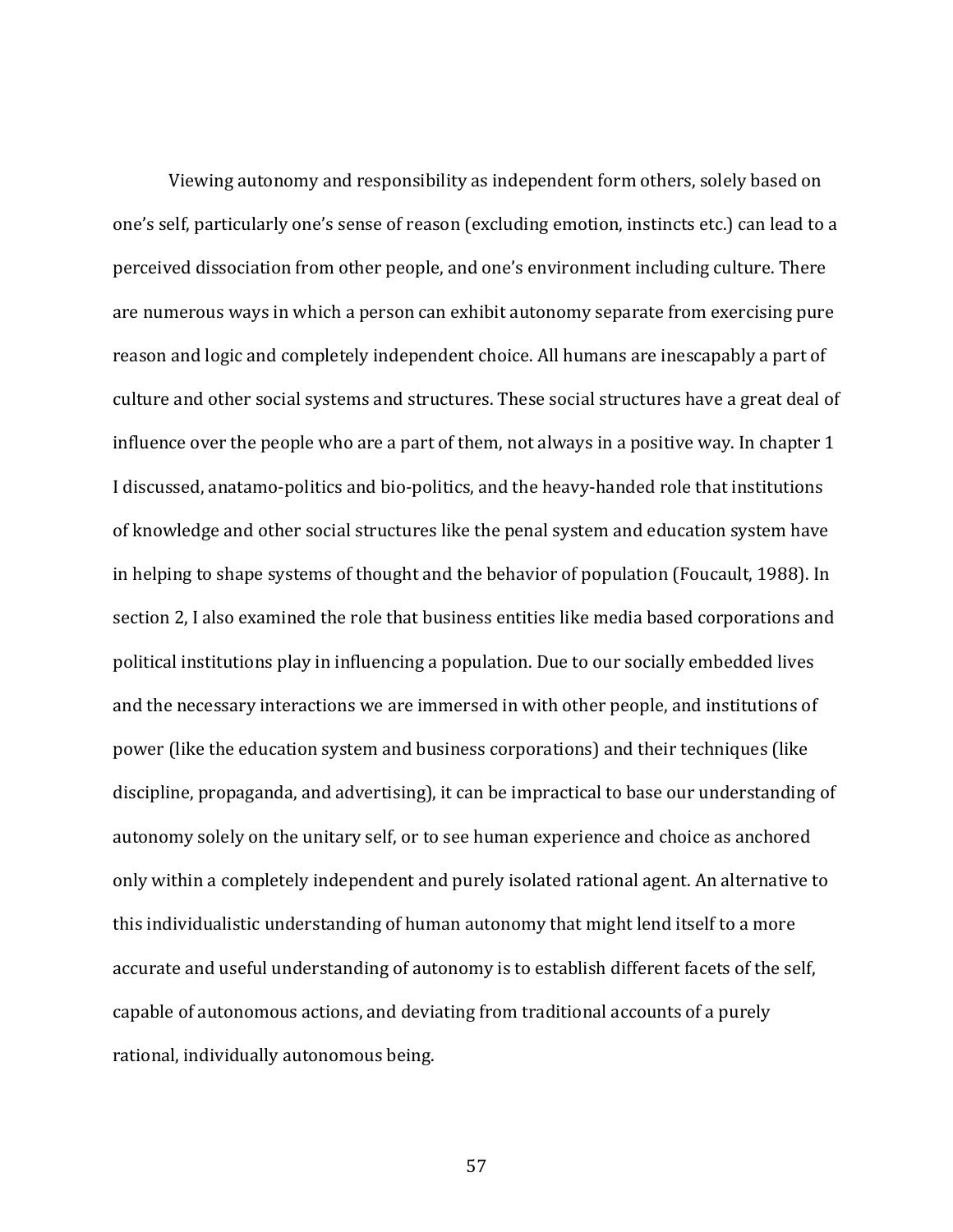The social self, according to Meyers, is the part of a person's identity that is encultured and embedded in society. It deals with assimilation of norms, mastery of social interaction and the adoption of culturally transmitted values, attitudes, and perspectives (Meyers, 2005, p. 30). Meyers discusses how the influences of culture and society, what she deems "cultural heritage", contribute to the formation and development of an individual's identity. Collective intelligence is knowledge accumulated from a social group. This form of acquired knowledge acts as a scaffold for an individual's understanding of the world and for personal development. Humans relying on collective intelligence to understand their environment and their personal place within that environment is something that techniques like discipline, propaganda, and other strategies of unjust power systems, take advantage of. These techniques often shape people, who they are, how they behave and understand their world. For example, people carry the discipline, or training they underwent in school, and use it to model their behaviors and attitudes about the world and how they should interact with their environment. The potent effect of anatamo-politics and bio-politics can be seen at work in the training people carry with them and in the ways they reinforce that training on themselves and for each other. Advertisements are so common now that most people don't look twice at the mass of billboards, posters, and commercials they are exposed to every day and yet they are often affected by that exposure.<sup>17</sup> Who people identify as, what they think is right or normal, what they want, and who they aspire

<sup>&</sup>lt;sup>17</sup> For an interesting study on the amount of exposure to ads and their effects on school children see "Alcohol" Advertising on Boston's Massachusetts Bay Transportation Authority Transit System: An Assessment of Youth's and Adults Exposure" by Justin A. Nyborn et al.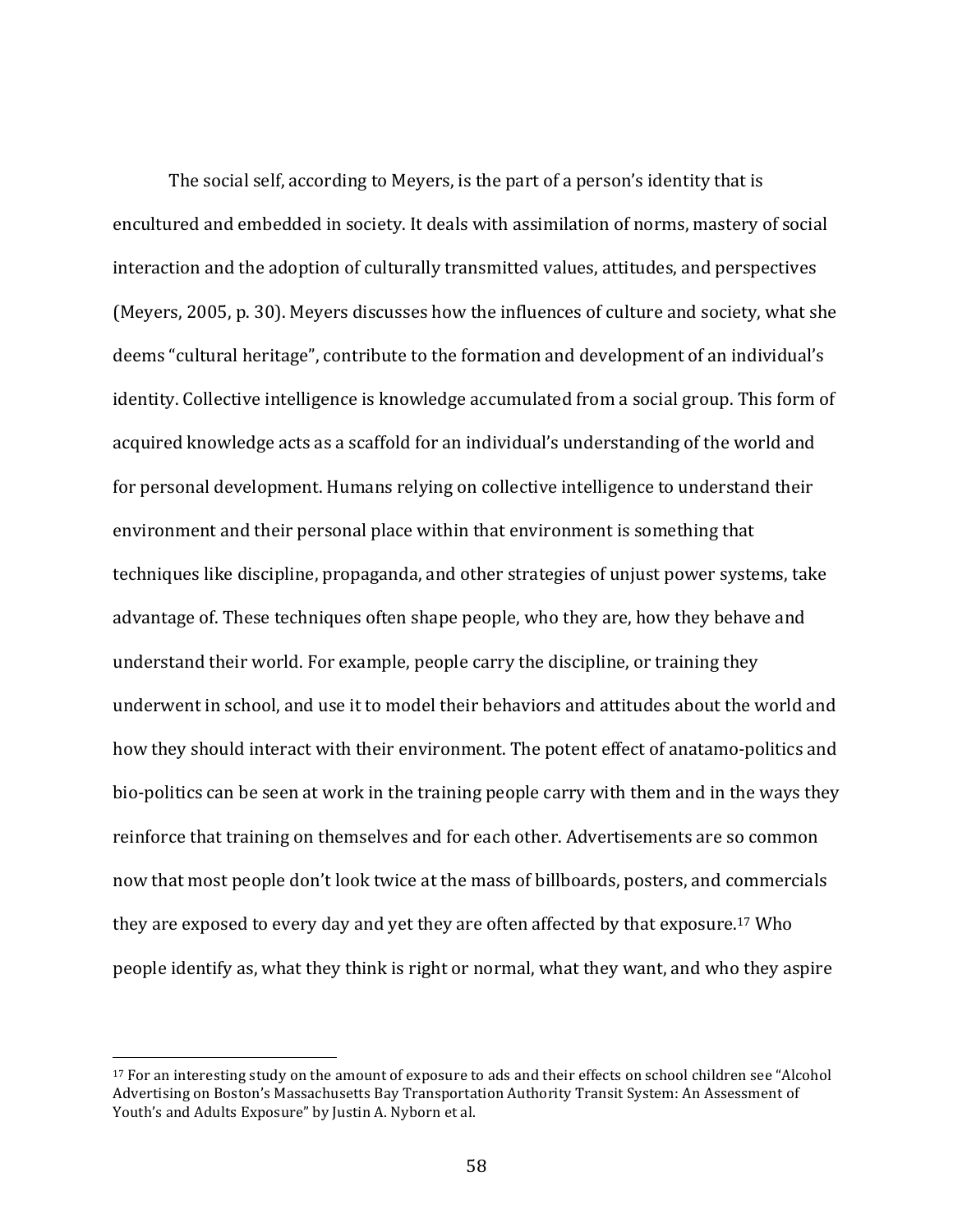to be, is born from a matrix of interconnected ideas, thoughts, values, and examples, which were often not made nor chosen by them.

An individual born into a community soaks up collective values, norms for behavior, and know-how. These are used to developed skills necessary for navigating society. A cultural environment integrates the self-as-social in practices of self- revelation and selfjustification that afford opportunities to test one's values and aspirations and that solidify one's resolve (Meyers, 2005, p.37). Resources for knowing the world and developing one's self are shaped, scaffolded, and constrained by collective intelligence, which stems from community and heritage. Recognizing the importance of self as social and relational is relevant to applying a collectivist conception of autonomy that can work to shift the ways in which people understand and deal with current power structures and assign responsibility. 

Having a context from which to draw knowledge helps a person learn how to navigate the environment physically and socially through the development and refinement of social skills. Cultures also prescribe ways to meet needs; they disseminate models of lives we should strive for, and help to furnish a worldview that enables people to experience life as meaningful (Meyers, 2005, p. 37). A human being is inextricably embedded in modes of living fashioned by other people and developed over time, usually longer than any single person's lifespan. This ideal for how a person ought to live their life isn't always beneficial or positive, keep in mind the role of bio-politics and anatamopolitics, as well as propaganda and media that I discussed in chapter 1. Those institutions, systems, and strategies of unjust, often oppressive power that work to influence these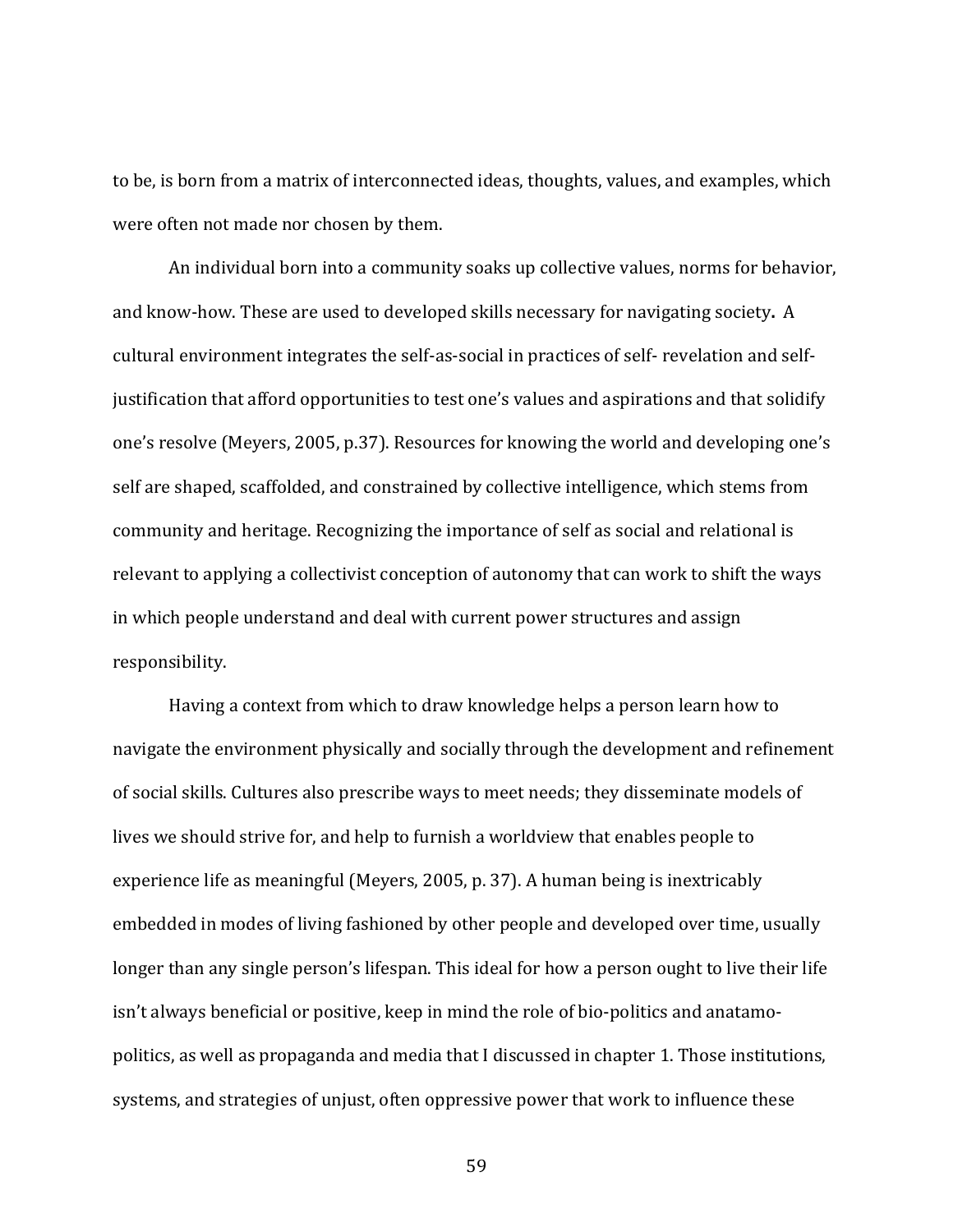ideals have proven to successfully shape these ideals and use them to subtly and explicitly influence a population towards patterns of action that may not be in those individual's best interest. For example, the American Dream is such an ideal of a way of living that many Americans adopt as a goal for their lives. The trope of 'happy housewife' is a traditionally pursued lifestyle that helps foster social oppression through exploitation of women's labor and through the spread of consumerist culture. Culture is responsible for imbuing in many young girls the idea that they ought to idealize and exemplify this specific lifestyle of being primarily a wife and mother. The heavy handed influence of consistent exposure to dramatized advertisements and media, encouragement and punishment from family, friends, teachers, and other authoritative figures, along with other influential factors like propaganda, work together to teach people what is normal or should be obvious common sense, what one should strive for, and what one should avoid. These coercive, sometimes unjust norms pervade through multiple dimensions of life and interdependently work to reinforce and justify each other. A person's understanding of 'who they are' (their personal identity) comes in part from their cultural heritage because people necessarily use their environment to draw from and develop an understanding of their place in that environment. This collective intelligence contributes to people's social self and the autonomous behaviors they exhibit and can work as a source of resistance to hegemony or as a factor that propagates adherence to it.<sup>18</sup>

 $18$  I'd like to note here that effects like coercion, manipulation, indoctrination, persuasion, influence etc. are not necessary unjust or oppressive, rather, people can be persuaded or even coerced into behavior, perspectives, attitudes that are less unjust. These words simply indicate some ways in which people and systems of thought can be shaped and re-shaped.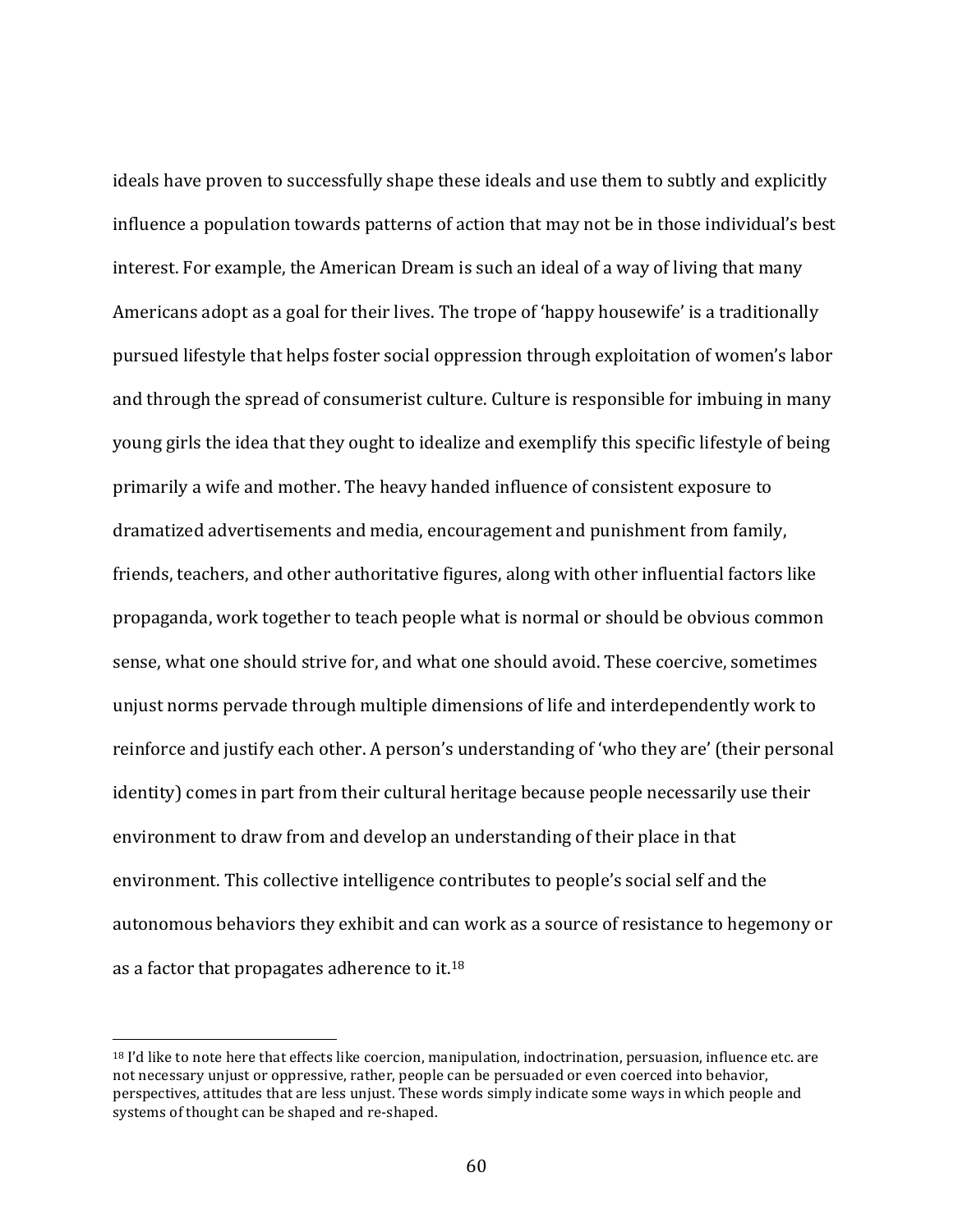Understanding autonomy from the contextually realistic perspective of human experience reveals how an oppressive power technique like cultural imperialism, which I described back in chapter 1, can be a highly potent influential strategy in an unjust system that works by manipulating a population or an individual. If who we are, and how we think, and what we choose, is in many ways directly derived from the cultural climate we grow up in, it could follow that control of that cultural climate through various techniques of power would affect how an individual embedded in that culture sees themselves, what they identify with, what they value, what they consider normal, and how they behave.

The social self as sourced from collective intelligence, social structures, and culture, can act as a double-edged sword. Collective intelligence provides a framework from which an individual can develop the skills necessary to develop and practice autonomy skills. For Meyers, these skills enable people to seek and obtain social approval or tolerance. One's cultural environment integrates the self-as-social in practices of self-revelation and selfjustification that afford opportunities to test one's values and aspirations, solidify one's resolve and the social endorsement of others (Meyers, 2005, p.37). On the other hand, collective intelligence can constrain or undermine a person's ability to gain the necessary skills with which to become successfully autonomous.

According to Meyers, a static culture is dead, and for culture to thrive it must undergo periods of change  $(2005, p.37)$ . For this to happen, people who are initiated into a culture can use mechanisms of change and resist uncongenial cultural norms and defective cultural values. Normalizing processes can pose a danger to autonomy, specifically by a society that rigorously enforces unjust societal values and attitudes. A girl born in a culture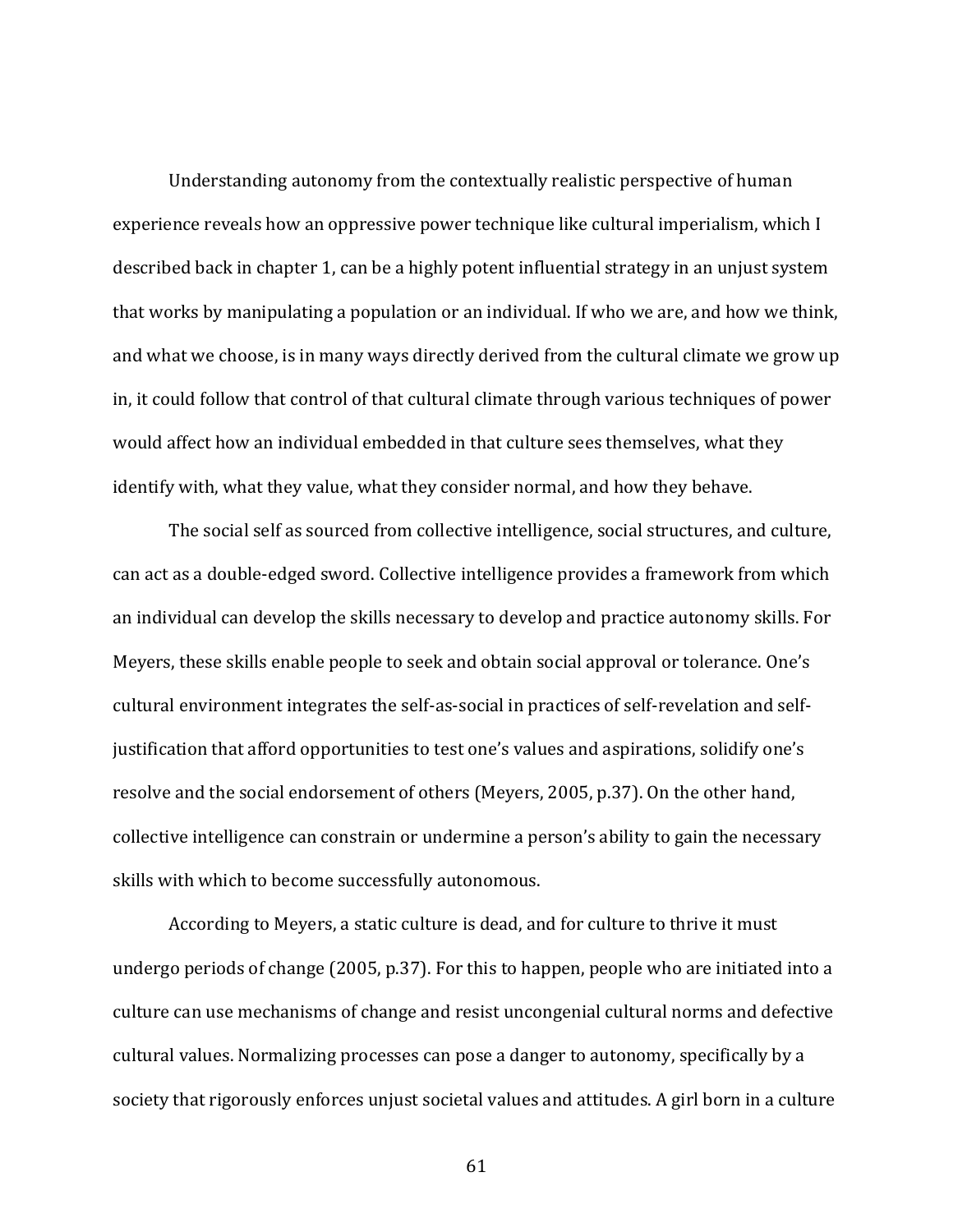where her academic education is not valued or even a priority may have a much more difficult time developing skills that would aid her in the growth and development of her autonomy and self-awareness, skills such as thinking freely, questioning her surroundings, and analytical skills<sup>19</sup>. Someone who is uneducated and has poor social skills and limited autonomy is easier to manipulate. A person who is docile, who lacks fully developed agentic skills is less likely to question and resist unjust power, moreover they can be more easily influenced and manipulated, controlled and shaped. Additionally, a stagnant culture that propagates unjust and oppressive norms can also stifle autonomy in an individual and collectively. There are systems and structures in place today, like I mentioned in chapter one, that work to influence people in a population to act in ways that support and maintain their systems of values, norms, practices and institutions.

With the oppressive effects of exploitation, marginalization, powerlessness, cultural imperialism and violence that Young discusses (Young, 1988), a person, and a collective of people are constrained from developing the agentic skills they need to be more autonomous. Pervasive, often oppressive enforcement of unjust, negative social norms can be seen as a form of indoctrination, which undermines critical reflection on the values and desires that shape a person's choices and stunts the development of a person's agentic skills (Meyers, 2005, p.30). The ability to go with or against the influence of culture rests on a person's identity and perceived level of personal capacity. This capacity to question and push back against learned norms necessitates that a person is able to analyze one's self and

 $19$  Agentic skills also require a form of discipline or training to develop. Learning how to analyze one's self and one's environment, for example, can be taught to an individual from other people like mentors, even media or art.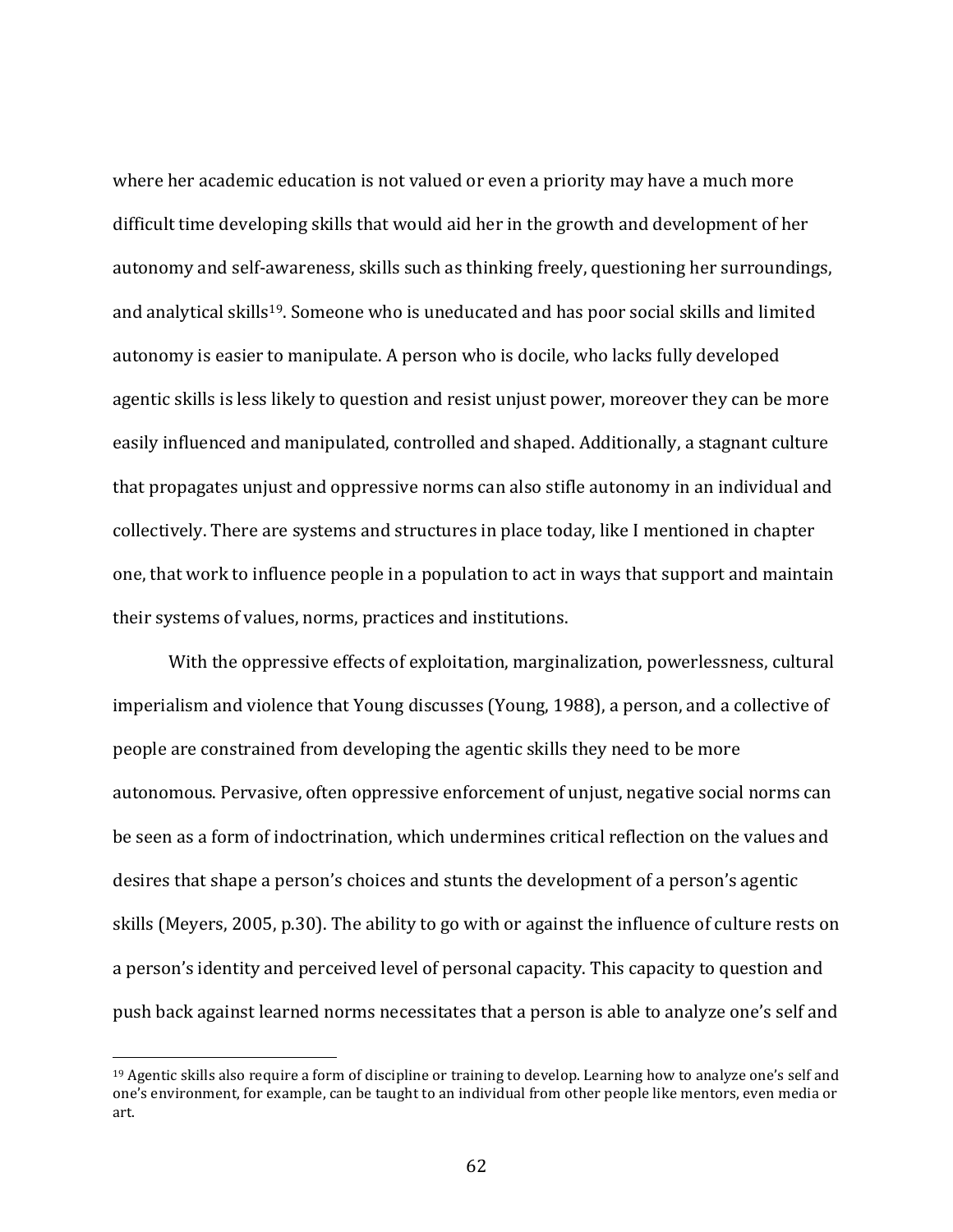one's surroundings, able to compare one's current context to a desired or undesired context and to plan and shift thoughts, behaviors, values etc. towards a set goal. Thus, cultures endow the self as social with resistance skills as well as resolve skills, both of which are integral to autonomy (Meyers, 2005, p.37).

Another important facet of Meyer's five faces is the interrelational self (Meyers, 2005, p.30). This part deals with the emotionally bonded part of a person's identity that is attached to others through human phenomena empathy. Direct interpersonal connections encourage one to be personally invested in their community and in the other people who share that community. These integral bonds tie people together and influence how humans identify and define themselves; they are another resource from which one can draw to develop agentic skills. Emotional bonds can help an individual develop agentic skills via the support they can provide, like the support of friends and family, the empowerment of shared experience, and inclusivity of belonging to a group (vs. feeling isolated and alone).

Human emotional connections are more direct than nebulous cultural intelligence or social historical context. This scope of human emotional connection can be between two people, a family, or a group of people. People can be tied emotionally through different types of care in the form of family and friends, or shared interests (caring about the same topics, things, etc.). Individuals within a group can be connected emotionally as well. It is not just emotion that ties together a large group, but a shared perception or experience as well. Holocaust survivors share a deep connection to one another through that shared experience, and even if two individuals have never met, they can still be emotionally bonded via that life experience.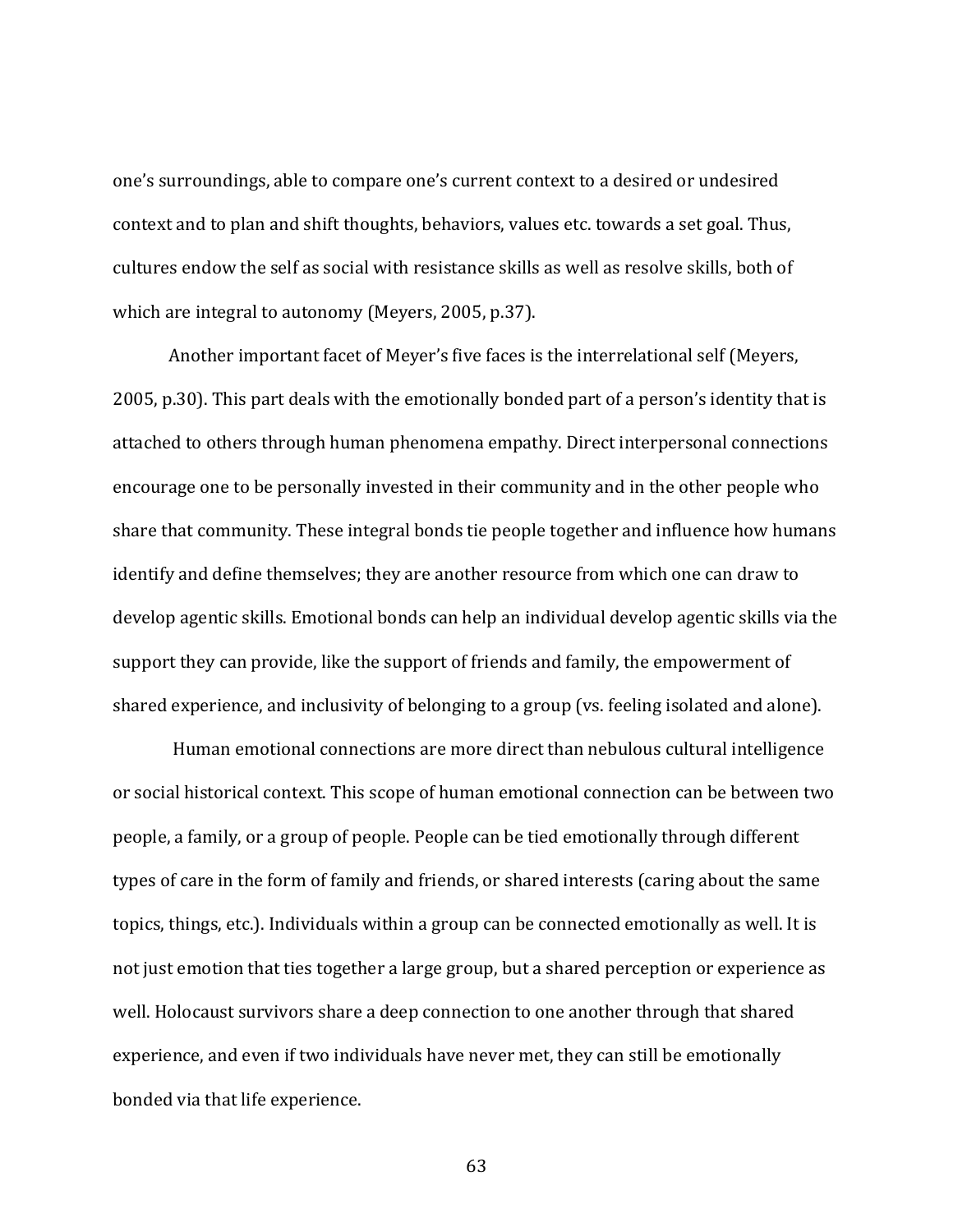In the same way individuals who group together due to a shared experience of unjust power: women, people of color, migrants etc. are bonded through their experiences, trauma, suffering, and through powerful emotions that rise from shared experience, like solidarity. Feminist consciousness-raising is an example for how people's interpersonal relationships are also implicated in a person's capacity for autonomy. Meyers says, "through the synergy of pooled memories, dreams sparking off each other, and energizing solidarity, the relational selves participating in these groups become preternaturally smart, visionary, and willful" (Meyers, 2005, p.37). On a smaller scale, an interpersonal relationship like friendship can both jump start autonomy and prevent autonomy from waning. Collective autonomy is possible through a collective union and in the relationship of two individuals.

The interrelational self can also be a double-edged sword. Human ties can be empowering relationships that shape a person's self-development, understanding, and sense of connection to others and their environment. They can also be limiting and constraining. Some bonds can threaten autonomy, especially when a person is so consumed by their relationship to others that they forget or forgo their own desires and the opportunities to pursue their personal goals and objectives (Meyers, 2005, p. 30). Norms play a role in how these personal relationships manifest in a person's life. Traditional 'woman's work' and the normalization of her finding complete satisfaction in a life constrained to housework and child rearing, illustrates how culture through media propagates social tropes that can be unjust, coercive, and controlling and how they reshape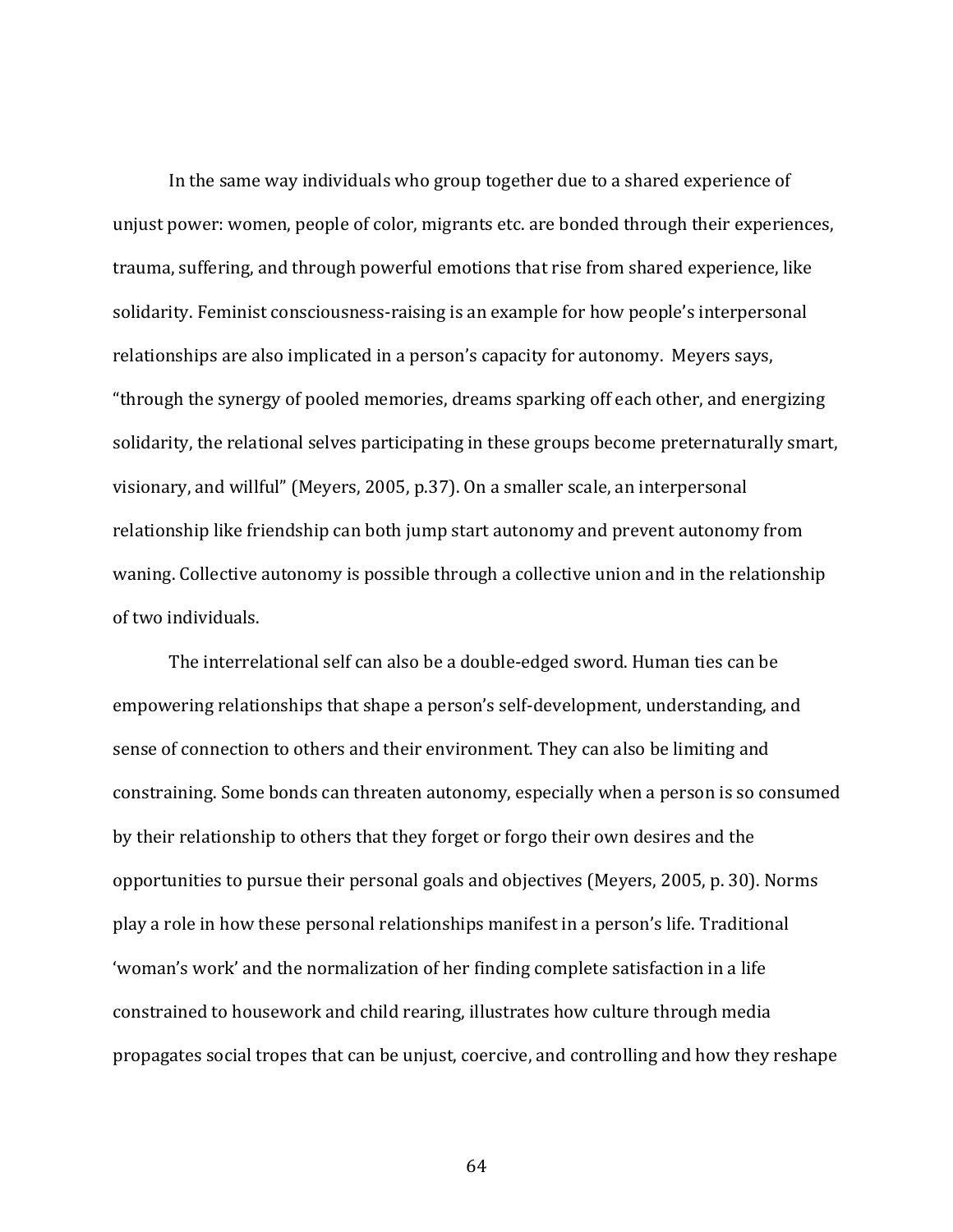and redeliver these ideologies according to a changing population<sup>20</sup>. The cultural expectation of a woman's traditional role as wife or mother, as a supporter, often as exhibited through aggressive media exposure like ads, can influence a woman to situate her personal identity primarily within these relationships, which can stunt her selfdevelopment and autonomy as an individual. These external influences and interpersonal relationships, as norms, guide a population to a certain standard of behavior. In the case of traditional 'women's work', the combination of pervasive social indoctrination provided by media, together with expected social roles appointed to women through their interpersonal ties and relationships like being a wife and mother, have influenced how generations of women behave and think.

Interpersonal relationships can also be liberating and helpful. Through the feminist movements, to return to my previous example, women have come together and shared their experiences and perspectives, forming emotional connections of solidarity to others who have had similar experiences. Through these bonds, women in the feminist movement converged and began to analyze the unjust overarching patterns and structures, such as oppressive norms. Their shared experiences and recognition of unjust power structures caused them to organize and act towards shifting these power structures. Today, although

<sup>&</sup>lt;sup>20</sup> See "The Ever Entangling Web: A Study of Ideologies and Discourses in Advertising to Women" by Steven M. Kates and Glenda Shaw-Garlock for a discussion on how the meaning behind advertisements shift and be negotiated, and how tactics of ads can change from communication models to interpretation models to reach women according to personalized meanings and subjective viewpoints within the constrains of their historical and ideological context.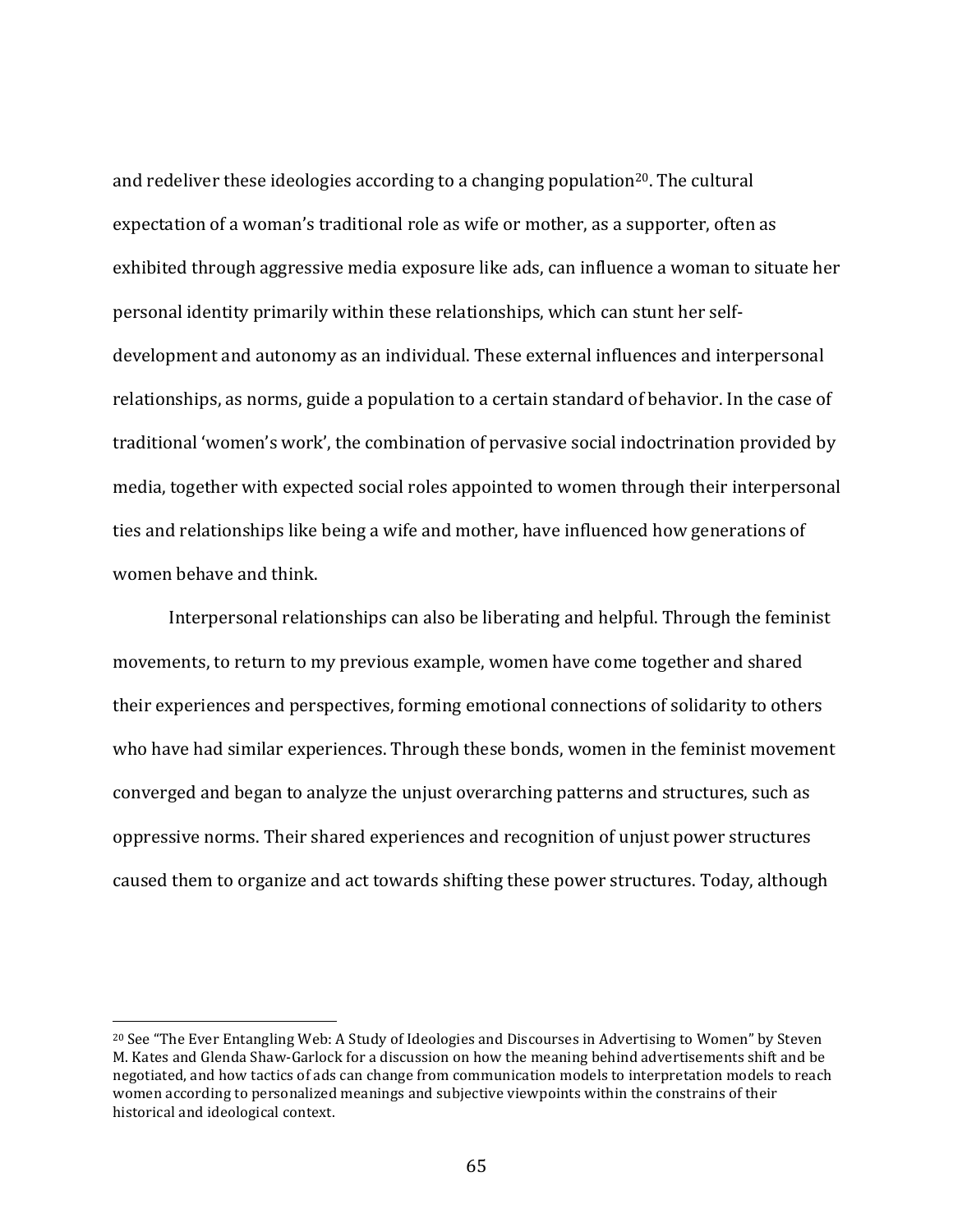the 'happy housewife' still exists in media, she is accompanied by examples of women in the workplace and in other settings besides the home<sup>21</sup>.

The interplay of different norms and social rules in a culture act to reinforce one another and keep each other in place, they also usually support whatever system of power is in place. However, culture, norms, and the dynamics of power they work to preserve, aren't rigid or frozen in place, they can change and evolve. The strong potential influence that social norms and verbal communication exert on an individual and a population is flexible and reversible. By recognizing and analyzing these relationships, this flexibility, and one's own capacity to interact with these structures, a person or a community can influence and push back on norms, and culture can be further evolved. Mobility in social discourse is found in the evolution of social understanding. The way that society view's women's work has changed dramatically from the 1940's to today. Humans are a product of the culture they are born into and grow up in. At the same time, culture is also a product of people and institutions external to a population. This interface necessitates a type of collective autonomous action as individuals and as a community, to recognize and to change the unjust, often oppressive, social forces that pervade in human daily lives. Because human context is situated in a culture and society, and connected through human bonds, individuals are able to collectively alter the norms they accept and reject. In other words, the structures and relations of power one chooses to uphold, help propagate, or work to change, make humans living within that structure responsible for their

<sup>&</sup>lt;sup>21</sup> This is not to say that the work of feminism is done, many women still face unjust and oppressive norms in their lives.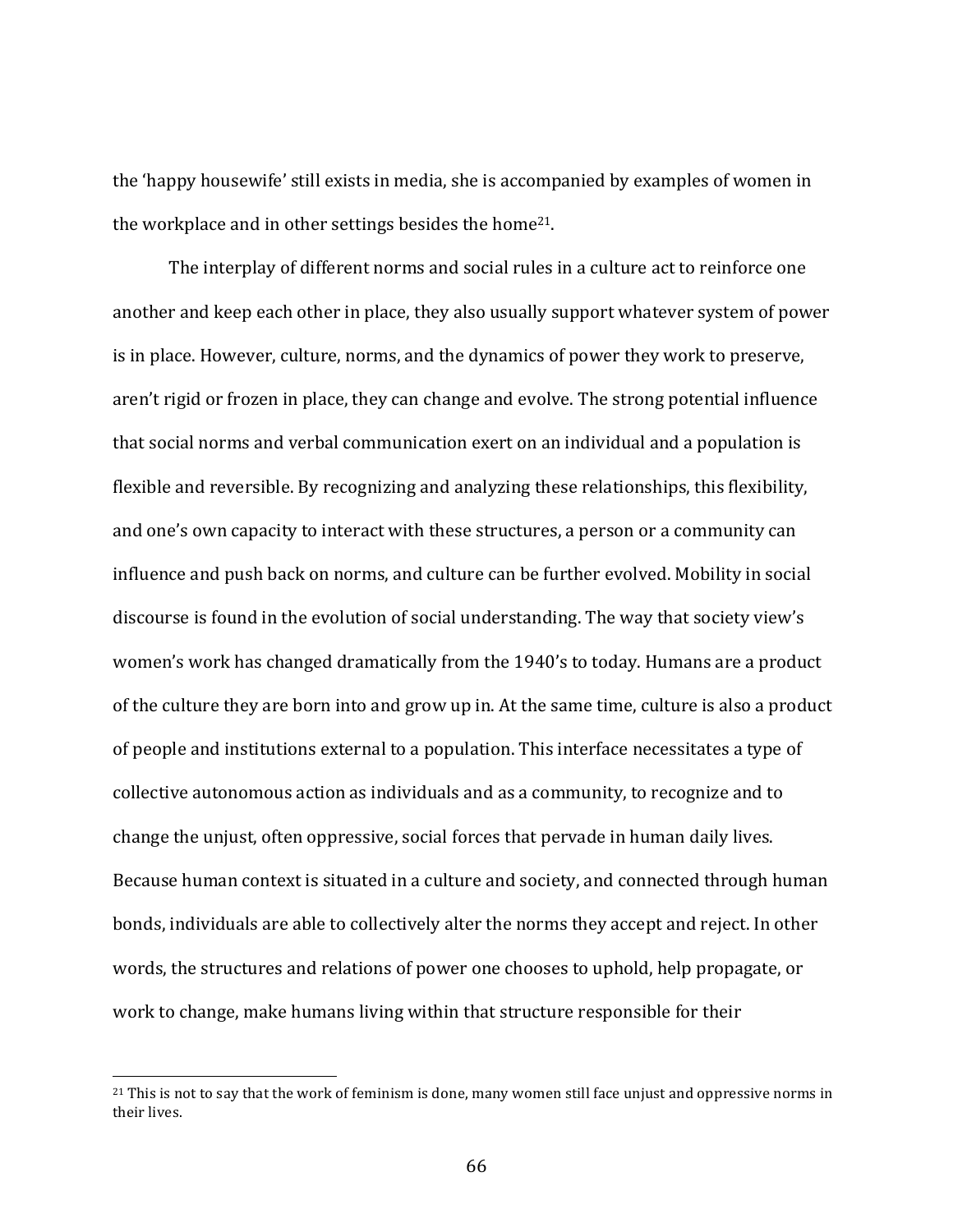continuation or otherwise and the effects of these on others and on the community as a whole. The many socially constructed institutions that help make up human lives, traditions, and cultural habits like norms, reveal trends commonly centered on a particular theme: different manifestations of power and effects of that power within a population in the past and currently.

Cultural structure could be seen as organized in a way that can control or manipulate how norms or societal rules for behavior develop and progress, as well as how an individual ought to follow these rules according to their own personal context or societal position. Norms are something that every member of the belonging group has to be able to recognize, decipher, propagate, and follow. They dictate how we communicate and interact with one another, why we uphold certain power structures and relations: how we *do* discourse. I described these methods in chapter one using Foucault's description of certain strategies of power like anatamo-politics and bio-politics. Discipline, as I also mentioned earlier, is a dominating technique of power that works to manipulate norms and social behavior in such a way that people unconsciously continue to propagate those norms and behaviors. Understanding norms and the roles they play in cultural evolution helps reveal techniques of power at play in human daily life- in coercing behavior and manipulating value systems, as well as the way that these social rules can be controlled by external structures and internal individual intent. Discourse in this context is not simply defined as a certain way of speaking or expressing language; rather it necessarily includes often implicit and sometimes explicit knowledge of a set of rules or norms that guide society and individual behavior. Many of the social rules in a community help to contain a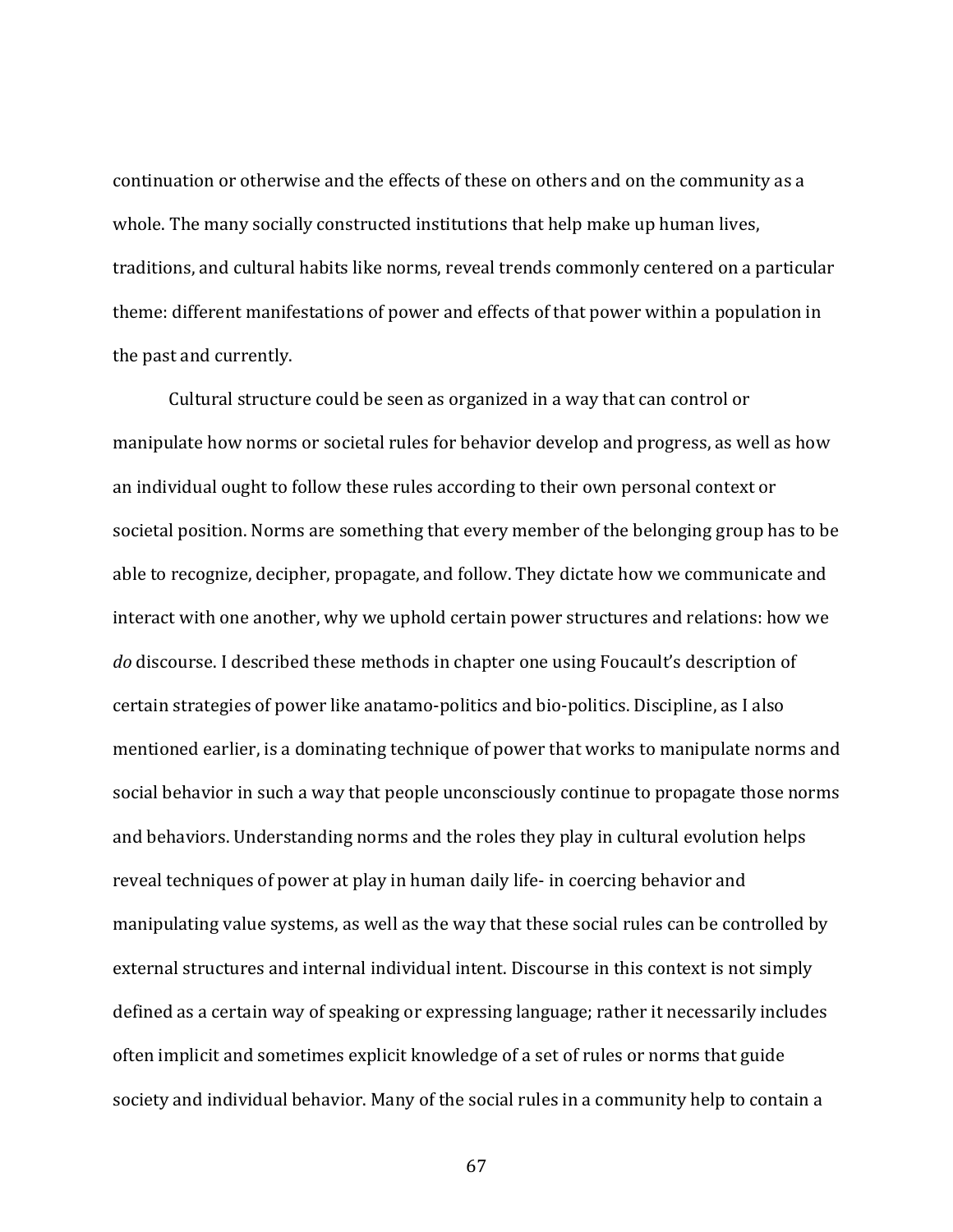population within a certain pattern of behavior and are often meant to keep a certain set of behaviors in place in accordance with an existing order. Such norms are often not overtly decided by the individual. Rather they are traditions passed down from generations, often with little to no direct source, like Diana Meyer's cultural heritage. Pre-ordained, as seen in chapter one, can also mean pre-determined by external unjust systems of power using potent and highly influential techniques like propaganda. Modern humans are born into and conditioned into following this pre-ordained set of acceptable behaviors, and the mechanisms of human society and culture often ensure this continues to be the case.

Changing one's mind can lead to a drastic change in long term patterns of behavior that can span for the rest of one's life. In some cases, this can shift a person's life into a different direction and transform the way a person understands themselves and their environment- including how they deal with others and with their environment, including culture. To change one's mind and behavior can affect the surrounding environment, extending into the dynamic human community that one is embedded in, this can happen in many ways. Having a simple conversation with another person could result in a change of opinion. This is a fairly common occurrence in human experience. Opinions on gay marriage have changed drastically over the last few years. This in part, could be as a result from normalizing of these couples in media and in daily life. As more members of the community share their stories and reveal how 'normal' their lives are- people's ideas of what is considered to be 'normal' also changes. In this way, shifting the community discourse, or people's alignment of what is considered appropriate makes progress.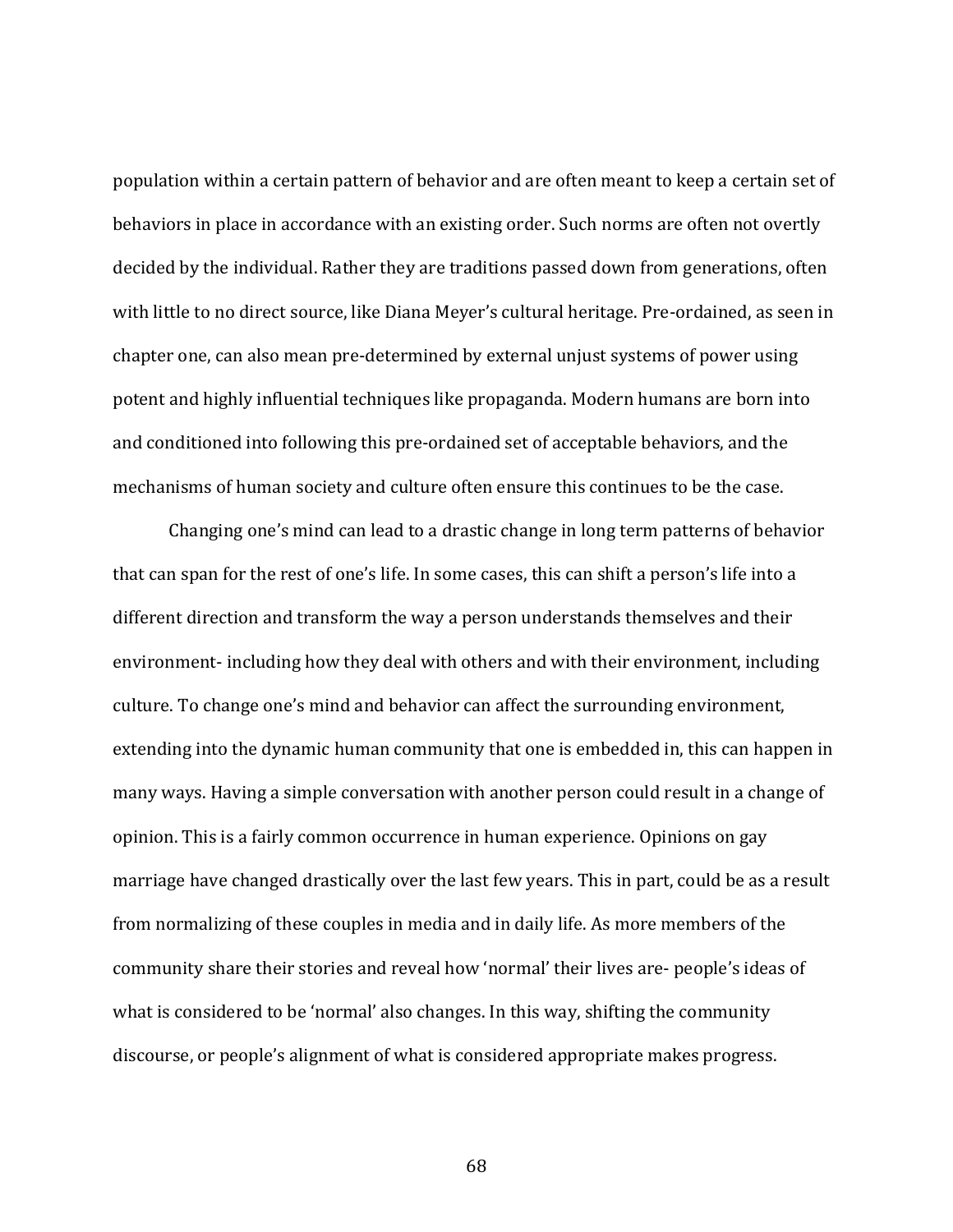Disparate dynamics of power are evident in the interaction that takes place between individuals, groups, power systems, and institutions. Importantly, what we choose to talk about, how we behave, and what we value can affect the direction of shift in culture, norms, and in power systems. Propaganda, consumer culture, education and penal systems are some examples of how the institutionalizing and reinforcing of labels, norms, and culture work to uphold current power dynamics and sustain existing power structures. Individuals, groups, and communities can participate in power plays via social and agentic skills, and influence cultivated through their interrelational selves and the bonds formed through interpersonal interactions and relationships. Collective autonomy, cooperative action can change unjust structures that are currently in place. Once people are able to recognize the systems and strategies of injustice at work in their lives, they can gather together and begin to share their perspectives, draw from each other's knowledge and experiences, empathize and identify with each other, and eventually form a concerted effort to begin changing their environment. Starting from something as simple as personal conversations with each other, these efforts can grow into massive organized efforts.

None of this would be possible if humans weren't born socialized within and deeply embedded into a social context that necessarily involves other people and thus a need for cooperation. There are other techniques of power at play that work to thwart the development of human autonomy, uphold unjust structures and institutions, and keep the currently disparate power dynamics in place. This is done, often, through aggressive tactics of coercive exposure and centralized as well as distributed methods of control. The different techniques of these two types of power I detailed in the previous chapter. What's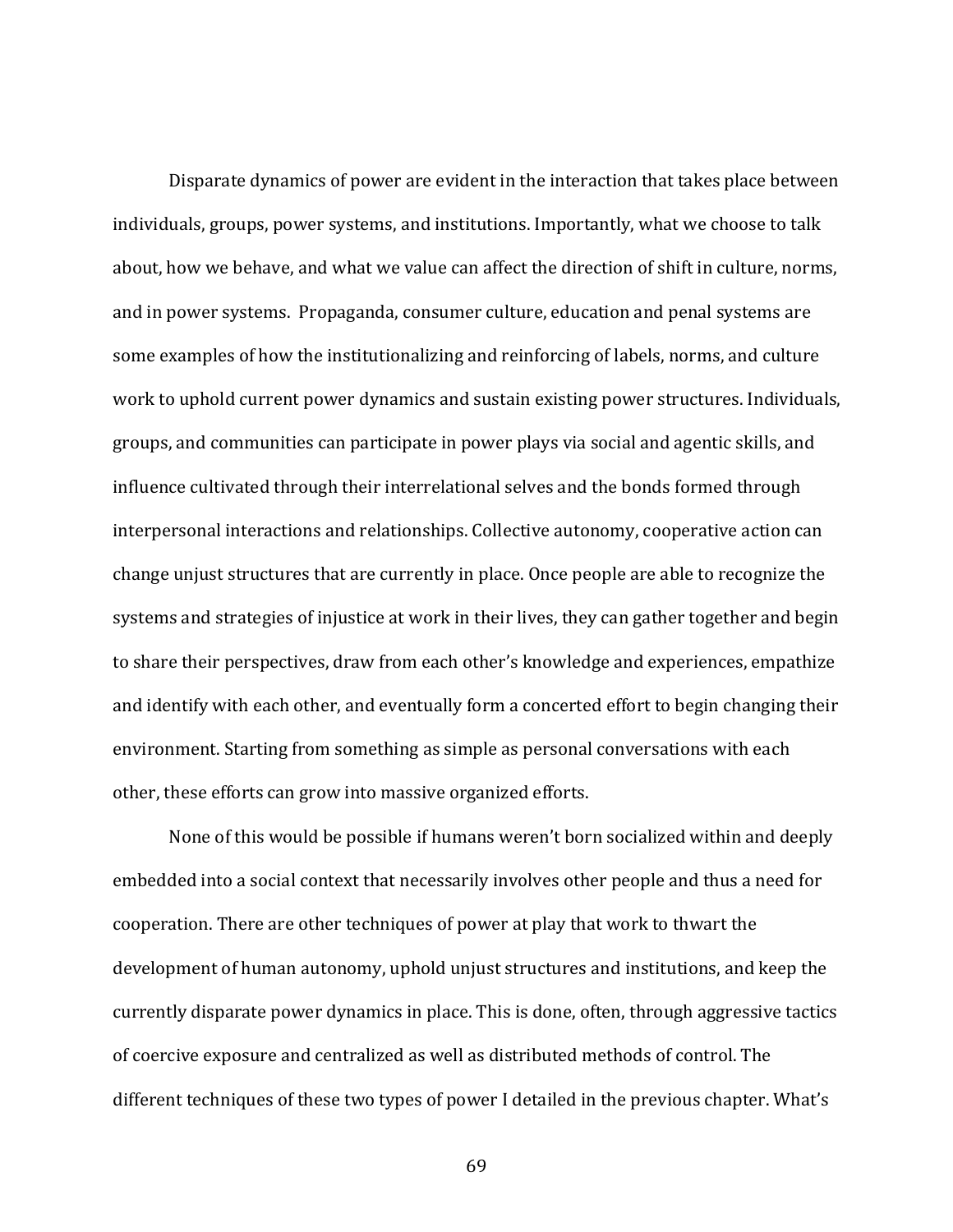important to notice is how both structured and diffused power techniques of control can work to set up and reinforce norms, expectations, and systems of knowledge that operate in distributed ways. This mechanism of action makes them pervasive and hard to change. Changing the existence of sexism or homophobia  $\sin'$ t simply a matter of removing sexist or homophobic propaganda. People can all be trying not to adhere to these norms, but still be implicitly affected by norms and practices that have problematic effects. Autonomy and agentic skills are important to continue to develop and refine the skills necessary for autonomous action. Human autonomy, as something that is irrevocably embedded in culture and in people necessitates a greater awareness of that culture and of others who share and participate in it. Understanding these points will lead to analysis of one's self and one's context and the external factors, other people and external institutions, that influence and interact with one's self. Further, people can begin to understand how they each participate in maintaining structures of unjust power and upholding those systems. They are our systems; our structures and we are a part of them. Combining these aspects into one interconnected picture reveals not only the potent influence of existing unjust systems and techniques of power, but also the significance of the role individuals and collectives in upholding these injustices or in resisting and re-shaping them.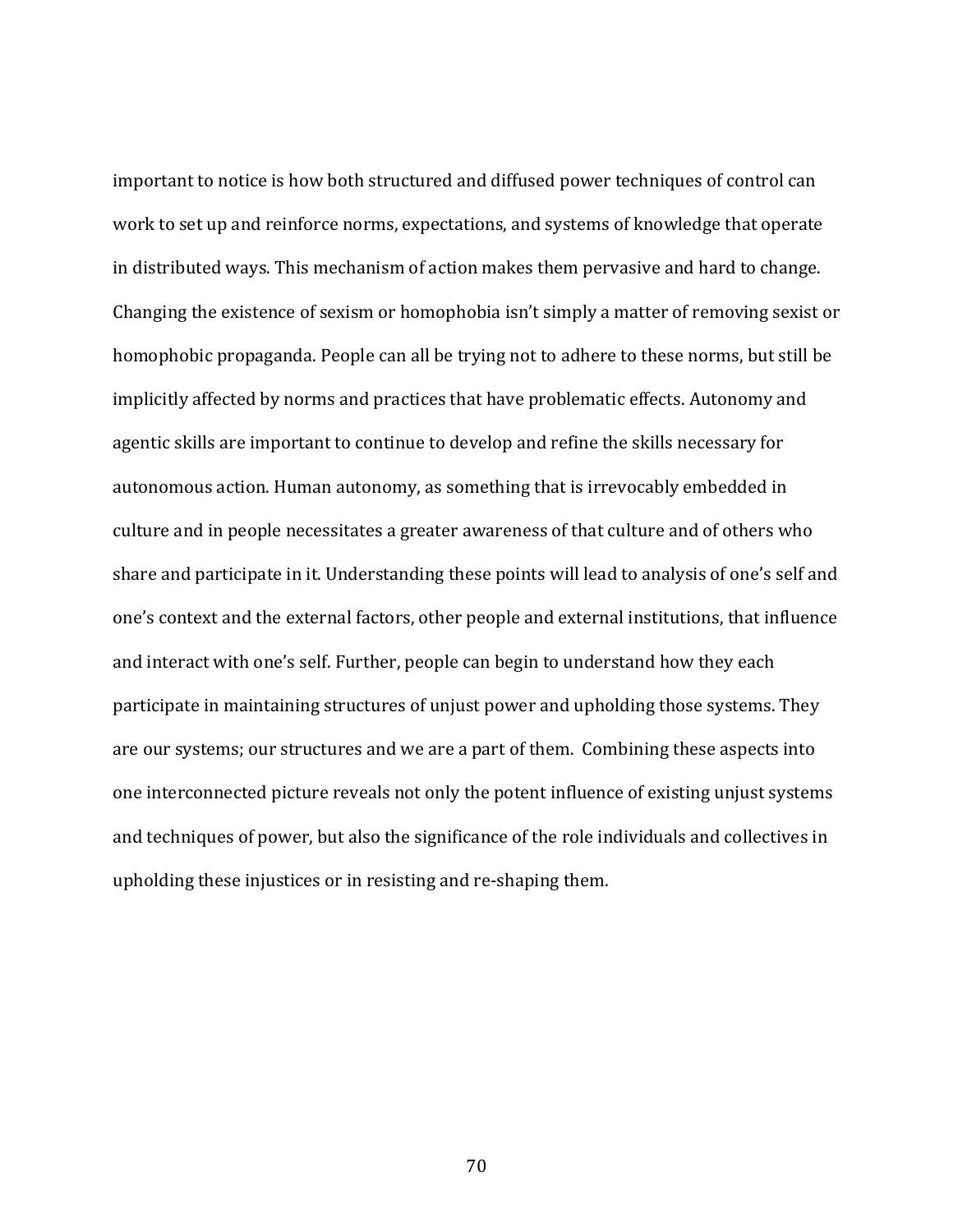## **CHAPTER 3: RESPONSIBILITY**

Unjust power systems can be made less oppressive and unjust and re-shaped to benefit the good of all, rather than of some over others. Norms and other social structures are pliable and even breakable<sup>22</sup>. Systems of thought shift, and people's attitudes and behavior shift accordingly. Systems of power work and self-propagate by maintaining the status quo, through implicit and overtly applied strategies that uphold and reinforce norms, values, practices, stereotypes, and institutions. They apply techniques of power on a population, like discipline, which I described in chapter 1 with Foucault, and social technology like media and propaganda. If people can change the cultural climate, through autonomous individual and collective effort, like I discussed in chapter 2, eventually the current unjust power structures that work to uphold and reinforce themselves could be changed for the better. What are some ways that people can unify, cooperate, and use their collective power to begin reshaping their environment? Genevieve Lloyd discusses solidarity and collective responsibility in "Individuals, Responsibility, and the Philosophical Imagination". Like, Diana Meyers in chapter 2, Lloyd discusses how emotion-based human bonds, such as solidarity can connect disjointed individuals into an interrelated and unified community. By viewing our interconnection and autonomy in light of solidarity and human

 $22$  While many or most people didn't necessarily choose the norms and biases they grew up with, individuals can personally choose to accept or reject those norms. Autonomy and the development of agentic skills are important so people are able to choose what they accept and reject without unjust, heavy-handed oppression, coercion, or manipulation. When unjust power techniques impede autonomy and the development of agentic skills, people are less able to actively participate in shaping their environment and even their identities. This can allow for others (people, businesses, institutions etc.) to step in and exert their influence, often for their own benefit, and sometimes at the expense of the individual.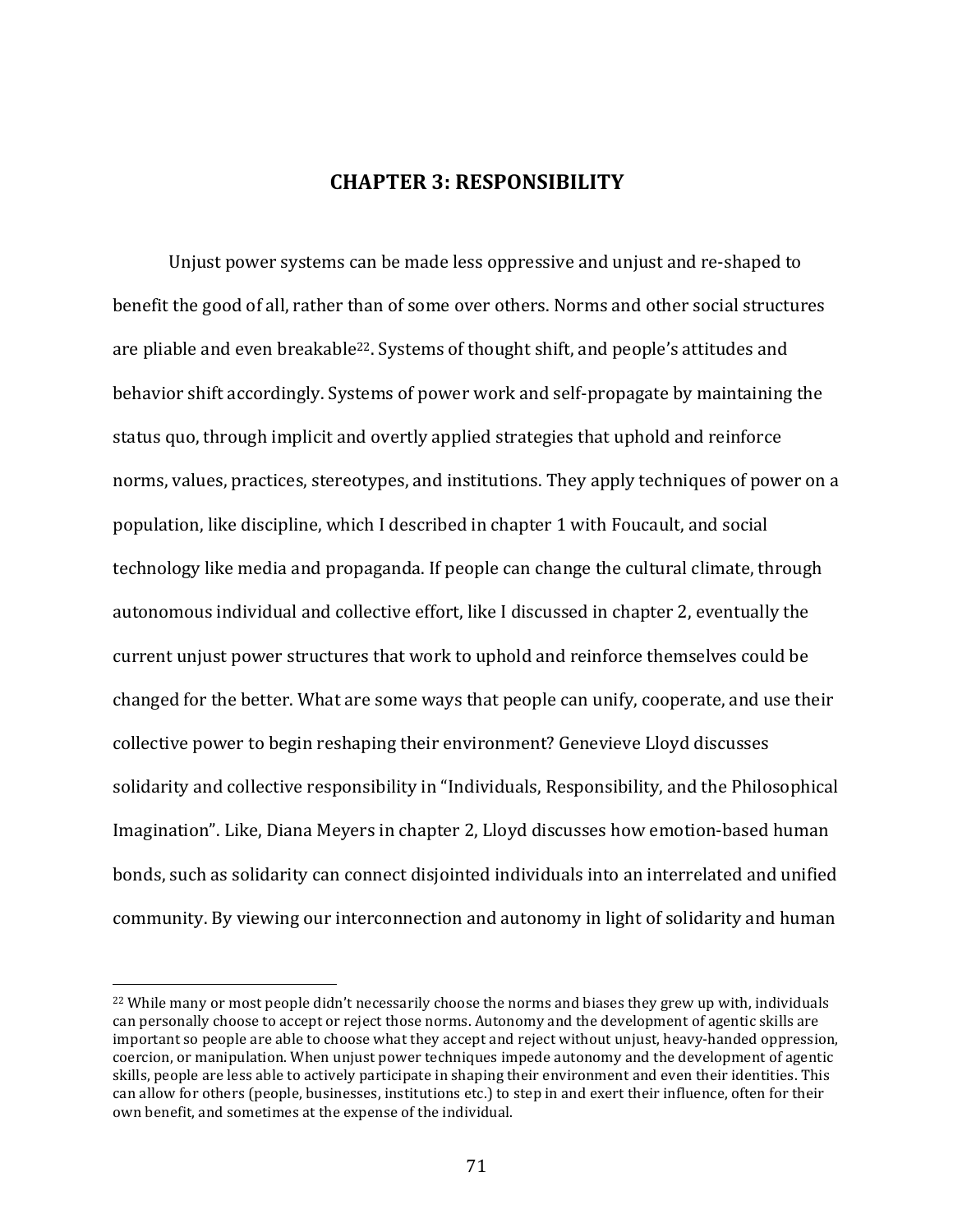social identification, a more in-tune sense of responsibility for the norms that are currently in place and the people it affects can develop. With the help of Cornel West and Peg O'Connor, I will discuss collective responsibility, daily-life practices, and human emotional bonds necessary to possibilities for collective action and for creating a cultural climate that is more just.

## SECTION I: Collective Responsibility

 

Taking responsibility for events that lie outside the scope of one's individual agency are dimensions of responsibility that intersect with the faces of the self that relate to being a part of a group or community (Lloyd, 2002, p.113). The social and interrelational selves, which I described with Meyers in chapter 2, facilitate the formation of strong human bonds like solidarity, social identification, and shared experiences. These bonds instill a deep sense of connection between people, which can develop into feelings of empathy and eventually responsibility towards the other person. Each human being equipped with the capacity to form these bonds has the potential to emotionally connect with almost any other human similarly capable. The role of inclusive social identity can play an important role in mobilizing collective social action in solidarity with the disadvantaged<sup>23</sup>. Research shows that solidarity through empathy, or inclusive social identity, grows with someone's ability to empathize or identify with the other person (Subašić, 2015).

When people assemble as a connected, socially aware group, and act together towards a shared end, it is possible to understand these actions and the group, not as

<sup>&</sup>lt;sup>23</sup> See "Are we all in this together? Co-victimization, inclusive social identity and collective action in solidarity with the disadvantaged" by Emina Subašić, Michael T. Schmitt, and Katherine J. Reynolds.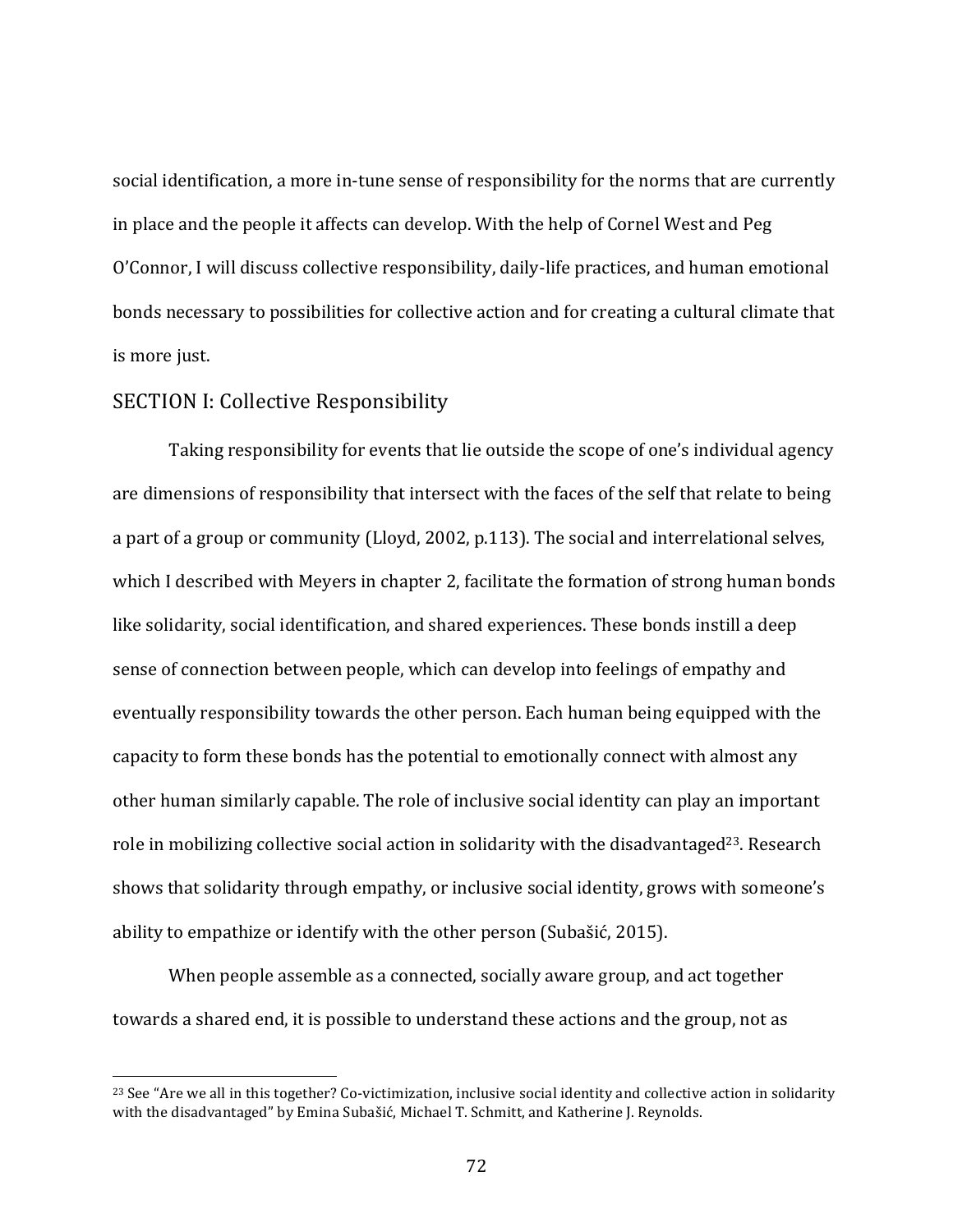fragments or individuals, but as a whole unit. Collective dimensions of responsibility reflect the human capacity for responsibility that applies to a collective or group of people. Like autonomy, collective dimensions of responsibility are embedded in a social context. Corporations can be understood as a collective of individuals that band together to form an individual entity that acts towards its own self-interest. Similarly, united groups of people in variously organized formations cooperate and act towards unified goals to further their own interest and continued propagation. Actions like these are often constrained by the range of groups and the strength of the bonds that connect individuals within that group. These entities form their own social structure and interact with one another as individuals. Take for example, a group of unified protesters marching on Capitol Hill. The protestors, as a unified collective and individual entity, act in concert towards a shared goal: to send a message to another unified collective, the United States Government, which is also an individual entity.

By involving sympathetic identification that stems from human bonds, people can begin to construct a model of 'collective selfhood' and collective autonomy that encourages collective action for which the collective would then be responsible. Sympathetic identification allows people to better appreciate their connections to each other (Lloyd 2000, p. 119). Recognizing how people are interconnected, especially through emotional bonds like empathy and social identification, can tie people together and encourage them to unify and mobilize. If the interrelational self gains sympathetic identification, solidarity grows. The trans community in San Francisco who acted together in outrage during the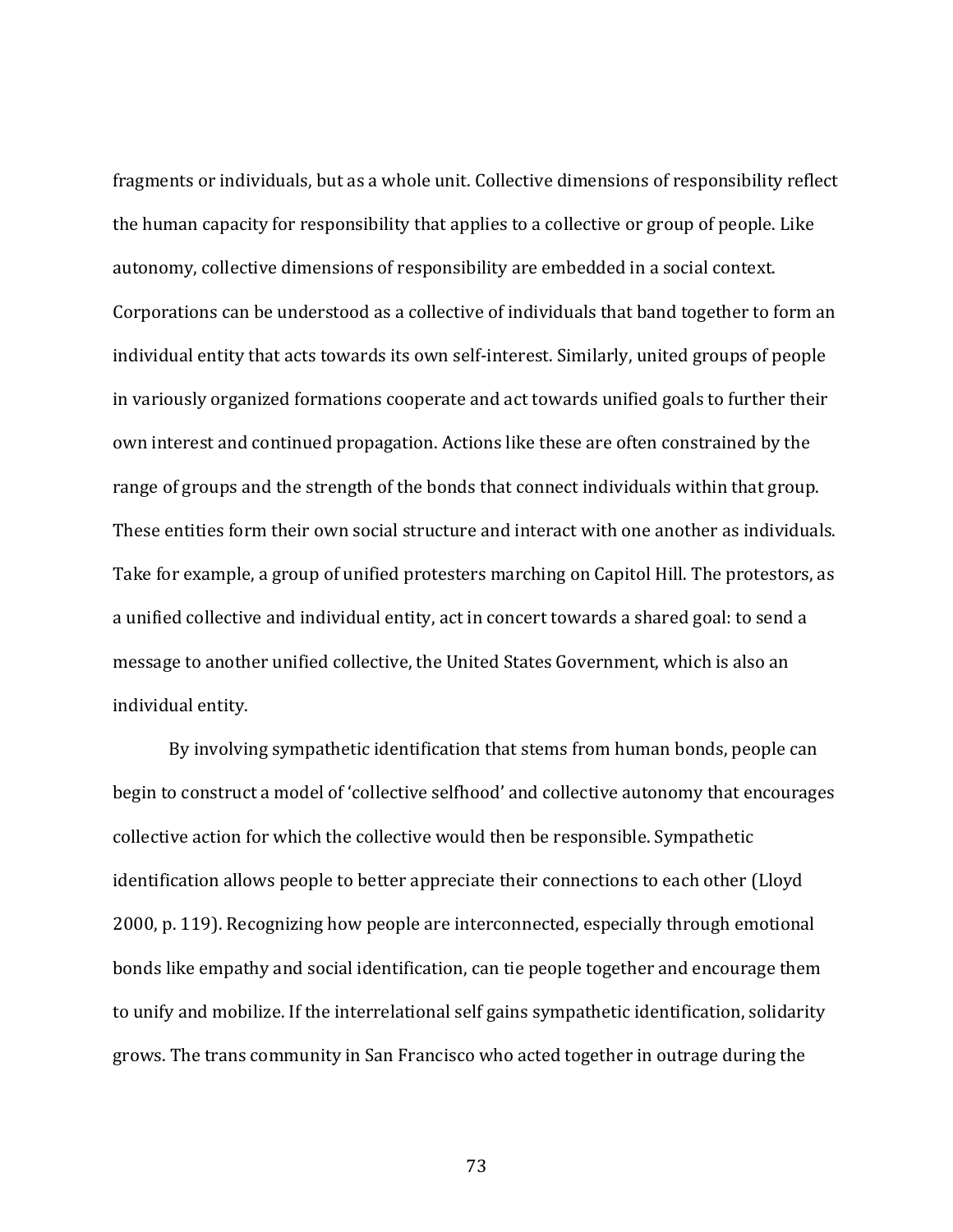Cafeteria Riots in  $1966^{24}$  was a collective of people who shared a common goal, experience, and attitude. They were connected through these shared parts of their common reality, and these bonds brought them together in action. Including the collective dimensions of autonomy helps to develop a model of selfhood that is compatible with a political, social, and economic form of collective responsibility that encourages individuals and groups to take actions towards shifting that current status quo. This political aspect is important because unjust systems of power currently in place are aggressively self-propagating through political, social, and economic methods, as I described in chapter one on propaganda and social technology.

The bonded relational self encourages people to form collectives that act and work together. In a deep sense of solidarity, the lines between one's self and the self of the other can blur (Lloyd, 2000, p.116). Solidarity, social identification, empathy, and benevolence are some vehicles for the type of powerful emotional connections that rally people to join others in shared ideals and unite in action. The shared responsibility of the social and relational self that often stems from feelings of solidarity is not compatible with a sharply bordered, hyper-individualistic self. This was something I established in chapter 2. If our sense of self is expanded to include others, these relationships help to form our values and become an aspect of how we identify and define ourselves. That's why social identification is so important to developing feelings of empathy and solidarity<sup>25</sup>. Social identification can help a person see their fellow human beings, not as 'other people', strangers, foreigners, or

<sup>&</sup>lt;sup>24</sup> See "Don't Let History Forget About Compton's Cafeteria Riot" by Neal Broverman for more information <sup>25</sup> See Special Issue of Tapoi, "Empathy, Shared Emotions, and Social Identity" edited by Thomas Szanto and Joel Kruger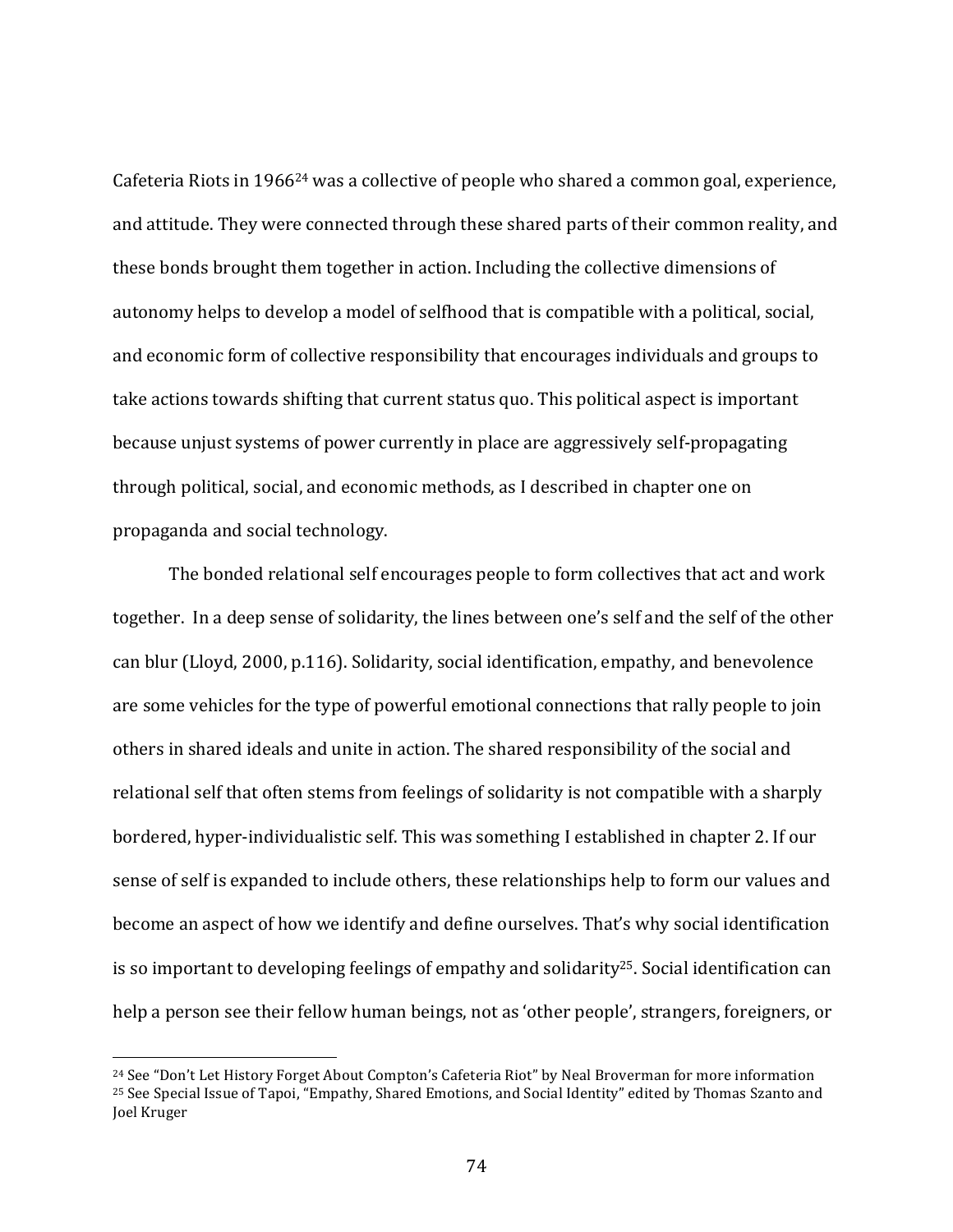outsiders, but instead as peers, compatriots, allies, or potential friends. People's identities are always evolving and transforming through relations of sympathetic identification (Lloyd, 2000, p. 117). How we view ourselves --as sharply demarcated, detached and atomistic, or as expanded and connected to others-- is also, in part, based on our empathetic imagination, or the ability to imagine one's self in another's context. When these borders and separations are blurred and intertwined with another's, one's sense of autonomy and responsibility for that group can shift from what was once concretely individual to a deeply interwoven and connected group. There are many such collectively unified entities today, some of which I described earlier, like the feminist movement, white supremacists, political parties, black twitter, or corporations, which are working to maintain or change culture and social practice; some towards unjust and oppressive ends, and others towards reducing and resisting oppression.

## SECTION II: Habits and Personal Investment

A person's daily practice, their habits, together with the collective daily practices of a group allows for larger coordinated unjust power systems and other oppressive phenomena to exist. Daily practice is also a means for humans to employ resistive power techniques that can work to push back against negative systems of power. Daily life actions and consistent practices, serves as a platform for building culture. Habits and attitudes contribute to the formation of a culture. A coordinated collective can use concerted effort via techniques of power accessible to almost everyone to create a new cultural climate and to try to shift overlying structures of unjust power that, through inaction, would otherwise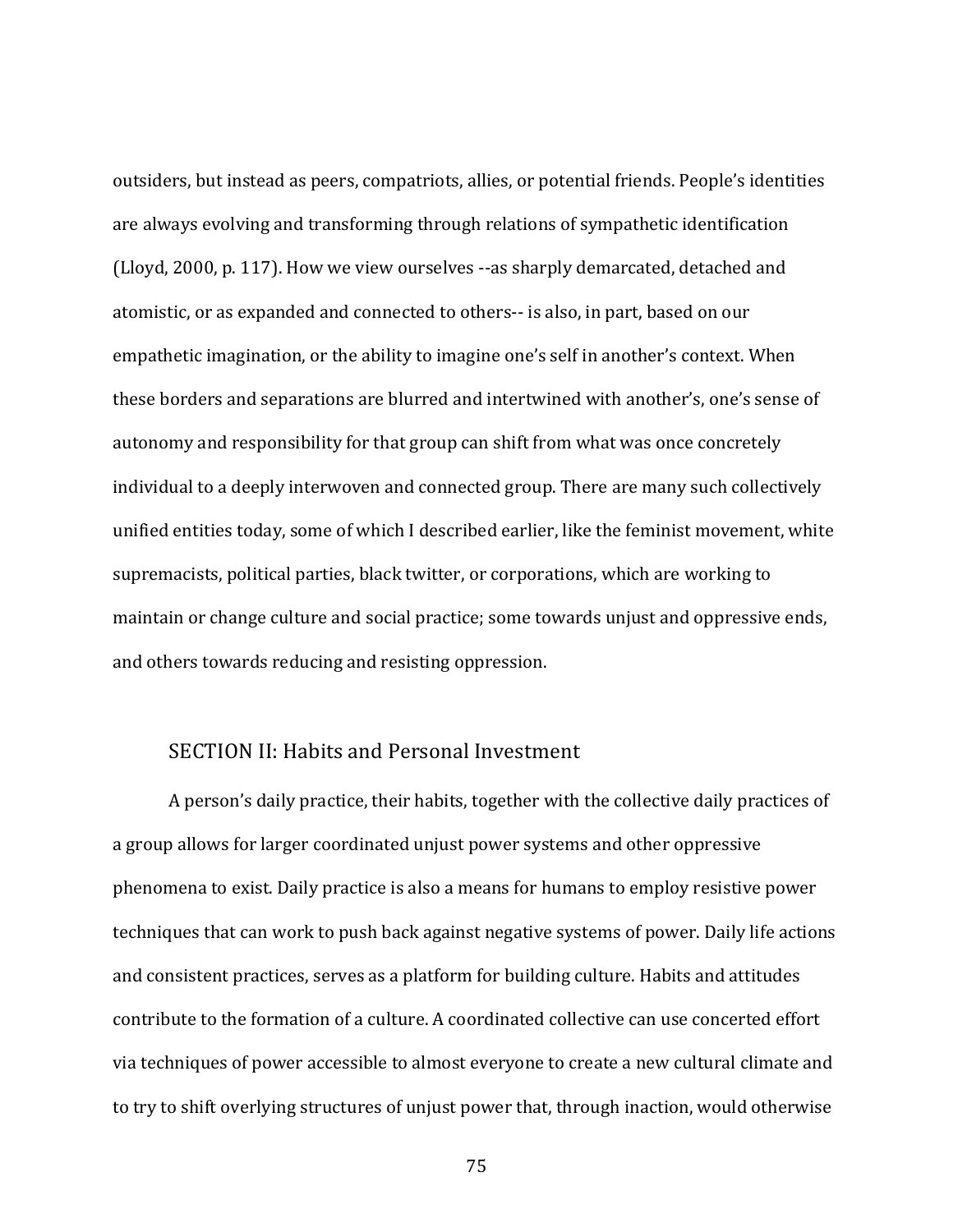be maintained. Peg O'Connor describes the context of daily life as a background for facilitating instances of oppression and resistance; these could be understood as techniques of power that individuals and groups within a population can access and exercise  $(0'Connor, 2002, p.49)$ . She uses the idea of language games as a mechanism that upholds or resists unjust power techniques. Existing larger structures of unjust power at work can be perpetuated, sometimes unknowingly. Daily life instances of power techniques at play can be as simple as how or if one chooses to acknowledge a comment. These micro instances of power, in an unjust system, can imply a more insidious and pervasive dimension of superseding structures of unjust systems. Being born into cultures, norms, values can help determine how much a person will uphold or resist those social structures in place. 

It is easy to feel falsely secure in one's moral innocence and distance from instances of injustice, especially if a person feels they have had no direct participation  $(2002, p. 47)$ . Yet there are some important consideration that people, particularly those with privilege<sup>26</sup>, ought to take into account. Specifically the ways in which some benefit from living in an unjust disproportionate system of power and how each person (knowingly or unknowingly) indirectly contributes to the persistence of such a system and cultural climate  $(2002, p. 47)$ . By viewing responsibility as only connected to overt and intentional action, it is easy to miss the smaller and meaningful ways that we as individuals can be responsible for those systems of power (indirectly and unintentionally). Details of personal

 $^{26}$  Privilege in this case, can mean less exposure to and subjugation by the five faces of oppression I mentioned in chapter 1, and with more developed agentic skills, increased support from others, increased access to monetary resources and education etc.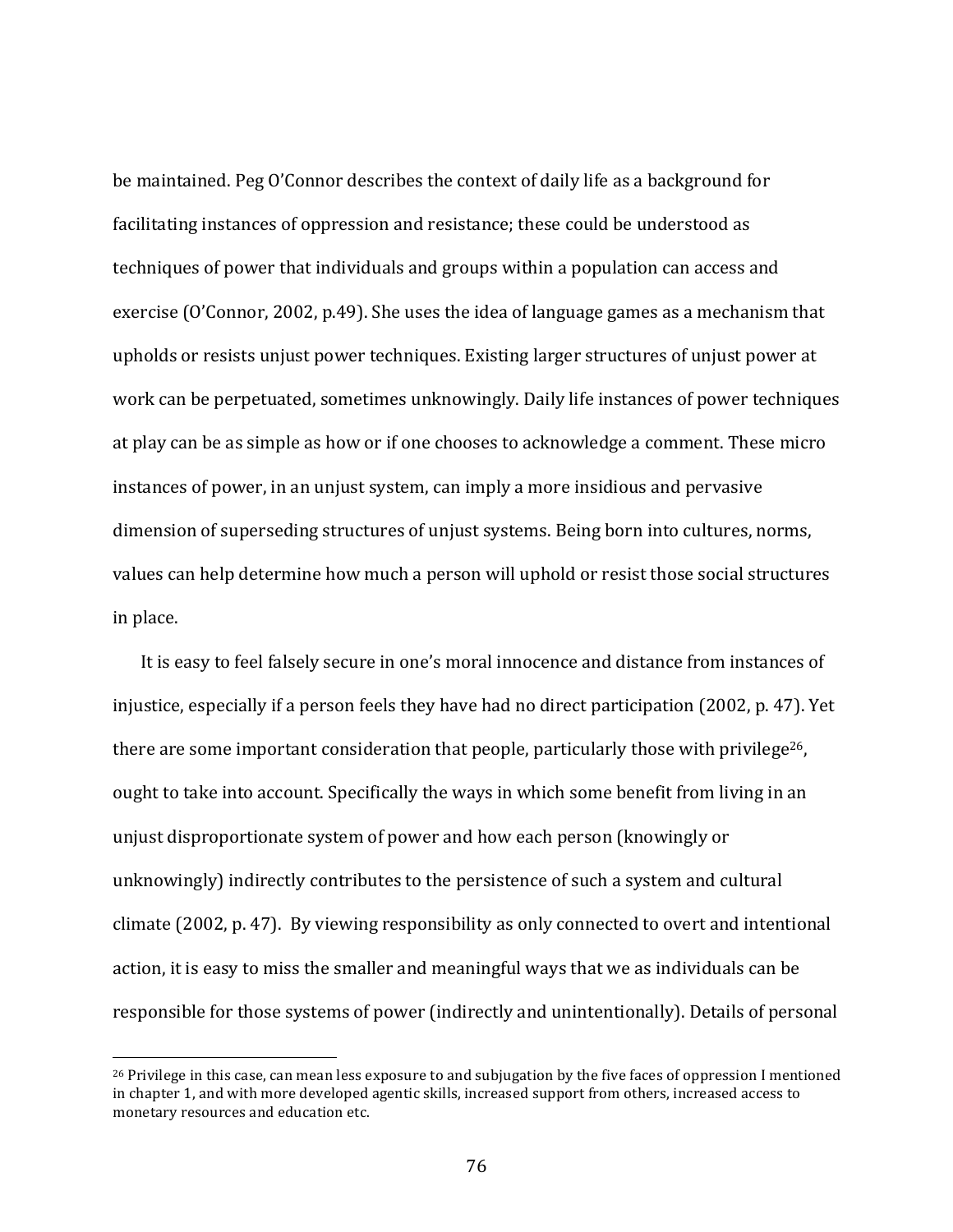participation like rejection or affirmation of privileges gained from an unjust system, are ways in which we take part in creating and maintaining a culture climate and societal norms. Someone's perceptions of blame, power, and more deeply, of responsibility and personal ability play into the way one assigning's blame for crimes or injustices. Requiring an explicit individual person or group to blame for injustice can overlook the importance of the personal role someone has in the way they deal with their current cultural climate and in how they understand personal responsibility, which can contribute to upholding or rejecting injustices.

Being unable to recognize an unjust form of power can perpetuate an environment in which the self-propagating techniques of power can exist in various guises, like the distributed, self propagating systems of power I described in chapter 1, and continue a national habit of injustice (2002, p. 44). Ability to step back and analyze the context of historical background, current cultural climate, and societal norms and standards increases a person's capacity to recognize injustice and to hold themselves responsible. By understanding the role that context can play in one's sense of identity and capability, a person can zero in on the influences that work in their life and target their actions towards resisting or upholding those influences, also the ways they might be indirectly helping to propagate injustice rather than helping correct it. This type of analysis can empower an individual to recognize his or her own abilities and the role they could personally play in changing or maintaining these structures. Further, when solidarity among a community unifies a collective of individuals, this group could also notice and push back on these influences.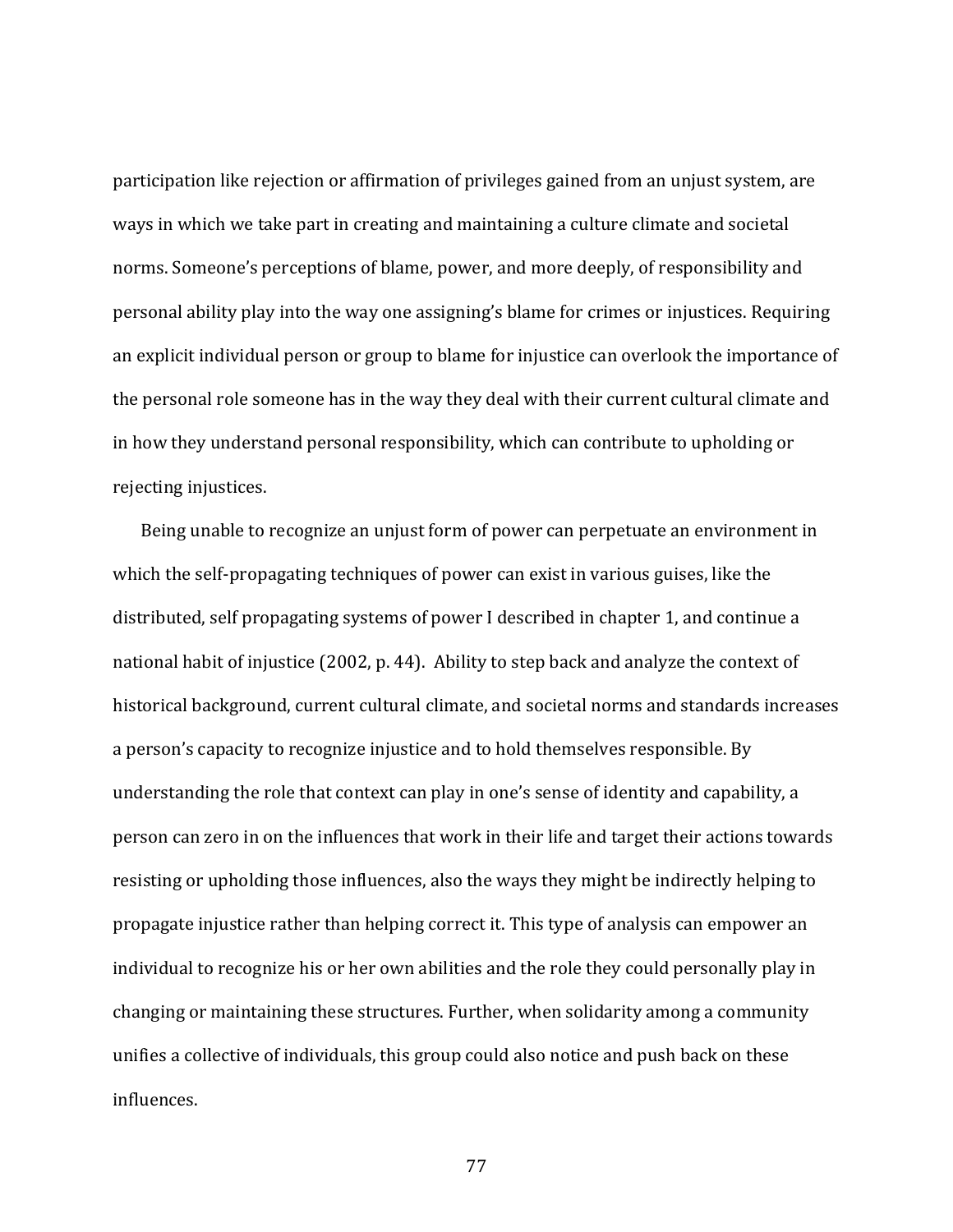O'Connor attempts to debunk the popular idea of what a conspiracy is. For most, she says, the image of shadowy and powerful figures comes to mind, often plotting for the sake of power, influence, or capital. She likens this type of idea to Foucault's 'Sovereign Power', or hierarchically structured power, which I described in chapter 1, where one dominant group possesses power over another, such as in an oligarchical political system  $(p. 44)$ . While perhaps in some cases, this may be true, for example in Noam Chomsky's explanation (Chomsky, 1997) of the small elite leading class and their successful feat of manufacturing consent. However, the reality is that the prevalence of such gatherings and master plans is probably small compared to the number of unjust daily life instances humans are faced with  $(p.44)$ . Instead, it may be more pertinent to shift the understanding of who has the most power and responsibility from viewing it in the hands of an obvious dominant group to a web of shared, distributed, and interrelational power that every individual participates in- to the collective *us*. In altering this idea, a more relatable and possibly more accessible conception of power and responsibility, both personal and collective, can be formed and from this understanding, more active participation could begin. Those of us, who have relatively more power and privilege, have a higher degree of autonomy or ability to act without repercussion, also have a higher responsibility to act. Those who are oppressed, in great poverty or need, while to a degree still able to resist, might not have as much autonomy to do so, and could also have a lot more to risk. Different people experience different levels of sanction when publicly going against norms. A woman interjecting in her primarily male co-workers sexist conversation in the workplace would have different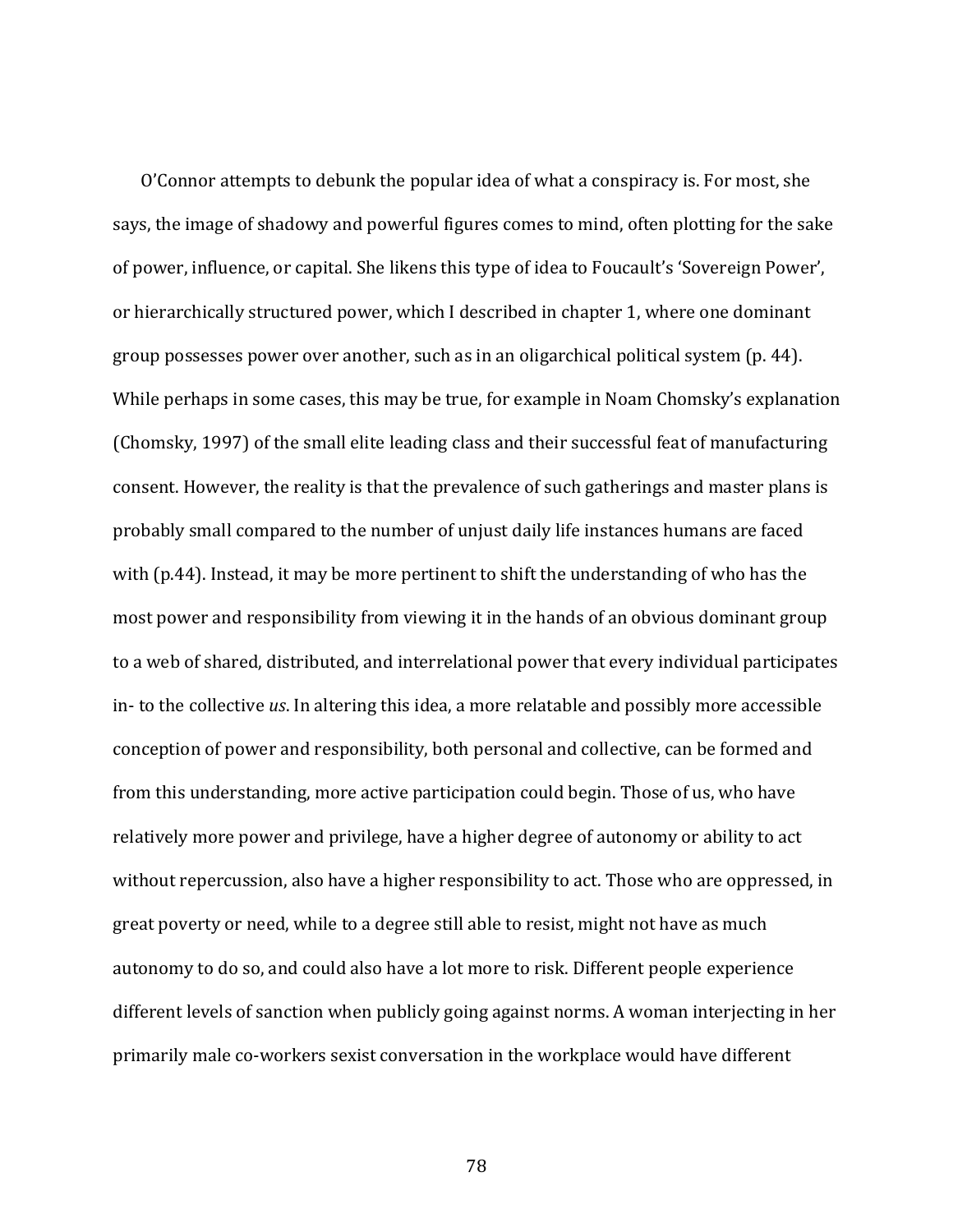effects on and repercussions for, than if one of the men within that group intervened and tried to shift the conversation elsewhere.

O'Connor describes backgrounds as being composed of sets of practices that involve attitudes/beliefs and actions, these can practices, attitudes, actions etc. are often shared amongst a community or group of people. Echoing Young's discussion of cultural imperialism in chapter 1, she goes on to say that our attitudes are often shaped by these practices (O'Connor, 2002, p. 48). In essence attitudes, behavior, and practice or habit form a cycle that can be self-perpetuating. Culture and the manipulation of norms is important in understanding how people are shaped by practices and how practices can be shaped by powers like media or personal influence. People's habits, attitudes, and practices are maintained by those people who practice them, they can also be reshaped by them. If culture can be influenced and changed then the people who are a part of and participators of that culture would similarly change. Cultural manipulation, like propaganda that can work to influence systems of thought and individual attitudes then, is a fairly direct way of explicitly controlling a population.

What O'Connor calls the "microphysics of power" refers to the tiny details of power present in human daily practice  $(2002, p. 46)$ , or rather, the small, almost unintelligible ways that and individual person can interact with forms of power so subtle that it is almost imperceptible as power. O'Connor points to a systemic pattern on which we can lay out individual instances of injustice  $(2002, p. 49)$ . Recognizing this over-arching pattern can help individuals, particularly those with more privilege, to intentionally try to resist and reform systems keeping those patterns in place. Again, this reformation can be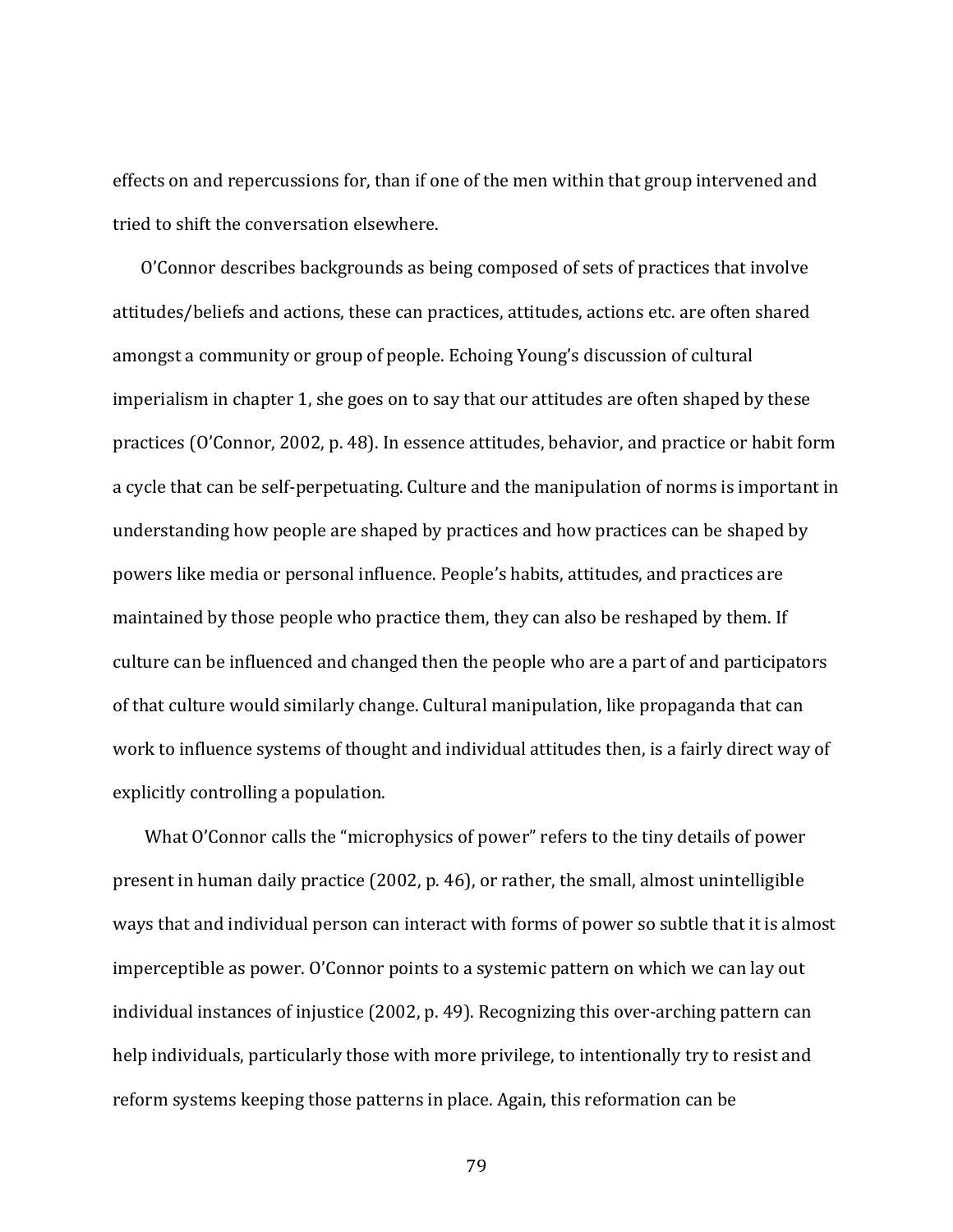implemented through the small, almost imperceptible ways that we interact with forms of power, such as not tolerating a racist or sexist joke, standing up for people who are being excluded or marginalized etc. Actors are individuals as well as collectives, as I explained in chapter 2. The different faces of the self each contribute to aspects of individual autonomous action. Even more influential, a unified group of people with a shared goal can act in concert to make great changes in norms, culture, and other social institutions.

Humans, as I previously discussed, have many different, interrelating aspects of their identity, or self, which develop from their being integrated into a culture and born into a particular group of individuals, from family to society. The social self is imbued with the ideals, values, and behaviors of the culture they were born into. Earlier, I established how these dimensions help form a person's identity. A child that is born into a particular environment or context grows and develops local sources of culture, society, and influence that are immediately available to them. This pool of resources has expanded massively with the Internet and other cultural and social technologies. What can the contextual and socially embedded genesis of behaviors and attitudes say about personal responsibility?

O'Connor, refers to competency (O'Connor, 2002, p. 58) when she describes how an individual develops their social and agentic skills. Keep in mind the agentic skills developed by the social and interrelational selves I mentioned with Meyers in chapter 2 and chapter 1 where I explained how Young's five faces of oppression can work to undermine a person's competency and stunt the growth of their agentic skills. Most people are capable of reaching a level of cognitive ability, or competency, that allows them to discern and analyze themselves, their own attitudes and behaviors, the surrounding environment (including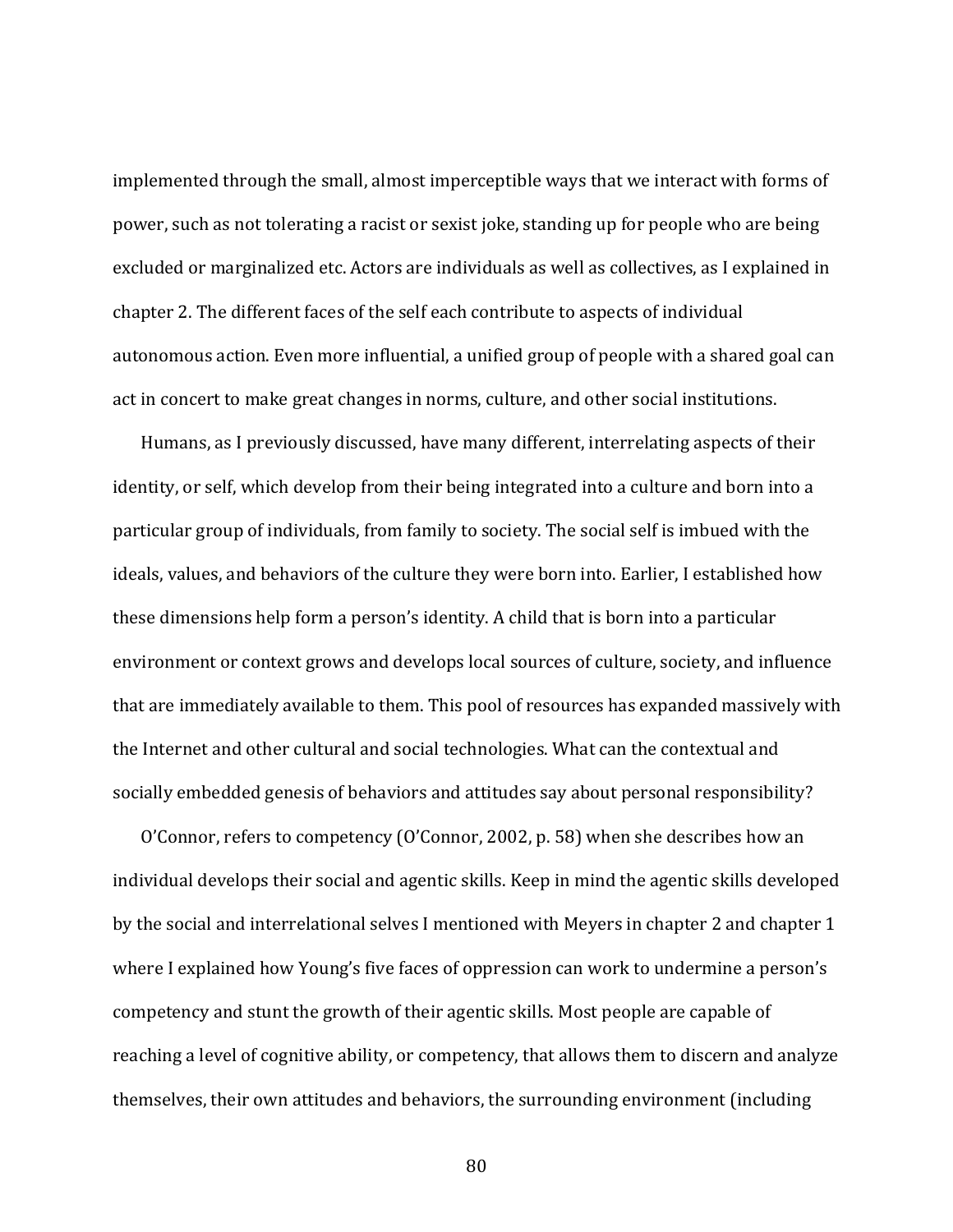culture and norms), and the history and context behind these. It is at this point of cognitive competency, or observational and analytical ability that the individual and not just the society or culture they were born into, becomes responsible for their attitudes, behaviors and habits. Each individual is likely to reach this level of competency at a different time in his or her life, but what remains true is that competency is a skill that can increase or decrease with time, use, and exposure to unjust, coercive techniques of control. Expression without self-analysis<sup>27</sup> can become embedded into a habitual behavior that causes insidious harm or allows it to continue.

Responsibility then, goes beyond overt action, and attaches to judgments, beliefs, and attitudes as well. Anything that reproduces injustice, including unconscious behaviors or habits, should be analyzed and held under the critical eye of responsibility. Those with more privilege and awareness of their privilege have greater opportunity to analyze and influence oppressive and unjust power structures and should take greater accountability for how they deal with instances and structures of unjust power. Recall the example I gave earlier about the sexist conversation in the workplace. The woman outside of the conversation and group of friends, who could interject, would face a different response than the man within the group. He has more privilege within this group and more influence behind his words. If he were aware of this advantage, he could use that privilege to begin shaping the conversations he participates in at work, and eventually, his fellow co-workers.

<sup>&</sup>lt;sup>27</sup> Self-analysis and other features of competency can develop from discipline that fosters the cultivation and refining of agentic skills necessary for competence.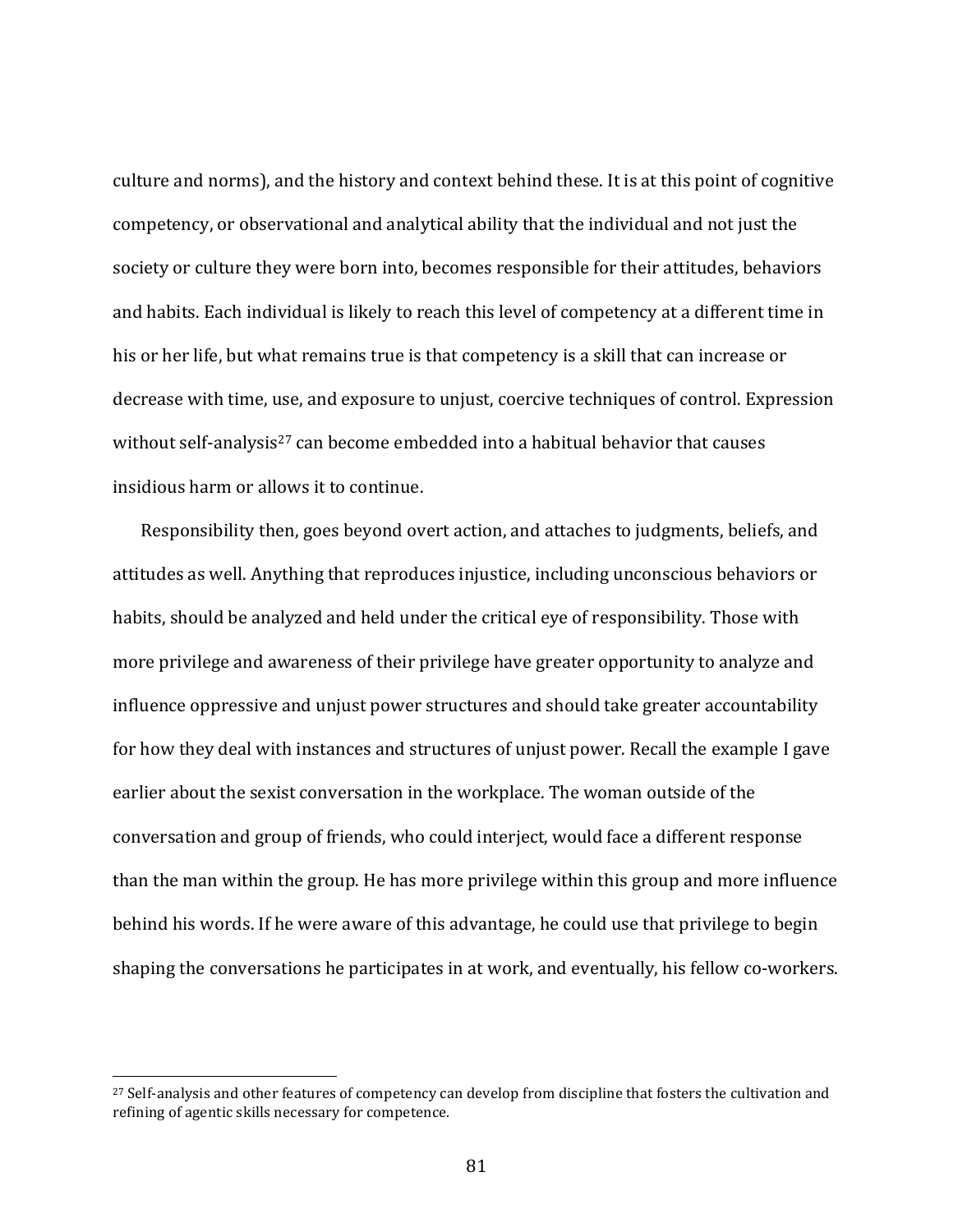In the same way a white woman has and should be aware of, her higher level of privilege as opposed to other women of color<sup>28</sup>.

Moving from an intellectual understanding of norms and injustice through autonomy and power structures to an emotional understanding requires another element: **personal investment. This helps foster a sense of responsibility for** *our* **practices and** intuitions. What Cornel West identifies as the Jewish tradition of prophetic witness is meant to encourage citizens to muster the courage to care. "To be human is to be kind to the stranger and the widow... to attempt to be compassionate...to be in solidarity with the agony and anguish of oppressed people" (West p. 8). This emotional connection also brings forth human phenomena of kindness and benevolence. At one point, it was ok, even encouraged to have racial segregation in a community. The social discourse has evolved so dramatically since then that today, most people would abhor the idea. Personally feeling moral outrage at instances of injustice in one's daily life can make a difference in how, or if, one reacts.

Cornel West mentions the philosophical method of Socratic questioning, or asking very difficult questions, as a way for people to begin to wrestle with an "anti-intellectual, market-driven civilization preoccupied with comforts, convenience, and contentment" (West p. 3). With Socratic questioning in mind, people can analyze the many factors of their personal lives, other people, and their environment and begin to analyze the current climate and normative dogmas in place and finally think for themselves and begin to form

<sup>&</sup>lt;sup>28</sup> For more on racially based privilege, see Peggy McIntosh, "White Privilege: Unpacking the Invisible Knapsack."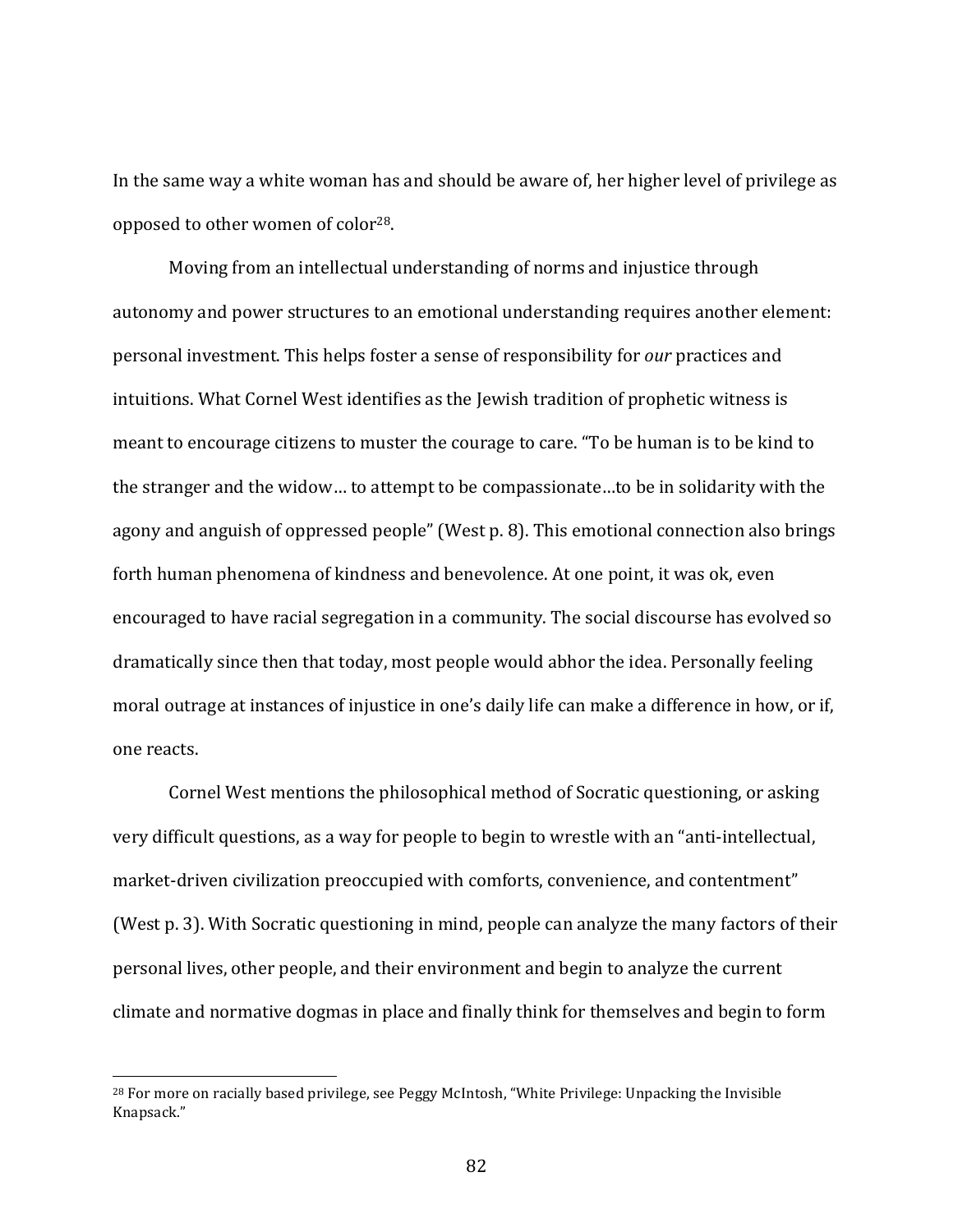their own opinions. For West, this is not enough. We also need the courage to care and the tragic-comic blues, or hope, to keep trying to rectify injustices, even when the vast networks of systems of power arrayed against us, make it look unlikely to succeed. Try once, fail, try again, and fail better.

West's idea of the Blues Mentality, a stubborn sense of perseverance, a hope in the face of hopelessness (West, 2004, p. 6) adds to the force behind a person's conviction in striving for change and resisting negative coercive power. Foucault's expansive and diffused explanation of power can be overwhelming to think about and understand (Foucault, 1977, 1988). Many forces behind popular media, as Chomsky points out (Chomsky, 1997), are corporate monopolies with ulterior motives that can successfully work to influence a population. Their much greater resources give them a clear advantage. What their efforts to distract and manipulate a population imply is a presently existing system of unequal dynamics of power and negative intent. The dominant discourse in place is kept there by a set of supporting rules and norms that are meant to keep the dynamics of power from shifting. Manipulating culture and manufacturing consent are ways in which those who benefit from the current system of power work to maintain it. To change the dominant discourse that is currently in place requires the employment of other techniques of power that work to reject and resist unjust coercion and establish and reinforce a new, more egalitarian dynamic of power. Not just this, but courage is also needed. Courage to hope for possible change in the face of overwhelming, and seemingly impossible odds-- this is Cornel West's tragic-comic blues (West, 2004). With unrelenting hope, people can have courage to act, as individuals throughout their daily life and as a collective, and try to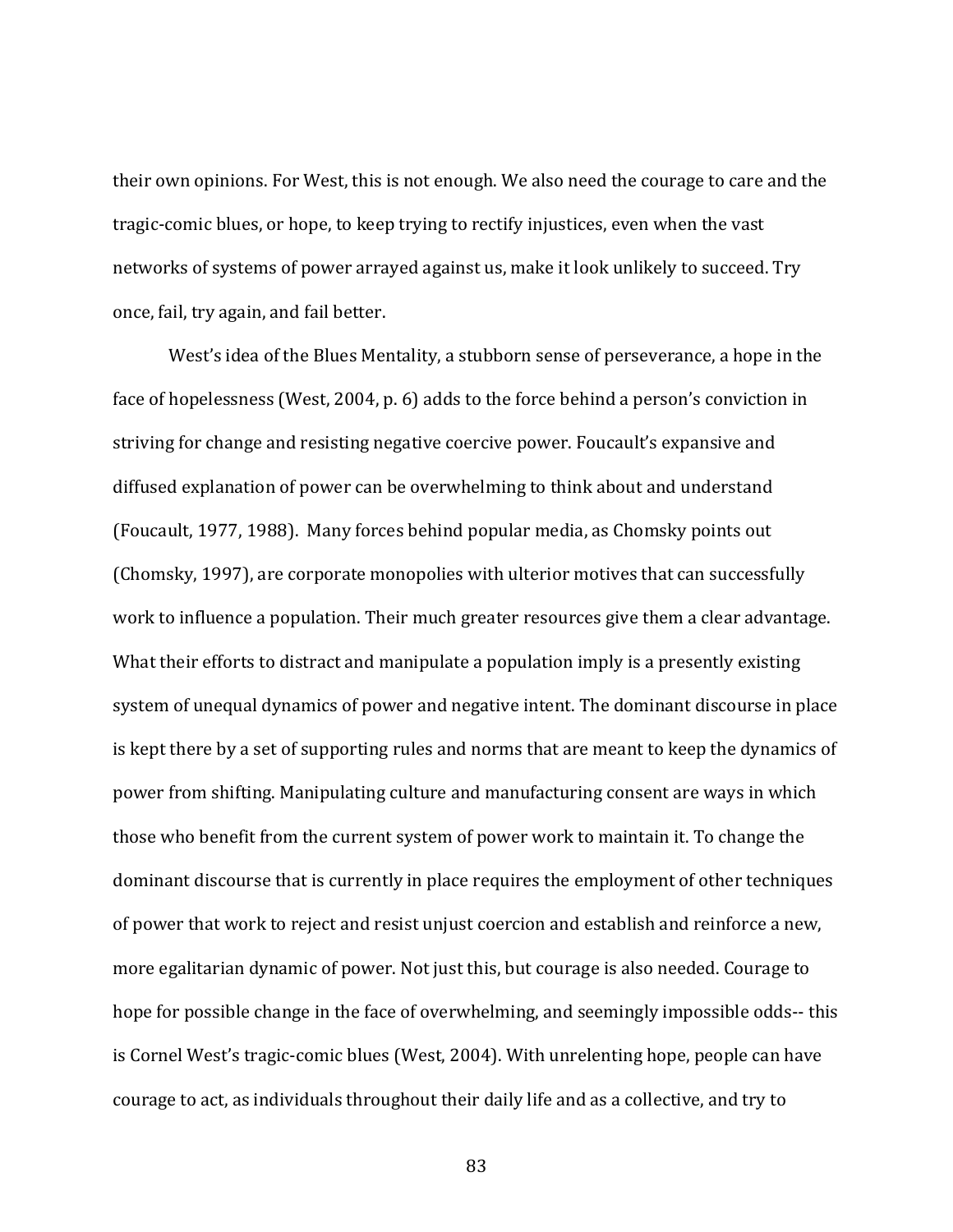change and re-shape unjust power structures. If a person has a deep emotional investment and hope, they can keep choosing to resist injustice despite the powerful norms in place meant to maintain the current system<sup>29</sup>.

## CONCLUSION

 

Power works in many different ways. For this thesis, I described how techniques of power and their influence over a population can be diffused and structured. Specifically, unjust systems of power use these two techniques to influence systems of thought towards their own propagation and to undermine autonomy. Agentic skills and collective autonomy equip and empower people to resist and re-shape unjust power systems and their structures. A person's level of agentic skill, competency, and sanctions of power result in their experiencing different levels of privilege within a system of unjust power. Due to the socially embedded nature of human life, almost everyone is necessarily a part of a system of power, but some individuals and groups (those with more privilege) have a greater ability to resist coercive techniques of unjust power and re-shape the system towards a more just ideal. Those who have the advantage in today's current system of unjust power, I argue, have a greater responsibility to use their privilege to resist injustice and to actively participate in changing the status quo.

In the introduction, I explained my purpose for this thesis: to explore power, and its relationships to human autonomy, culture, and responsibility. By keeping in mind the

 $^{29}$  For more sources on Cornel West's take on social justice and political issues refer to his to works "Race Matters" and "Democracy Matters".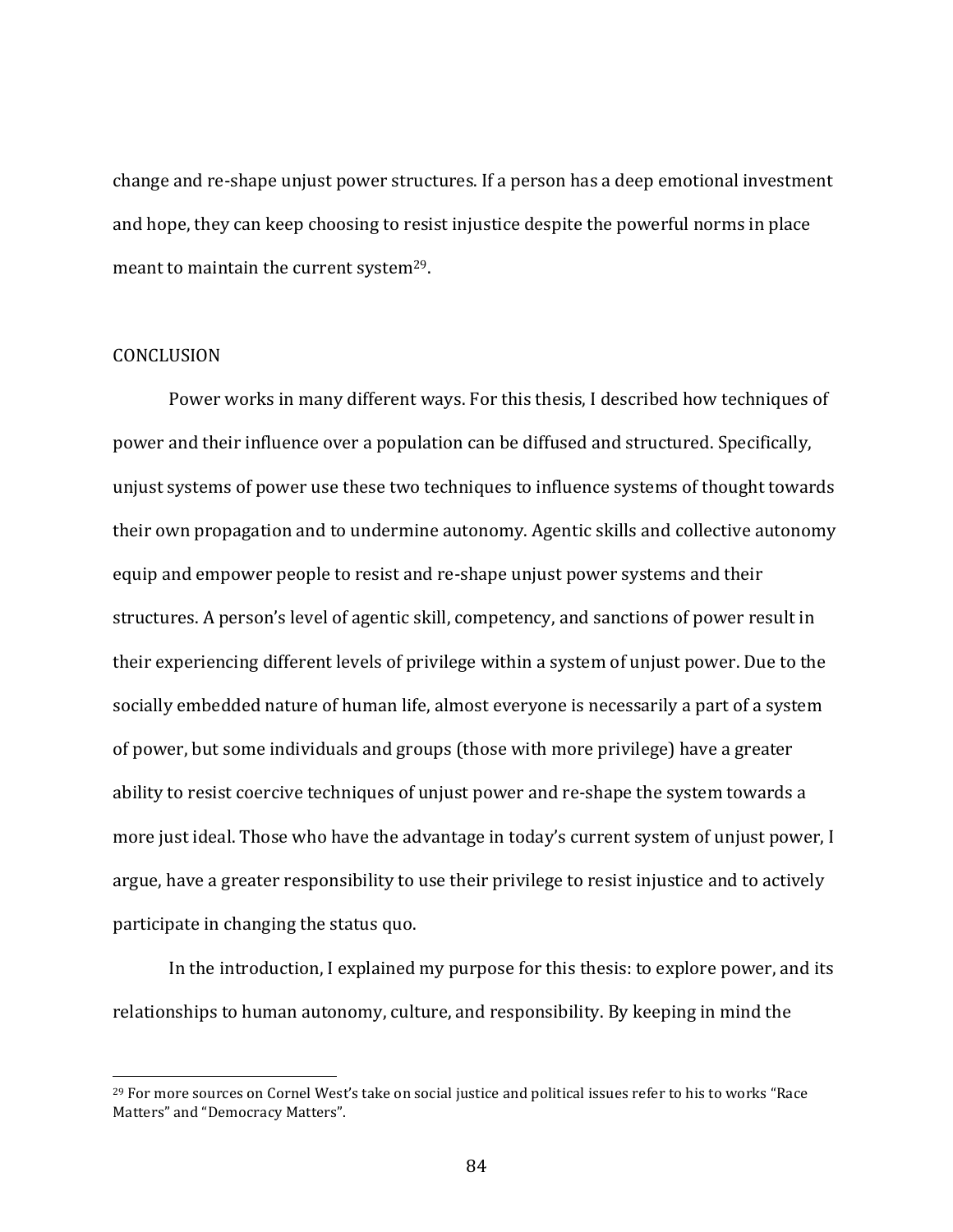relevance of history and context behind different terms and meaning- definitions of power, autonomy and responsibility can be seen as flexible and fluctuating. If meaning and definition is flexible, their sources varied and influential, then understanding this can lead a person to recognize the role they could play in influencing their environment and shaping commonly known definitions and perspectives. This understanding can also lead a person to better recognize the influential role that external institutions, like media and culture, play in shaping commonly known definitions, social understanding, and culture and in undermining or empowering autonomy and the development of agentic skills and competence. 

Exploring 'power', the possibilities that are implied with power as a philosophical concept and as an existing force in human life, has lead me to believe in forms of power, diffused and structured, that can tangibly work to change people and culture. Power, as it applies to autonomy, can mean the ability that people have to navigate, cooperate with, and shape their surroundings and other people. Power, in this sense, is something that a person *has* and *does*. It is also a relational network that all human beings are situated in. It is diffused and interspersed amongst people. In this way, the dynamics of power are constantly shifting between individuals, collectives, and larger institutions. Power as it applies to human social structures like culture, and social or media based technology, can be understood as a method, strategy, and technique to implement influence and control over humans and human social structures like culture, language, and norms. As I described in chapter 1, power as a systemic structure supports and maintains its own existence through various strategies and techniques like discipline, anatamo-politics, and bio-politics.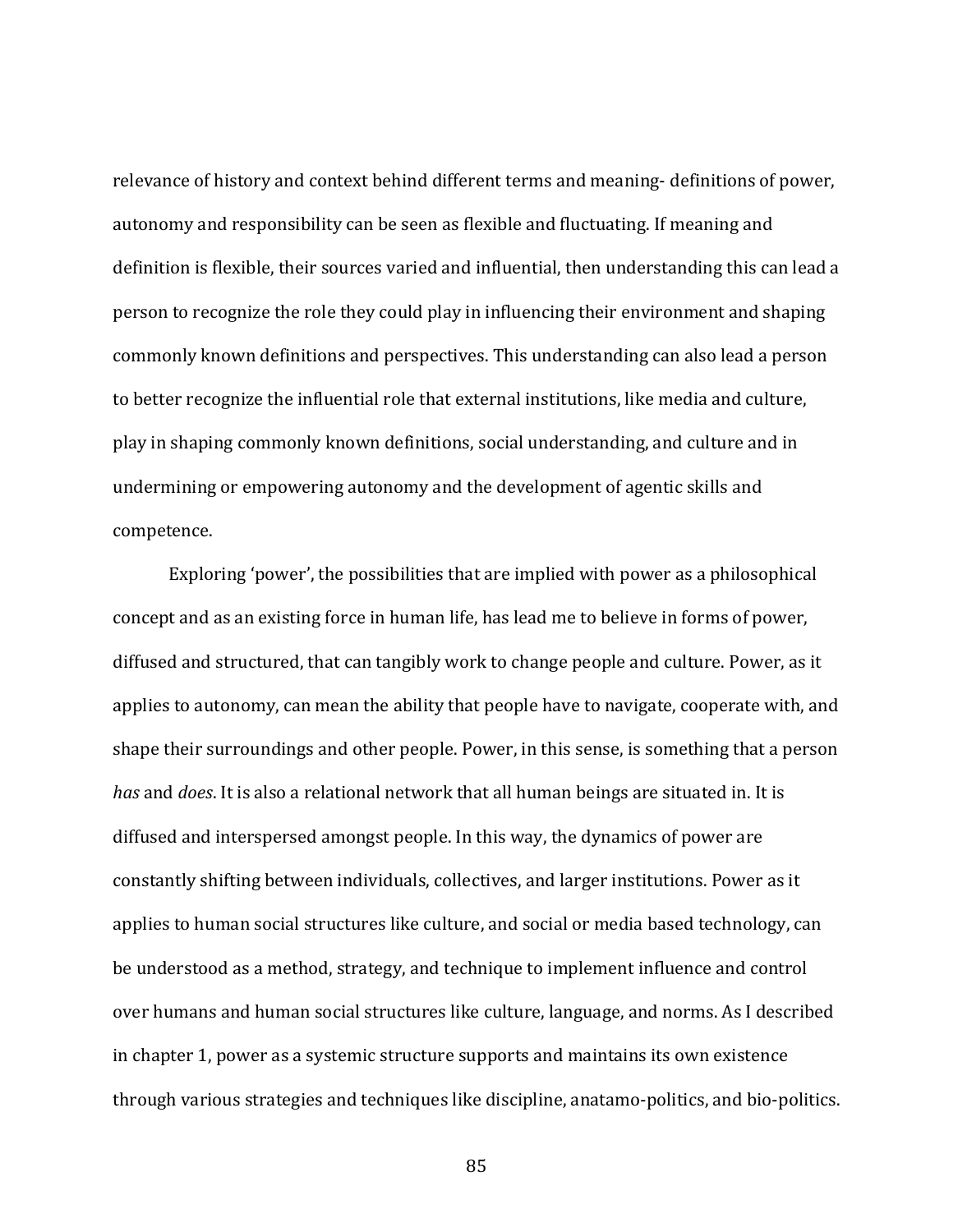Techniques of unjust power systems as described by Foucault, have been used on human populations for the purpose of establishing docility, or making human beings easier to influence and control. In the second section of chapter 1, I described some ways in which techniques of structured, often hierarchically organized power through technology, media, and control of information are being used to unjustly influence and control a population towards ends that may not be in their best interest. They can be seen working towards a common goal: influence and control over a population and for the gain of a dominant group over a less dominant group. However, as I mentioned earlier, power is a force that people can have and do, or exert over others and their environment. In the same way that unjust systems use techniques of power to influence people and maintain themselves, individuals and collectives can use techniques of diffused power (like disciplining themselves) to push back on, resist, and re-shape the unjust system. The '#metoo' movement that began in 2006 was founded to help survivors of sexual abuse, particularly women who are minorities, find healing and resources. Social media provided a platform for this movement to spread and become viral and expand to reach a global community. Individuals used tools like social media and impressive images and slogans to grow a small group of people into a powerful collective of activists. Thanks to this movement, conversations about sexual violence and harassment have been thrust into the national dialogue. In this way, #metoo is an example of how a group of people can use techniques of power to re-shape systems of thought, norms, and behavior towards a less oppressive and unjust end $30$ .

 $30$  For more information on #metoo, visit metoomvmt.org/about/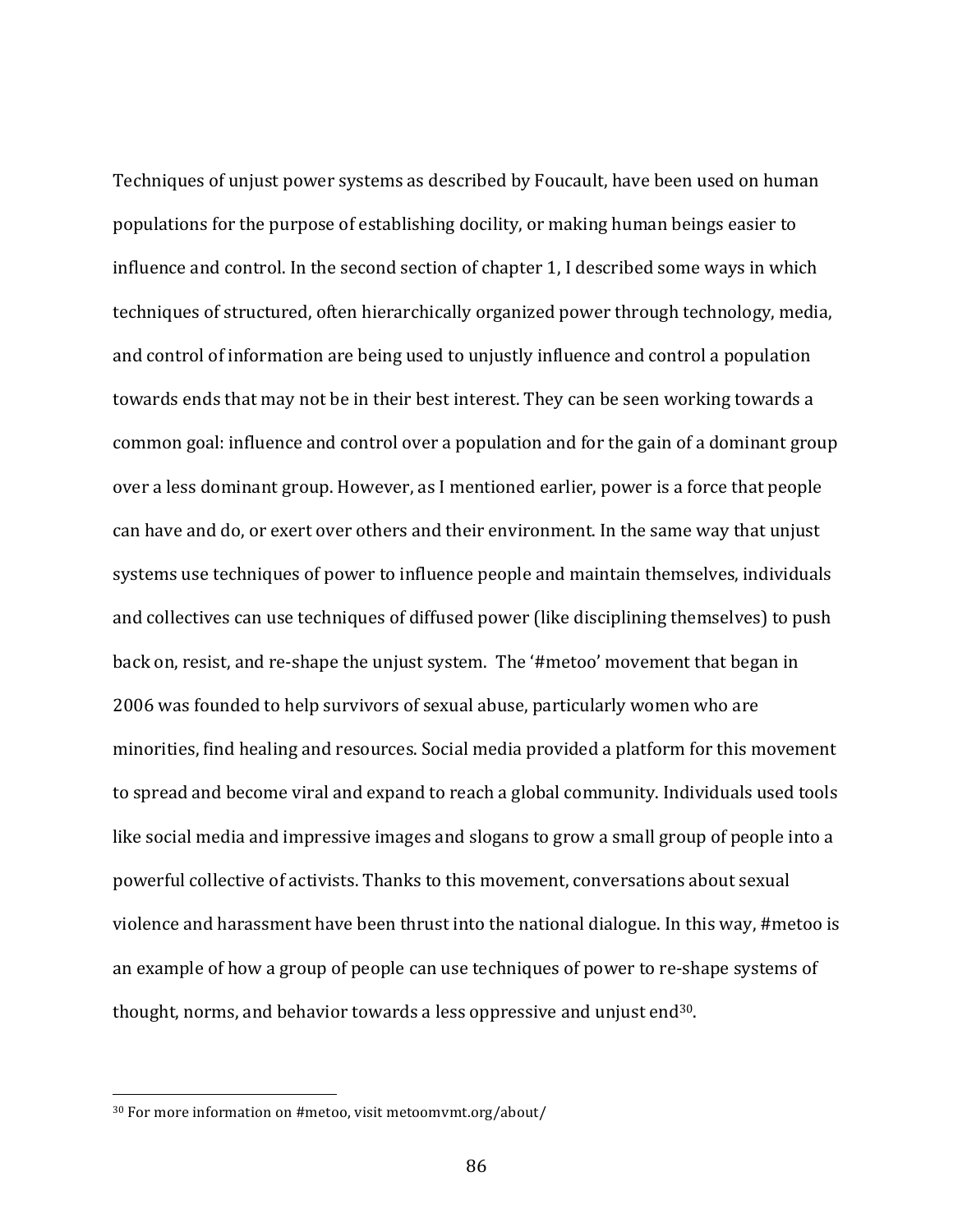In chapter 2 I discussed autonomy. Autonomy, agentic skills, and competency are human capabilities that an unjust system of power can work to undermine with techniques like disciplining a population for the production of docile bodies, which I explained in chapter 1. Developing one's competency, autonomy, and using one's agentic skills can help a person resist and re-shape the institutions responsible for trying to undermine these features. I also discussed why it's important to understand autonomy as something contextual and socially embedded. With this view of autonomy, individuals can appreciate their own lives and abilities as similarly situated within a social context. A more forceful application of personal power, or possible action, could be realized by shifting perspectives of personal autonomy from solely individual and independent from others, to highly related to and intertwined with other people and the environment. Personal power via collectively embedded autonomy, could also pertain to groups of people bonded together through various means, often through powerful, shared emotions and experiences, which bring forth bonds of empathy, inclusive social identity, and solidarity. When humans come together under a shared goal and coordinate their actions, or exert their collective personal power towards a common purpose, great changes can be made. In a culture where many unjust structures and techniques of power exist, the ability of an individual and of a group to initiate and maintain change is vital to constructing lasting change and to shift power mechanisms of injustice towards equality, benevolence and the common good of all.

In chapter 3 I expanded my discussion on solidarity, power, and autonomy to include responsibility. I emphasize the importance of human connections, like solidarity, not only as a reason for action, but also to help explain why, like autonomy, it is important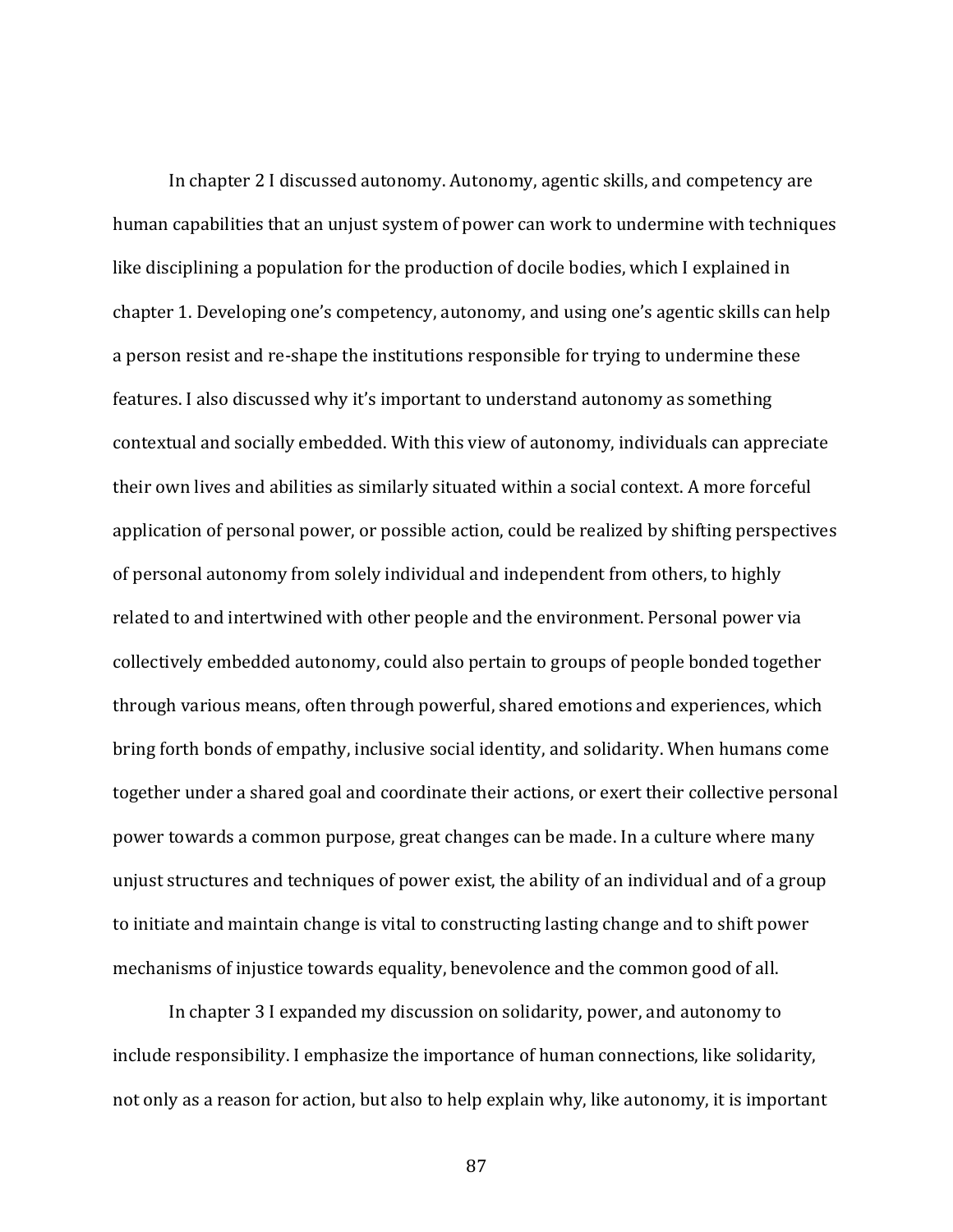to recognize and understand the collective dimensions of responsibility. I examine the importance of daily life practices, the little, seemingly insignificant choices we make in our daily lives, and the possibility for change that could be found in these 'micro-physics of power. Since habits and attitudes contribute to the formation of culture, taking responsibility for and changing the practices that we participate in can work to start reshaping the cultural climate. An individual's daily practices or habits, in concert with those of other people, can work to maintain oppressive and unjust structures of power just as they can work to dismantle them. If people as individuals and as a collective actively recognize and take responsibility for their role in upholding or resisting unjust systems of power, then their concerted efforts could work to drastically alter disparate dynamics of power towards a more just system.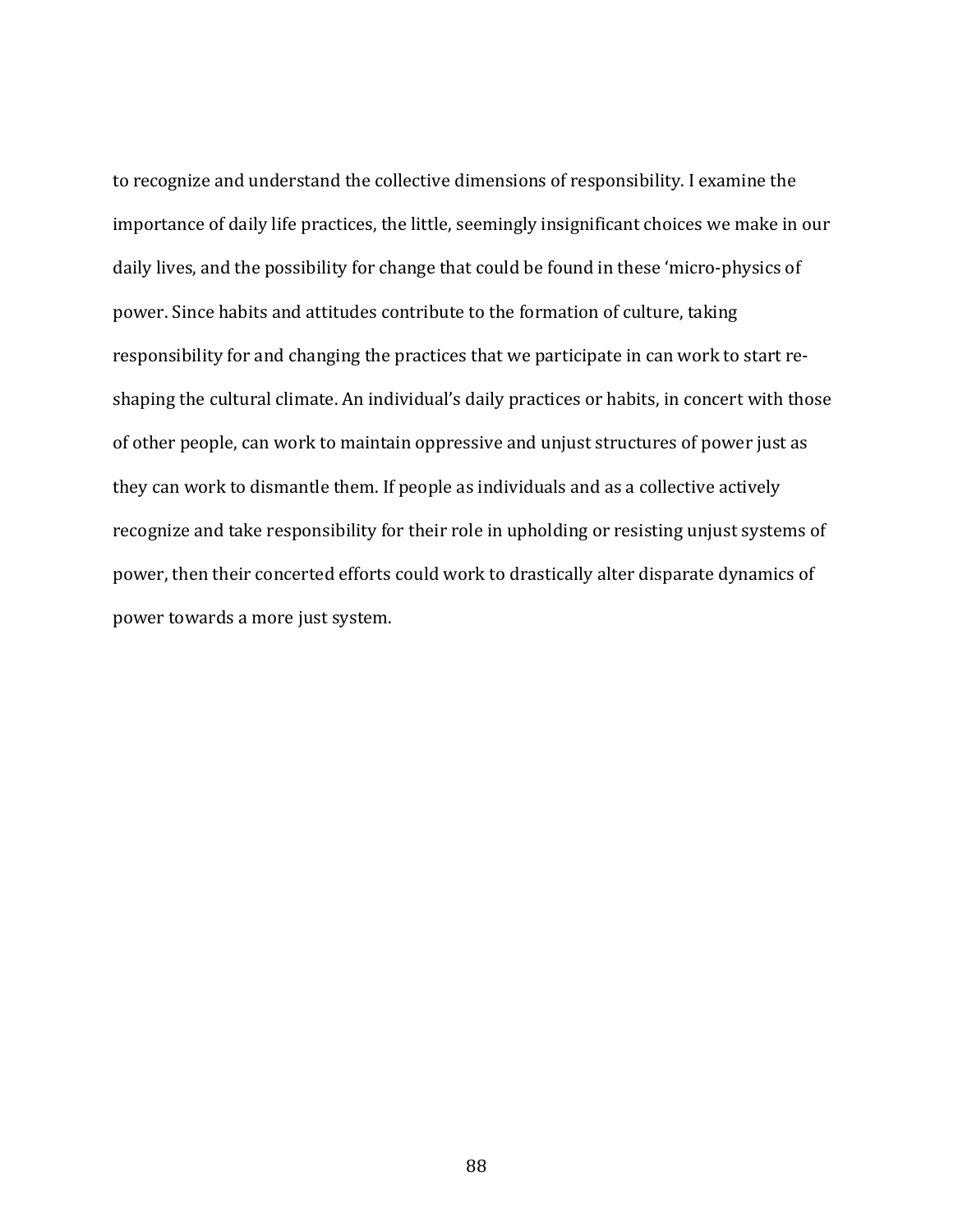## **BIBLIOGRAPHY**

- 1. Basaranoglu, Metin, Gokcen Basaranoglu, and Elisabetta Bugianesi. 2015. "Carbohydrate intake and nonalcoholic fatty liver disease: fructose as a weapon of mass destruction." *Hepatobiliary surgery and nutrition* 4 (2):109-116. doi: 10.3978/j.issn.2304-3881.2014.11.05.
- 2. Berch, Berberoglu. 1987. "The Contradictions of Export-Oriented Development in the Third World." Social and Economic Studies 36 (4):85.
- 3. Boyland, Emma J., Sarah Nolan, Bridget Kelly, Catrin Tudur-Smith, Andrew Jones, Jason Cg Halford, and Eric Robinson. 2016. "Advertising as a cue to consume: a systematic review and meta-analysis of the effects of acute exposure to unhealthy food and nonalcoholic beverage advertising on intake in children and adults." The *American journal of clinical nutrition* 103 (2): 519-533. https://doi.org/10.3945/ajcn.115.120022. https://www.ncbi.nlm.nih.gov/pubmed/26791177.
- 4. Broverman, Neal. 2018. Don't Let History Forget About Compton's Cafeteria Riot. *Advocate*. Accessed 11/20/19.
- 5. Chomsky, Noam. 1997. *Media control : the spectacular achievements of propaganda*. 1st ed. ed. The open media pamphlet series. New York: Seven Stories Press.
- 6. Cohen, Julie E. 2013. "Privacy and Technology: What Privacy is For." *Harvard Law Review* 126: 1904.
- 7. Foucault, Michel. 1977. *Discipline and punish : the birth of the prison*. 1st American ed. Non-fiction. Pantheon Books.
- 8. Foucault, Michel, and Robert Hurley. 1988. *The history of sexuality*. 1st Vintage books ed. Non-fiction. Vintage Books.
- 9. Garrison, Ednie Kaeh. 2004. "Contests for the Meaning of Third Wave Feminism: Feminism and Popular Consciousness." Third Wave Feminism: A Critical Exploration *(9781349514069)*: 24.
- 10. Harcourt, Bernard E. March 2007. "An Answer to the Question: "What Is Poststructuralism?" " Univeristy of Chicago Public Law & Legal Theory Working Paper *No. 156*. https://ssrn.com/abstract=970348.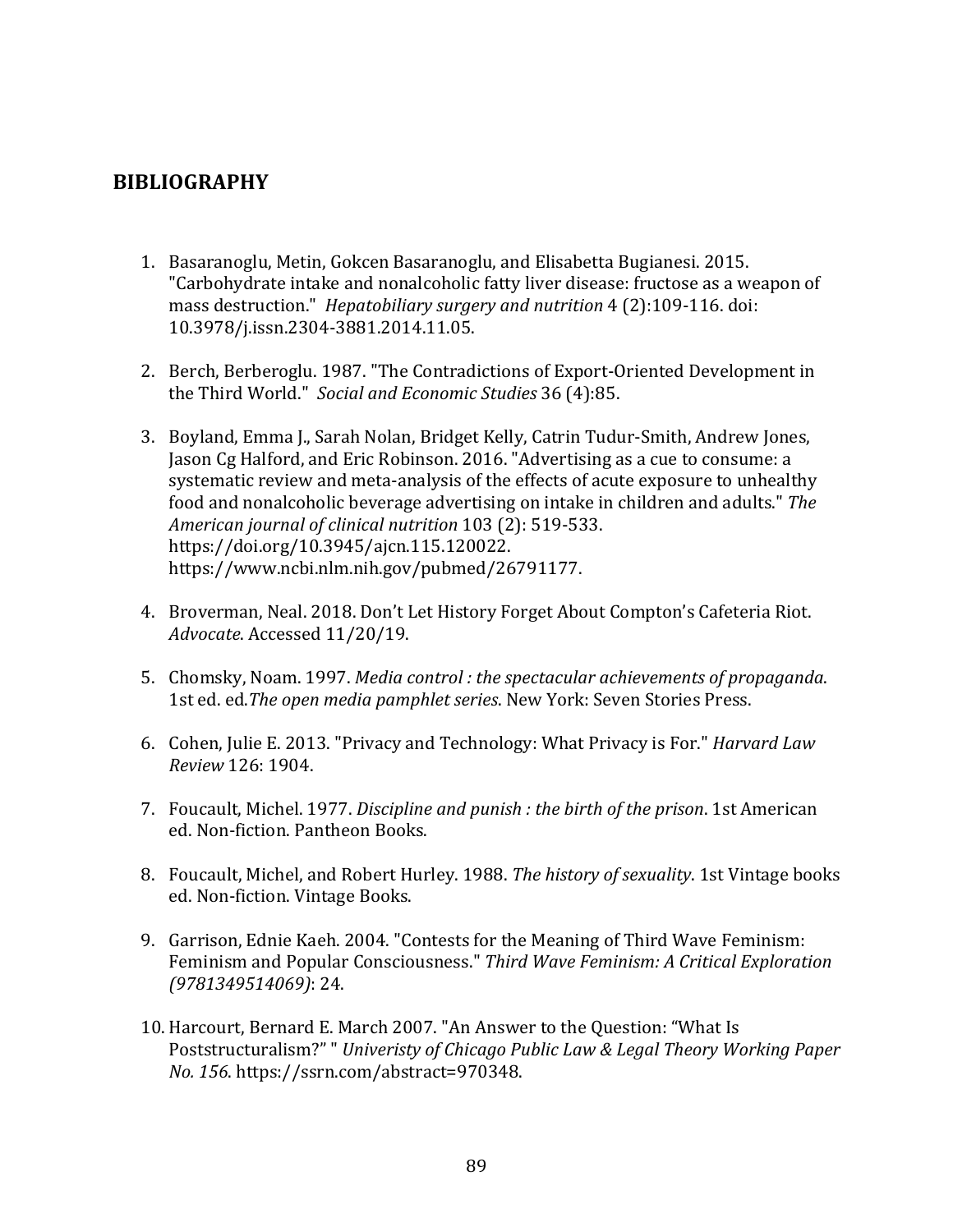- 11. Heywood, Leslie, and Jennifer Drake. 2004. "'It's All about the Benjamins': Economic Determinants of Third Wave Feminism in the United States." In Third Wave *Feminism: A Critical Exploration, edited by Stacy Gillis, Gillian Howie, Rebecca* Munford, Margrit Shildrick, Pamela Church Gibson and Nicole Ward Jouve, 13-23. Basingstoke, England: Palgrave Macmillan.
- 12. Hobbes, Thomas, and J. C. A. Gaskin. 1998. *Leviathan, Oxford World's Classics*. Oxford: Oxford University Press. Book.
- 13. Kates, Steven M., and Glenda Shaw-Garlock. 1999. "The Ever Entangling Web: A Study of Ideologies and Discourses in Advertising to Women." *Journal of Advertising* 28 (2): 33-49. https://doi.org/10.1080/00913367.1999.10673582.
- 14. Lloyd, Genevieve. 2000. "Individuals, responsibility and the philosophical imagination." In *Relational Autonomy: Feminist Perspectives on Autonomy, Agency,* and the Social Self, edited by Catriona Mackenzie and Natalie Stoljar. Oup Usa.
- 15. McIntosh, Peggy. 1989. "White Privilage: Unpacking the Invisible Knapsack." *Peace* and Freedom (July/August 1989).
- 16. Meyers, Diana. 2005. "Decentralizing Autonomy: Five Faces of Selfhood." *Autonomy & the Challenges to Liberalism*: 27.
- 17. Montgomery, Fielding. 2019. "THE MONSTROUS ELECTION: HORROR FRAMING IN TELEVISED CAMPAIGN ADVERTISEMENTS DURING THE 2016 PRESIDENTIAL ELECTION." *Rhetoric & Public Affairs* 22 (2): 281-321. https://doi.org/10.14321/rhetpublaffa.22.2.0281.
- 18. Nyborn, Justin A., Kimberly Wukitsch, Siphannay Nhean, and Michael Siegel. 2009. "Alcohol Advertising on Boston's Massachusetts Bay Transportation Authority Transit System: An Assessment of Youths' and Adults' Exposure." *American Journal of Public Health* 99 (S3): S644-S648. https://doi.org/10.2105/AJPH.2008.149906.
- 19. O'Connor, Peg. 2002. *Oppression and responsibility : a Wittgensteinian approach to* social practices and moral theory. University Park, Pa: Pennsylvania State University Press.
- 20. Ramsey, Donovan X. April 10, 2015. *The Truth About Black Twitter; Complex,* influential, and far more meaningful than the sum of its social justice-driven hashtags. The Atlantic. Accessed 11/24/19.
- 21. Sartre, Jean-Paul. 1964. *Being and nothingness; an essay in phenomenological ontology*. Special abridged ed. ed. Non-fiction. Citadel Press.